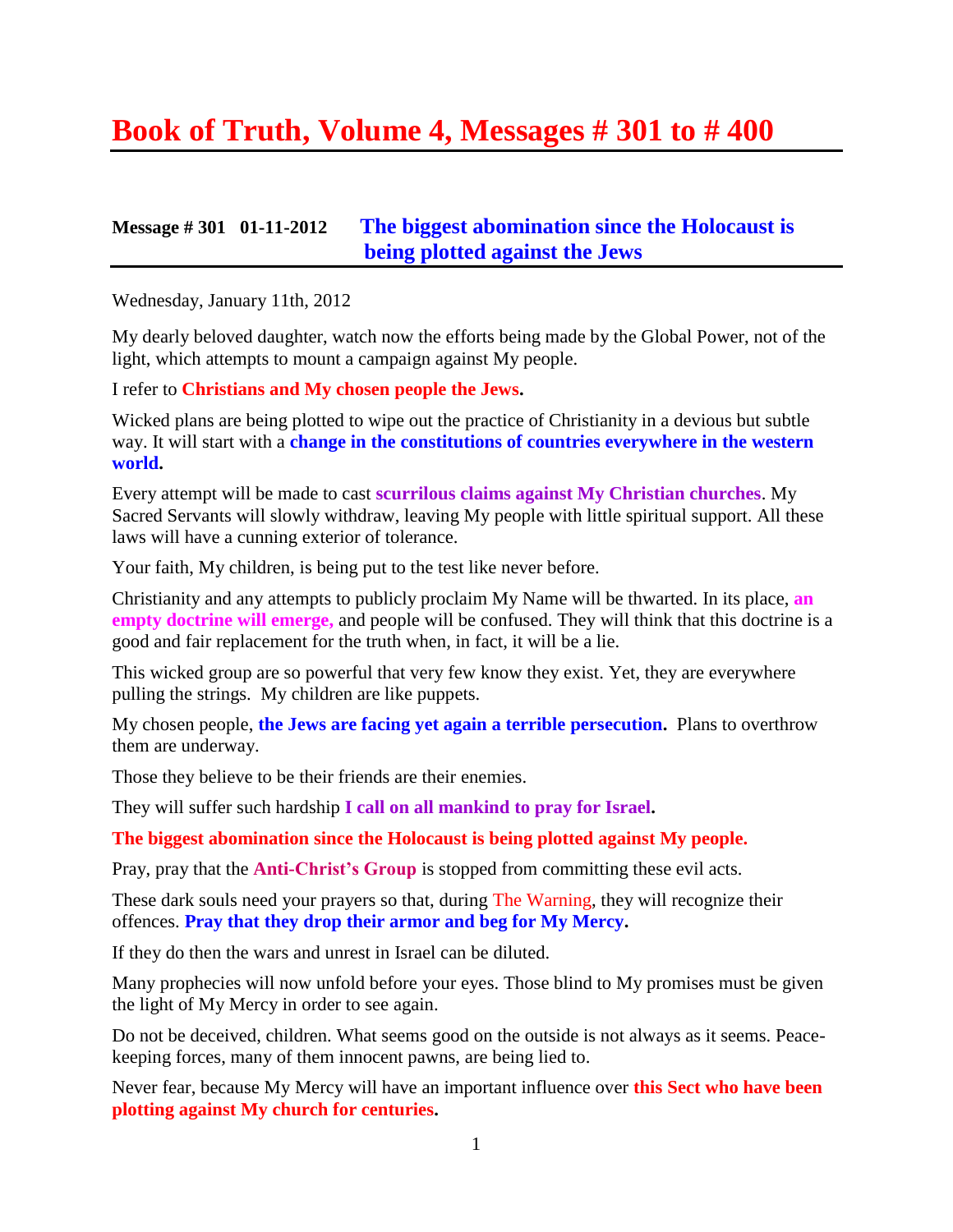They cannot and will not win. But they will cause tremendous terror unless prayer can mitigate their wicked dominance.

Pray the New **Crusade of Prayer (18) to help stop the Anti-Christ** and his group about whom I speak.

Oh dear Jesus, save the world from the Anti-Christ. Protect us from the wicked snares of Satan. Save the last remnants of Your Church from evil. Give all Your Churches the strength and graces needed to defend ourselves against wars and persecution planned by Satan and his army of terrorists. Amen.

Your beloved Jesus

Savior and Redeemer of all mankind

# **Message # 302 01-12-2012 [Pray for souls in mortal sin who may not get the](http://www.thewarningsecondcoming.com/prayers-urgently-needed-for-souls-in-mortal-sin-may-not-get-the-chance-to-seek-redemption/)  [chance to seek redemption](http://www.thewarningsecondcoming.com/prayers-urgently-needed-for-souls-in-mortal-sin-may-not-get-the-chance-to-seek-redemption/)**

Thursday, January 12th, 2012

My dearest beloved daughter there is a need for everyone to **pray with all their hearts now for the souls who may not survive the shock when they witness The Warning and My Great Mercy.**

Some of these poor souls in mortal sin may not get the chance to seek redemption, so please ensure that your prayers are offered up for such souls.

Prayer is urgently needed for those souls in darkness. So intent are they in their wickedness to destroy humanity, through monetary and other controls, that they will find The Warning to be a terrible shock.

I need them to be given the chance to repent, **but many will resist Me.** Please pray for these tortured souls.

Finally, I would like to ask all My followers to **recite the Divine Mercy at every opportunity** as the times gets closer now for My Great Warning.

To all those believers, who refuse to accept that it is I, Jesus Christ, their Savior speaking to them through these messages, hear Me now.

### **Do not be like those poor souls who lived in the time of Noah when he was sneered at.**

Open your minds and give generously of your time in prayer. That is all I ask of you at this time. You, My children, will cry tears of remorse when you realize your mistake. And yes, I will forgive you even though you have hurt Me deeply.

Your insults wound Me.

Your taunts are like a knife twisting Me inside out, because you think that you know Me but you don't.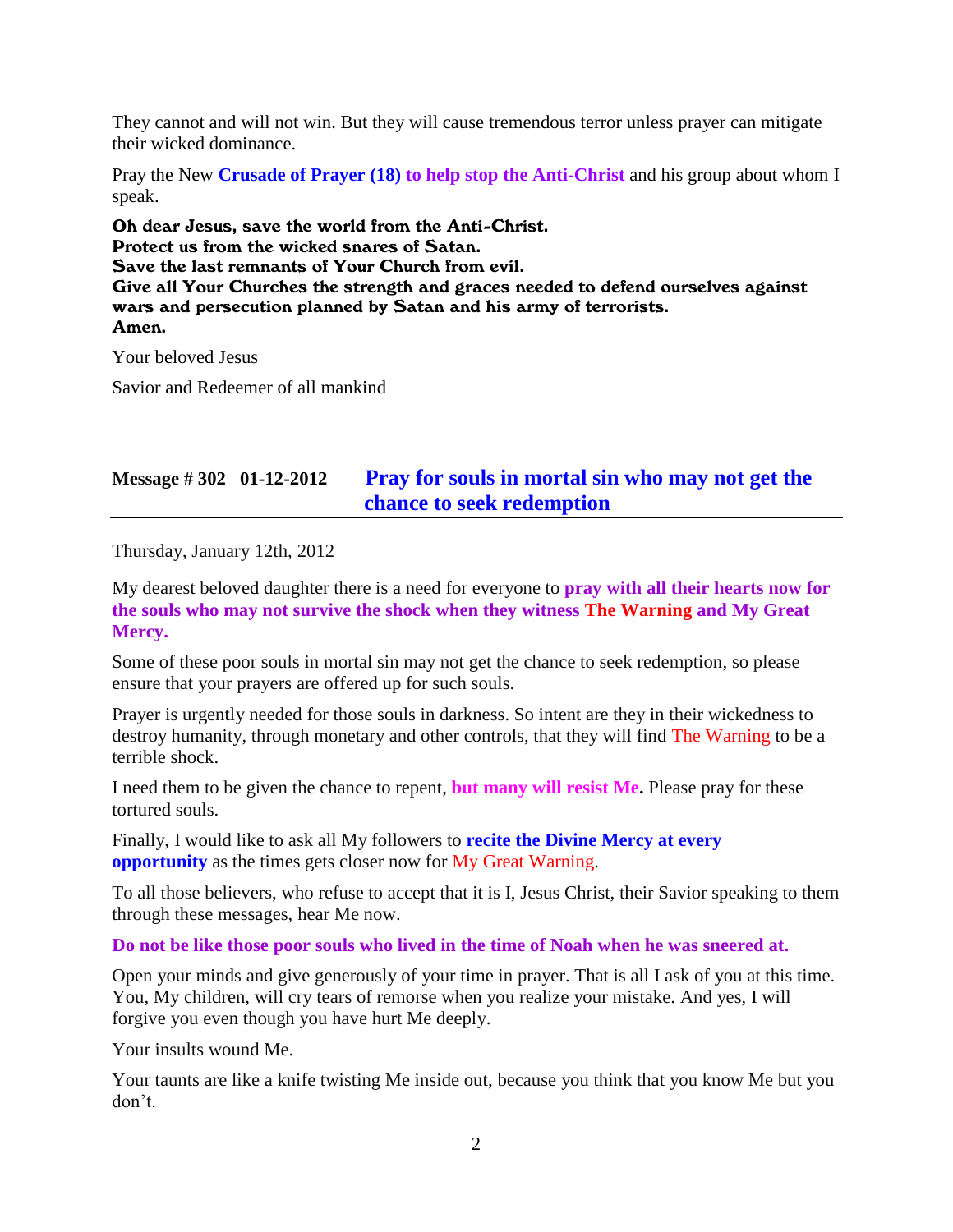Your minds are closed to My true Voice which is like a cry in the wilderness.

Your loftiness offends Me.

You must accept that the way is now being planned for My Second Coming.

You may not listen to Me now as I plead with you to pray for souls who will be lost to me. But you will when this is proven to you after this great Event.

For then I will expect you to follow Me and form the remnants of My Church. It will be then that we will all unite to pick up the pieces left as we walk towards My New Paradise.

Your beloved Jesus Christ

Savior and Redeemer of all Mankind

# **Message # 303 01-13-2012 V[irgin Mary: My child, peace will reign on earth](http://www.thewarningsecondcoming.com/virgin-mary-my-child-peace-will-reign-on-earth-soon/)  [soon](http://www.thewarningsecondcoming.com/virgin-mary-my-child-peace-will-reign-on-earth-soon/)**

Friday, January 13th, 2012

My child, peace will reign on earth soon.

There will be **turbulence and strife** but it is necessary in order **to weed out the final wickedness on earth**.

My Father's hand will fall swiftly on those who ignore My Son's Mercy. He will not tolerate their disobedience, once the truth has been revealed to them.

### Those who turn their backs on My Son, after The Warning, **will be accorded a certain period of time in which to show remorse for their sins, but this will not last long.**

Pray for those souls whose obstinateness will be their downfall.

My child, the changes are already underway and **much will happen quickly.**

**Watch the skies, children, for the first signs of My Son's Mercy.**

For those with humble and contrite hearts, have no fear, because this is the time you have been waiting for.

Those souls who do not recognize My Son's existence will be surprised and sorrowful when the Truth is finally presented to them.

Those tormented souls who have pledged allegiance to the Evil One will be overwhelmed with grief, while others will hide from the Truth because they will not be able to withstand the light.

Pray that all such souls, through the prayers of others, can and will be redeemed in the eyes of My precious Son.

**Conversion will avert chastisement** and ease the wicked plans underway by the Antichrist to destroy humanity.

Pray that the battle between Heaven and the Evil One will result in that all of God's children can be saved and spared from the fires of hell.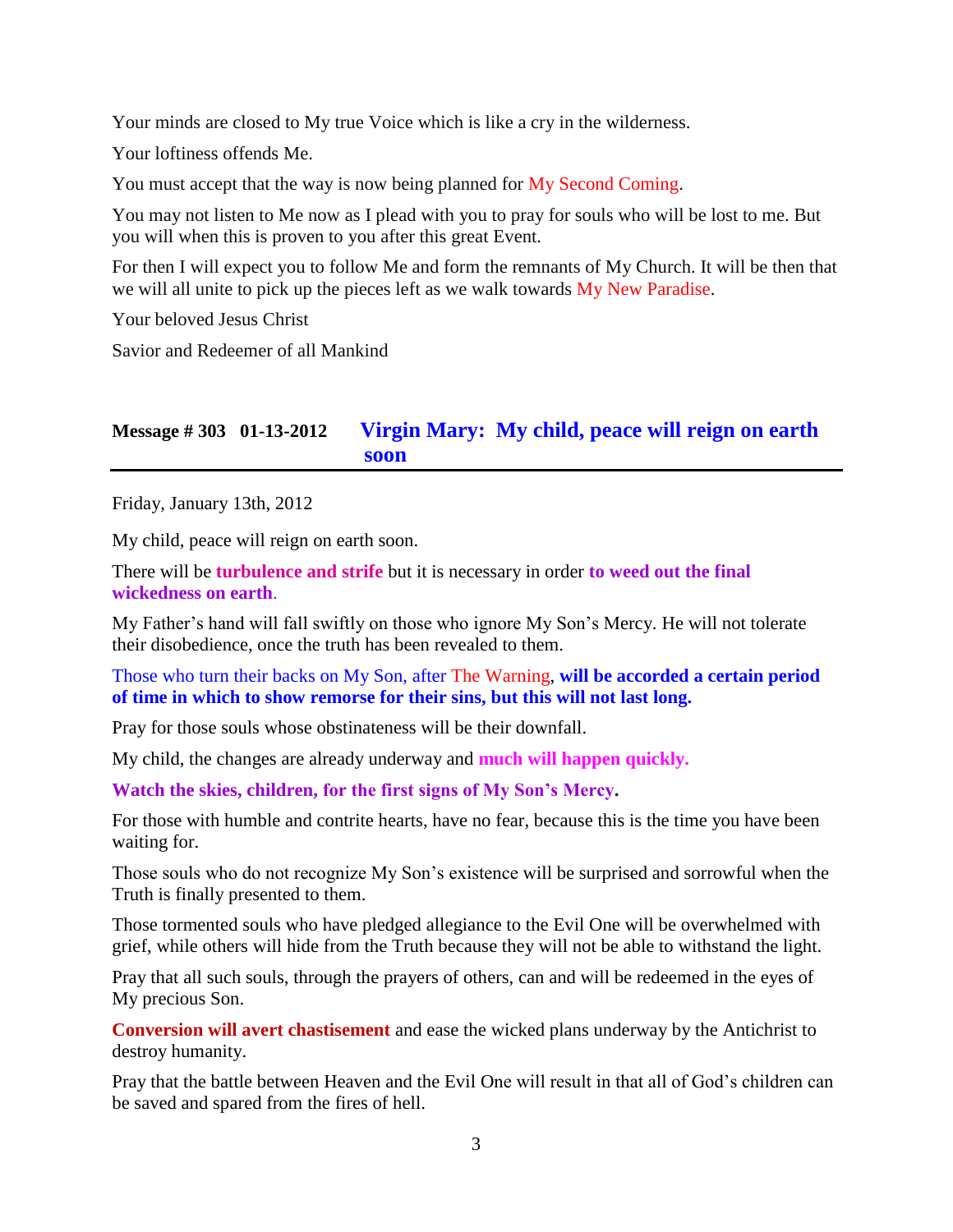Your beloved Mother Queen of the Roses Mother of Salvation

# **Message # 304 01-13-2012 [Scientists will publicly deny this miracle has taken](http://www.thewarningsecondcoming.com/scientists-will-publicly-deny-this-miracle-has-taken-place/)  [place](http://www.thewarningsecondcoming.com/scientists-will-publicly-deny-this-miracle-has-taken-place/)**

Friday, January 13th, 2012

My dearest beloved daughter, My Divine Mercy will be finally realized and understood at last.

My rays of Mercy, which will commence with the pink skies, will flood the earth to save mankind.

Not one person will be excluded. Presidents, Kings, Queens, Princes, Paupers, Celebrities, Beggars, thieves, murderers, atheists, and believers in God the Father and Me, His beloved Son, will all be touched by My Gift.

The arrogant will fall in humility when they see their grievous sins as they appear before My eyes. The wicked will see the light of My Divine existence and will have to make a choice. They will accept My love and mercy, or they will slap Me in the face. Either way, all of God's children will see My rays of Mercy and will find it hard to ignore this miracle.

I urge all of you to pray that My Mercy will be welcomed and accepted like a hungry man who grasps the bread of life. Without this bread, he will die.

There are only two paths. Come with Me your Divine Savior, or face the fires of Hell.

I am ever merciful but there will be so little time for you to show remorse after The Warning.

Many scientists and those in Satan's army will be used to publicly deny that this great miracle will have taken place. Pray for them, so that this deceit does not seduce those lukewarm souls, who may be tempted to turn their backs on Me yet again.

Prepare children. Remember, this Intervention from Heaven is the only way I can save most of humanity.

Were I not to pour out My Mercy over the whole world, very few souls could enter My New Paradise on earth.

I love you all and welcome you into the bosom of My Love and Mercy.

Have no fear, yours souls will be flooded with My Holy Spirit. For believers, this will make you even stronger in your love for Me, and then you will join in My Army to convert those who need more time to turn to Me.

Your Savior and King of Mercy Jesus Christ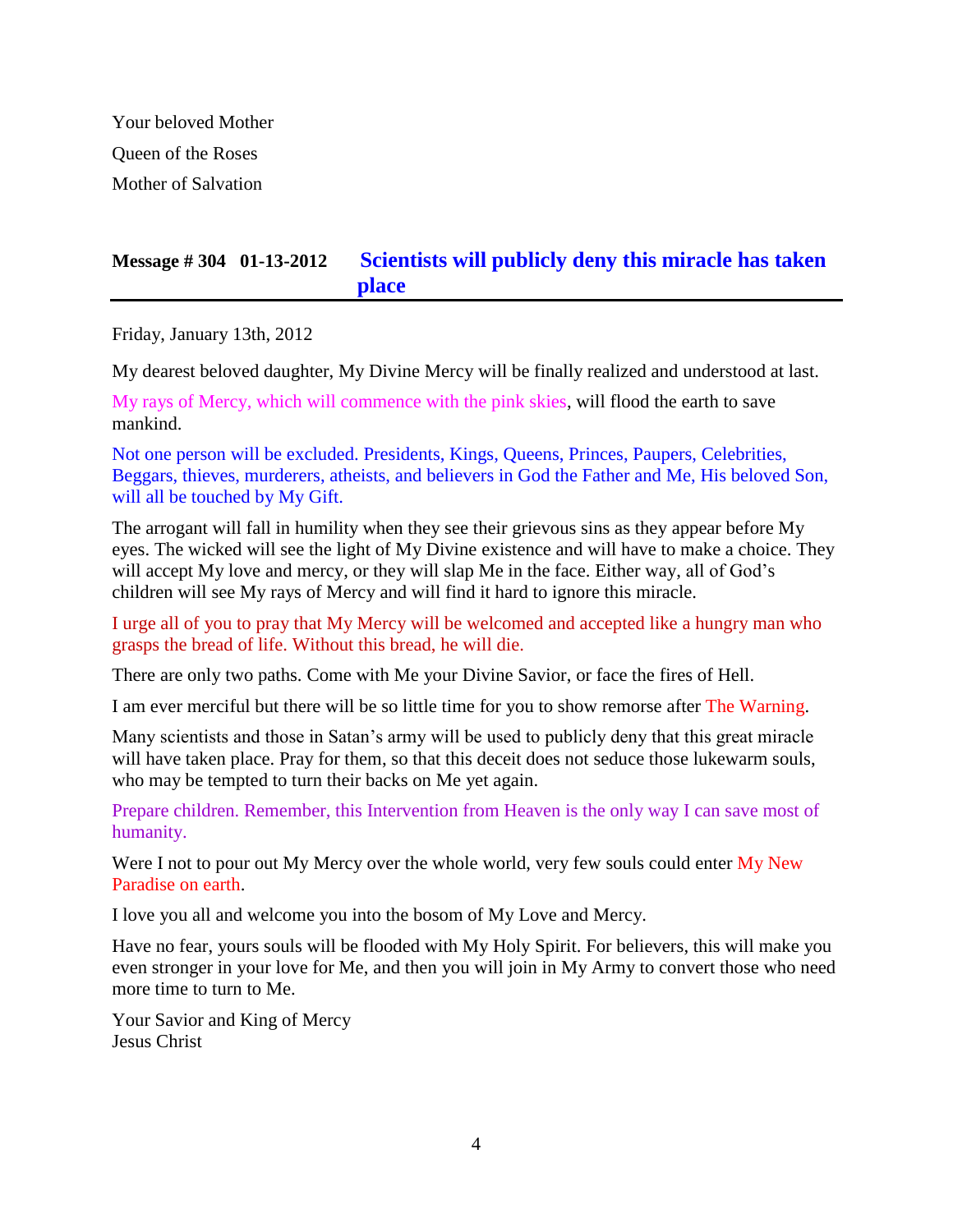# **Message # 305 01-16-2012 [God the Father: Final messenger to herald the](http://www.thewarningsecondcoming.com/god-the-father-the-last-end-time-prophet/)  [Second Coming](http://www.thewarningsecondcoming.com/god-the-father-the-last-end-time-prophet/)**

Monday, January 16th, 2012

My daughter, when I send Prophets into the world, they will usually be those whom you least expect.

Never will you find them in the highest echelons of My Church. Nor will they be the most outwardly holy souls. **In many cases they will not be worthy of this special gift.**

Yet, I chose imperfect souls from unusual but simple walks of life **so that I can mold them into the creatures I so desire.**

My Prophets for the End Times are no different. They will not be accepted easily. As in the beginning when I first sent My Prophets to prepare mankind for the arrival of My beloved Son, Jesus Christ, the Messiah, they found it difficult for their voices to be heard.

The voices of my genuine End-Time Messengers will not be listened to at the start of their Mission. Ye,t in time, they will be recognized. For it will be My Voice that will become easily identifiable.

**You, My daughter, are the final Messenger sent to herald the arrival of My beloved Son, Jesus Christ for His much anticipated Second Coming.**

This is frightening for you and, at times, very difficult to digest. Yet it is the truth.

This work, when you will be given divine Messages to prepare the remnants of My Church on earth for the Second Coming, will be difficult.

While I have selected many chosen souls up to now and will continue to communicate with them for the good of all mankind, their lot will be easier.

Your lot will be difficult in the extreme, and you will be persecuted because of it.

I bless you with every grace from My Heavenly Kingdom.

You will move forward as the chosen instrument to impart My Most Holy Word to the world.

This Work will be protected at all times.

Yes, you will be attacked almost daily but know this. If this work were not so important do you think that it could escape the notice of Satan and his dominion of fallen angels?

They, My daughter, have infiltrated the earth and have crawled, in many cases unsuspectingly, into the hearts and souls of many of My children.

The holy path of your Work, you, the final Messenger, sent to earth to help save humanity from the final grip of Satan, has been foretold in the scriptures.

The world has been awaiting these instructions by My Holy Command.

**Many false prophets will try to block this, My holy Word, through the spread of lies and confusion.**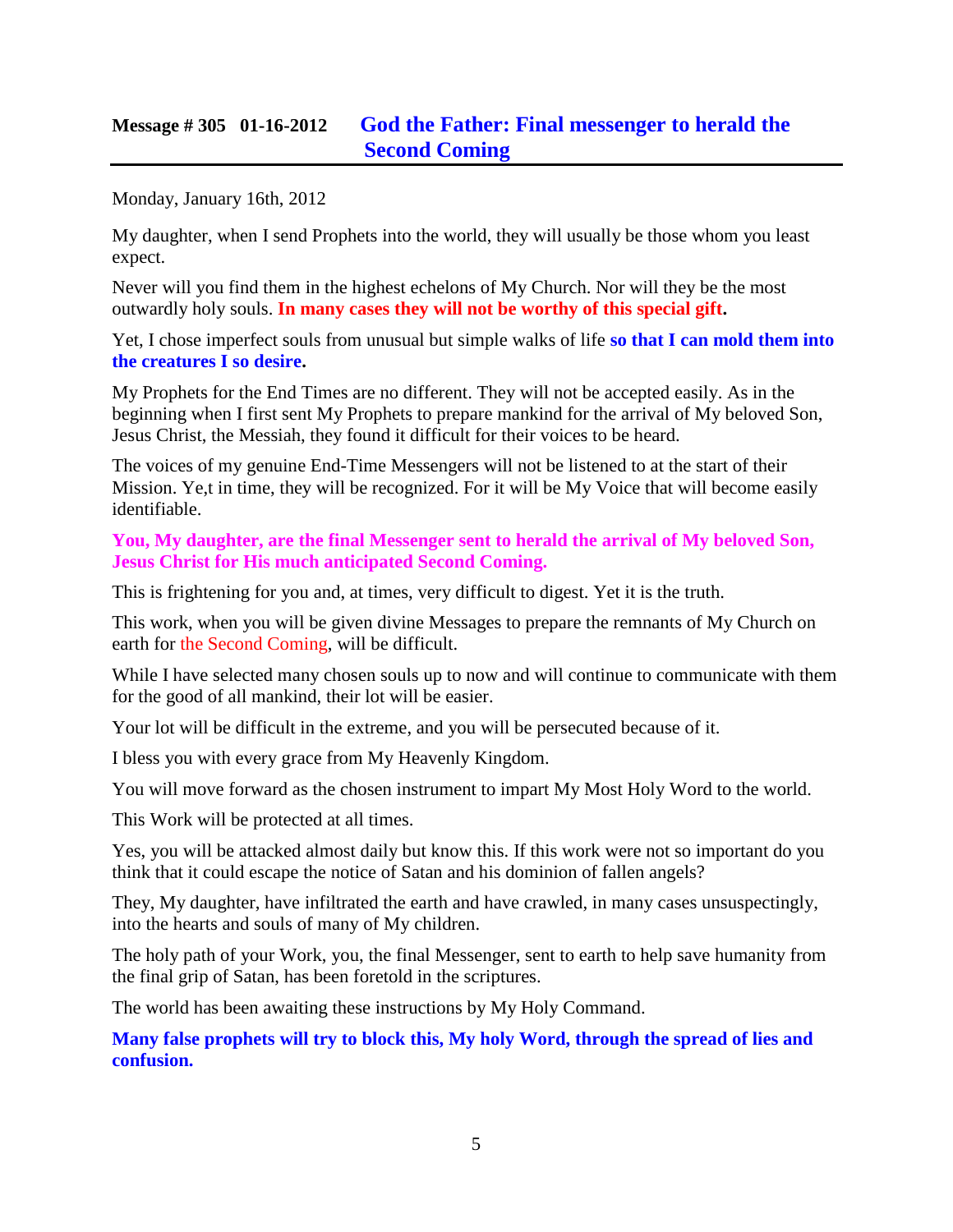These messages will be questioned and examined by My Church for errors. Yet they impart only the Truth.

Much of the Truth, ignored by My Churches down through the centuries, will emerge again.

More revelations as to the Truth of your eternal life, children, will be revealed to you.

This work will cause outrage, My daughter. You will be spat upon, ridiculed, looked down upon, and blocked in every way imaginable.

To those who find difficulty with the Truth given to you, the final End Time Prophet, hear now My pleas.

You must ask Me for the gift of the Holy Spirit before you can open your ears to hear My Voice. To the Truth of My holy Word and to the Instructions that I will give you all, so that you can have eternal life.

My Words will be made simple, so that every man, woman, and child can follow My holy Word. But you must know this. While there will be much love and light shining through My Word, there will also be an air of divine authority which you will find impossible to ignore.

That is how you will know that it is I, your God, your Eternal Father, who speaks. My love will invade your souls and lift your hearts in union with Mine.

All preparations are in place. After My beloved Son's Great Mercy, the time will be set aside to prepare the world for His Second Coming.

Yes, children, I Am now arranging to save My children from the darkness. I Am reclaiming My creation, My children, and I Am taking you to your rightful home, your inheritance. The New Paradise.

Be patient, children. Just remember, I love you. Trust in Me and in My Holy Word given to you through My End-Time Prophet Maria Divine Mercy.

Your Eternal Father

God of the Most High

Creator of all things

# **Message # 306 01-17-2012 [Sacred Servants, you will be led towards the False](http://www.thewarningsecondcoming.com/sacred-servants-you-will-be-led-towards-the-false-prophet/)  [Prophet](http://www.thewarningsecondcoming.com/sacred-servants-you-will-be-led-towards-the-false-prophet/)**

Tuesday, January 17th, 2012

My dearest beloved daughter, the time has come to tell the world to **prepare their souls for My Return to earth as foretold.**

My people will rise and welcome Me, when I come again, this time, to reclaim My rightful throne as the King of Mankind.

For those who recognize My Voice, you must trust in Me completely.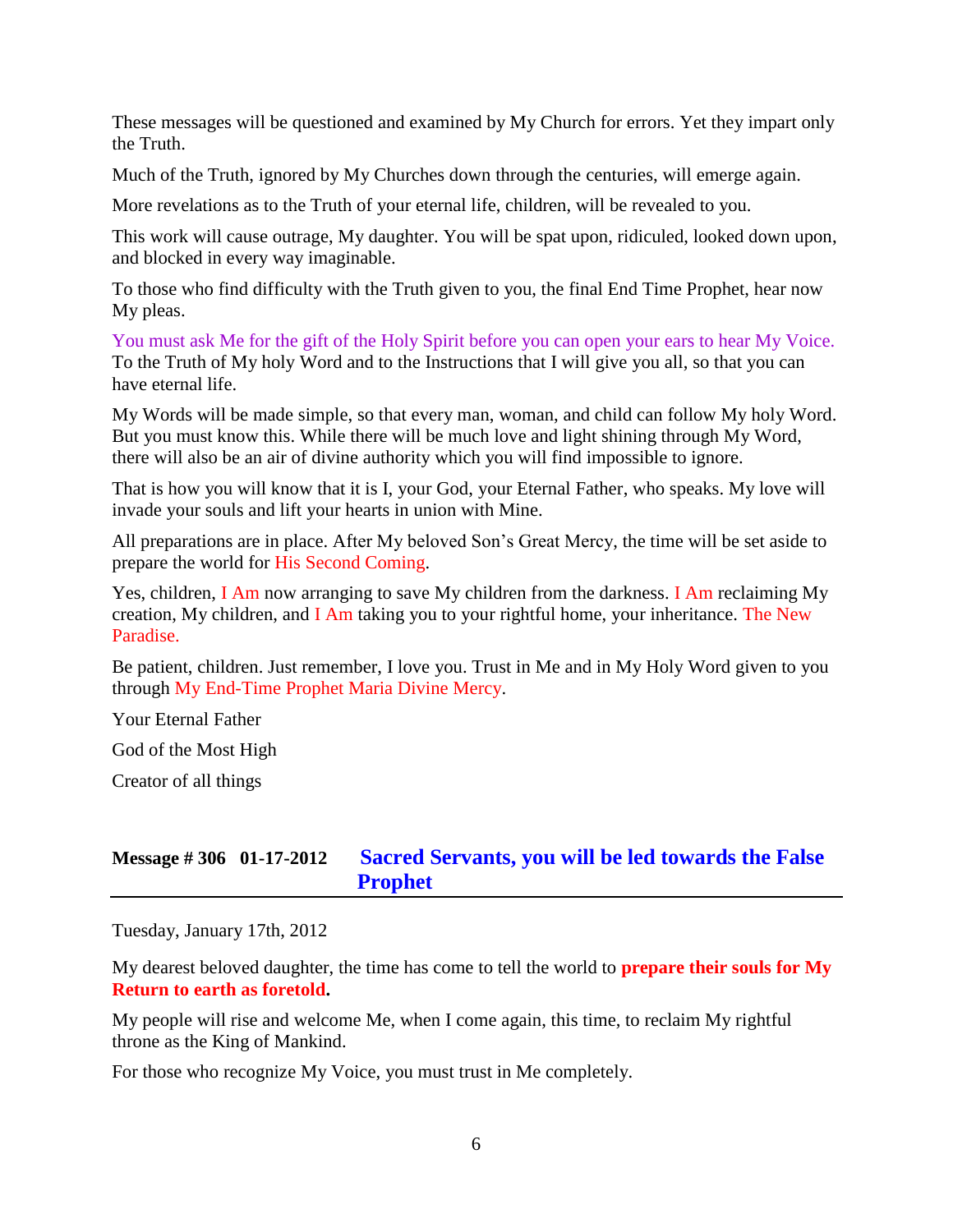I will direct you on the path of truth so that each of **you will be made worthy to enter the New Paradise on earth.**

Reject the voice of darkness which will, at every opportunity, blind you and tempt you to turn your back on Me.

I Am your beloved Savior who died cruelly on the cross. Yet My suffering will continue **until I have salvaged the remnant of My Church on earth.**

I Am coming to save you yet again. Allow Me to do this without hindrance.

So many of you are already turning a deaf ear to My pleas to humanity to prepare your souls for this Glorious Era of Peace. Don't you know that I love you?

It is because of the compassionate love I hold for each of you that I come, not just to warn you, but to help you prepare you for this great moment.

I realize that those of you who love Me, especially My Sacred Servants, watch guardedly for false prophets who may emerge. This is very important. Come now and ask Me to fill you with the Holy Spirit so that the Truth can and will be revealed to you.

Should you not turn to Me, then you will fail to understand what it is I expect of you.

Come to Me. Hear Me now. Your suffering will be difficult, for Satan will not give you a moment's rest.

He knows that I Am making myself known not just through My End-Time Prophet Maria, but through many souls. Those souls of mine, chosen to be the End Time Messengers will be the ones who will be blocked by My Sacred Servants the most.

You will, sadly, be led by the Deceiver towards the False Prophet instead and his minions who spew lies and untruths everywhere.

For those of you quick to condemn My Messengers, be very careful. **You, My sacred servants, will be the main target of the Deceiver.**

It will be your minds which will be turned the other way first. For, when you turn your back on Me, your Divine Savior, **you will then steer My people in the wrong direction.**

Unwittingly you will prevent them from hearing the Truth from My divine lips.

You will starve My children of the nourishment essential to their spiritual growth.

Know now that the End Times are upon you. **Do not squander the time you have left living in a vacuum of lies and confusion.**

The battle has begun and My Remnant Church will be saved as it marches with Me to My Glorious New Reign.

Pray that not one soul is left behind. Pray also that you, holy servants of Mine are not responsible drawing My children away from the Truth. From the light. From the salvation that is their right.

Follow me now and help me save souls.

Your beloved Savior

Jesus Christ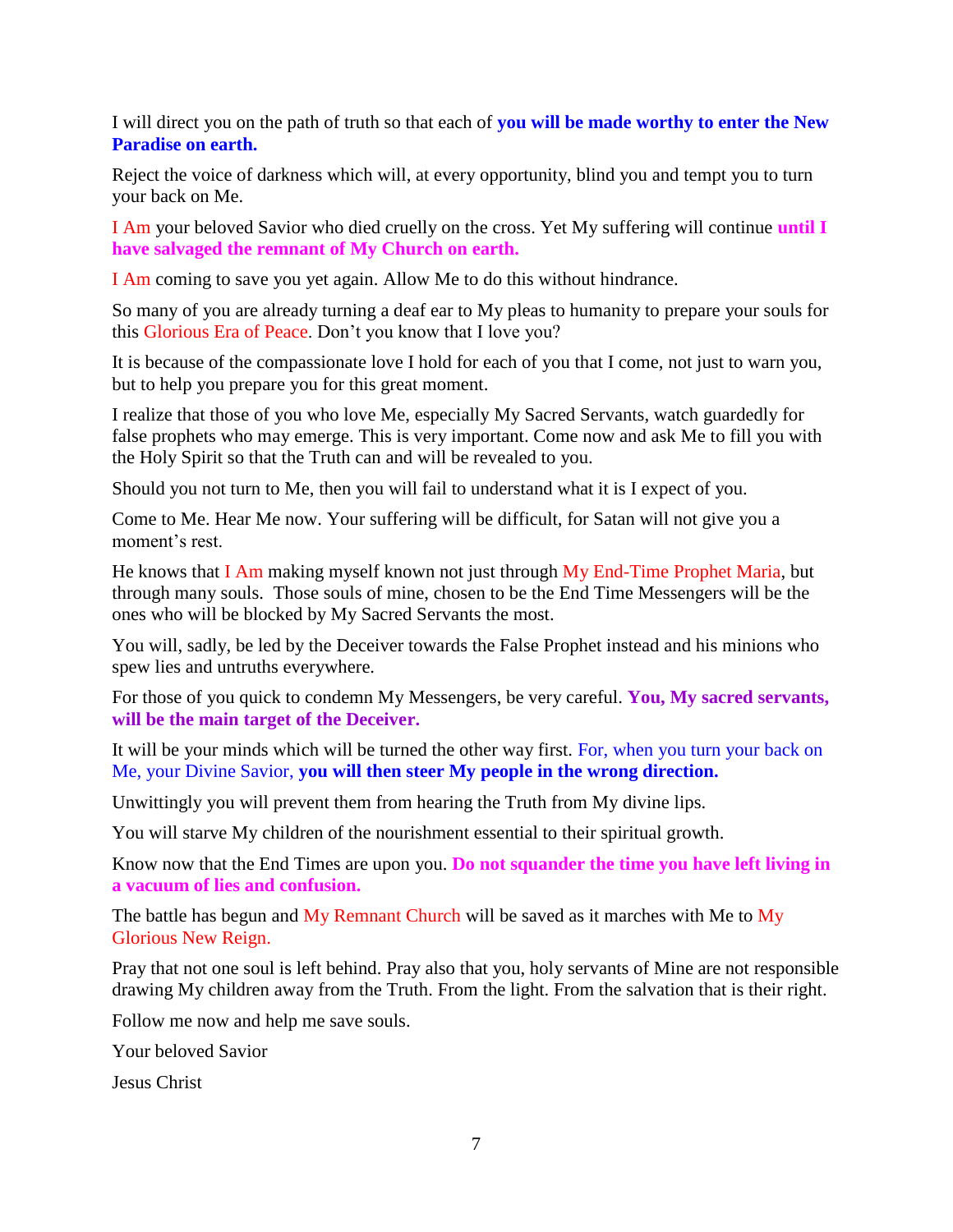# **Message # 307 01-18-2012 [Virgin Mary: Wicked plan within The Vatican to](http://www.thewarningsecondcoming.com/virgin-mary-wicked-plan-within-the-vatican-to-destroy-the-catholic-church/)  [destroy the Catholic Church](http://www.thewarningsecondcoming.com/virgin-mary-wicked-plan-within-the-vatican-to-destroy-the-catholic-church/)**

Wednesday, January 18th, 2012

My child, perseverance is needed by all God's children, during this time of **apostasy in the world.**

**So few believe in their Divine Creator, my Father, God the Most High.**

They will see the Truth shortly, but many will still argue that there is no God. Much prayer is needed now, children.

**Pope Benedict XVI is being plotted against, within his own corridors, by an evil sect.**

This sect is known to exist among those Sacred Servants within The Vatican, yet they are powerless against this evil group, which has infiltrated the Catholic Church for centuries.

**They are responsible for twisting the Truth of my Son's Teachings. So little is known about them or their vile works.**

They have driven the True Doctrine from the Catholic Church, and in its place, a lukewarm, watered down version has been force fed to Catholics, over the last forty years.

So much confusion has been spread by this wicked, but hidden, sect that my children have wandered away from the True Church.

#### **Pray that they do not drive the Pope away.**

Pray that the False Prophet will not take the seat of the Holy Father, so that he can spread lies.

Pray that those sacred servants in the Vatican are strong enough to withstand this evil plot, designed to destroy the Catholic Church.

**They plan to replace the Holy Vicar Pope Benedict XVI with a dictator of lies.** He will create a new Church in league with the Antichrist, and his group, in order to deceive the world.

Sadly, many of my children will, in their allegiance to the Catholic Faith, follow blindly this new false doctrine, like lambs to the slaughter.

**Wake up, children, to the Truth. This wicked plan has changed the fundamental authenticity of the Catholic Doctrine over the years.**

**You insult my Son when you receive the Holy Eucharist in the hand.**

This was their doing.

**You insult my Son when you do not seek the regular Sacraments.** Yet, those whom you rely on, for these do not ensure your spiritual well-being, because they do not make the Sacraments available to all.

My child, a great evil, hidden for centuries in the corridors of the Holy See, will shortly emerge for the world to see. Those of my children, who are covered with the Holy Spirit, will see the truth when the wicked lie is presented to the world.

Others will follow blindly down a dark alley.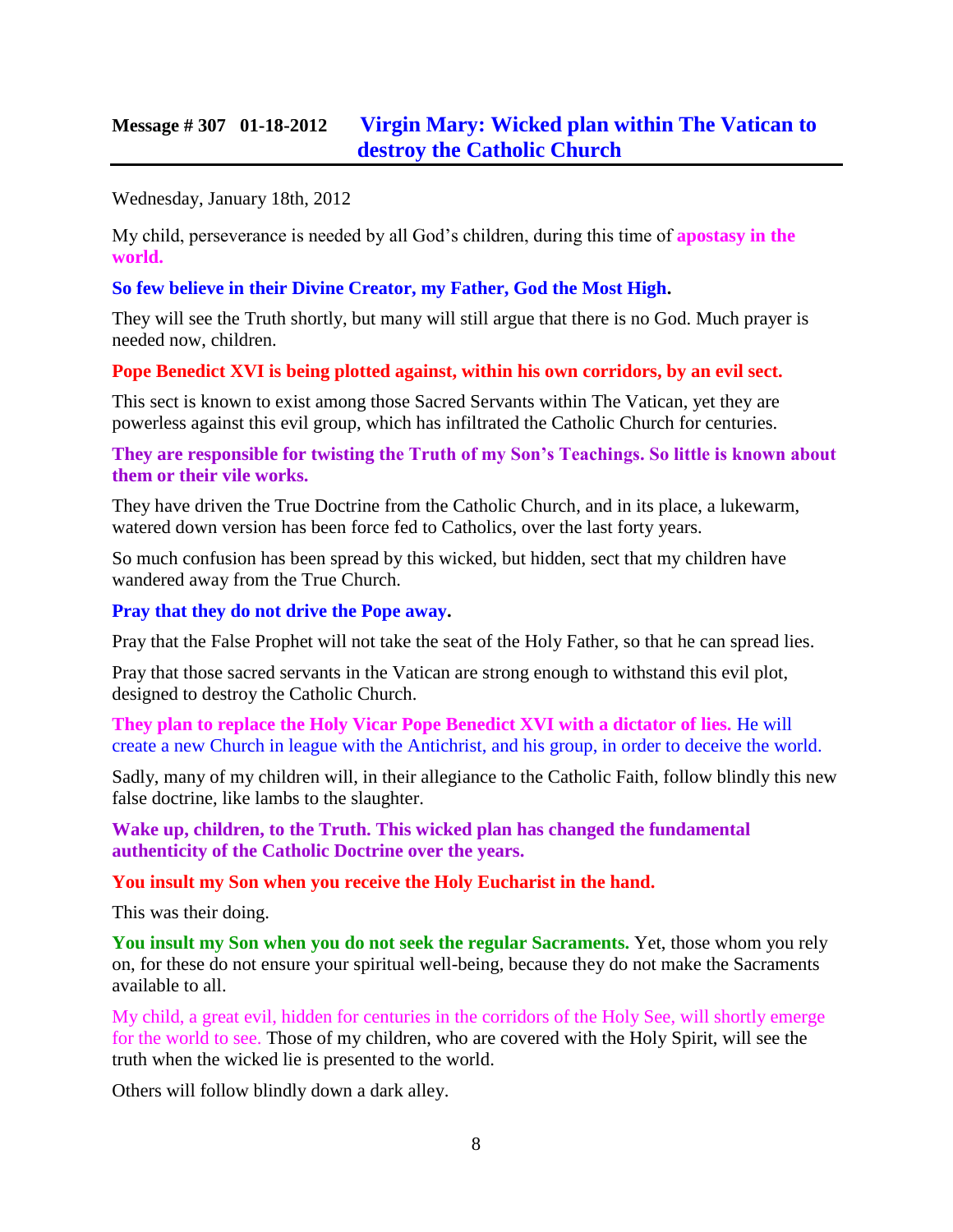Great division will emerge within the ranks of priests, bishops, archbishops and cardinals. One side against the other.

Those true disciples will have to hide and preach privately, or else be killed.

So hidden will the True Church be, that the true faithful will have to bind together in order to practice their allegiance to my Eternal Father.

The earth will shake in every corner, caused by the Wrath of my Heavenly Father, against this travesty.

My child, they cannot win. It will be, by the faith and courage of the remnants of the Christian Faith, that will result in these wicked imposters being destroyed, forever.

Await now and prepare for the Catholic Church to announce these changes.

Then, you will know the Truth of what I tell you.

Pray, pray, pray for Pope Benedict and his true disciples.

Your beloved Mother

Mother of Salvation

# **Message # 308 01-19-2012 The [Antichrist who is hidden in the wings will soon](http://www.thewarningsecondcoming.com/anti-christ-who-is-hidden-in-the-wings-will-soon-appear-in-the-world/)  [appear in the world](http://www.thewarningsecondcoming.com/anti-christ-who-is-hidden-in-the-wings-will-soon-appear-in-the-world/)**

Thursday, January 19th, 2012

My dearly beloved daughter, rise now with strength in order to continue to proclaim My most holy Word.

To those who listen and believe in My most holy Word, great graces can be obtained through the recital of My crusade prayers.

**The purgatory on earth,** soon to be experienced by souls who show true remorse for their sins after The Warning, will be difficult.

This penance is important children.

Do not fight it. Accept it.

To those who believe in Me, you must listen now. You will grow in numbers after My Great Mercy is shown to the world and your voices will echo from the wilderness.

It will be through your strength and fighting spirit that **My Church will be able to survive the persecution.**

You, children, have nothing to fear when you walk humbly by My side.

Your humble obedience is essential if you are to be given the graces in order to stay strong, to keep your nerve, and **fight in My army against the Antichrist.**

He, My children, is hidden in the wings but will soon appear before the world.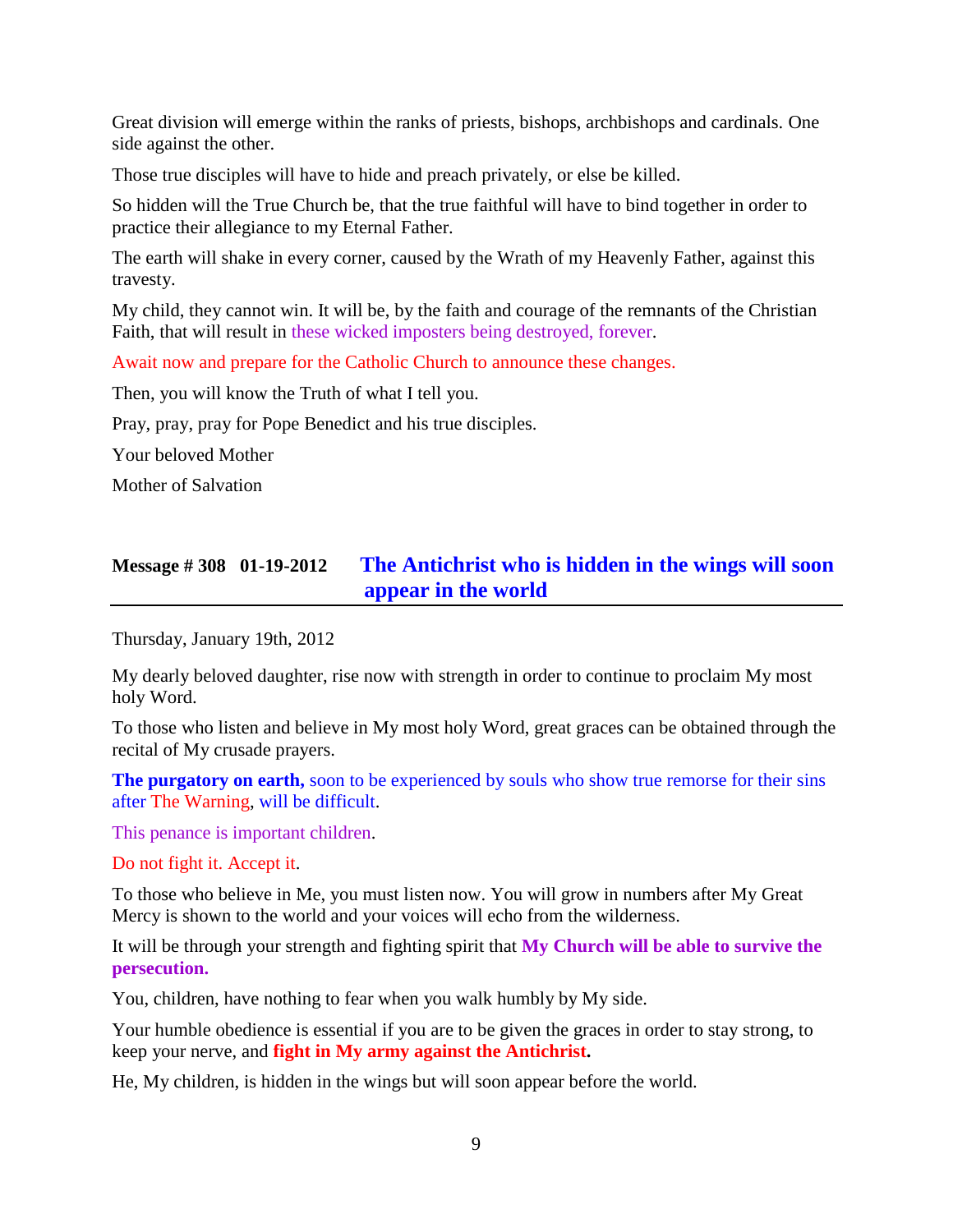He has no shame and will boast of his humanitarian efforts. Many will fall for his charm, while he will appeal to their goodness of heart.

Here is the **Crusade of Prayer (20) to help stop the Anti-Christ from destroying my children:**

O God the Father, in the Name of Your precious Son, I call on You to prevent the Antichrist from ensnaring the souls of Your children

I beg You, Almighty Father, to stop him from inflicting terror on Your children. I beg You to stop him from contaminating Your Creation and ask You to have Mercy on those poor souls who will be powerless against him.

Hear my prayer dear Father and save all Your children from this terrible evil. Amen.

Your beloved Jesus Christ

# **Message # 309 01-20-2012 [The Sealed Book of Truth will be opened in](http://www.thewarningsecondcoming.com/the-sealed-book-of-truth-will-be-opened-in-preparation-for-my-second-coming/)  [preparation for My Second Coming](http://www.thewarningsecondcoming.com/the-sealed-book-of-truth-will-be-opened-in-preparation-for-my-second-coming/)**

Friday, January 20th, 2012

My dearly beloved daughter, it is not necessary to worry about human opinion.

The views of mankind are nothing when compared to My Holy Words given to you.

My Word comes first. No other views against My Word should concern you.

### **Time, My daughter, is very short now for Me to save humanity.**

My daughter, so much will now be expected of you so quickly that you will not be able to draw your breath.

### **There are many revelations now being imparted to you, so that My children know how to prepare themselves properly.**

Should you allow distractions such as people's opinions or views take up your time unnecessarily then this will take you away from the Work which is truly important.

Allow Me to fill you with love and comfort at this time, My daughter.

The Warning is very close. As soon as My rays of Mercy envelope the whole world, anyone who believes in Me will repent.

Those who denounce My Messages given to you, and who love Me, will turn back to My Sacred Heart with love and joy in their souls.

**No sooner will the Warning have taken place than a number of events will occur.**

**The Antichrist and his group**, although weakened as a result of the global confession, **will begin to plan his seizure of My Holy Church from within.**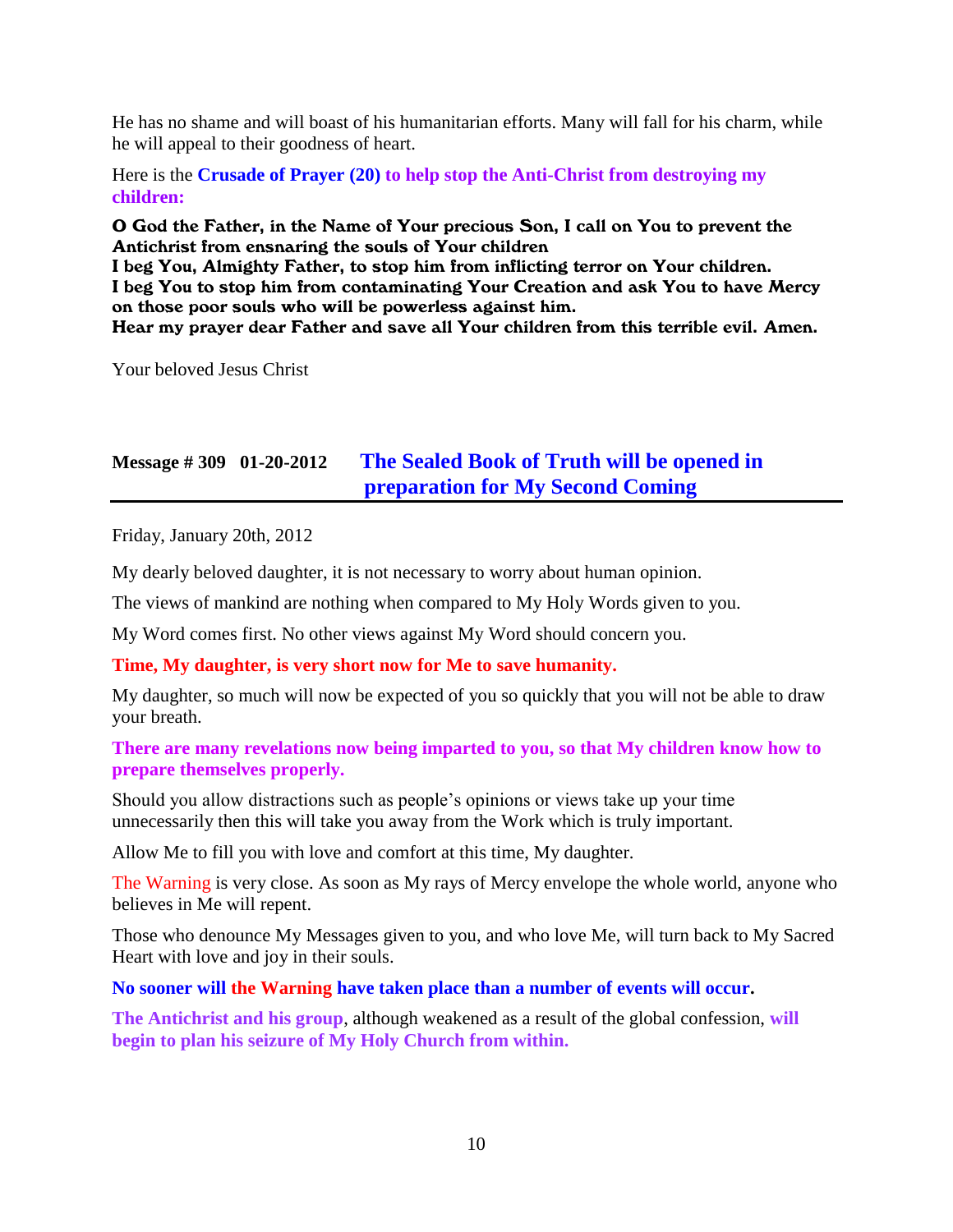My army will take position and begin to fight to save the Holy Catholic Church from ruination. **They, the False Prophet and his followers will not win**, My daughter, but how I cry for those Sacred Servants of mine who will fall by the wayside.

So deluded will they be that they will think they are following the orthodox Catholic Church. In fact, they will be siding with the **False Prophet who will rule over My Holy See with pride and contempt in his heart.**

You, My daughter, must ask My children to pray hard in order to mitigate this abomination. I need prayer to save the souls of My poor misguided Priests, Bishops and Cardinals blind to the truth.

**The Holy Seat of Peter will be desecrated by Satan's fallen angels** in league with **the Anti-Christ and his various organizations**.

All are one, My daughter, spawned from Satan.

I know that this is frightening but it will not last long. Prayer and much of it will ease and help avert these events.

Prepare your souls now, children, by going to confession if you are Catholic as soon as you can. Otherwise, I urge all of you to seek redemption for your sins with a purity of heart. This will ease your suffering of penance at The Warning. Afterwards, you must pray for peace on earth.

**Preparations for My Second Coming will commence immediately after the Warning takes place.**

#### **The sealed Book of Truth will be opened and the secrets revealed through you, My daughter, for the whole world to see.**

My Book of Truth will be given to the world, so that your souls are purified in union with Me.

Only then will you be ready to come with Me into the Era of **My Father's Divine Will**, the **Era of Peace**, **My new Paradise on earth.**

Your beloved Jesus Savior of Mankind

# **Message # 310 01-21-2012 [False Prophet will be treated like a living Saint.](http://www.thewarningsecondcoming.com/false-prophet-will-be-treated-like-a-living-saint-those-who-oppose-him-will-be-considered-a-heretic/)  [Those who oppose him will be considered heretics](http://www.thewarningsecondcoming.com/false-prophet-will-be-treated-like-a-living-saint-those-who-oppose-him-will-be-considered-a-heretic/)**

Saturday, January 21st, 2012

My dearly beloved daughter, of My Messengers in the world, appointed to spread my Holy Word have each been given a different role. No two the same.

This is why My Messengers must never confuse each message by comparing them with one another.

You, My daughter as the 7<sup>th</sup> messenger, have been chosen to inform My children of the Truth. Much of My Truth has been given to you already, but much more is to come now.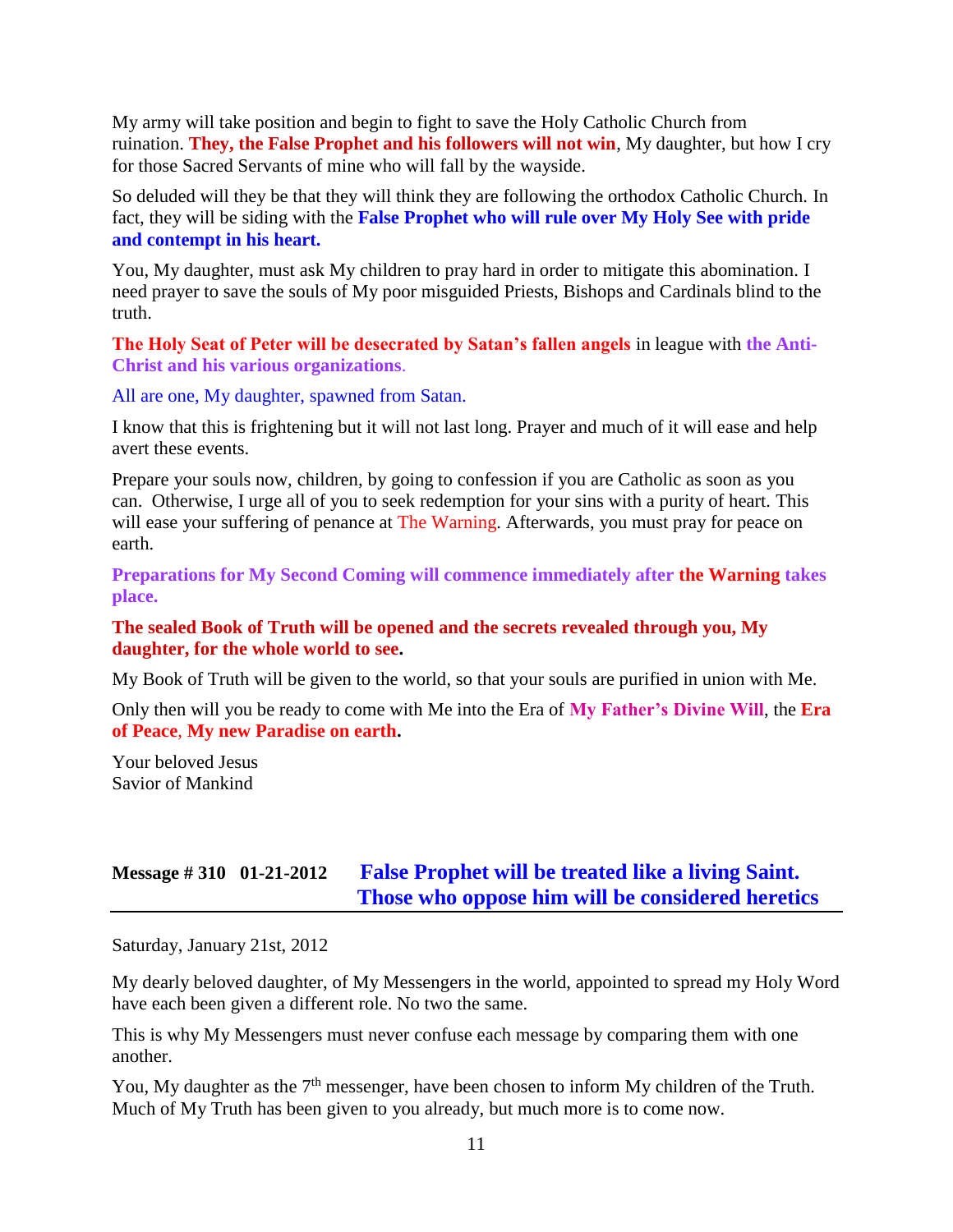**Because of the secrets contained within these,** you will, when they are revealed, be ridiculed, sneered at and made to look like a fool.

These messages are to help purify My people including those who accept the calling to follow Me as well as those souls empty of love and cold of heart.

Without this cleansing, the earth cannot be purified. It needs to be purified in order for it to be made worthy for Me to walk it again.

My children must rejoice. Fear is not something which comes from Me.

Fear comes from evil. Yet, you would be forgiven and justified when you fear for those souls who walk in blindness. Not because they cannot see, but because they choose not to see.

You duty to Me, My beloved army of followers, is to help Me prepare the way for **My forthcoming Divine Reign on earth.**

I need your help. I need your prayers. Your prayers will weaken the work of the Anti-Christ as well as the **False Prophet who will take up position in the Holy See of Rome.**

To all My children, you must know that I am all forgiving. Even those who are involved with satanic groups, about whom I speak, can be saved from descending any further downwards to the gates of Hell.

Sin can be diluted because of prayer. **You do not have to go into battle and fight with your fists raised, all you have to do is to pray.**

**My New Paradise is magnificent, children**. So much preparation has been completed with the same wonders as presented to Adam and Eve, which they rejected through sin. All is ready.

You, My followers, will benefit from the beautiful New Paradise on earth, over which I will reign.

Because you, of this generation, have been selected to enjoy this Paradise, you must not stop in your work to **help Me take all of My children with Me into My Glorious Kingdom.**

My children, be aware, however, that **the False Prophet will have you believe he is also preparing you for a similar place of Paradise**.

His lies will enthrall a naïve group of Catholic followers. He will present a wonderful and loving external charisma, and all of My children in the Catholic Church will be confused.

**One sign to look out for will be his pride and arrogance hidden behind an exterior false humility.** So fooled will My children be that they will think he is an exceptional and pure soul.

**He will be treated like a living saint. Not one word out of his mouth will be questioned.**

He will also appear to have supernatural gifts, and people will instantly believe he can perform miracles.

**Anyone who opposes him will be criticized and considered heretics.**

### **All such souls accused of being heretics will be cast aside and fed to the dogs**

All truth regarding My Teachings will be twisted. Everything will be a lie. Persecution will evolve slowly and be subtle at first.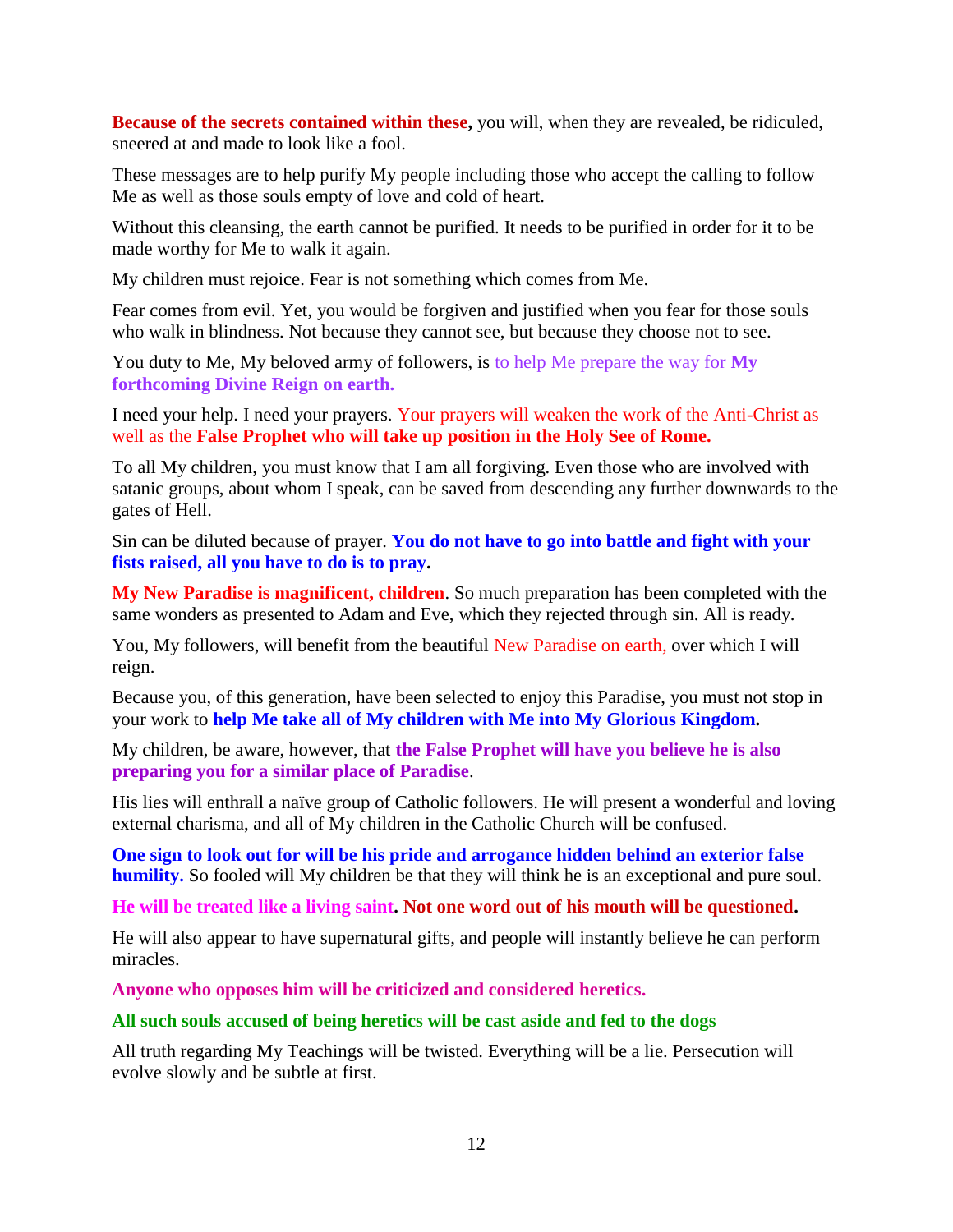### **My true Sacred Servants will have to say Mass privately and in many cases not in a Catholic Church.**

**They will have to offer Masses in refuges.** Children, when this happens, you must not lose hope. This will be over within a short period of time.

Just pray for those souls who will, in their pledge to the False Prophet, forget about the **Blessed Trinity which is the very foundation upon which The Catholic Church is built upon.**

Many religions follow just one entity of the Blessed Trinity. Some honor the Father. Others the Son, but all are one My daughter.

**There is only one true God.** That is the Father, the Son, and the Holy Ghost, **three distinct Persons all in one divine essence**. All religions will be given the Truth soon and many will accept this holy mystery.

Follow Me towards the path of salvation for you, My followers, have a glorious future ahead, but you must remain strong.

**This is the chosen generation for My New Paradise on Earth.**

Don't reject this glorious gift of life which glitters in all its magnificence. Not one soul will want for anything. My New Paradise on earth will be an Era of Peace and Happiness without sin.

**This is the divine will of My Father and has been His promise to mankind right from the start.**

Be joyful and happy for you have much to look forward to children.

The trials ahead will pale into insignificance when you will witness the glorious Kingdom which is waiting for you.

I love you children. I know that you love Me. Because of this, I ask you to show love to those who are blind to My Holy Spirit.

Pray for them at every opportunity, so that they can see again the Truth of My Promise made to mankind when I died to secure your eternal salvation.

Your beloved Jesus

Savior of all Mankind

# **Message # 311 01-23-2012 [Hear my urgent plea to pray for the souls of](http://www.thewarningsecondcoming.com/hear-my-urgent-plea-to-pray-for-the-souls-of-atheists/)  [atheists](http://www.thewarningsecondcoming.com/hear-my-urgent-plea-to-pray-for-the-souls-of-atheists/)**

Monday, January 23rd, 2012

My dearly beloved daughter, the world is about to change beyond recognition.

#### **For My time is almost here now.**

I urge all those believers in Me, their Divine Savior and My Eternal Father, to stop what you are doing and listen.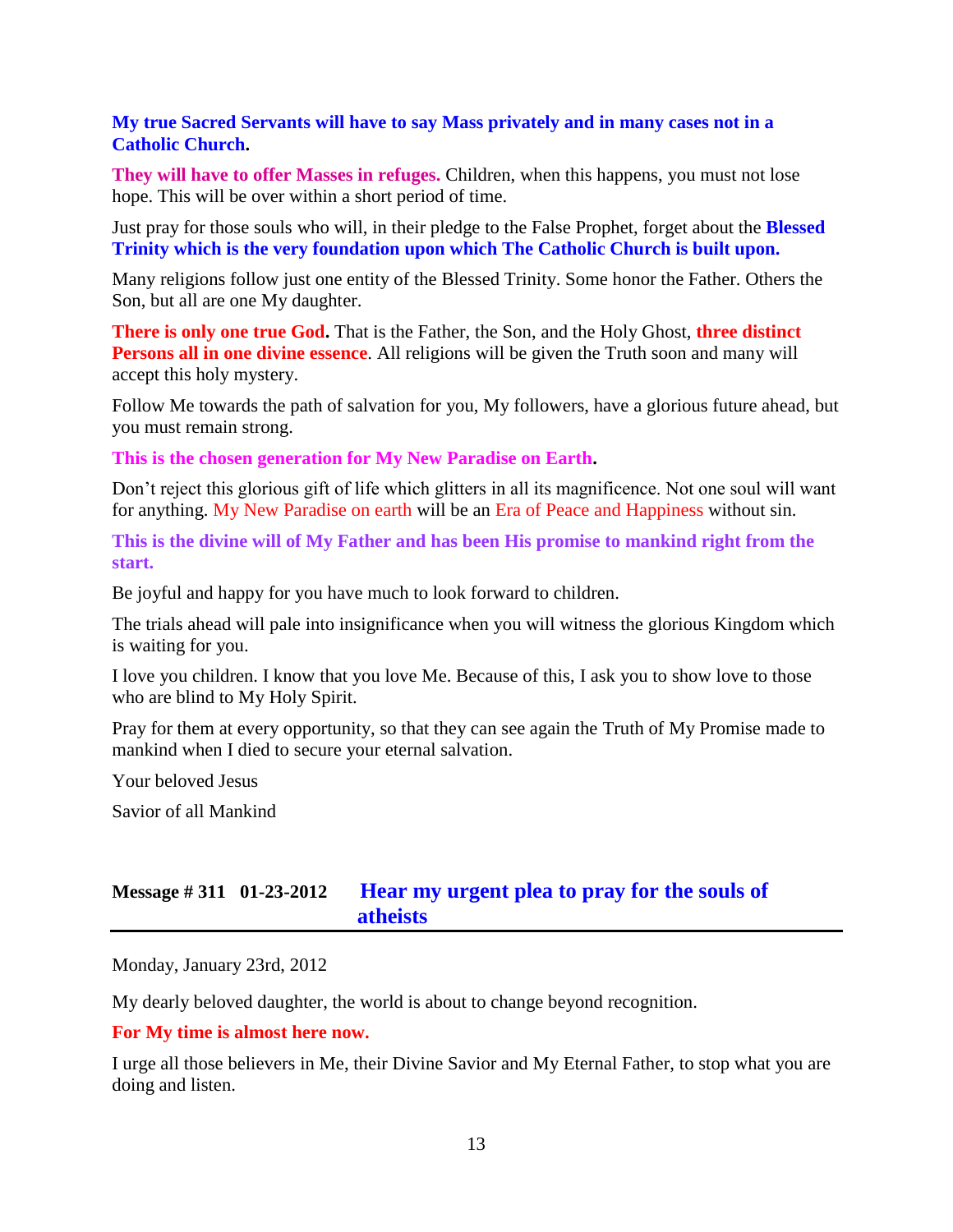Whether or not you believe in these, My Messages to the world for these times, hear now my urgent plea.

Pray, pray, and pray, with all the love you hold in your heart for Me, for the souls of atheists.

**Many will die during The Warning.**

Many will not get a chance to repent in time.

I urge you to offer up all your suffering and prayers for those souls, so that I can save them from the fires of hell. Pray for those who will not turn back to Me, even when the Truth is presented to them.

Pray also for those, who will find **the purgatory on earth**, the penance which will be accepted by them with good heart, to be very difficult.

Many will find it very painful. Pray that they receive the strength they need to persevere.

Go, children, and do everything I have asked of you, for there is little time left.

I love you. **Remember, there is nothing to fear if you love Me.**

Just pray for those who reject Me now today and those will turn their backs on the Truth.

Your beloved Savior

Jesus Christ

# **Message # 312 01-24-2012 Good News – [God, My Eternal Father, has](http://www.thewarningsecondcoming.com/good-news-god-my-eternal-father-has-sanctioned-the-salvation-of-much-of-mankind/)  [sanctioned the salvation of much of mankind](http://www.thewarningsecondcoming.com/good-news-god-my-eternal-father-has-sanctioned-the-salvation-of-much-of-mankind/)**

Tuesday, January 24th, 2012

My dearly beloved daughter, it is I, your Jesus, who comes to you today to give you the good news for the world.

Much prayer and suffering, offered up by my many Chosen Souls on earth, has meant that many more of God's children can now be saved.

If you understood the power of sacrifice and prayer, children, you would never stop praying.

**God, My Eternal Father, has sanctioned the salvation of much of mankind.**

This means that many will convert during The Warning, and those who don't, may be saved because of the power of prayer.

**It does not mean that all will be saved because, sadly, they won't**. Those hardened people, whose first allegiance is to Satan and the evil sects he controls in the world, will not want to be saved. **Instead they will choose a different Paradise.** A paradise they are led to believe exists outside of the one promised to mankind by My Father.

### **This false Paradise, which satanic followers of the Beast believe in, does not exist.**

It has been created by Satan in the minds of his disciples and is simply an illusion. So much is promised. Dark souls believe in a different universe, a different entity, where God does not exist.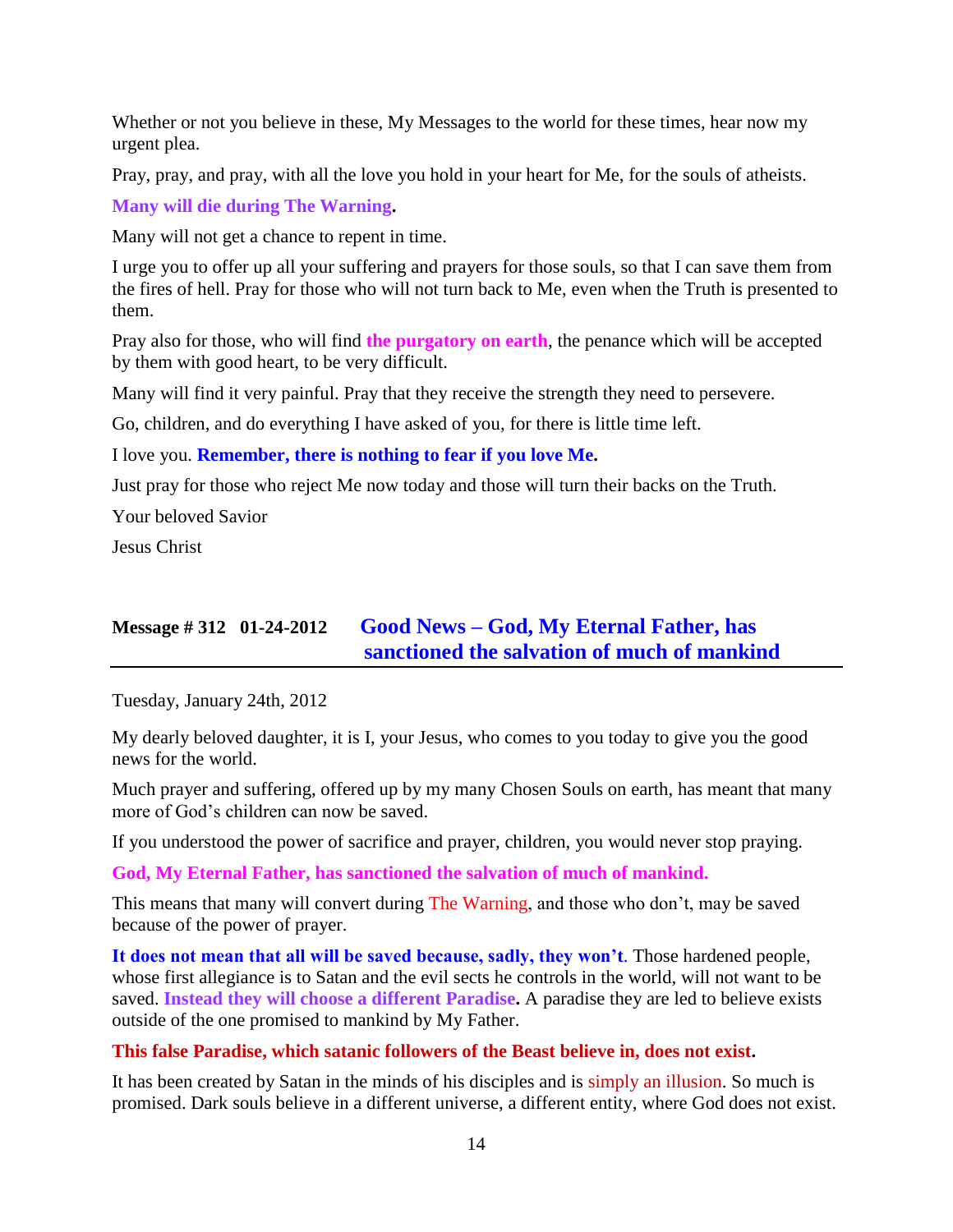**They believe in other life forms, other creatures, and a peaceful regime, all of which is based on a lie.**

None of this is real, children. It does not, nor cannot exist, because it was not created by My Father.

### **God the Almighty Father, created the entire universe – the stars, the planets, and the earth, as well as all the spaces in between.**

Pray for those who follow such cults.

Pray that more of My children who, because they are in pain, do not seek out these spiritual outlets which are not from God.

Pray now in thanksgiving for this special gift which is now being offered to mankind by My Father, in this

### **Crusade Prayer (21)**

We praise you and thank you Oh Holy God, the Almighty creator of mankind for the love and compassion you have for humanity We thank you for the gift of salvation you bestow on your poor children We beg you O Lord to save those who follow the evil one And that their hearts will be opened to the truth of their eternal life. Amen.

Rejoice children for this great gift.

But you have still much work to do to help souls as many of your brothers and sister will remain stubbornly opposed to the truth of My Holy word.

Your Beloved Jesus

Savior of all Mankind

# **Message # 313 01-24-2012 What will [happen during The Warning](http://www.thewarningsecondcoming.com/what-will-happen-during-the-warning/)**

Tuesday, January 24th, 2012

(These are two messages received by Maria Divine Mercy in 2011 with details as to what will happen during The Warning. Many people have been asking us to remind them of the key messages relating to the actual event.)

**[The skies will open up during The Warning](http://www.thewarningsecondcoming.com/the-skies-will-open-up-during-the-warning/)**

Monday, May 23rd, 2011 @ 02:30 pm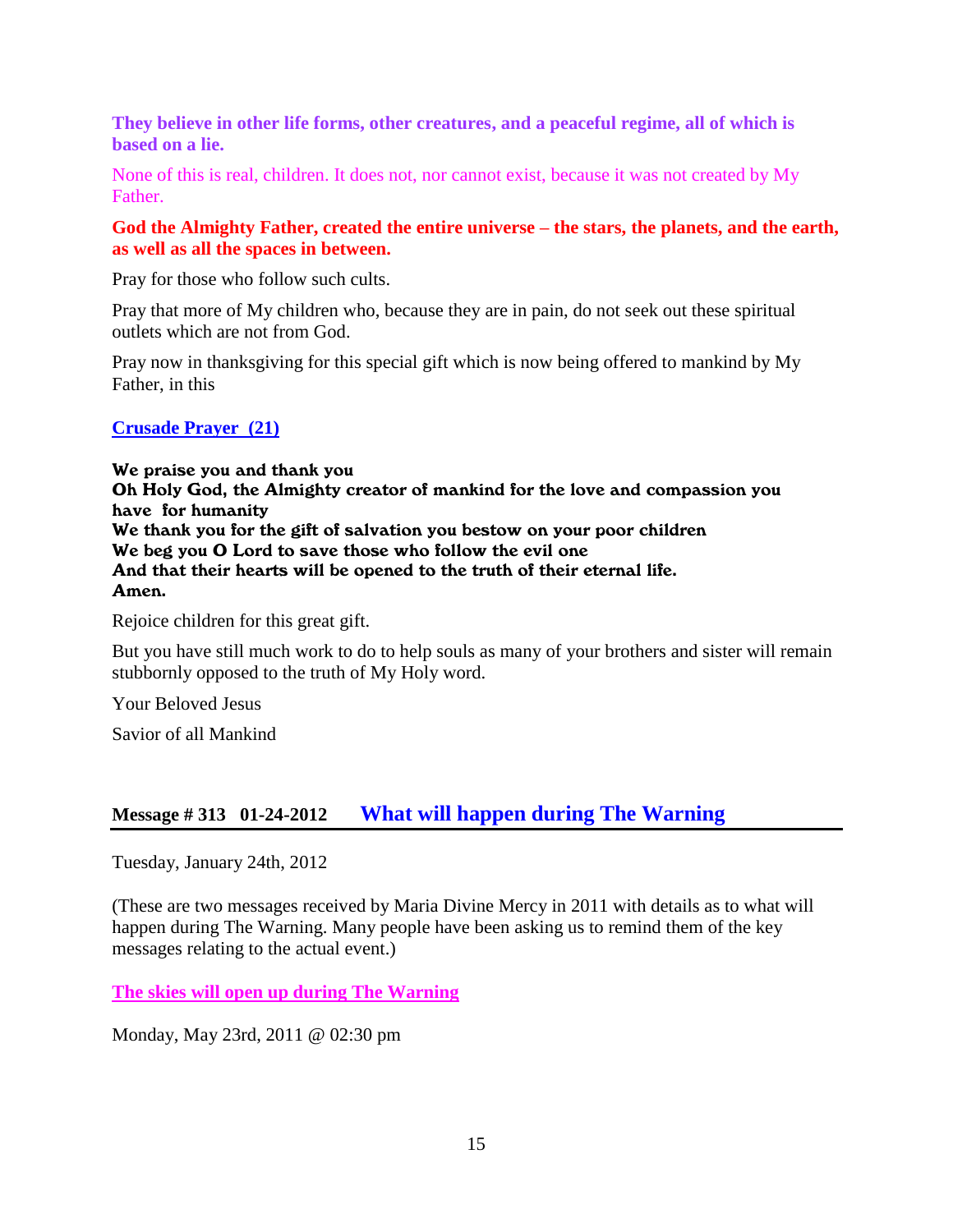My dearly beloved daughter you are suffering the torment that I endure for the sins of man. This is what it feels like. Now you are glimpsing just a tiny fraction of My suffering which I face every minute of your day. There is nothing to fear, My daughter about The Warning.

### **The Warning will be a dramatic event**

It will shock many people in the world as it will be a dramatic event where the skies will open and the flames of Mercy will shoot up across the world. For many people will not understand what is happening. So shocked will they be they will mistakenly think that they are witnessing the end of the world. Tell them to rejoice when they witness My Glory for this, if you are properly prepared for it, will be the most spectacular example of My Mercy since the day of My Crucifixion. This, My children, will be your saving grace and will prevent those who would otherwise have been condemned from entering the depths of Hell.

All My children everywhere must warn lost souls as to what to expect. Urge them to seek reconciliation by confessing their sins now. It is important that as many people as possible are in a state of grace beforehand as they may not survive this event due to shock. Far better to witness this Divine Spectacular Event first rather than being unprepared at the final day of Judgment.

Keep strong all of you. Rejoice if you are a devout follower for you will be shown a glimpse of My Divine Presence which your ancestors never saw during their lifetime. Pray for the rest of My children. Tell them the Truth now while you can. Ignore their scorn for should they take action now by praying for the forgiveness of their sins, they will thank you after this great miracle takes place.

Go now in peace. Do not be fearful. Just pray for those souls with no faith so they do not die in mortal sin.

Your Divine Savior Jesus Christ

### **[Two comets will collide, My cross will appear in a red sky](http://www.thewarningsecondcoming.com/two-comets-will-collide-my-cross-will-appear-in-a-red-sky/)**

Sunday, June 5th, 2011 @ 04:30 pm

My dearly beloved daughter, time is near. The Warning is close now. It is with great sorrow that I must tell you that many souls will not heed these messages about The Warning. **My word falls on deaf ears**. Why won't they listen? I Am not only giving them My great gift of Mercy when I will shower My graces over the whole world, I am also trying to prepare them for this Event. Many **millions of sinners will rejoice** when they are shown My great Mercy. Others won't get a chance to redeem themselves in time because they will die of shock.

My daughter, you must do everything you can to warn the world. Because **this great Event will shock everyon**e. They will see **great signs in the skies** before The Warning takes place. Stars will clash with such impact that man will confuse the **spectacle they see in the sky as being catastrophic**. As these comets infuse **a great red sky will result** and the **sign of my cross will be seen all over the world** by everyone. Many will be frightened. But I say rejoice for you will see, for the first time in your lives, a truly Divine Sign that represents **great news for sinners everywhere.**

See My cross, then, and you will know that My great Mercy is being given to each of you, My precious children. For it was with the deep abiding love that I held for you that I died, willingly,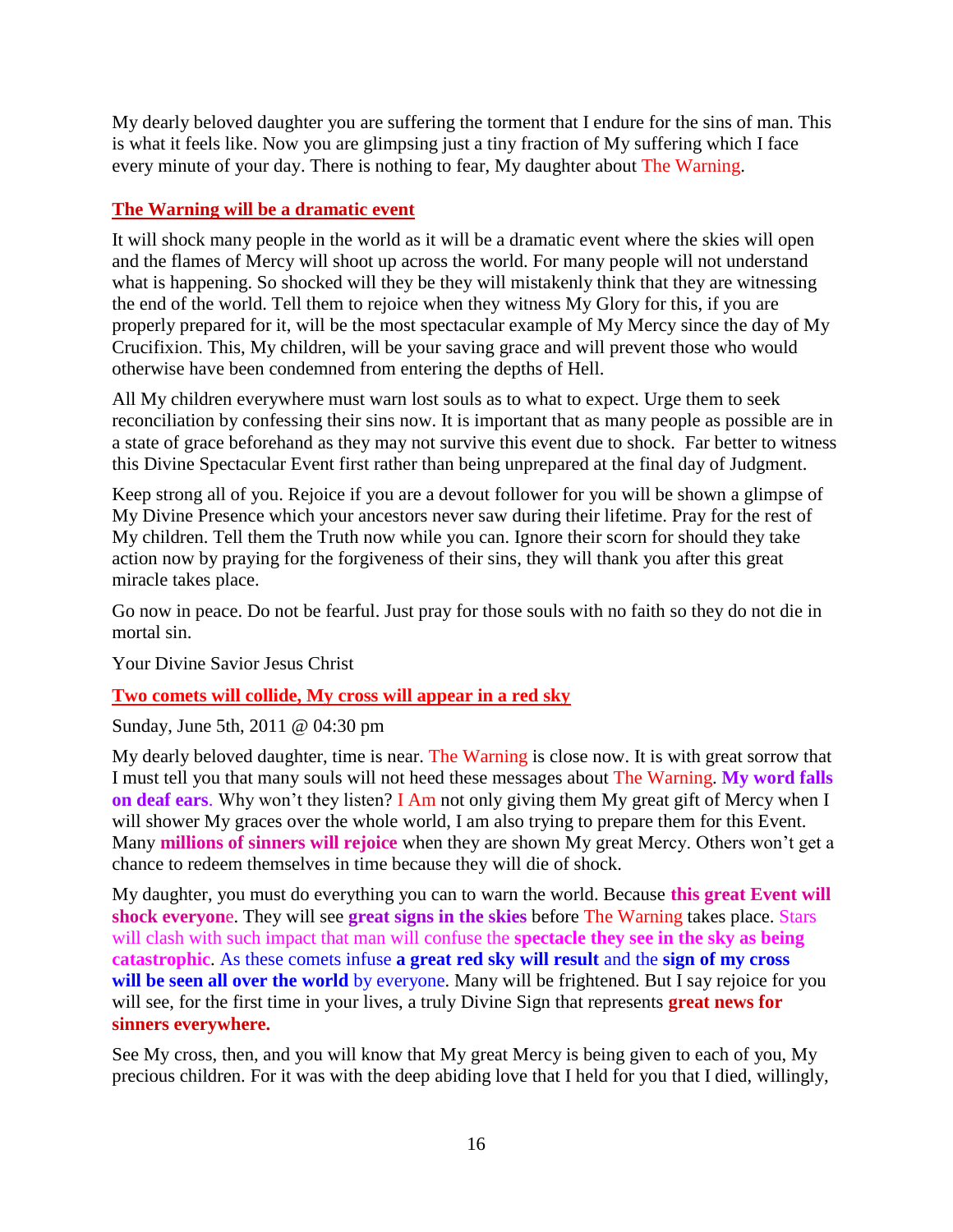on the cross to save you. When you see the crosses in the sky during The Warning you will know that this is a sign of My love for you.

Pray My beloved followers that your brothers and sisters can rejoice when they, too, are shown **the proof of My existence**. Pray that they will accept that this is their chance to redeem themselves in My eyes. That this great act of Mercy will save their souls if they will allow Me to help them.

### **You will be shown what it is like to die in mortal sin**

The Warning will be a purifying experience for all of you. It may be **unpleasant in part,** especially for those in grave sin. Because for the first time ever you will be shown what it feels like when the light of God disappears from your life. Your souls will feel the abandonment felt by those who die in mortal sin. These **poor souls who left it too late** to ask God to forgive them their sins. Remember, it is important that I allow all of you to feel this emptiness of soul. For only then, will you finally understand that, without the light of God in your souls, you cease to feel. Your soul and body would be just empty vessels. Even sinners feel the light of God because He is present in every one of his children on earth. But when you die in mortal sin, this light no longer exists.

Prepare now for this great event. Save your souls while you can. For it will only be when the light of God leaves you that you will finally realize the empty, barren and darkness that Satan offers which is full of anguish and terror.

Replenish your souls. Rejoice now for The Warning will save you and bring you closer to My Sacred Heart.

Welcome the Warning. For then you will be given the proof of Eternal Life and know how important it is.

Your Beloved Savior Jesus Christ King of Mankind

# **Message # 314 01-25-2012 [Virgin Mary: Nuclear war involving Iran being](http://www.thewarningsecondcoming.com/virgin-mary-nuclear-war-involving-iran-being-plotted/)  [plotted](http://www.thewarningsecondcoming.com/virgin-mary-nuclear-war-involving-iran-being-plotted/)**

Wednesday, January 25th, 2012

My child, much is happening right now in the world as Satan's army continues to spread havoc everywhere.

**They are trying to take control of all financial institutions, so they can inflict a terrible atrocity on my children.**

### **They, the evil group driven by lust and power, are also trying to create a nuclear war in Iran.**

You, my child, must pray that God the Father will, in His great mercy, **open their hearts to stop these things from happening.**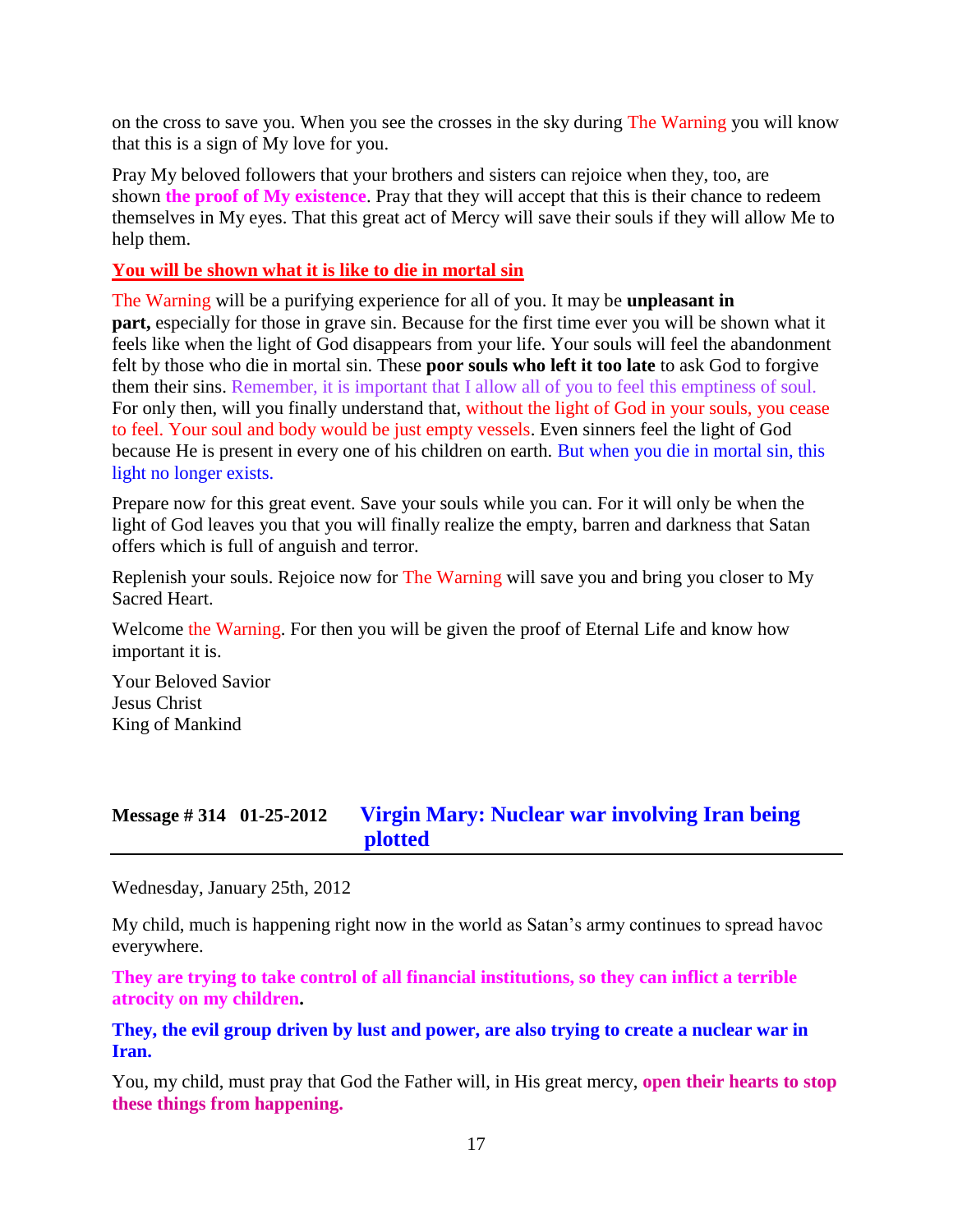Never lose faith, children, because your prayers are working.

Great evils, including abortion, euthanasia, prostitution and sexual perversities, are beginning to weaken in the world now.

Pray, pray, pray my most Holy Rosary, children, in groups, if possible, everywhere.

Satan is losing his power quickly, as my heel begins to squash the serpent's head.

### **It won't be long now for my Son's arrival on earth.**

First, he will give you this last chance to convert. Then, he will prepare the world quickly for His Second Coming.

Time is short now.

**Prayer is the weapon, children, to keep Satan's army from the final persecution they are planning against humanity.**

Remember that my Eternal Father will, through his love and compassion, protect all of you who believe in Him.

For those who will continue to disobey Him and deny the truth of the existence of My beloved Son, pray, pray, pray for their salvation.

The time is ready. Open your hearts to the Divine Mercy of My son.

**The skies will start to change now,** and then all will see this great miracle unfold before them.

Be ready. **Prepare your homes, and pray my Holy Rosary at every opportunity to loosen the grip of the evil one.**

Your beloved Mother

Mother of Salvation

# **Message # 315 01-26-2012 [The final secret of Fatima reveals the truth of](http://www.thewarningsecondcoming.com/the-final-secret-of-fatima-reveals-the-truth-of-satans-evil-sect-entering-the-vatican/)  [Satan's evil sect entering the Vatican](http://www.thewarningsecondcoming.com/the-final-secret-of-fatima-reveals-the-truth-of-satans-evil-sect-entering-the-vatican/)**

Thursday, January 26th, 2012

My dearly beloved daughter, **it is time for the full truth of the mysteries of the Divine Realm to be revealed to the world.**

The truth has been hidden for some time. Acknowledgement of My divine intervention in the world, through the miracles, apparitions ,and divine communications to Chosen Souls, has been pushed to one side by My Church for many years.

Why My Church felt the need to dampen the truth when it was needed to strengthen the faith of My children everywhere is known only to them.

Every true Visionary of Mine and My Blessed Mother was ignored in the beginning and treated with contempt by My Church.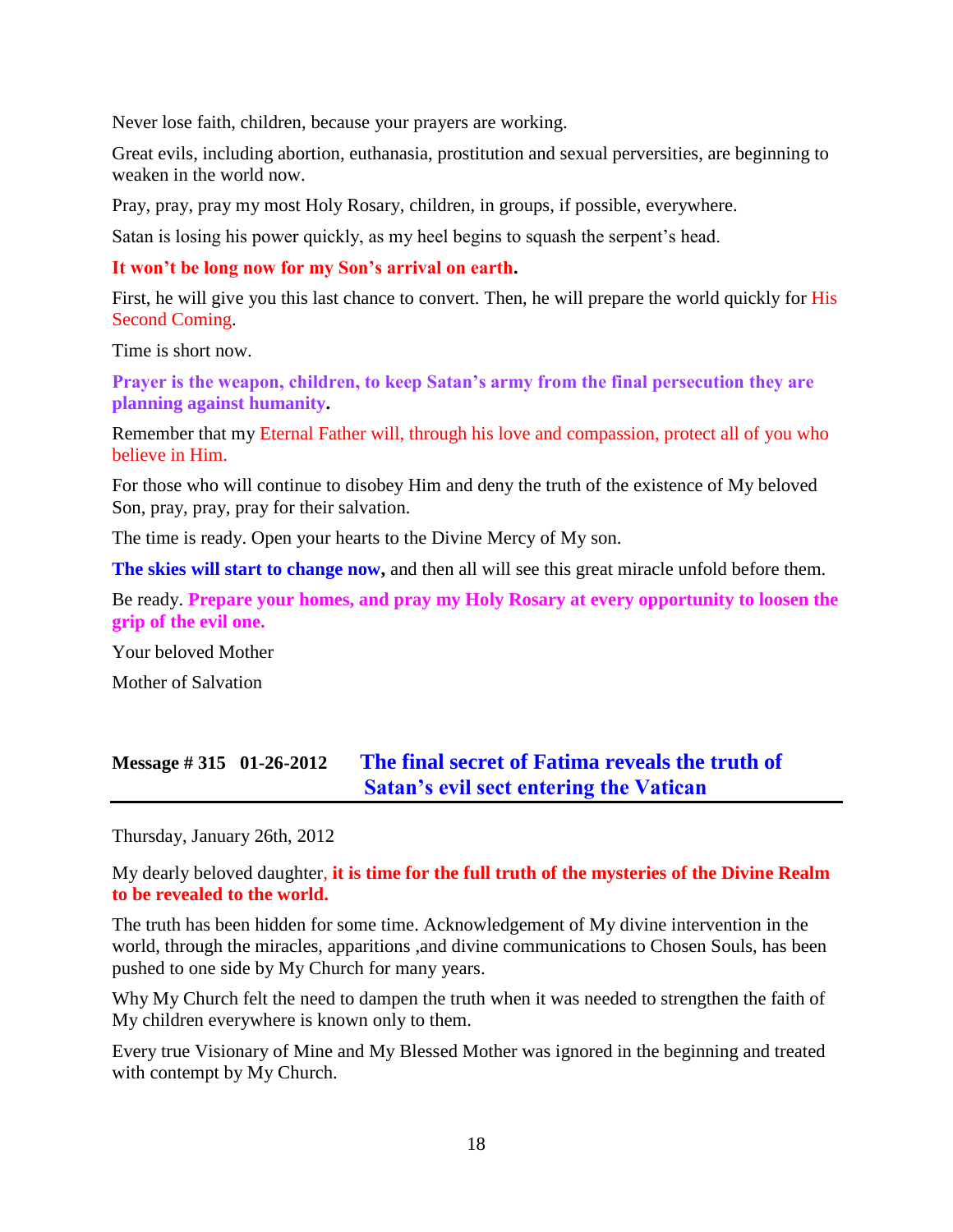My daughter**, even the final secret of Fatima was not given to the world because it revealed the truth of Satan's evil sect entering the Vatican.**

The last part of secret has not been revealed in order to protect the wicked sect who entered the Vatican in great numbers since My Mother's appearance at the holy shrine of Fatima.

### **My daughter Lucia was silenced by the powers which control part of the Vatican over which My poor beloved Popes have little control.**

Watch how they have not only twisted the Truth of My Teachings but introduced **new methods of Catholic worship which insult Me and My Eternal Father.**

### **The Catholic Church is the one true Church and as such is a primary target of Satan and his wicked sect.**

The Truth comes from Me. The Truth makes mankind uncomfortable because it can involve personal sacrifice. The Truth causes outrage in some instances and, in many cases, is treated as heresy. Yet only the Truth can set you free from lies. The lies which come from Satan and which create a heavy burden on your soul.

The time has come for the Truth to be unveiled in a world which is full of lies. So many lies, My daughter, have been presented to My children by false religions, false Gods, false Church leaders, false political leaders and organizations as well as a false media.

So much of the Truth is hidden. Yet if the truth of what is happening in the world were revealed today, very few people would accept it.

The same applies to My Father's Ten Commandments. These are the rules laid down by My Eternal Father and given to His Prophet Moses.

The Truth never changes, no matter how much mankind tries to change it.

My Father's Commandments are no longer accepted, even amongst Christian Churches. Thou shalt not kill means you cannot kill another human being. It does not refer to self-defense, but in every other circumstance.

**No man can justify murder – abortion, execution, or euthanasia. No one.** This is a mortal sin and the punishment is an eternal life in Hell.

Do My children accept this, My daughter? No, they even pass laws which make it not only acceptable but excusable in the eyes of God. But it is not.

Every one of My Father's Ten Commandments are broken every day.

Yet My Church never preach about the seriousness of sin. They never tell people that they will go to Hell should they commit a mortal sin if they do not show remorse.

My Heart is deeply wounded.

They, My Churches, all over the world do not preach the Truth.

**Many of My Sacred Servants no longer believe in the state of Hell or Purgatory. They do not accept My Father's Commandments. They excuse every sin.**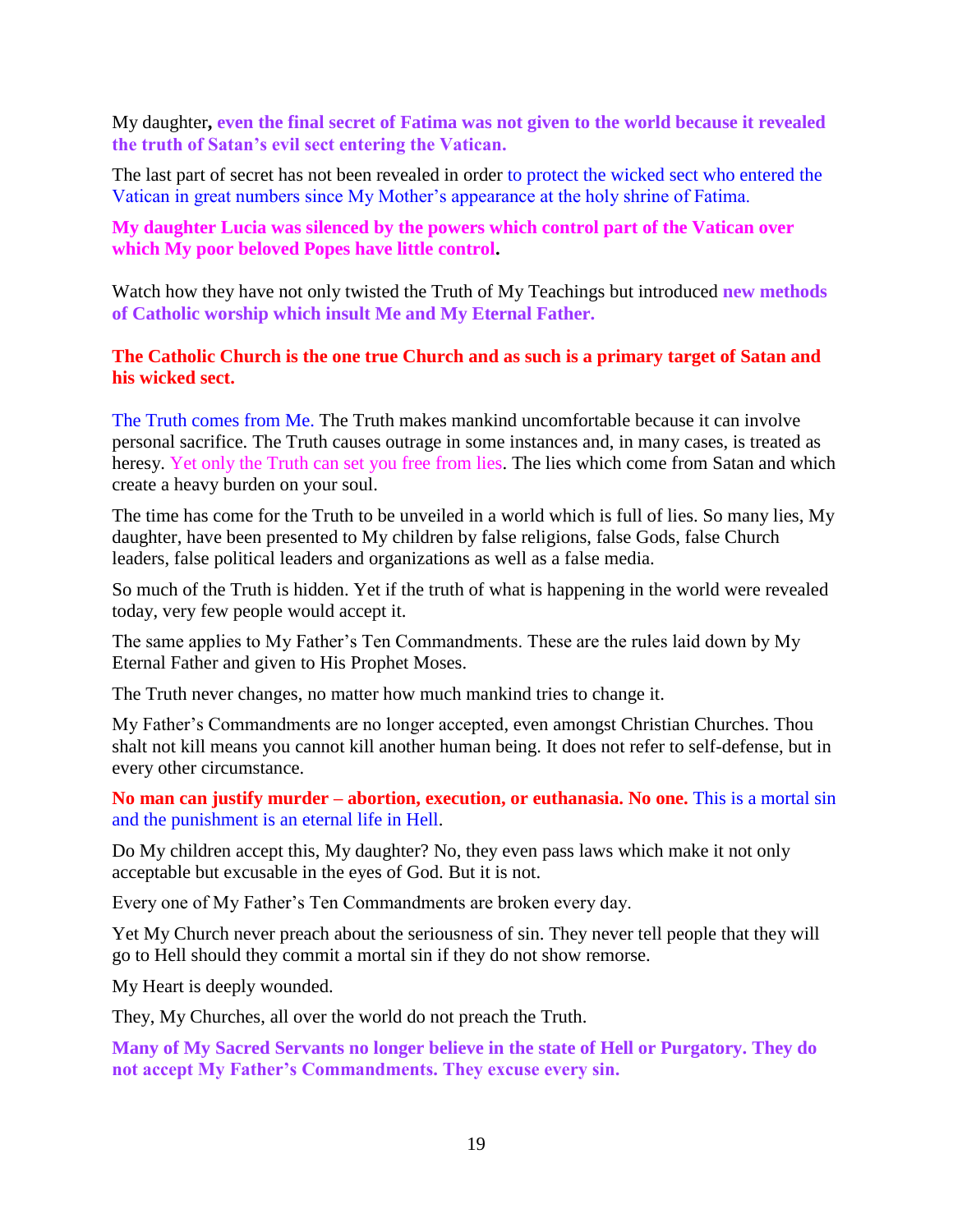They talk about My Father's Mercy, but fail to explain the consequences of dying in a state of mortal sin. By not carrying out their duties for which they have been assigned, they offend me greatly. They are, in many cases, responsible for the loss of so many souls.

Wake up to the Truth, all of you, who profess to be a believers in God the Almighty Father, Creator of all things, and know this.

### **There is only one Truth.**

There cannot be more than one Truth.

Anything other than the Truth is a lie and does not come from My Heavenly Father, God the Almighty Creator of all things.

Your beloved Savior Jesus Christ

(Note: it should be pointed out that, in a previous message, Jesus told Maria that even the sin of murder can be forgiven in a person who truly repents)

# **Message # 316 01-27-2012 [Call to Clergy: Prepare My flock for My long](http://www.thewarningsecondcoming.com/call-to-clergy-prepare-my-flock-for-my-long-awaited-second-coming-on-earth/)  [awaited Second Coming on earth](http://www.thewarningsecondcoming.com/call-to-clergy-prepare-my-flock-for-my-long-awaited-second-coming-on-earth/)**

Friday, January 27th, 2012

I Am your beloved Jesus, Son of God the Most High and born of the Immaculate Virgin Mary.

My dearly beloved daughter, never forget that when you work for Me, you will be persecuted, for mankind will not like to hear the Truth as I reveal it to you in these, the end times.

My Holy Word has been quashed for so long, but this will no longer be the case.

My voice will be heard all over the world. My love will be revealed in all My Glory and man will be able, finally, to free himself from the shackles of evil placed around his ankles by Satan.

As the Truth will penetrate the souls of My children, and bring them the freedom which they have been awaiting, for such a long time it will, unfortunately, cause division.

**My beloved Sacred Servants, Priests and all religious Clergy within the Holy Catholic Church, know that I love all of you.**

So many of you have given up your lives for Me with generosity of heart. **You will need to lean on Me now.** 

You must pray for guidance to remain strong in your faith and for discernment at all times.

**Never take your eyes off Me for one moment.** 

I need you to prepare My flock in order to welcome Me during My long awaited Second Coming on earth.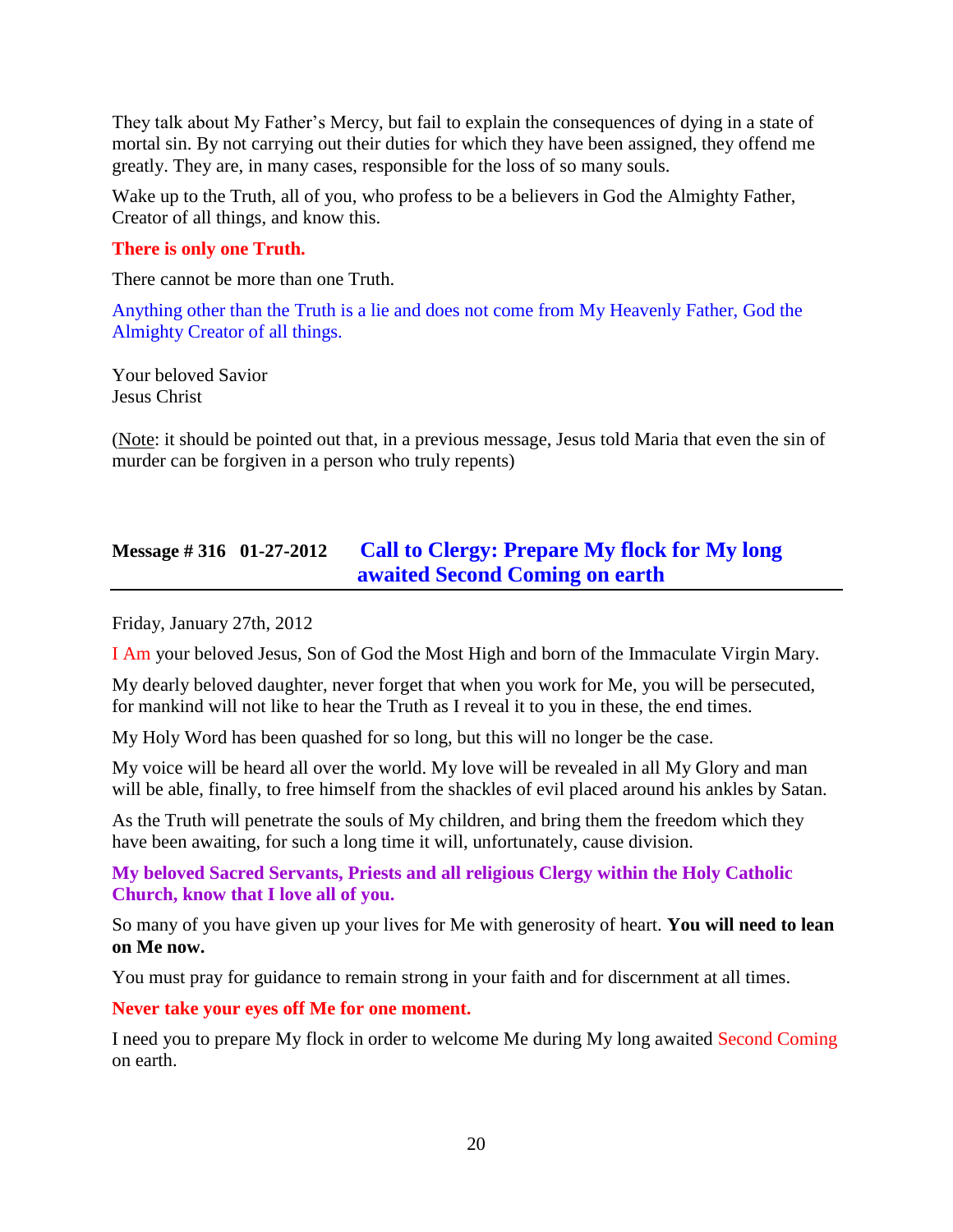You will need to persevere and not allow your love for Me to be dissuaded, no matter how much pressure you are put under.

**You are my true disciples** and I must urge you to take up your weapons to save My Church. **This very Church, founded on the Rock by My beloved disciple Peter, will never fail.**

The enemy may believe it to be destroyed, but **that would be a foolish assumption.** 

No one will, or can, destroy My Church. Out of the ashes it will rise to proclaim My Glory **as I come back to salvage My Kingdom on earth.**

You must never desert Me, your beloved Savior, ever.

For without Me, there is no light. Without light, there is no future.

My daughter I give the world this **Crusade Prayer (22) for the Catholic Clergy** to recite

O My beloved Jesus, Keep me strong and the flame of my love for you alight, Every moment of my day. Never allow this flame of love for you to flicker or die. Never allow me to weaken in the presence of temptation. Give me the graces needed to honor my vocation, my devotion my loyalty, And to uphold the teachings of the Orthodox Catholic Church. I offer you my allegiance at all times. I pledge my commitment to fight in your army, So that the Catholic Church can rise again in glory, To welcome you, dear Jesus, when you come again. Amen

Your beloved Savior Jesus Christ King of all Mankind

### **Message # 317 01-28-2012 [Virgin Mary: Pray for Pope Benedict with all your](http://www.thewarningsecondcoming.com/virgin-mary-pray-for-pope-benedict-alone-in-his-grief/)  [heart](http://www.thewarningsecondcoming.com/virgin-mary-pray-for-pope-benedict-alone-in-his-grief/)**

Saturday, January 28th, 2012

My child, Satan's power is getting weaker by the day as the Holy Spirit continues to spread His wings over all of God's children.

Faith and love of God is growing everywhere because of prayer and the special graces given to my children by My Father, God the Most High. Conversion is increasing. Many of my children may not be aware of this, but you will see this if you open your eyes.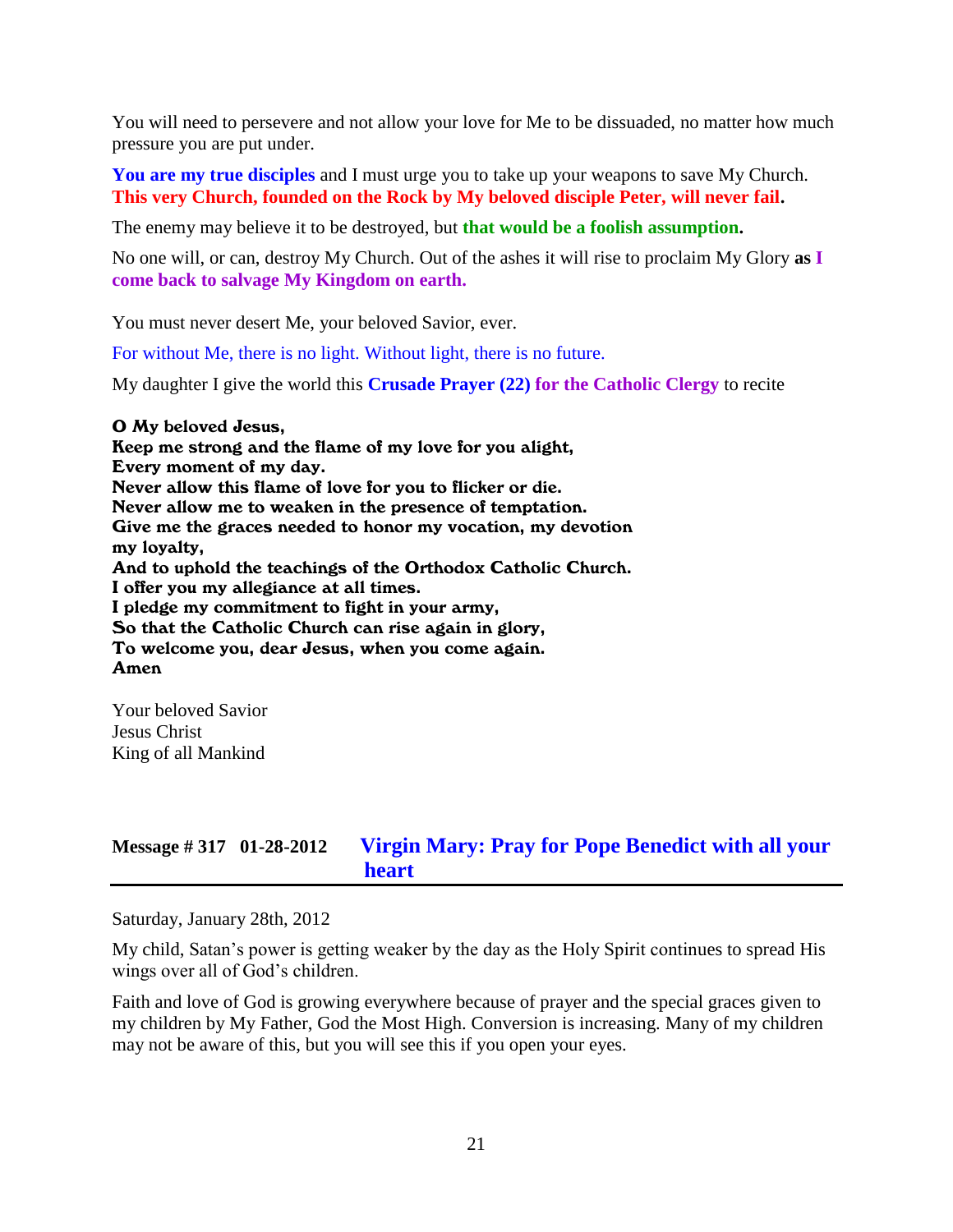Please, my child, you must pray for Pope Benedict with all your heart. He suffers so much and in many ways is alone in his grief, for the apostasy he sees both outside of and inside the Holy Vatican.

His days in the Holy See have been extended, and because of this, much of the havoc caused by the Evil One has been averted.

Prayer, my children, is like a roll of thunder in the heavens. Your prayers are being heard and answered in Heaven, children.

This is good. Continue to pray the crusades of prayer given to you, my child.

Here is a special prayer **Crusade Prayer (23)** for Pope Benedict's safety

O My Eternal Father, on behalf of your beloved Son, Jesus Christ and the suffering he endured to save the world from sin, I pray now that you protect your Holy Vicar, Pope Benedict, Head of your Church on earth, So that he too can help save your children and all your sacred servants from the scourge of Satan and his dominion of fallen angels who walk the earth stealing souls O Father, protect your Pope so that your children can Be guided on the true path towards your New Paradise on earth. Amen.

Your heavenly Queen of the Earth Mother of Salvation

# **Message # 318 01-29-2012 [My Divine Mercy is to be realized as revealed to St](http://www.thewarningsecondcoming.com/my-divine-mercy-is-to-be-realised-as-revealed-to-st-faustina/)  [Faustina](http://www.thewarningsecondcoming.com/my-divine-mercy-is-to-be-realised-as-revealed-to-st-faustina/)**

Sunday, January 29th, 2012

I, your Jesus, wish to inform the world that My Divine Mercy is to be realized as revealed to My daughter Helena, Saint Faustina.

This mystery will be revealed as all will witness **the final manifestation of My rays of Mercy for the salvation of mankind.**

For those who mock you, My daughter, and say that this mystery has already been revealed to the world, they must know this.

How many people in the world today know about My promise of Divine Mercy? Very few, including you, My daughter.

**Did My followers not know that I would come back to prepare the world for this great Event?**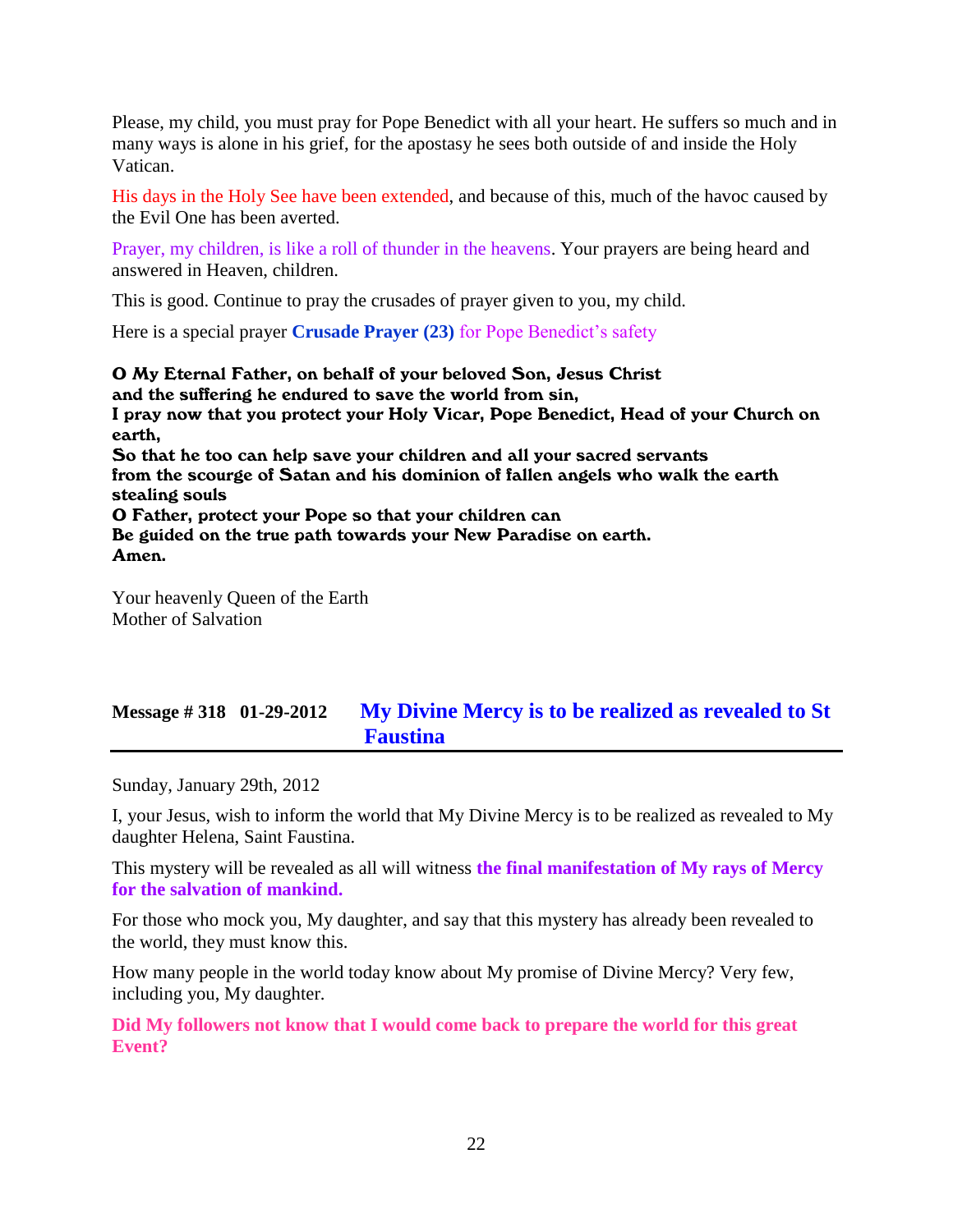I always prepare My children for such events. My Eternal Father sends Prophets into the world with one goal, to give you adequate warning so that souls are not taken unaware. Relish this gift of prophecy. Don't reject it.

Never think you know all about My ways because, while you may love Me, you do not always know Me or understand My ways.

For each one of you who mocks My Prophets, remember, it is not they you mock but Me. They are simply the instruments.

You, My children, must never assume you really know Me for if you did, you would not deny me. **Yet today, just as My disciples did when I walked among them, you still deny that it is I who beckons you to Me.**

**You hold one hand out to Me with your left, and you slap Me with your right.**

Don't you hear Me, speak to you now? If not then sit quietly and pray to me, so I can fill your weary heart with the fire of My Holy Spirit.

I love you, and if you will allow Me into your heart without your armor of steel, which blocks Me, I will make you free.

When you open your eyes and see that it is I, your Divine Savior, speaking with you, then follow Me on the road to the New Paradise with love and joy in your heart.

**Do not allow the Evil One to plant doubts in your mind**. Pray that you will be strong enough, humble in mind and spirit, to run into My Arms.

Only when you come to me as a child, will you truly find peace in your soul. This is the only way to allow Me into your heart.

Your beloved Jesus

# **Message # 319 01-30-2012 [Virgin Mary Calls for day of prayer and fasting to](http://www.thewarningsecondcoming.com/virgin-mary-calls-for-day-of-prayer-and-fasting-to-prepare-for-the-warning/)  [prepare for The Warning](http://www.thewarningsecondcoming.com/virgin-mary-calls-for-day-of-prayer-and-fasting-to-prepare-for-the-warning/)**

Monday, January 30th, 2012

(This Message was received by Maria Divine Mercy after two separate apparitions of the Virgin Mary – one which took place at midnight January 29 and the second at 13:00 hours on Monday January 30, 2012 during which the Virgin Mother appeared very sorrowful throughout.)

**My child, while my Son comes now to cover the whole world with His rays of Mercy, it is with a heavy heart that I must tell you that many people will die during The Warning.**

Pray, pray, pray for their souls.

You, my child, must ask all of the followers of these divine messages **to allocate tomorrow Tuesday 31 January 2012 as a special day of prayer.**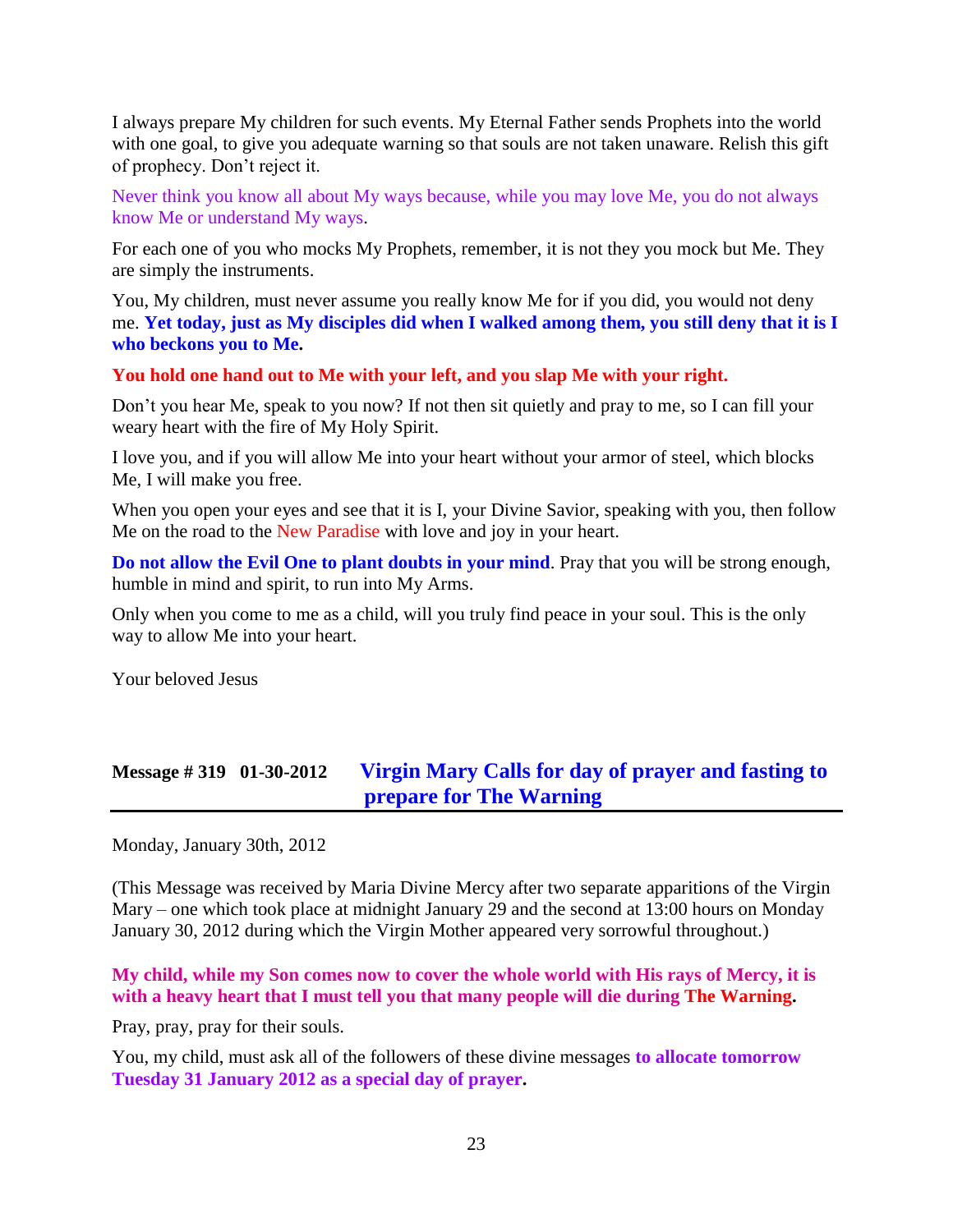On this day, you must recite the Most Holy Rosary and the Divine Mercy prayer.

Where possible **everyone must try and fast during this day.** In this way more souls, especially those in mortal sin, at the time of death, can be saved by the mercy of my beloved Son Jesus Christ.

I cry tears of sorrow for those poor people who have no idea how much pain and anguish their sins cause my Son.

The joy of the Gift that my Son now brings the world is **tinged with sadness for those who cannot be saved by their own choice.**

The lies which will spring and spread all over the world by dark souls after The Warning takes place must be stopped through your prayers.

Pray that no one will deny my Son's Divine Mercy during or after The Warning. For every soul lost to such lies is a soul that will be seized by the Evil One.

Spread conversion everywhere, children. Accept that I am the Co-Redemptrix and Mediatrix working closely with my beloved Son Jesus Christ to save all souls from eternal ruination.

My love for you, children, is very strong. I plead for mercy for each soul every second of the day by begging My Father for clemency.

But, children, you must help by joining with me in prayer and sacrifice to help all of God's children enter the gates of the New Paradise.

Your Heavenly Mother Mother of Salvation

# **Message # 320 01-31-2012 [Jesus reveals Plenary Indulgence for total](http://www.thewarningsecondcoming.com/jesus-reveals-plenary-indulgence-for-total-absolution/)  [absolution](http://www.thewarningsecondcoming.com/jesus-reveals-plenary-indulgence-for-total-absolution/)**

Tuesday, January 31st, 2012

(This message was given to Maria Divine Mercy after one and a half hours during the Eucharist Adoration.)

My dearly beloved daughter, how I rejoice at the love shown to Me by My precious followers whose love is so closely entwined with My Sacred Heart.

I delight in My loyal children whose love for Me brings Me such joy amidst My pain.

They are the light that brings Me the strength needed to lead My Army.

These, My chosen children, believe that it has been their faith alone that has brought them to Me.

### **What they do not realize is that My Holy Spirit descended upon them, especially on those with open hearts, so that they could join My Remnant Church on earth.**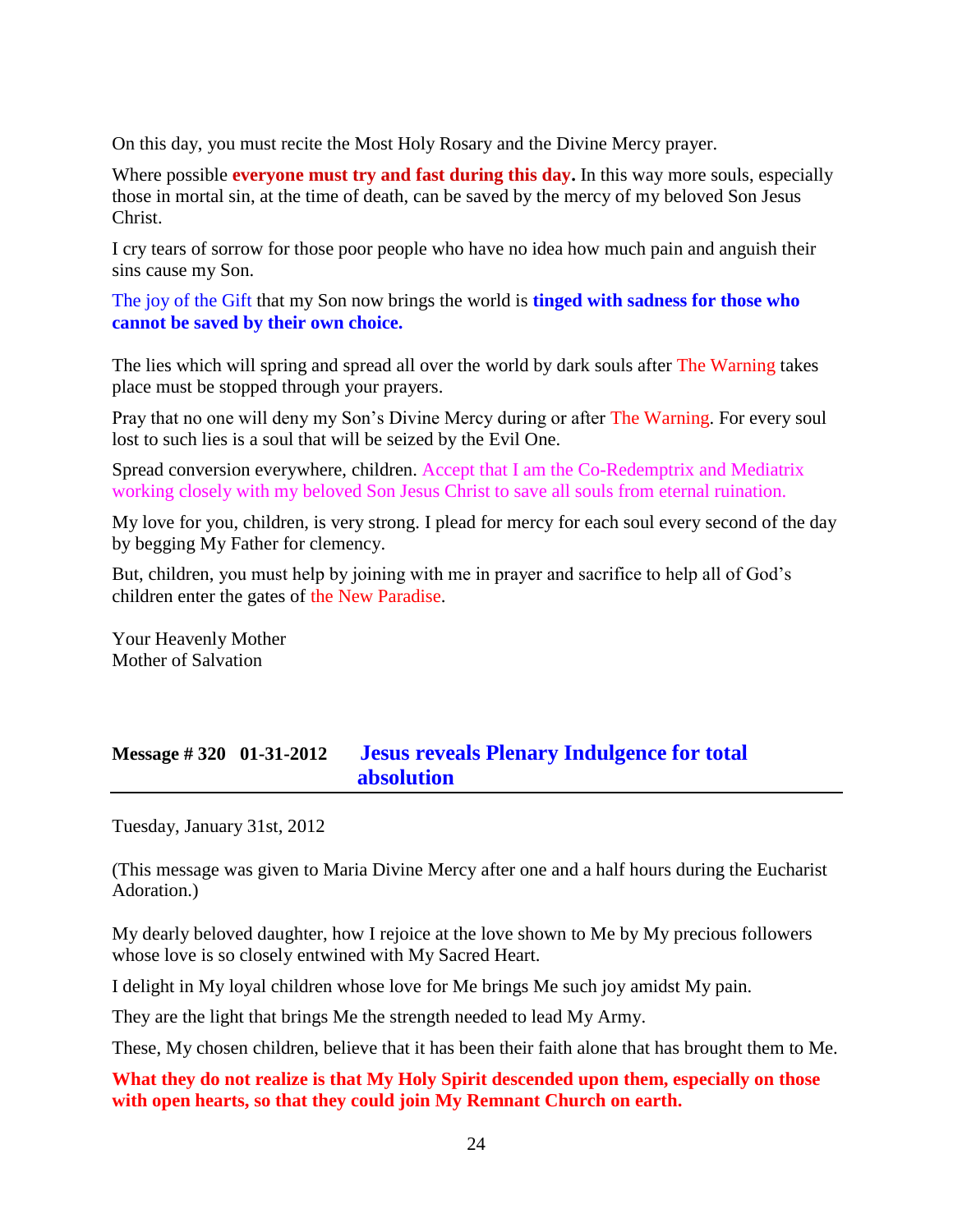They, My beloved followers, who show obedience, determination of will and pure love in their souls will be the foundation upon which I will now rebuild My Church on earth.

My Army, through their love for Me, will be given very special graces now.

I grant them this Plenary Indulgence to enable them carry My torch of fire, so that they can spread conversion.

This gift from Me will enable them to spread the Truth of My Holy Word, so that it will touch hearts everywhere they go.

They must say this **Crusade Prayer (24)** for **seven consecutive days** and they will be given the gift of **total absolution** and **the Power of the Holy Spirit**.

O My Jesus, You are the Light of the earth; You are the Flame that touches all souls; Your Mercy and Love knows no bounds. We are not worthy of the Sacrifice You made by Your death on the Cross. Yet we know that Your Love for us is greater than the love we hold for You. Grant us, O Lord, the Gift of Humility, so that we are deserving of Your New Kingdom. Fill us with the Holy Spirit, so we can march forth and lead Your army to proclaim the Truth of Your Holy Word and prepare our brothers and sisters For the Glory of Your Second Coming on earth. We honor You; We Praise You. We offer ourselves, our sorrows, our sufferings as a gift to You to save souls. We love You, Jesus. Have Mercy on all Your children wherever they may be. Amen

Go forth in peace, My beloved followers, and remember that your love for Me enkindles My Heart and brings great joy to My Eternal Father, My Blessed Mother, the Angels and all the Saints in Heaven.

I love you all. I await the moment when I will embrace each and every one of you in My Arms so that you will find the peace, love, and joy that you have been awaiting for all your lives on earth.

Your Beloved Jesus Christ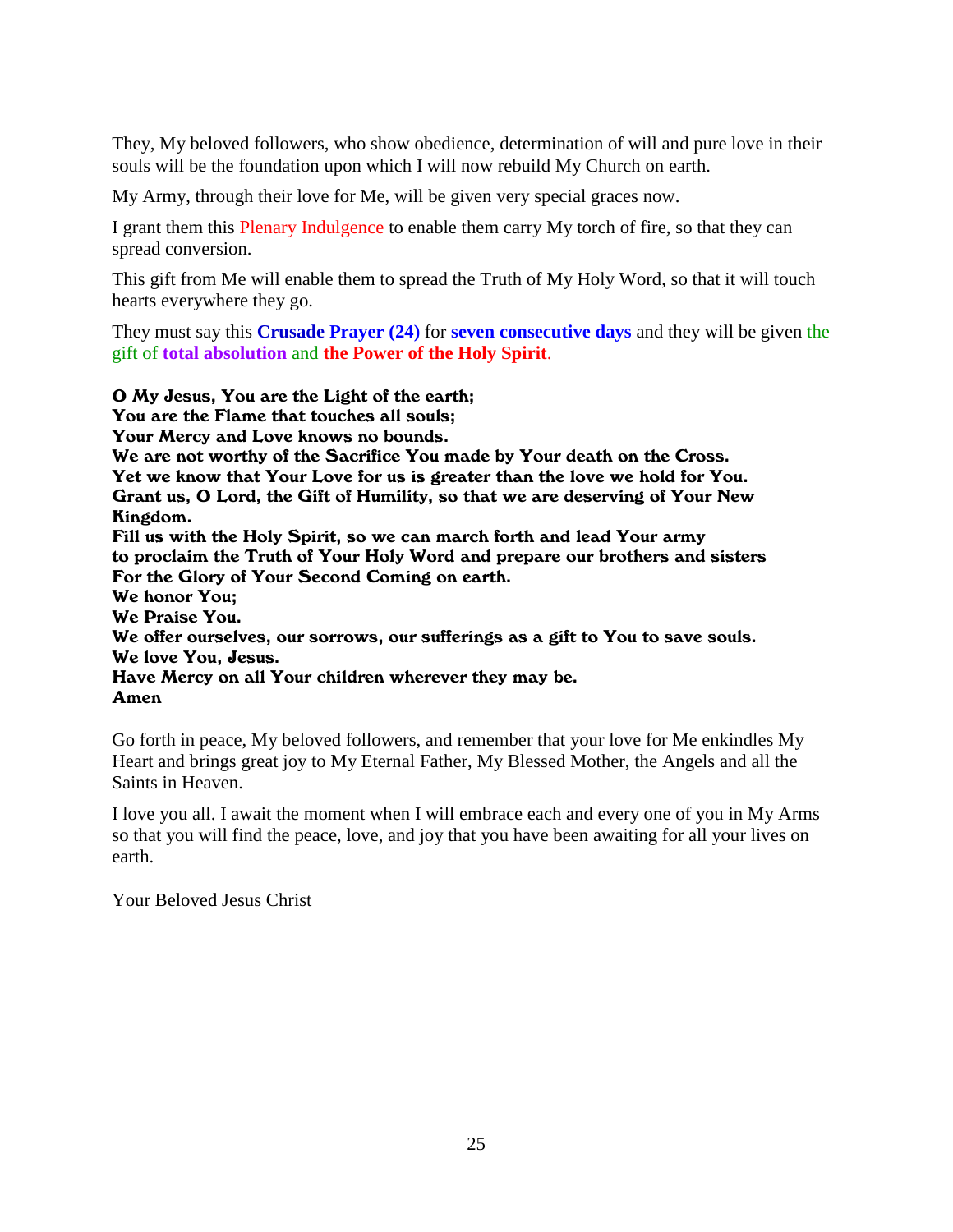# **Message # 321 02-01-2012 [Virgin Mary: No one will prevent the Book of](http://www.thewarningsecondcoming.com/virgin-mary-no-one-will-prevent-the-book-of-truth-being-revealed-to-the-world/)  [Truth being revealed to](http://www.thewarningsecondcoming.com/virgin-mary-no-one-will-prevent-the-book-of-truth-being-revealed-to-the-world/) the world**

Wednesday, February 1st, 2012

My child, when you work for my beloved Son, Jesus Christ, you must show obedience at all times.

Never question His Holy Word, because **He speaks the Truth and only the Truth.**

So many of my children question every word He says since the beginning. For every one who obeys His Holy Word, as contained in my Father's Book, there is always another who interprets His Word in a different way.

You must do everything that is asked of you under the direction of my Son. Never succumb to those who demand that His Words be adapted to their interpretation.

Move now, my child, with speed to carry the messages given to the world by my Son to save sinners who are lost.

**My Son has one intention and that is to save souls.**

Have no fear, my child, because everything my Son tells you does not contradict the Teachings of His most Holy Church on earth.

His gifts to my children are very special and are being given in these, the end times, for all souls.

So generous and merciful is my Son that He wants to shower sinners with special graces to ensure their salvation.

**Anyone who tries to stop my Son in His mission, to prepare the world for His Second Coming, will be stopped by the hand of my Eternal Father.**

This work, to **unveil the Book of Truth as the seals are broken**, is one of the most important Missions on earth for My Father.

The world has been promised the Truth at this time.

All souls, believers and non-believers, must be told the Truth, because they are so far removed from the Church that it must be given to them in this way.

All the Angels have been sent to earth to protect humanity against the Deceiver and the lies he spreads about the Truth of eternal salvation.

Mankind may not want to hear the Truth and many obstacles will be placed before you, my child, but it will be useless.

**No one will prevent the Book of Truth being revealed to the world,** for should they attempt to do this, the power of my Father will be unleashed like **flames of fire poured from the Heavens.**

My child, never doubt these Messages as they are being given to you.

Never change one word to suit those who try to make you amend the word of God.

There can be only one Master and that is God in the Name of the Father, the Son, and the Holy Spirit.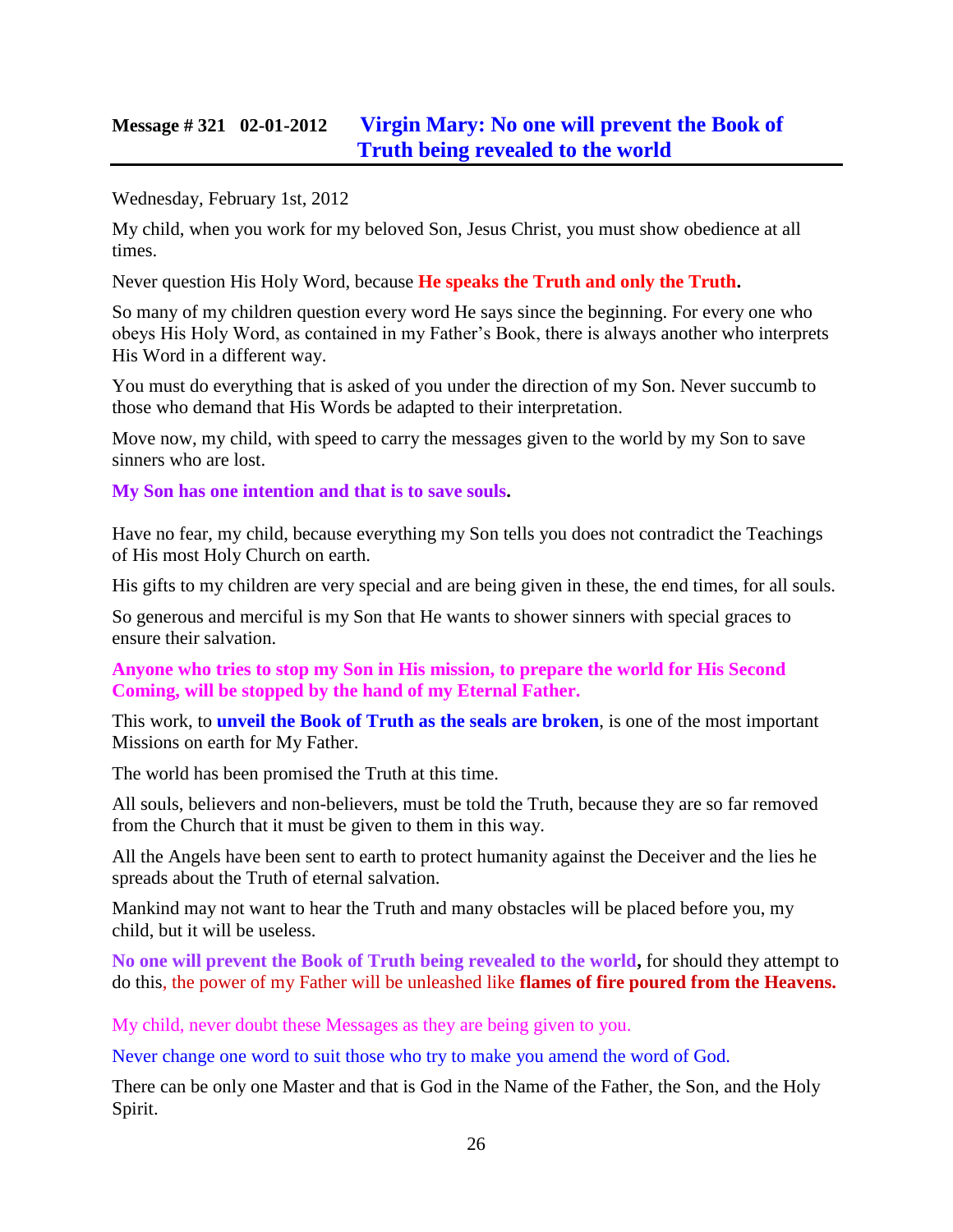Go now with the assurances you need.

Remember, these Messages from my Son are for all God's children and are not just for his Catholic Church or for his chosen people the Jews. They are for everyone.

Each soul is loved by my Father equally. No soul is deemed more important than the other.

Your Heavenly Mother Mother of Salvation

# **Message # 322 02-02-2012 [Did you think I would ignore you until the Day of](http://www.thewarningsecondcoming.com/did-you-think-i-would-ignore-you-until-the-day-of-judgement/)  [Judgment?](http://www.thewarningsecondcoming.com/did-you-think-i-would-ignore-you-until-the-day-of-judgement/)**

Thursday, February 2nd, 2012

My dearly beloved daughter, how joyful I am at the response of My followers to My great gift of a plenary indulgence for total absolution.

**But how sad I am for those ungrateful hearts who reject My gift.**

These souls fail to understand that only God the Father can sanction this gift of a plenary indulgence.

Whether it is given to the world through My Holy Vicar or Me, your Divine Savior, is not important.

**What is important is that there is little time left in which to save the souls of mankind.**

To those who question My Word, know that **I am your Divine Savior speaking to you from Heaven.**

**Don't you accept that I exist**? That I wish to send you a Message in these the End Times?

Did you think I would ignore you until the Day of Judgment? **That I would not prepare your souls by communicating with you in this way?**

If you believe in Me, then you must believe in divine intervention. And if you don't, then you have not opened your hearts.

How do you know it is I?

I ask you to sit now and speak to Me privately. Ask me for the grace of the Holy Spirit and I will respond immediately to open and pure souls.

Put down your armor and allow Me to give you this special gift.

Know you offend Me when you reject My gifts. Does this mean, too, that you will reject My Mercy?

Bow your heads and ask for forgiveness. When you come to me in humble gratitude, I will enlighten you to the Truth.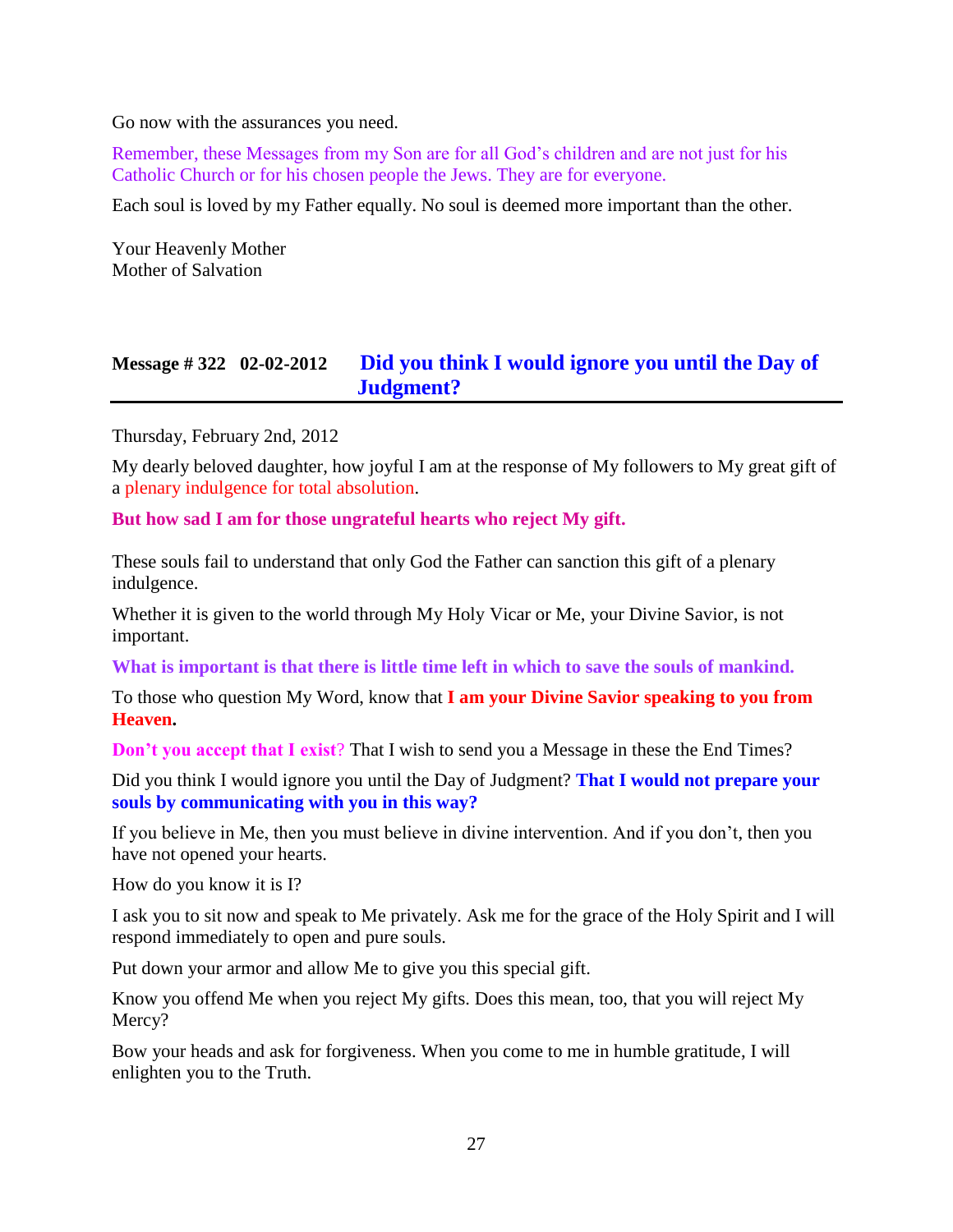When you open your eyes to the Truth, your tears of understanding will pour forth, and you will thank Me, finally, for My great gift of absolution.

Your Divine Savior Jesus Christ

# **Message # 323 01-04-2012 [Virgin Mary: Hatred is hatred. There are no two](http://www.thewarningsecondcoming.com/virgin-mary-hatred-is-hatred-there-are-no-two-types-they-are-the-same/)  [types. They are the same](http://www.thewarningsecondcoming.com/virgin-mary-hatred-is-hatred-there-are-no-two-types-they-are-the-same/)**

Saturday, February 4th, 2012

My child, evil is spreading in certain quarters of the world rapidly.

While wars are being orchestrated with hatred in souls, the Holy Spirit, at the same time, floods the souls of others in different parts of the world.

#### **The Battle of souls has begun. Good against evil.**

My child, never assume that those hardened of souls are those with no belief or with lukewarm faith.

Many compassionate believers in my Son, Jesus Christ, will now be turned by temptation.

**Their minds will be filled with doubts** that will make them blind to the Word of my beloved Son as He speaks to the world through you, my child.

Their hatred, as they turn on His Holy Word, will be just as powerful as the hatred shown by murderers towards their victims.

Hatred comes from the Deceiver.

**Lies are spread by the Evil One, who uses weak souls to undermine the truth.**

**Hatred is hatred. There are no two types**. They are the same.

The pride of those loyal souls will now be stirred as a final attempt is made by the Evil One to prevent these most urgent Messages for the world from being spread.

My Son needs the support of His beloved followers to form His Army on earth. This Army will stem from His loyal followers.

Be assured that it will be this group whose hearts will be hardened first.

You cannot harden a soul that is already in the dark. And so it will be the souls who are in the light who will be tempted by the Deceiver.

**They will then spread lies to hurt My Son and delay this work.**

They will not understand that this is happening to them because they think it will be their duty to defend the true Word of my Son.

By finding fault with these Message He gives to you, my child, My Son will be tormented.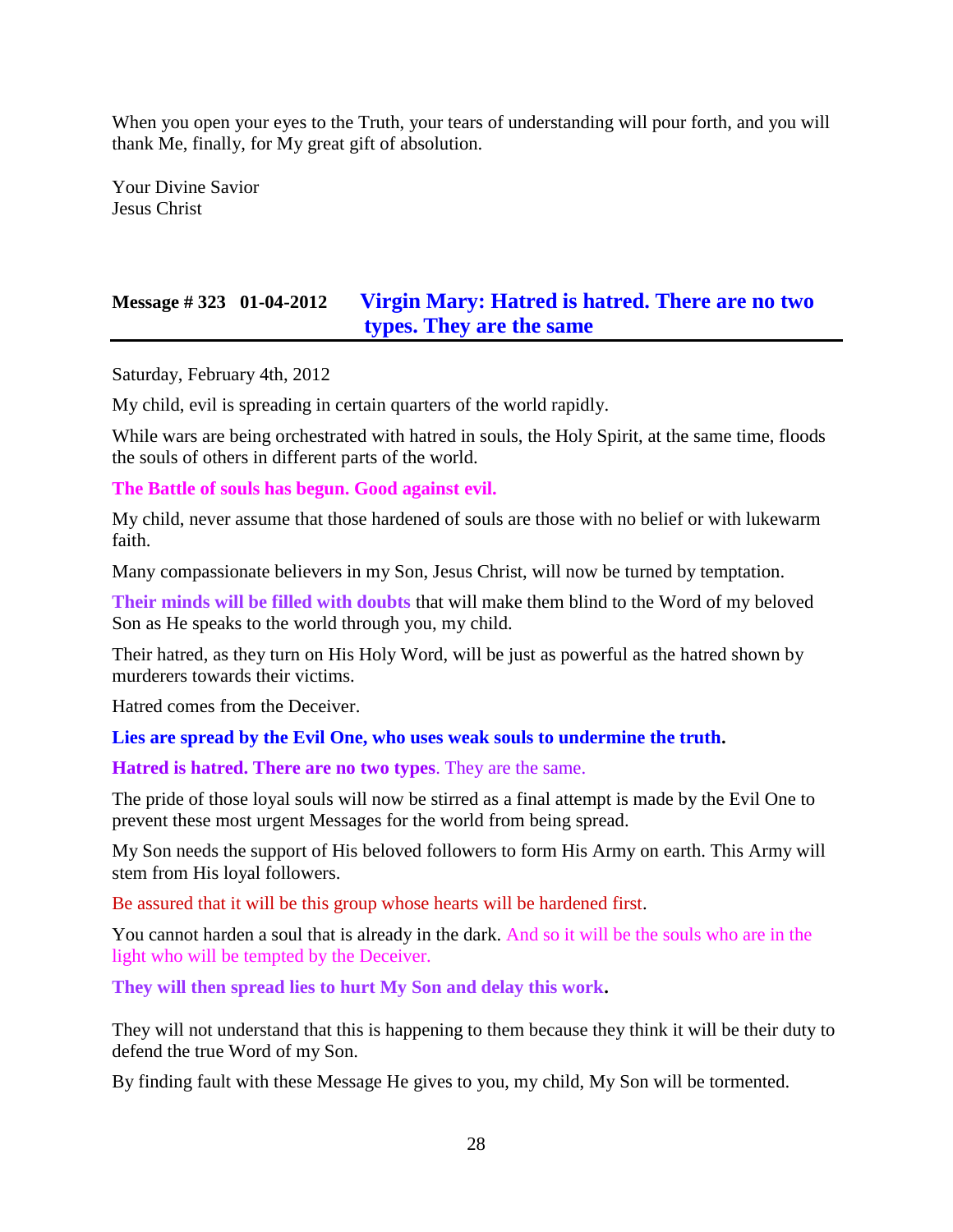The very foundation of His Church will turn their backs on Him shortly. They will deny Him and then they will crucify Him again.

**Pride prevents them from opening their eyes when He stands before them now with loving and open arms.**

My child, I urge that all of God's children unite as one and fight for the salvation of all souls.

**So many are not listening, my child, to these messages** now, but after The Warning takes place they will.

Pray, pray, pray for those souls who inflict hurt, slander, and spread untruths about you.

I will now give you a **Crusade Prayer (25**) **to ask for protection for all my Visionaries** and those chosen by God the Father to spread His most Holy Word on earth in these times.

#### O God of the Most High,

I plead with you to offer protection to all your holy messengers in the world. I pray that they are protected from the hatred of others. I ask that your most Holy Word is spread quickly all over the world. Protect your messengers from slander, abuse, lies and every kind of danger. Protect their families and cover them with the Holy Spirit at all times, So that the messages they give to the world are heeded with contrite and humble hearts

#### Amen.

My child, **pride is a trait which is most displeasing in the eyes of My Father**. It is more painful for Him when the sins of pride invades the souls of devout and holy souls when they refuse to accept the Truth of His Holy Word given to the world today through His Messengers.

They must ask for the gift of true discernment which will only be granted by the power of the Holy Spirit to **humble souls with a pure heart empty of pride and arrogance.**

Your beloved Mother Mother of Salvation

# **Message # 324 02-04-2012 [Wars involving Iran, Israel, Egypt and Syria](http://www.thewarningsecondcoming.com/wars-involving-iran-israel-egypt-and-syria-interlinked/)  [interlinked](http://www.thewarningsecondcoming.com/wars-involving-iran-israel-egypt-and-syria-interlinked/)**

Saturday 4th February 2012 10.55 am

My dearest beloved daughter, your loyalty to Me is tested every day. So many try to stop you in your Work for Me; yet they cannot do this because of the Holy protection afforded you from the Heavens. Those who try to inflict pain, suffering, and abuse on you will be punished. I will not tolerate such action.

Remember, it has been foretold that **no man can stop the fire of the Holy Spirit** which will pour forth from My most holy Messages for the whole of mankind.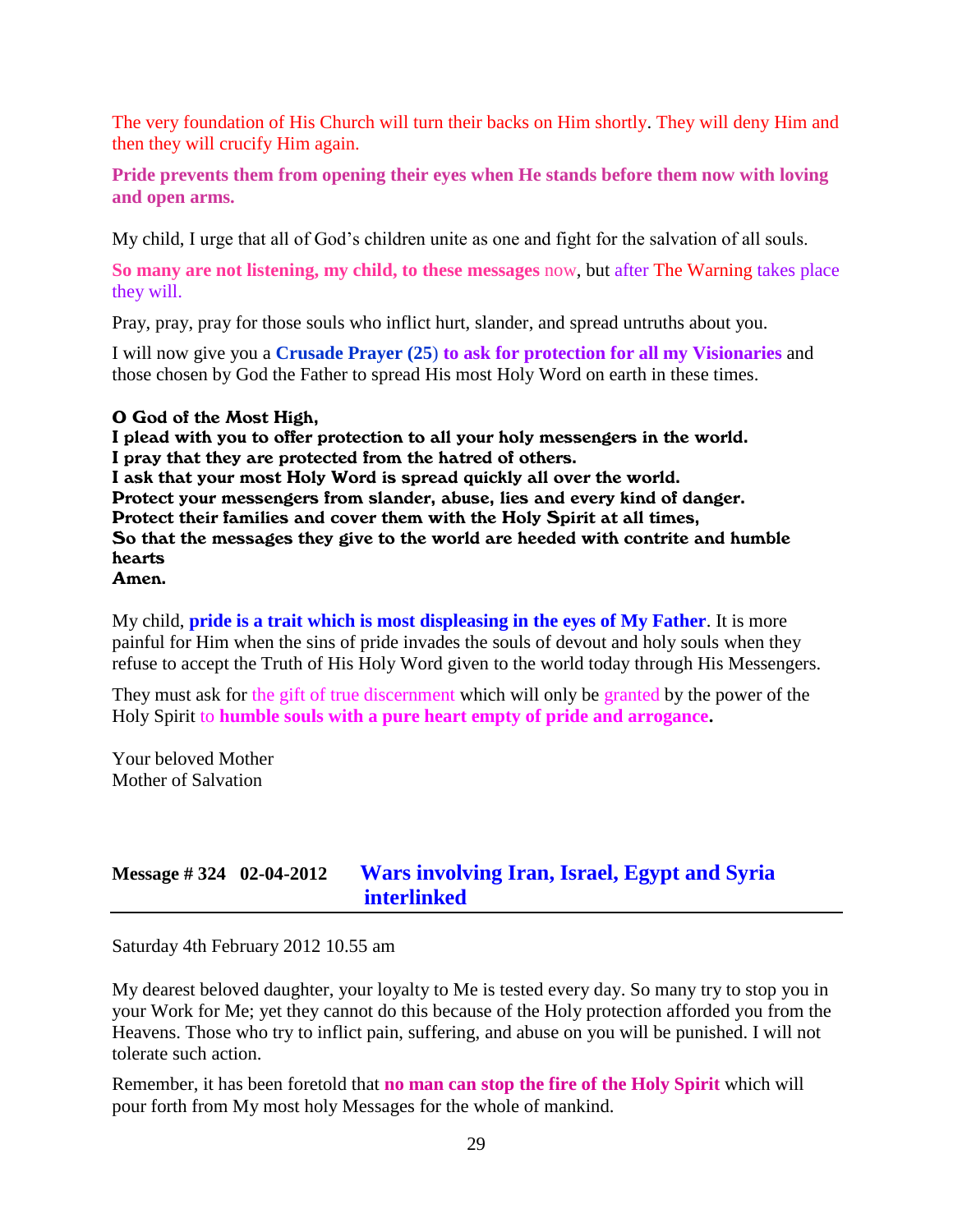I ask, therefore, that you continue to ignore the obstacles placed before you, and ignore the hatred, for it comes from Satan. Engage with hatred and it spreads. Ignore it and it will die because it cannot find the nourishment it needs to grow and fester.

Now I want you to tell My children that **the events foretold in the Book of Revelation are now unfolding in the world.**

My children must not be frightened because their **faith and their prayers will help dilute the effects of war, genocide, famine, and apostasy**.

**Wars will emerge which involve Iran, Israel, Egypt and Syria. All will become interlinked.**

So, too, will **Italy suffer the fallout which is connected to the rise of the False Prophet and his partner the Anti-Christ.**

Pray hard that all countries are not drawn into a **global power which will control your money**. For should they succeed, it will be very difficult. Pray to God the Father so that he can stave off such atrocities.

### **Prayer for the souls of others will save your own souls. That is all I ask. Prayer. Pray, too, for conversion.**

It is not long now for all things to make sense, My daughter. All be well once conversion takes place after the warning.

Go now and tell My children never to fear when they proclaim My Word. I will be standing beside them. If they are mocked they can be sure of the Truth of this, My most Holy Word.

Your beloved Jesus

# **Message # 325 02-04-2012 [God the Father: World to undergo a Chastisement](http://www.thewarningsecondcoming.com/god-the-father-world-to-undergo-a-chastisement-my-intervention-is-necessary/)  – [My intervention is necessary](http://www.thewarningsecondcoming.com/god-the-father-world-to-undergo-a-chastisement-my-intervention-is-necessary/)**

Saturday, February 4th, 2012

My daughter, the world is about to undergo a Chastisement as a result of the terrible sin being waged by mankind.

While much of this Chastisement has been averted, **My hand will fall now on the wickedness which is being perpetrated in every corner.**

So much hatred for Me, God the Father, must be stopped, or My children will suffer an even greater horror.

**I now prepare the world for the changes required to purify the earth** so that it is according to My plan to save humanity.

So many souls are tormented by sin.

**I Am the God of all Creation, and I will not sit back and watch My children destroy each other.**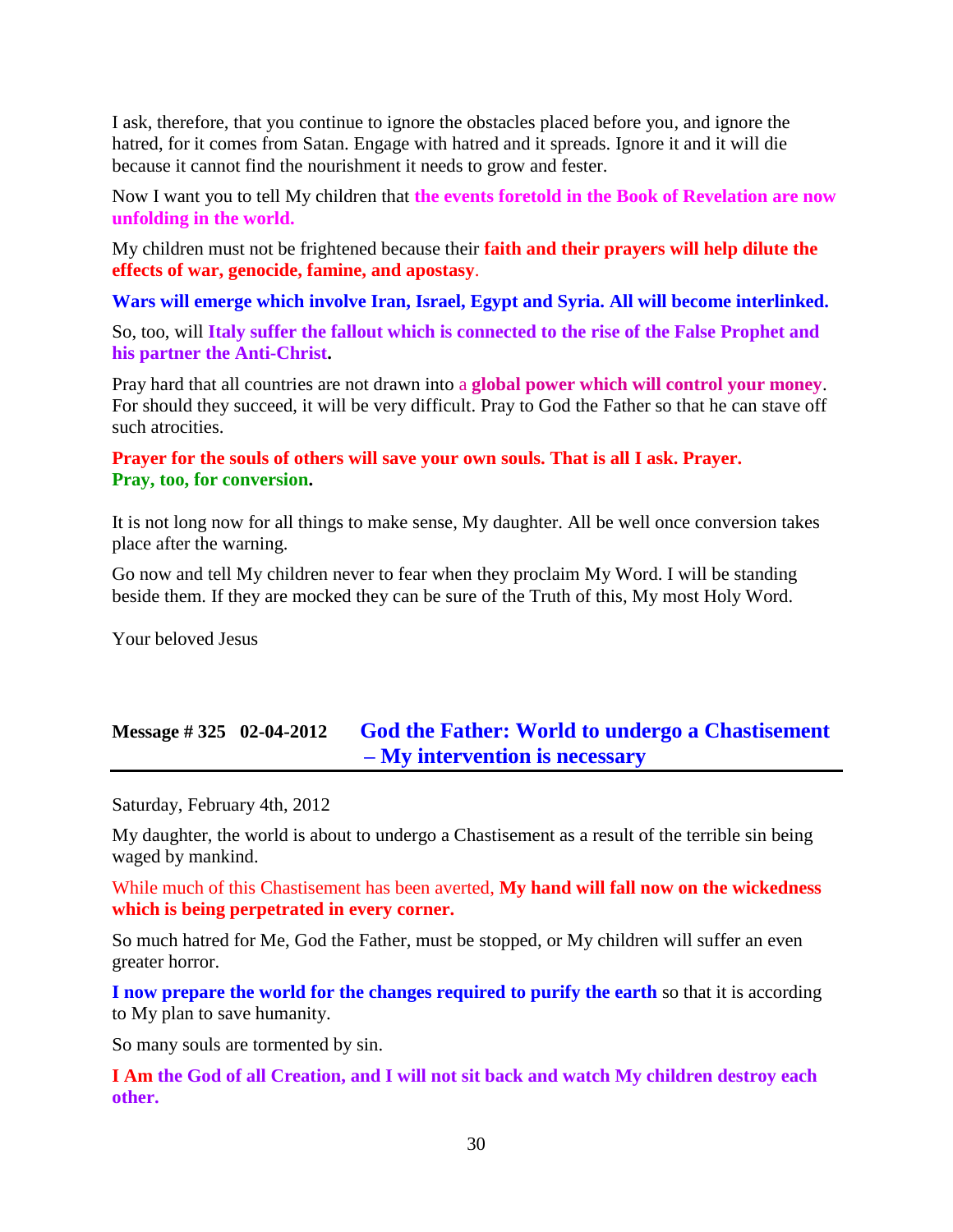My daughter, there is a wicked plan to destroy much of humanity through war. **These wars are not accidental.** Have you seen how many are taking place, in so many nations, everywhere? This is **by the hand of the Anti-Christ who awaits his moment of glory on earth patiently.**

He, when nations are on their knees, will march in and **create a false peace of his own devious making.** This will be a mask of deceit.

**My punishment will be unleashed on those nations who partake in this great deception to control the world through the seizure of nations.**

Be strong, My daughter, **for this period**, **when the earth will shake, will not last long**. It is necessary in order to wake up My children.

They, My children, have been warned, but **My Voice is detested.**

My poor children who live good lives and who watch in dismay at the evil in their world must **understand that My intervention is necessary.** 

**If I do not stop what is happening, then much of mankind will be destroyed.**

Pray that My children will **pray for peace in your countries.**

Never be afraid to proclaim My Word even if you are persecuted. For, just one soul, who professes their faith aloud, is enough for hundreds of conversions.

Go in peace. The time has come for Me, God the Father, to sanction the breaking open of the seals. Only then will humanity accept that they are powerless.

They do not control the world, for it cannot be so.

Only the Creator of all Mankind has the power over Satan, and now I will unleash a punishment on those cold hearts and dark souls who have pledged their allegiance to him.

**The final stages of purification will now commence.**

God the Father

# **Message # 326 02-05-2012 [Virgin Mary: When you say Rosary you can help](http://www.thewarningsecondcoming.com/virgin-mary-when-you-say-rosary-you-can-help-save-your-nation/)  [save your nation](http://www.thewarningsecondcoming.com/virgin-mary-when-you-say-rosary-you-can-help-save-your-nation/)**

Sunday, February 5th, 2012

My child, I call on all of my children to **pray for unity in the world at this time.**

Belief in my Son is disappearing, and my children are being left with barren souls.

I am your Immaculate Heart and, through the love I have for my precious Son, Jesus Christ, will work with Him closely to save humanity.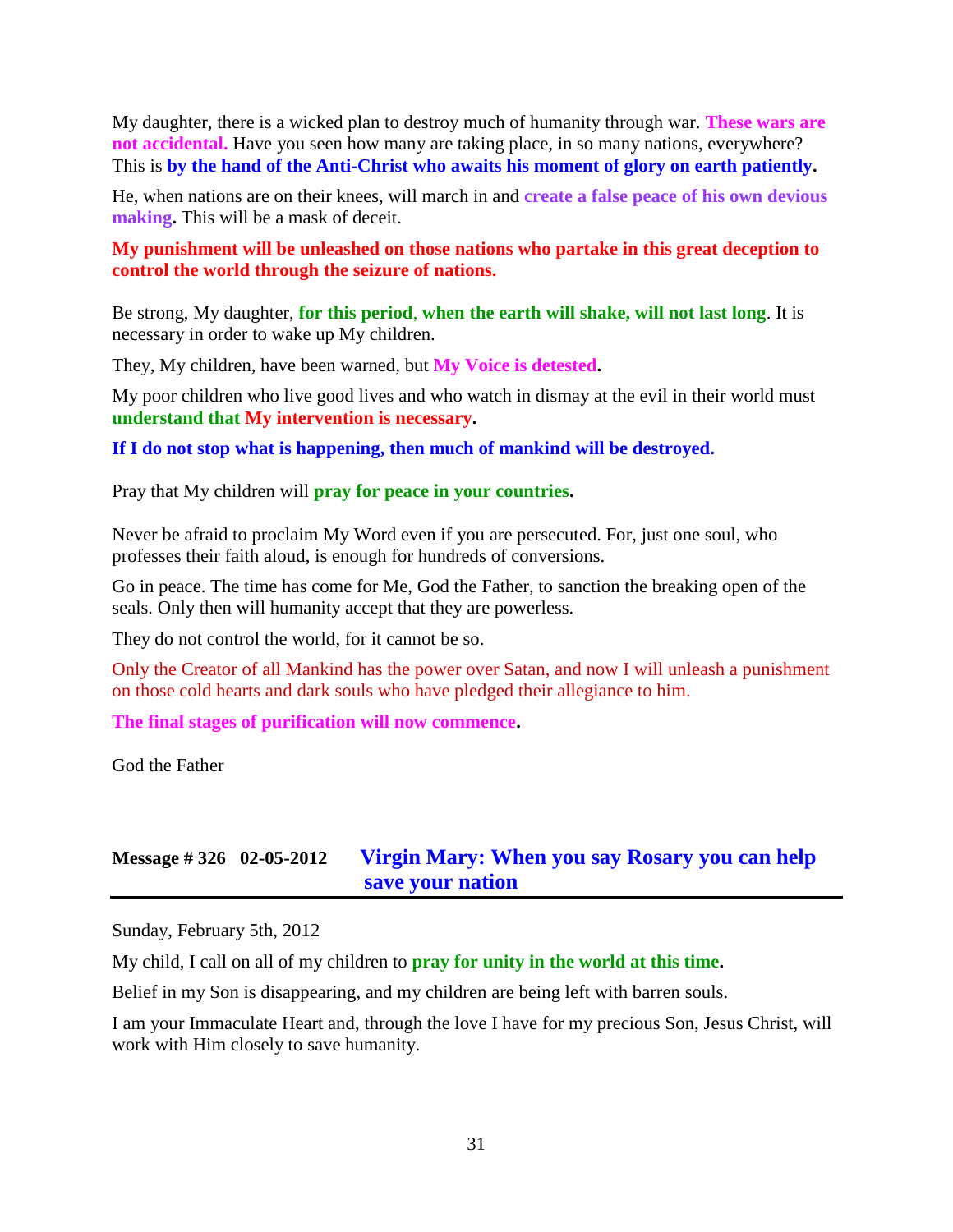By praying for me to intercede, **I will beg my Father, God the Most High, to keep His hand of justice from the severe punishment He will pour down on the earth** to stop wickedness from spreading.

I will help you children, to become closer to my Son's Heart. When we work together, my children, we can avert disasters worldwide.

**Never forget the importance of my most holy Rosary, because, when you say it every day, you can help save your nation.** Satan's power is weakened when you say my Rosary. He runs away in great pain and becomes powerless. It is most important, no matter what Christian faith you belong to, to say this at least once a day.

**So many people do not accept me, their Blessed Mother**.

Like my Son, **I am rejected, scorned, insulted and demeaned.** Yet, by asking for my help I can bring souls right to the Sacred Heart of my Son, Jesus Christ.

My Son, Jesus Christ, is your Savior, children, and He will never reject sinners, no matter how blackened your souls are.

If you feel sorry for having offended Him, just call out to me, your loving Mother, and I will take you by the hand to Him.

My Son is preparing to come to bring all his children together, so you can all join with Him in the New Paradise on earth. Only pure and humble souls can enter.

You must start your preparations now. Start by reciting my Holy Rosary. So important is this prayer that it must now become a Crusade Prayer in its own right.

**Crusade Prayer (26)** – **[The Holy Rosary to the Virgin Mary](http://www.thewarningsecondcoming.com/how-to-pray/how-to-pray-the-rosary/)**

Feel the peace children when you meditate on my Rosary.

As the graces are poured over you after reciting it you will then know that the deceiver has moved away from you and, in its place, will come love. Love comes from my Eternal Father.

When you feel love in your hearts, you will know that you are winning the battle to defeat the Evil One.

Your beloved Queen of the Angels

Mother of Salvation

# **Message # 327 02-06-2012 [Pray that a nuclear war which would wipe out one](http://www.thewarningsecondcoming.com/pray-that-a-nuclear-war-which-would-wipe-out-one-third-of-humanity-can-be-averted/)  [third of humanity can be averted](http://www.thewarningsecondcoming.com/pray-that-a-nuclear-war-which-would-wipe-out-one-third-of-humanity-can-be-averted/)**

Monday, February 6th, 2012

My dearly beloved daughter, My followers must unite together as one family and stay strong.

I afford all My beloved and trusting followers the graces to keep calm amidst the storm.

While the earth continues to shake in every way, your prayers are comforting to Me during this time.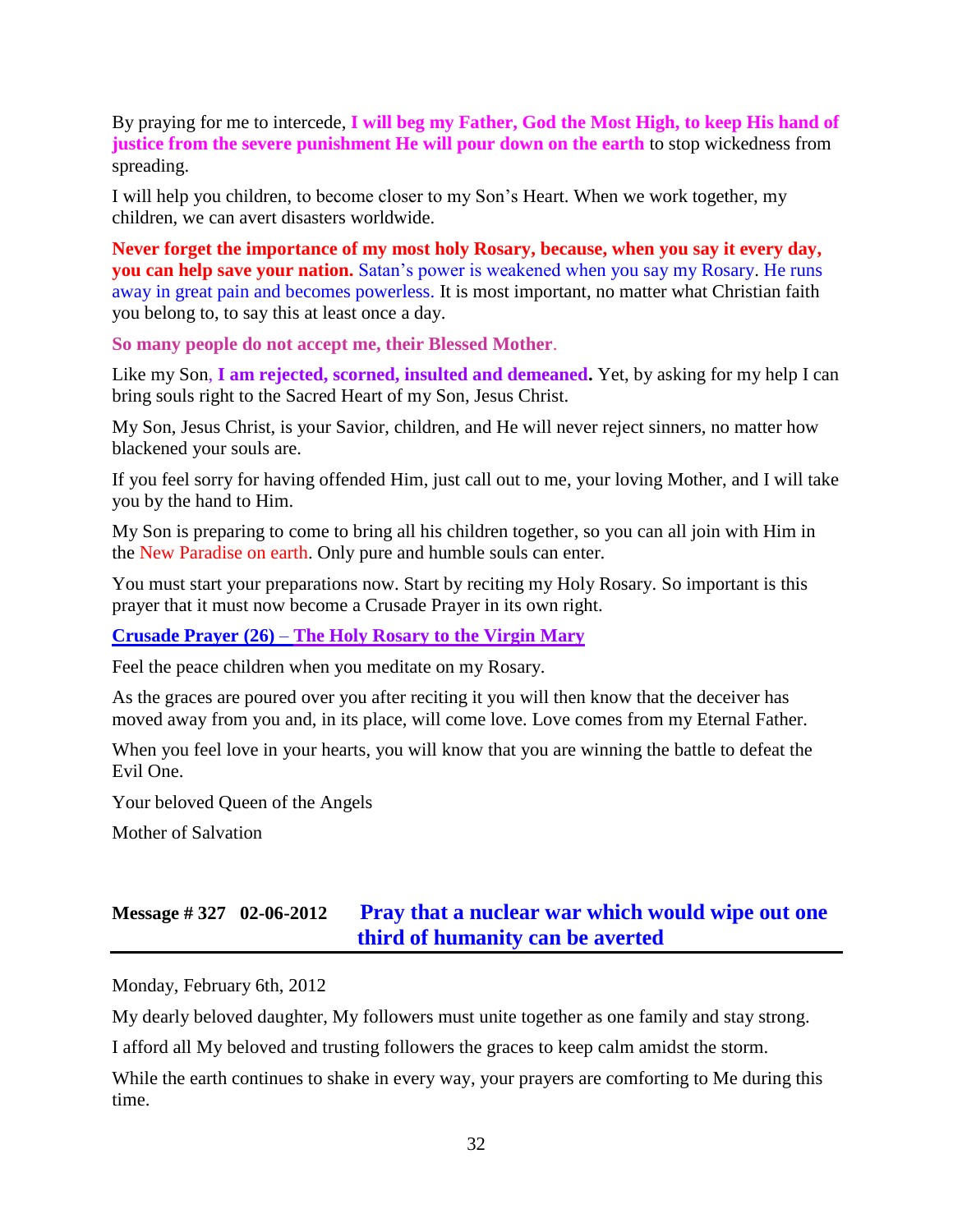How it breaks My Heart to see the innocent being killed in the wars in the Middle East. These poor souls are scourged and suffer just as I did.

The wickedness I see will be diluted, and My Father's hand will delay, but will not stop these countries from killing each other.

The seals have been broken, My daughter, and wars will emerge quickly.

Pray that the global atrocity of a nuclear war, which would wipe out one third of humanity, can be averted.

I need more prayer children. I realize how hard you pray, but please, I implore you, invite as many prayer groups, friends, and families to pray for peace.

I give you now a new **Crusade prayer (27) Prayer for Peace in the World**

O My Jesus I beg for mercy For those afflicted by terrible wars. I plead for peace to be instilled in those tortured nations Who are blind to the truth of your existence. Please cover these nations with the power of the Holy Spirit so that they Will stop their pursuit of power over innocent souls. Have mercy on all your countries who are powerless against the evil atrocities which cover the whole world Amen

My daughter I urge you to be patient for it will not be long before the Confession. Once it takes place everything will become calmer.

Go in peace and love. Above all place all your trust in your beloved Jesus.

Your Savior Jesus Christ

# **Message # 328 02-07-2012 [The mysteries for so long hidden in the archives of](http://www.thewarningsecondcoming.com/the-mysteries-for-so-long-hidden-in-the-archives-of-the-divine-realm/)  [the Divine Realm](http://www.thewarningsecondcoming.com/the-mysteries-for-so-long-hidden-in-the-archives-of-the-divine-realm/)**

Tuesday, February 7th, 2012

**I Am** your beloved Jesus, Son of God the Most High, born of the Immaculate Heart of Mary. I come in the Name of the Holy Trinity.

These are the days, My dearly beloved daughter, which you will find to be the most difficult. Your suffering, handed over to Me with joy and surrender in your heart, will save many souls. You must be brave when you do this and not be worried about your health. For this is just another trial, which will not last too long, but which will go a long way in bringing Me lost souls.

My **Book of Truth** is being given, so that believers will bear witness to My proclamation of the **mysteries, for so long hidden, in the archives of the Divine Realm.**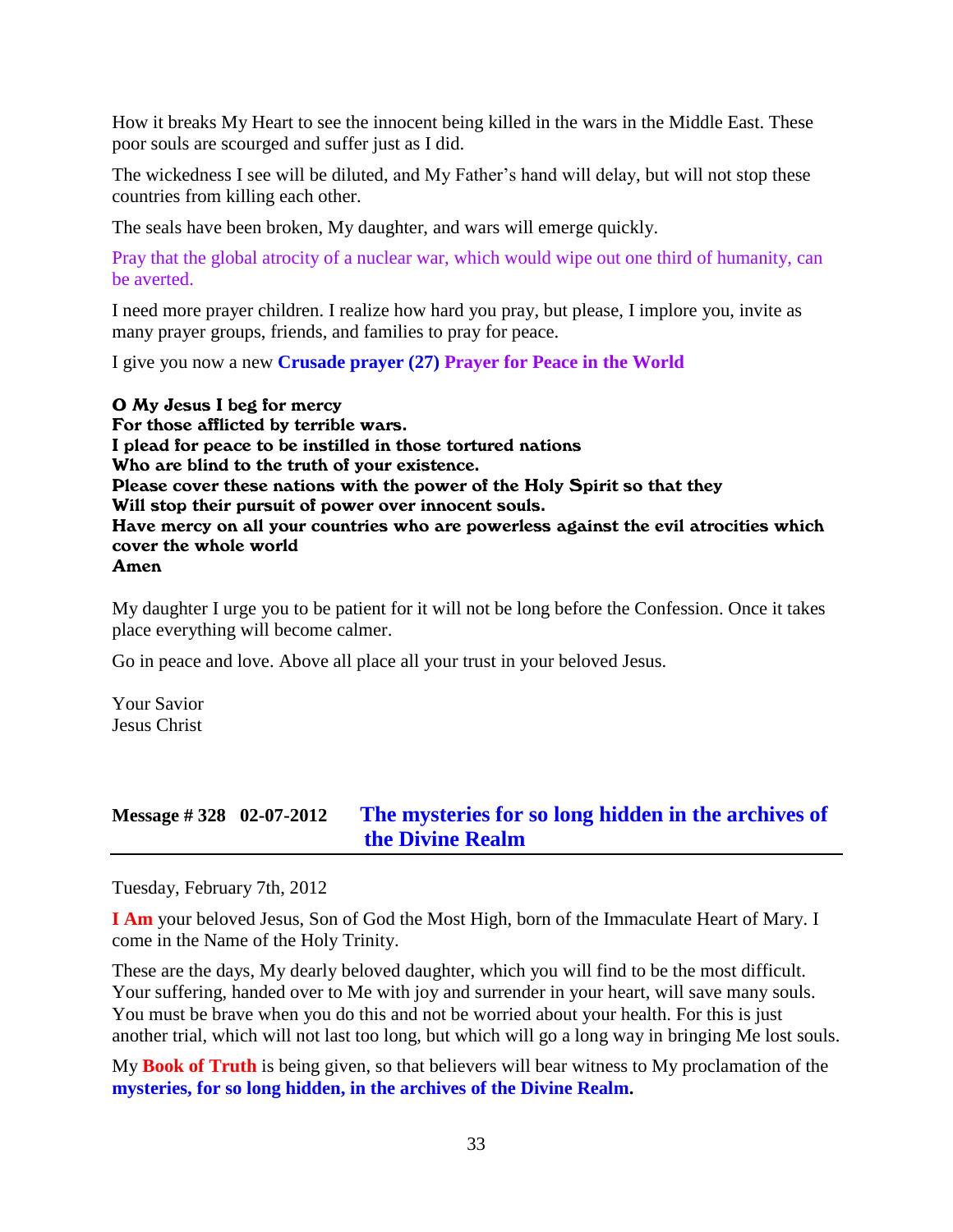Now that the Truth is being unraveled, mankind must accept that this, My Most Holy Word, will now be presented for everyone to digest.

This will provide **sweet relief for your souls,** but which, for those who are removed from Me, will become very hard to accept.

**The bitterness of the Truth is hard to swallow** but, if accepted, will bring comfort to those who will accept that it is, indeed, I, your precious Jesus, who comes to embrace you in these times.

I, the Lamb of God, come now to bring you towards your salvation. Without My help, this would not be possible. I bring you the light now and you must walk behind Me as I lead you to the New Paradise.

I call on all of you to be brave, strong and fearless in the awful wilderness you now find yourselves.

**It will not be easy, but I promise you that the strength that I will give you will make this journey less arduous.**

Accept what you witness in the world as the purification continues with great intensity. For this is necessary.

Pray, pray, pray for patience and endurance because you must rise above the darkness and help Me to bring all of humanity into the light.

Never lose hope. **Just remember that all that matters is the unification of mankind.** Your prayers, suffering, and love for Me will help unite My Holy and precious family in My New Paradise on earth.

Look forward, children, for this is the life for which you are destined **when you obey My Holy Will.**

I love you and bless you, dear children, for your love and compassion for Me, your beloved Savior.

Your Jesus

# **Message # 329 02-08-2012 [Virgin Mary: The Evil One will not rest until the](http://www.thewarningsecondcoming.com/virgin-mary-the-evil-one-will-not-rest-until-the-catholic-church-is-knocked-to-the-ground/)  [Catholic Church is knocked to the ground](http://www.thewarningsecondcoming.com/virgin-mary-the-evil-one-will-not-rest-until-the-catholic-church-is-knocked-to-the-ground/)**

Wednesday, February 8th, 2012

I am the Immaculate Conception. I am the Virgin Mary, Mother of God

My child, this poor world is in turmoil and as this continues, so, too, will the time for **The Warning draw closer by the day.**

It is foretold that the hatred for My Son will extend to His Holy Church on earth. This has already happened.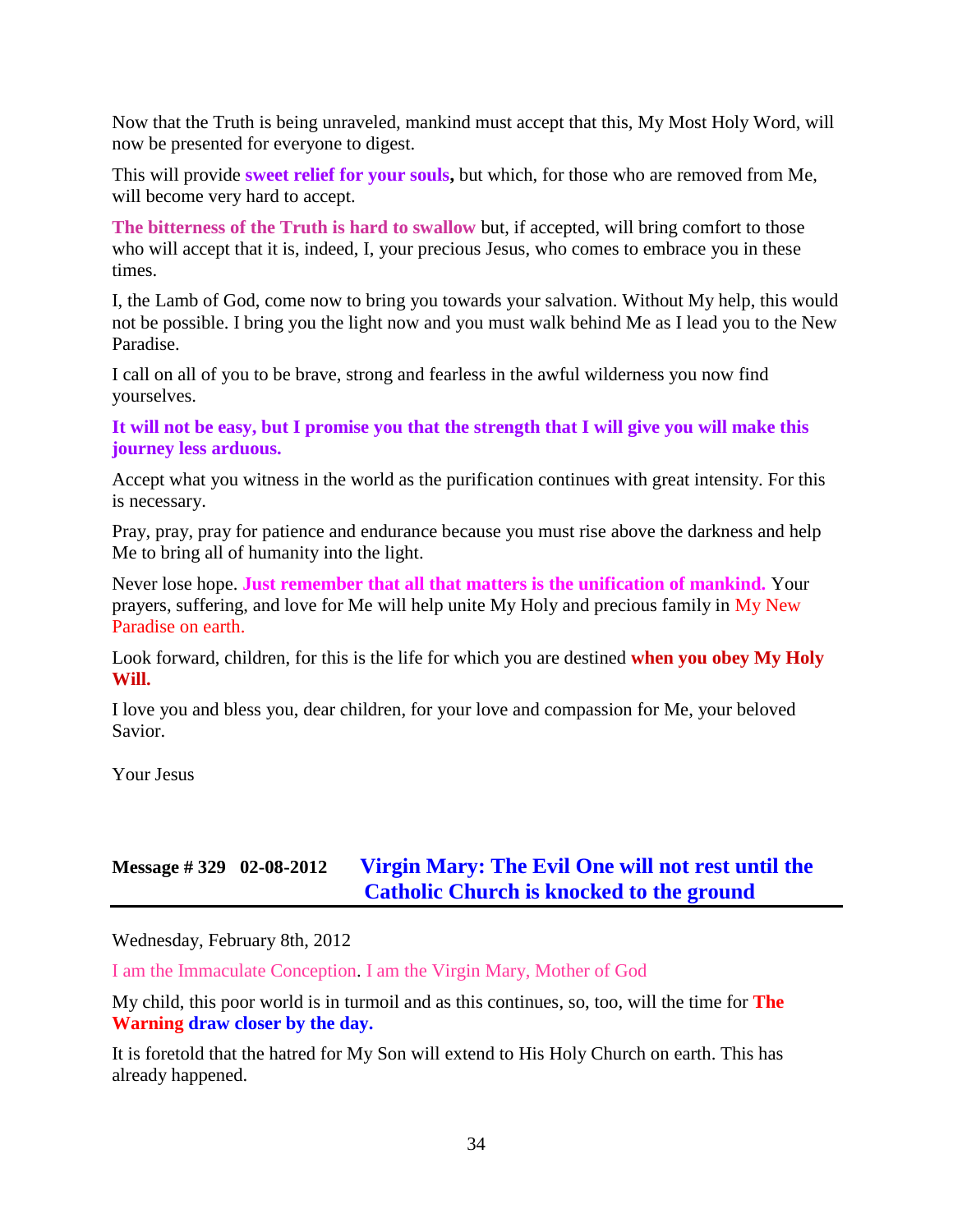### **The Evil One will not rest until the Catholic Church has been knocked to the ground.**

When the Church breaks down, two sides will emerge. No matter how much the Church will suffer, it cannot, nor will it, die. This cannot be, children.

For while God the Father may allow the Church on earth to be dealt the same scourging as that suffered by His beloved Son, Jesus Christ, it will, as My precious Son, rise in glory once more.

Never forsake the Catholic Church.

**Never deny My Son's other Christian Churches. For you are all followers of Christ.**

All of you with a devotion to my Son must put your differences aside and join together to fight the Anti-Christ.

Pray **for the unification of all God's children** through this special **Crusade Prayer (28)**

O God of the Most High, We kneel before you to beg for the unification of all your children. In the fight to retain your Christian Churches on earth, Let not our differences divide us at this time of great apostasy in the world. In our love for you, dear Father, We beseech you to give us the graces to love one another in the name Of your Beloved Son Our Savior Jesus Christ. We adore You. We love You. We unite to fight for the strength to retain your Christian Churches on earth, In the trials we may face in the years ahead. Amen.

Trust in me, children, to guide you towards the New Paradise, and my Son's Reign on earth as it is meant to be.

Your loving Mother Mother of Salvation

# **Message # 330 02-08-2012 [Very soon a man will come who will profess to be](http://www.thewarningsecondcoming.com/very-soon-a-man-will-come-who-will-profess-to-be-me/)  [Me](http://www.thewarningsecondcoming.com/very-soon-a-man-will-come-who-will-profess-to-be-me/)**

Wednesday, February 8th, 2012

My dearly beloved daughter, it will not be long now before all prophesies foretold will be unveiled before a disbelieving world.

Even those unclean souls who shun Me, their Divine Savior and My Eternal Father, will not fail to notice. They will wonder why this is happening, and, for the first time, will finally realize that they do not control their own destiny.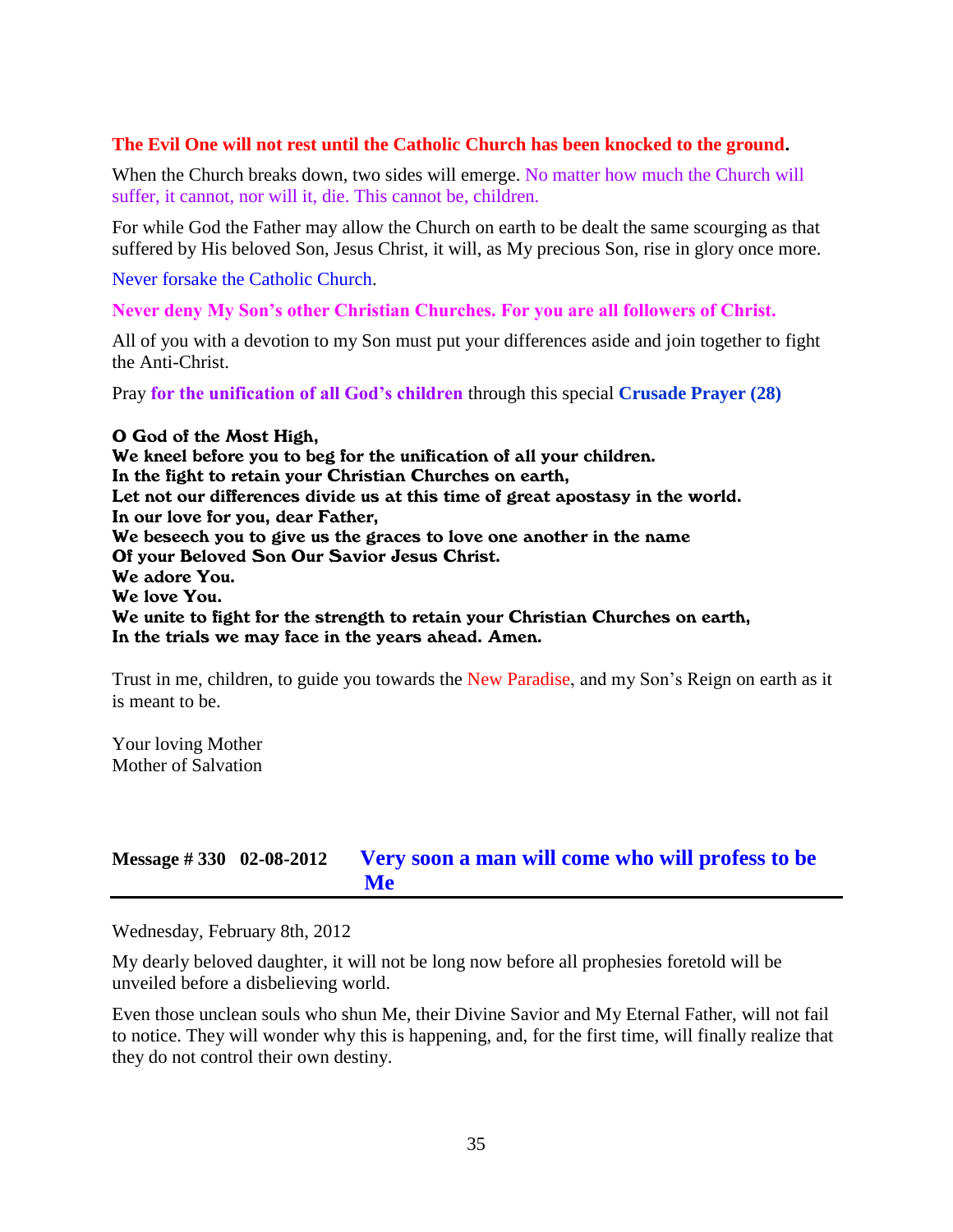For all their misguided beliefs and their perceived right to personal gain, they will soon realize the truth.

My daughter, the way forward is to pray that these souls, however lost to Me, do not follow the allure of the Anti-Christ and the False Prophet.

Very soon a man will come who will profess to be me. But, of course, this cannot be for I will not come until the very end.

Yet, he will display all that qualities that will deceive poor souls into believing that it is I. He will perform wonders, great acts of peace, humanitarian deeds, and acts of public affection.

He will be idolized and his powers will come from Satan, the king of darkness. So convincing will he be that when he displays signs associated with the great Saints, many of My Sacred Servants will drop in humility at his feet.

**My Word, given to you, the true End-Time Prophet, will be rejected and dismissed as heresy**.

I give you, My daughter, plenty of warning now, so that as many of My children can be given the Truth before this happens.

Do not be fooled by those who exalt themselves in your eyes as being holy. Never confuse humanitarian deeds as always coming from Me. The Evil One is a liar. He is cunning and will present, at times, **a loving charitable exterior.**

Watch for those organizations which are fronted by very wealthy individuals who boast about their efforts to save humanity. Many of them work in secret to denounce My Word.

This type of deception will be used by the Anti-Christ to recruit well-meaning but gullible followers.

**Once seduced you will become trapped**. Then, you will be fooled into accepting the **Mark of the Beast,** which you must avoid at all costs or you will become lost to Me forever.

Be on your guard at all times.

Your task is simple. Remember there is only one God, three persons in the Blessed Trinity, God the Father, the Son, and the Holy Spirit.

#### **Anything else that is presented to you otherwise does not exist.**

Your beloved Savior

Jesus Christ

# **Message # 331 02-09-2012 [Fornication, pornography and prostitution, all](http://www.thewarningsecondcoming.com/fornication-pornography-and-prostitution-all-mortal-sins/)  [mortal sins](http://www.thewarningsecondcoming.com/fornication-pornography-and-prostitution-all-mortal-sins/)**

Thursday, February 9th, 2012

My dearly beloved daughter, man must turn away from sin, and soon. So many sins today are no longer seen as such.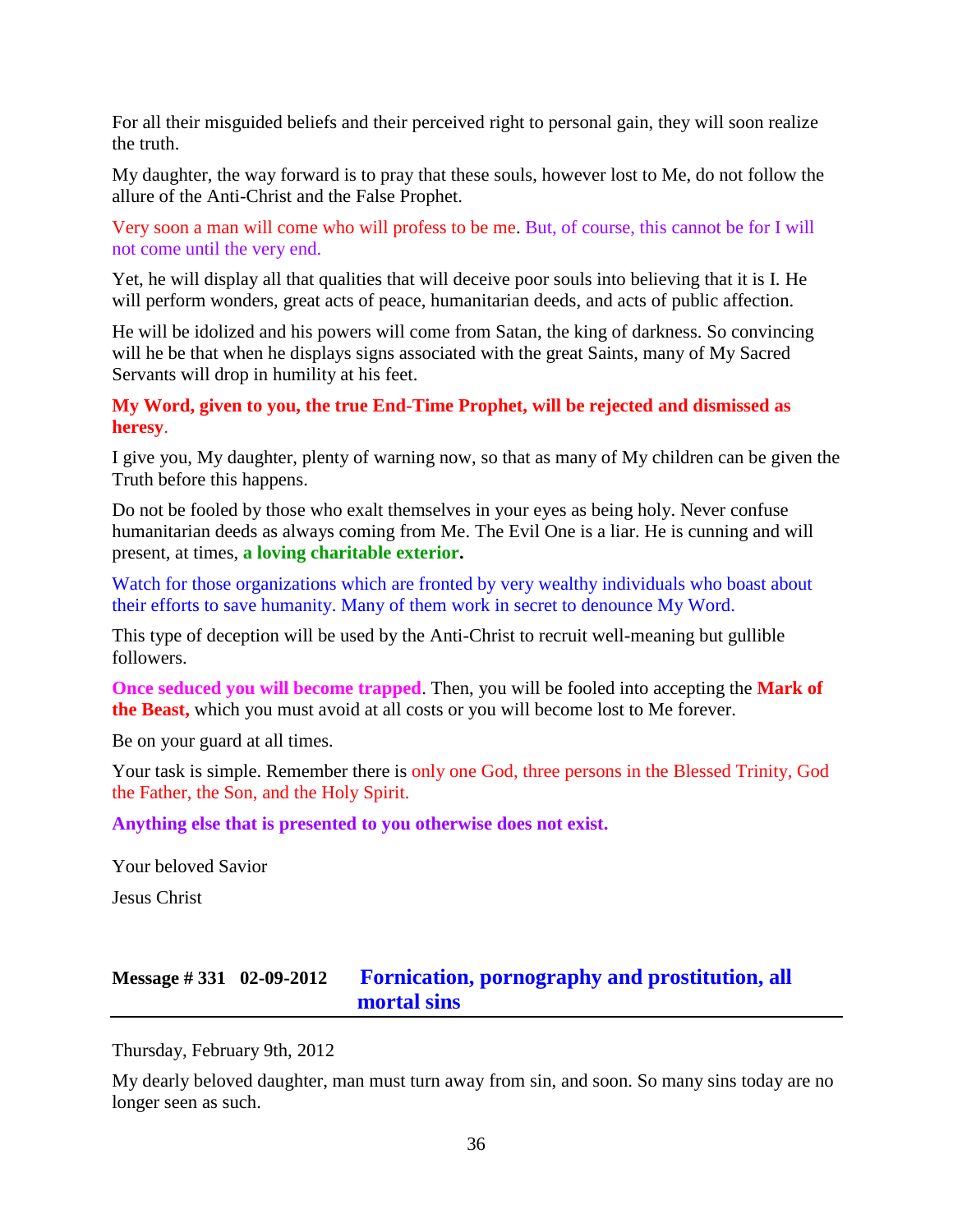So many grievances against My Father are committed without any guilt.

Children, you must stop. You are destroying your lives. Satan taunts Me as he boasts of those souls he steals from Me every single second.

## **If you saw the souls, millions of them, tumbling into the fires of eternity you would die of shock.**

How it breaks My Heart to witness the terror that these souls, who lived in terrible sin when they were on earth, have to suffer. The sins they were guilty of are not always those you presume to be mortal sin.

I talk about **fornication** so easily accepted in the world today, participating in and viewing **pornography**, **prostitution** and **sexual abuse.**

I refer to hatred for others as well as those who cause pain and misery to those less fortunate than themselves.

So, too, is **the sin of idolatry** where you worship material goods above everything else, yet they are nothing but ashes.

Do you not understand that, once you sin in this way, you become further removed from Me every day? Then it becomes very difficult to free yourself from the grip placed upon you by the king of darkness.

**Wake up, children. Be aware of the existence of Hell, and be very fearful of entering the gates of eternal damnation.**

I tell you this not to frighten you, but to ensure that you understand that mortal sin will lead you there unless you turn back to Me now.

Prayer and much of it will be needed to turn back to Me, but hear this. To those of you who are desperate, sorrowful, and feel helpless because of the abyss of sin you are in, just ask and I will forgive you.

You must show true remorse and go to confession now. **If you cannot go to confession then say my Crusade Prayer (24) for a plenary indulgence for absolution for a period of seven consecutive days.**

O My Jesus you are the light of the earth.

You are the flame that touches all souls.

Your mercy and love knows no bounds.

We are not worthy of the sacrifice you made by your death on the cross.

Yet we know that your love for us is greater than the love we hold for you.

Grant us, O Lord, the gift of humility so that we are deserving of your New Kingdom.

Fill us with the Holy Spirit so we can march forth and lead your army

to proclaim the truth of your Holy Word and prepare our brothers and sisters

For the Glory of Your Second Coming on earth.

We honor You.

We Praise You.

We offer ourselves, our sorrows, our sufferings as a gift to you to save souls.

We love you Jesus.

Have Mercy on all your children wherever they may be. Amen.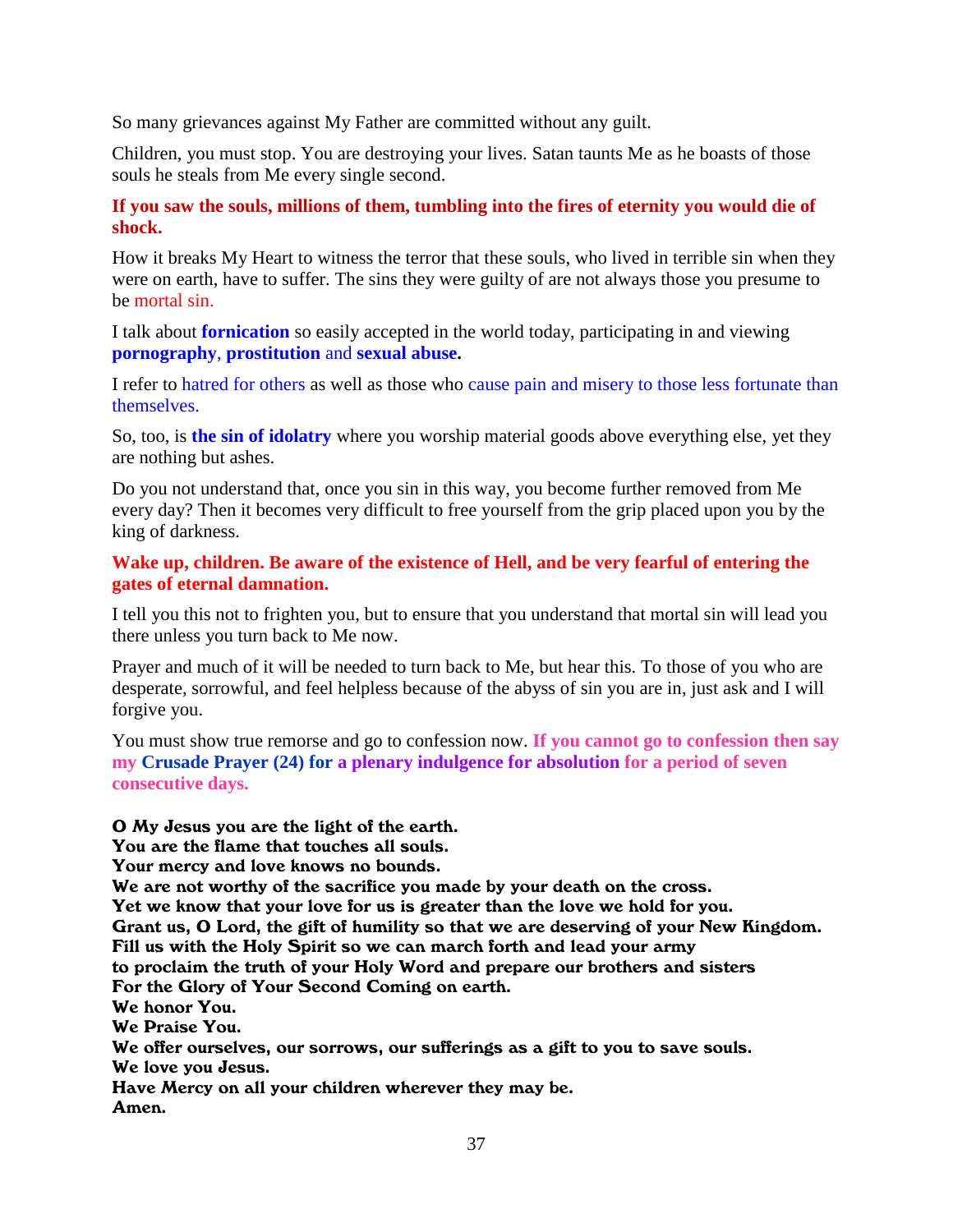I never give up on sinners and feel a particular affection for them. I love them in a very special way but detest their sins.

Help Me to save you, children. Do not leave it until it is too late.

Your Beloved Jesus

# **Message # 332 02-10-2012 [God the Father: Earthquakes will be felt as part of](http://www.thewarningsecondcoming.com/god-the-father-earthquakes-will-be-felt-as-part-of-a-small-chastisement-before-the-warning/)  [a small chastisement before The Warning](http://www.thewarningsecondcoming.com/god-the-father-earthquakes-will-be-felt-as-part-of-a-small-chastisement-before-the-warning/)**

Friday, February 10th, 2012

I Am God the Father, Creator of all things. I come in the name of the Holy Trinity.

My beloved daughter, I announce today that all the preparations have now been completed for My Son's great Mercy.

Please inform My children of their duty to pray for all souls who have removed themselves from Me, their Eternal Father. Only you can, children, help save these souls

I also wish to inform you that a number of earthquakes will be felt as I cast down a small chastisement to punish those wicked souls who torment their fellow countrymen.

### **My daughter once this chastisement is over it will be time for The Warning.**

Mankind will honor My Son when they will seek forgiveness for the way in which they have offended Me.

Many will convert. Many will die. Of those who will die, their souls can be saved through your prayers. After that the world will calm a little, and time will be given to repent.

Remember I love all of My children, but **like any good Father, I must punish My children** in order for them to understand the difference between right and wrong.

This cleansing will waken up My children, and many more will accept the graces, with gratitude, when they are poured over humanity during The Warning.

**I love you children, and it is My desire to save each of you, including those hardened of souls who will not accept the existence the Holy Trinity.**

Your beloved Father

God of the Most High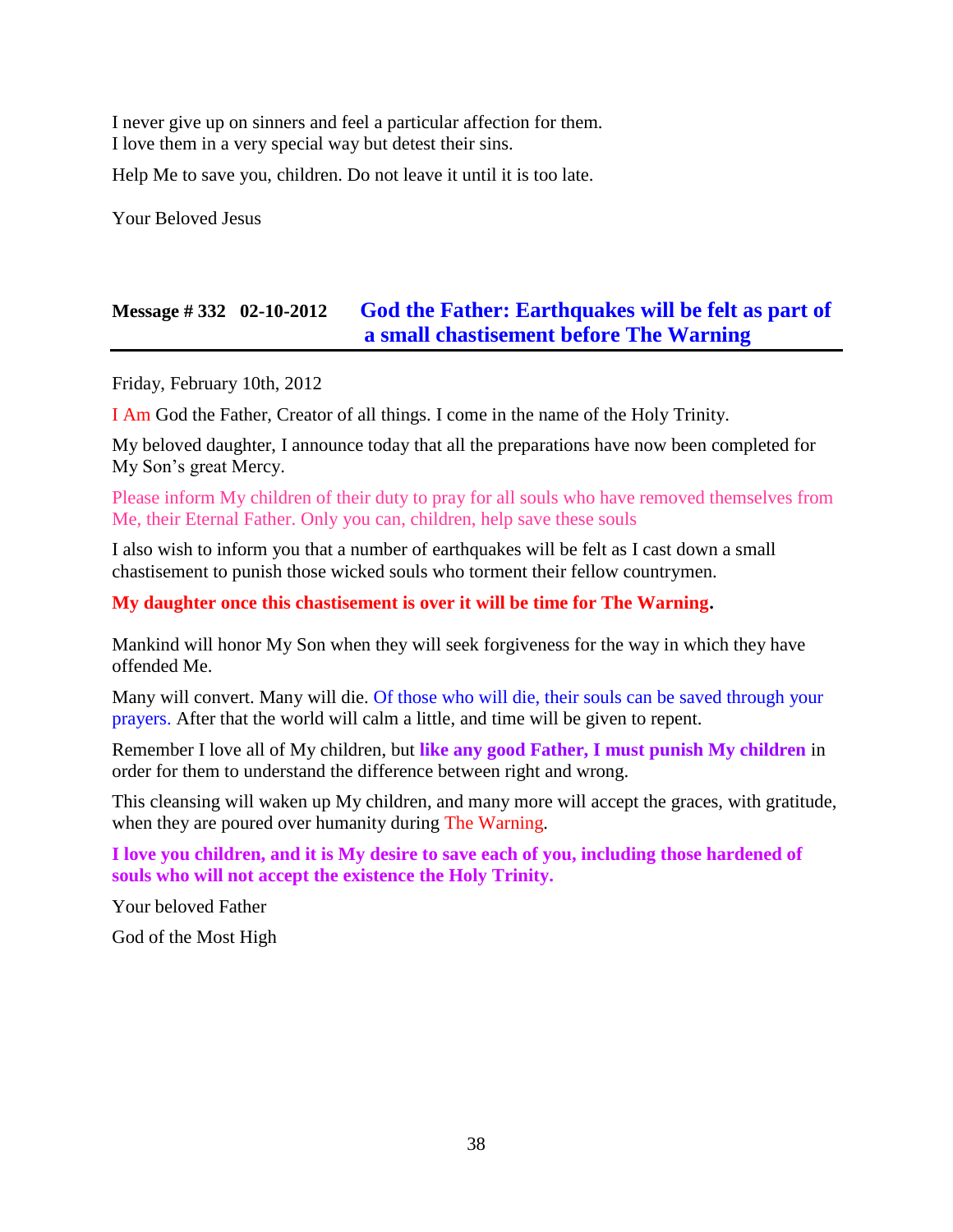# **Message # 333 02-11-2012 [My poor Holy vicar, Pope Benedict XVI, will be](http://www.thewarningsecondcoming.com/my-poor-holy-vicar-pope-benedict-xvi-will-be-ousted-from-the-holy-see-in-rome/)  [ousted from the Holy See in Rome](http://www.thewarningsecondcoming.com/my-poor-holy-vicar-pope-benedict-xvi-will-be-ousted-from-the-holy-see-in-rome/)**

Saturday, February 11th, 2012

My dearly beloved daughter, the wars are escalating everywhere, and very soon, the **Hand of My Father will intervene to bring this evil to a halt.**

Fear not, for the **plans to save humanity are completed,** and it will not be long now for My Great Mercy, which will be given to each of you.

Never fear the works of the Antichrist, when you, dear children, **have the power within you to weaken his grasp** on the world, through your prayers.

**Other world leaders will be killed soon,** and My poor Holy Vicar, **Pope Benedict XVI, will be ousted from the Holy See in Rome**.

Last year, my daughter, I told you of the plot, within the corridors of the Vatican.

A plan to destroy **My Holy Vicar was devised in secret on the l7th March, 2011,** and this will come to fruition, for it has been foretold.

**Spread My Holy Word to every corner of the world, now,** and arrange for the printed versions of My Messages to be spread to as many countries, as possible.

You are being guided, so you must do what is best. Ask Me in prayer to send you help, and it will be done.

Your Jesus

# **Message # 334 02-12-2012 Other countries will follow England to ban public prayer**

Sunday, February 12th, 2012 @ 10:30 am

My child, how I weep when I see how many are trying to stamp out homage to My beloved Son. I told you before that the battle has begun. Plans have already commenced to ban public prayer to God, the Father, and His precious Son, Jesus Christ in England.

This is only the beginning. Very soon, it will apply to schools and other public places until it will become unlawful to pray in Churches consecrated to My Son, Jesus Christ.

Hatred among men and those in high places towards My Son means that they will do everything they can to ban the public practice of Christianity.

Those who hate My Son say they don't believe in My Son. But how can they show so much hatred for someone they don't believe in?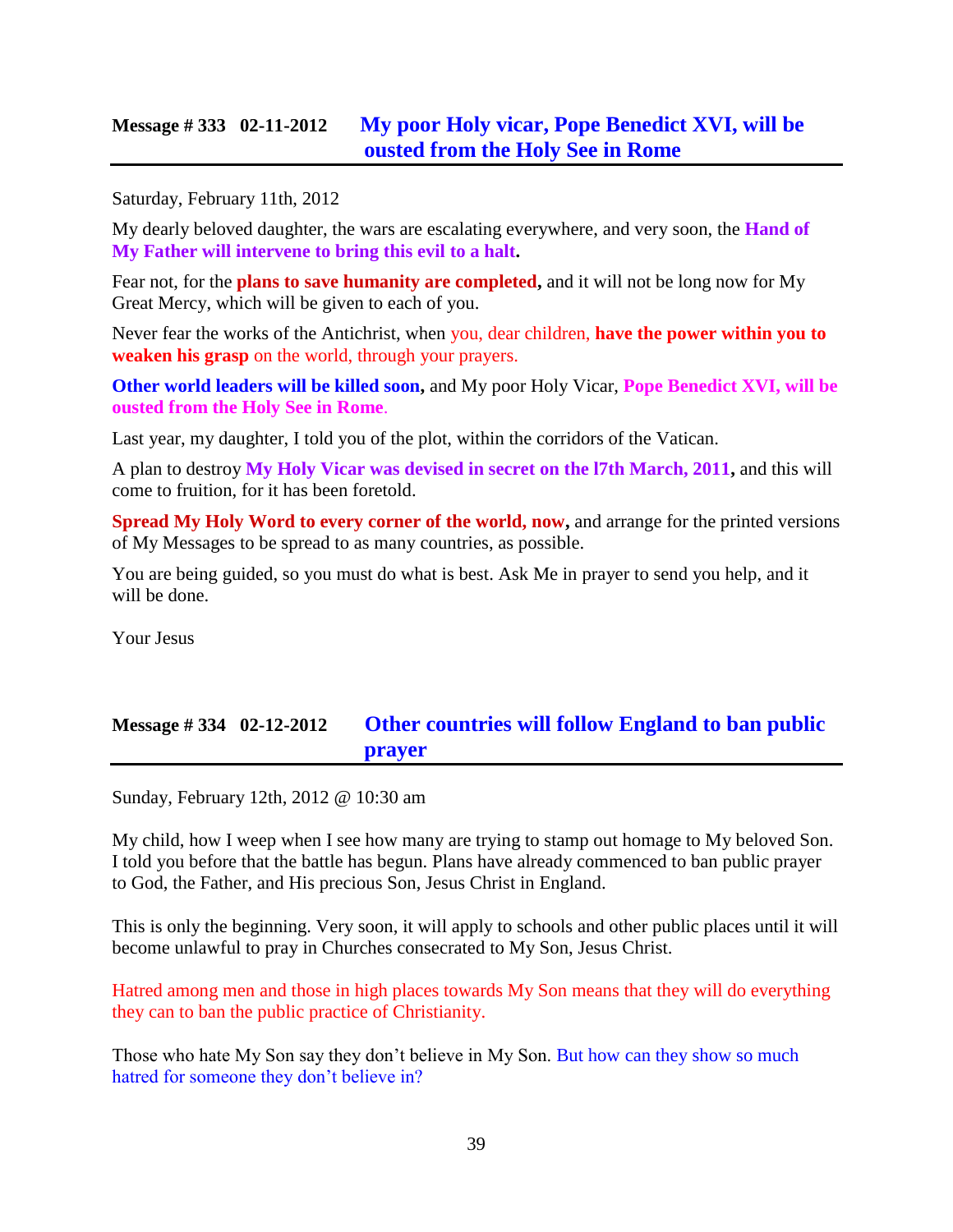Their contempt for My Son will become clearer as other countries will follow England to ban the public practice of Christianity.

It will become an offence to honor My Son. Other religions, who believe in God the Father, will suffer also. However they will not suffer as much as the Roman Catholic Church and other Christians. Their suffering will become intense.

Pray, children, to avert much of this evil as it becomes more apparent now. For so long, those who claim not to believe in My Son have stayed hidden.

Now, they will surge forth in confidence and persecute My Son through the suffering they will inflict on His followers.

Pray hard, children, to protect your faith and your right to honor My Son in public without being made to feel ashamed.

Please pray this, the **Crusade Prayer (29) to protect the practice of Christianity**

#### O My Lord Jesus Christ,

I beseech You to pour down your Holy Spirit Over all of Your children. I beg You to forgive those who have hatred in their souls for You. I pray that atheists open up their hardened hearts during Your Great Mercy, And that Your children who love You can honor You with dignity to rise above all persecution. Please fill all your children with the gift of Your spirit,

so that they can rise with courage and lead Your army into the final battle against Satan, his demons, and all those souls who are slaves to his false promises. Amen.

Go in peace my child and tell the world to prepare for this great injustice. Thank you for responding to my call today.

Mary Queen of all the angels - Mother of Salvation

# **Message # 335 02-12-12 [The Holy Bible is not being shoved aside in favor of](http://www.thewarningsecondcoming.com/the-holy-bible-is-not-being-shoved-aside-in-favour-of-these-messages/)  [these Messages](http://www.thewarningsecondcoming.com/the-holy-bible-is-not-being-shoved-aside-in-favour-of-these-messages/)**

Sunday, February 12th, 2012

My dearly beloved daughter, I missed you yesterday. I woke you during the night do you remember? You were too tired, but how I wanted to speak to you then.

Today I must urge you to tell the world that **war is to escalate, and that, unless more of My followers pray, there will be a nuclear war inflicted.**

This is close and **prayer can avert this** along with the hand of My Eternal Father.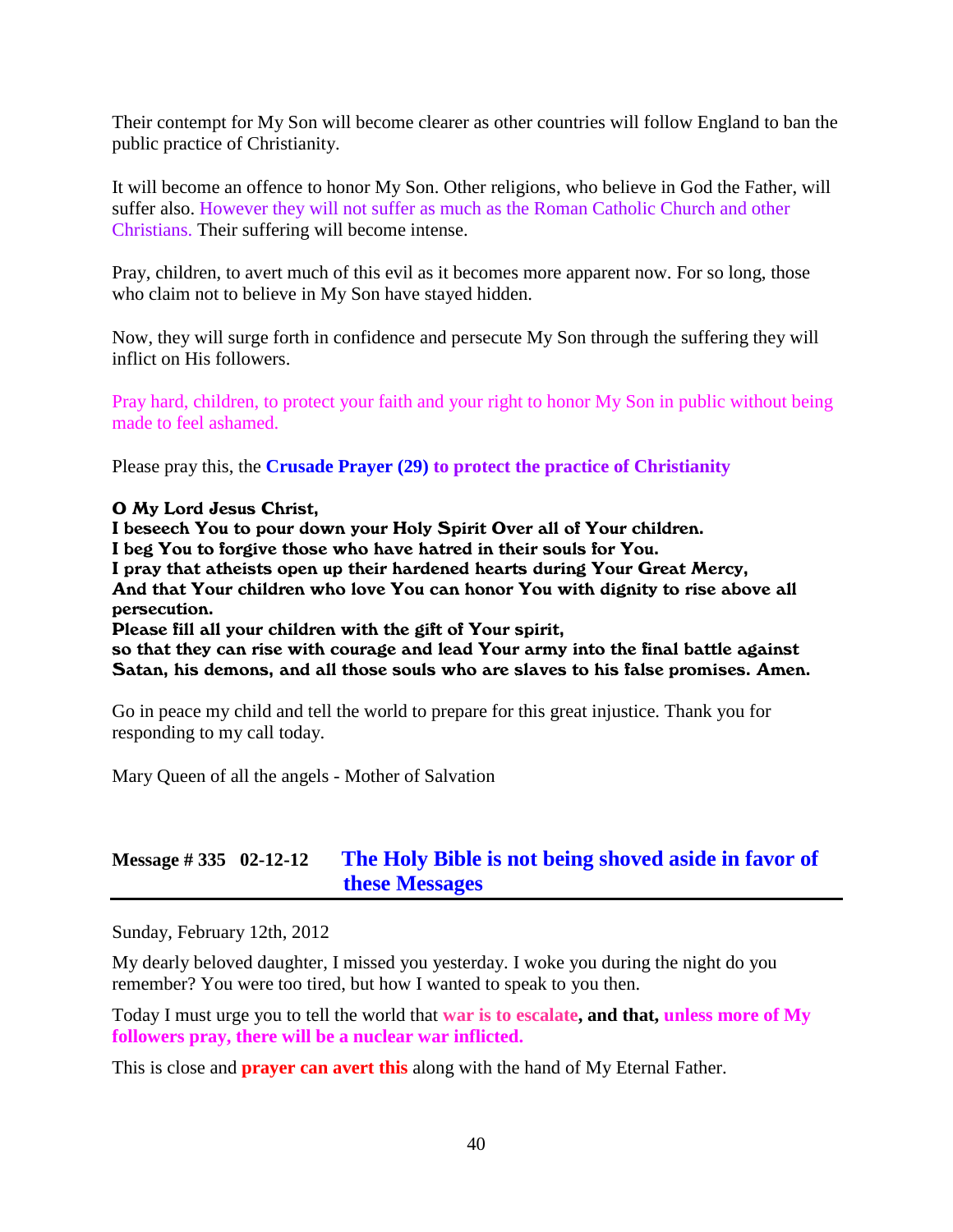I need more of My followers to spread **My Holy Word given to all of humanity for the good of your souls.**

You, My daughter, are being attacked by those who say that the **Holy Book of My Father is being shoved aside in favor of these messages. This is not so.**

My messages today are to reinforce the teachings contained in the Holy Bible **because so many in the world today do not know what is contained therein. Nor will they know the warning signs of the End Times unless I reveal them to you now.**

Why is this? I must prepare your souls for My New Paradise. **Never feel I am trying to bring you on a different path.**

For there is only one path to Paradise and  $I$  Am the one who will guide you to its gates.

Heed My word.

Listen to My call.

Walk with Me with your heads high without fear in your hearts as I lead My army to **help Me to reclaim My Kingdom on earth.**

Your beloved Jesus

# **Message # 336 02-13-2012 [Satan's last days: Like a wasp when dying the sting](http://www.thewarningsecondcoming.com/satans-last-days-like-a-wasp-when-dying-the-sting-will-be-the-most-painful/)  [will be the most painful](http://www.thewarningsecondcoming.com/satans-last-days-like-a-wasp-when-dying-the-sting-will-be-the-most-painful/)**

Monday, February 13th, 2012

My daughter, please remember that man only has to look around him to know big changes have come into the world.

Normal every day events no longer seem the same. The joys you receive, children, from material gain have lost their luster. They no longer appeal. They are tinged with a mask of nothingness.

Why is this? Don't you know that it is the scourge of the Antichrist and his presence on earth which casts these shadows?

**He, the spawn of Satan, infects every level of your society including politics, the military forces, financial institutions, humanitarian organizations, and even your Churches**.

Not one sector has been spared in order that he can inflict pain on humanity in these his last days on earth.

Remember that I, your Jesus, have given you, My followers, the power of the Holy Spirit to render these evil perpetrators impotent.

The more you rise in battle through the strength of your faith, then the weaker will be the grip of the Antichrist.

Prayer, and especially the Crusade Prayers given to you, My Messenger, will help drive out this evil.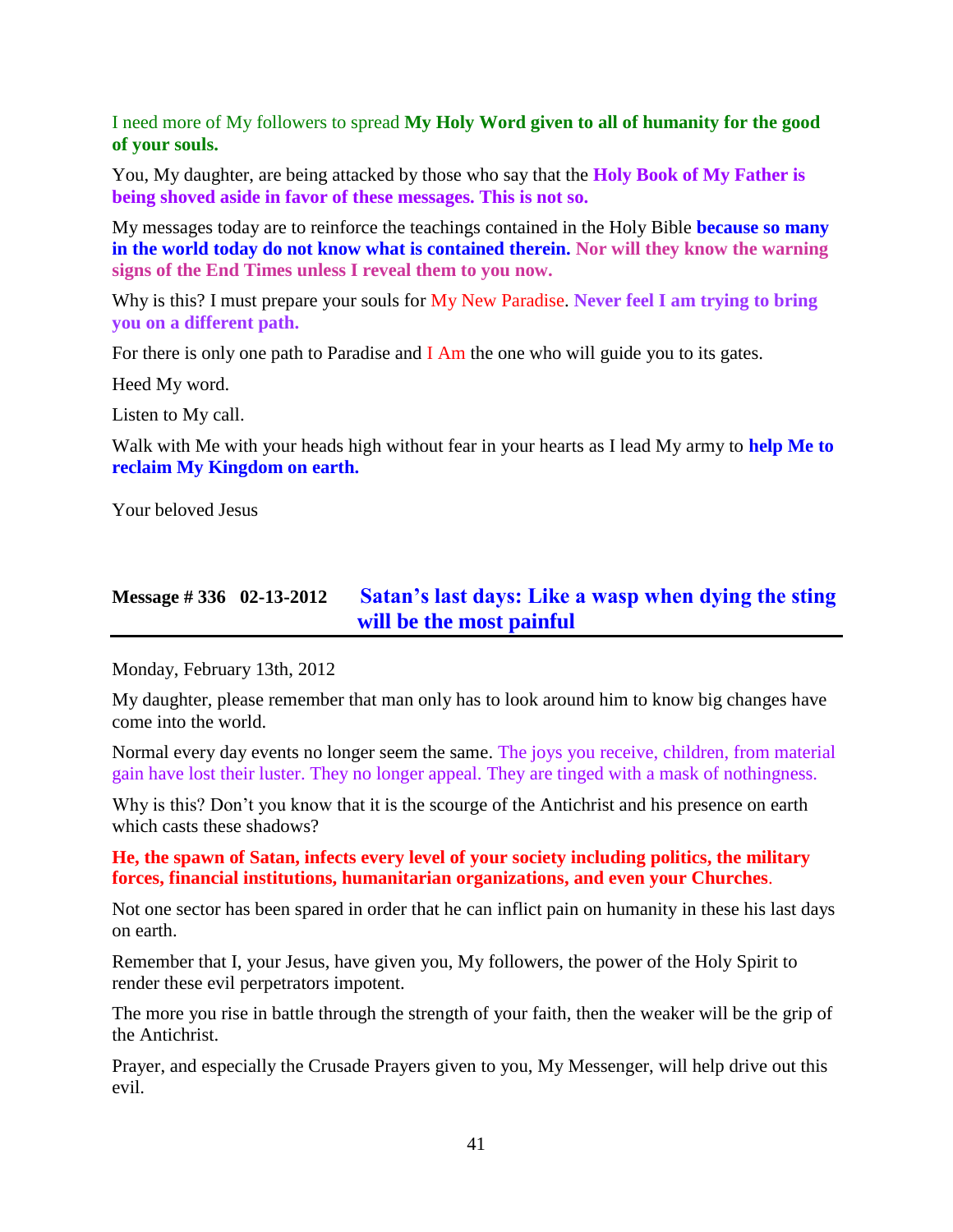### **All evil can be destroyed through prayer. It is that simple.**

## **The days are numbered for the survival of Satan and his army. However, like a wasp when dying, the sting will be the most painful.**

Show patience and perseverance during these trials and you, My army, in hope and confidence will march in unity towards the gates of My New Paradise on earth.

Your Savior Jesus Christ

# **Message # 337 02-14-2012 [God the Father: Europe will be first target of Red](http://www.thewarningsecondcoming.com/god-the-father-europe-will-be-first-target-of-red-dragon-followed-by-the-usa/)  Dragon, [followed by the USA](http://www.thewarningsecondcoming.com/god-the-father-europe-will-be-first-target-of-red-dragon-followed-by-the-usa/)**

Tuesday, February 14th, 2012

My daughter, My timing, in relation to My chastisement and The Warning, is not for your knowing.

There is no need for concern about My Divine timing, for this will be only according to My Holy Will.

Know this, though, the **Red Dragon you were told about some time ago has now risen,** his head coyly, but with a deadly intent of devouring Christians all over the world.

Patient for so long in waiting he will now swoop down and, with fire from his mouth, destroy everything that represents homage to Me, God of the Most High and My beloved Son, Jesus Christ.

### **Europe will be his first target and then the United States of America.**

**Communism will be introduced** and woe to those who oppose the reign of the Red Dragon.

My daughter, I realize that the recent divine messages given to you are distracting but the truth must be revealed.

It is only through the prophecies made known that faith will be restored. This is the reason why prophecies are being given to My children now, so that they will recognize the Truth of My Teachings.

### **All prophecies given to My prophets Daniel and John will unfold layer by layer.**

Details will be given to you, My daughter, to help build the remnant of My Church on earth.

They, My children, will need to be consoled through My Messages of love and I will reassure them of this.

Lean on Me, children, your beloved Father, and I will give you the graces you need to defeat the enemy.

**They cannot win** and their power will not only be short-lived, but the Red Dragon and his blind allies will be thrown into the fires of eternal damnation.

Pray for their souls because you can help them through your prayers in order to save them.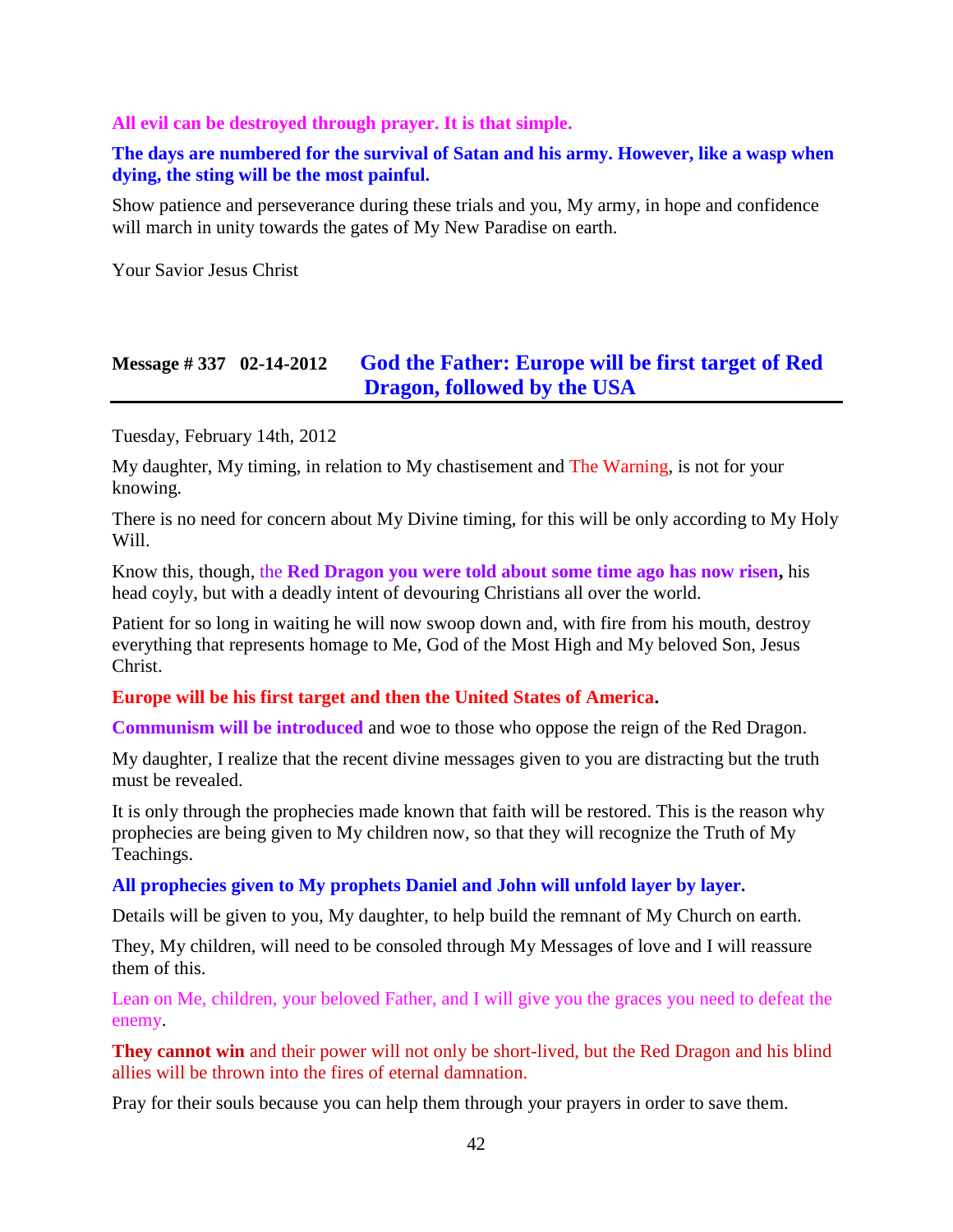The Warning will matter little to Satan's followers, the Red Dragon and his armies.

So hardened are their hearts that they will deliberately side with the Evil One. Their allegiance is to the false paradise he promises them.

Just as chosen souls are given the gift of apparitions or, as in your case, the gift of seeing Me and My Beloved Son, Jesus Christ, certain souls are shown visions of Satan and his fallen angels.

So close is their commitment to the Evil One that many of Satan's followers would rather die than acknowledge Me, their Almighty Father.

My promise is this, children.

I will protect all of My children who have the seal of My Love embedded in their souls.

You will be spared the persecution, so that you remain strong to pray with all your might for these wicked people.

This will help dilute the terror and avert war, famine, and religious persecution.

Prayer to Me, your Father, must now be included in your daily prayers with this special **Crusade Prayer (30), prayer to avert war, famine, and religious persecution**

#### O My Eternal Father,

God the creator of the Universe, In the name of your precious Son, I beg you to make us love you more.

Help us to be brave, fearless and strong in the face of adversity. Accept our sacrifices, sufferings and trials as a gift Before your throne to save your children on earth.

Soften the hearts of unclean souls; Open their eyes to the truth of your love So that they can join with all of your children In the Paradise on earth you have lovingly created for us According to your Divine Will.

### Amen.

Please do not ignore My Heavenly intervention in your lives today, children.

For those of you with a deep love for me, your Father, know that I must prepare you for this important journey.

I would not be doing My duty as your loving Creator and Father were I not to communicate with you during these, the End Times as you know them on earth as it is now.

To those who may be frightened by My Most Holy Words, let me console you by telling you that **this does not mean the end of the world. Because it does not.**

**It is simply the end of Satan's reign on earth, which is to be welcomed, children.**

The time is drawing closer for My Son to take up His rightful throne when he will come, for the Second time, to reign over the New Perfect Paradise on earth.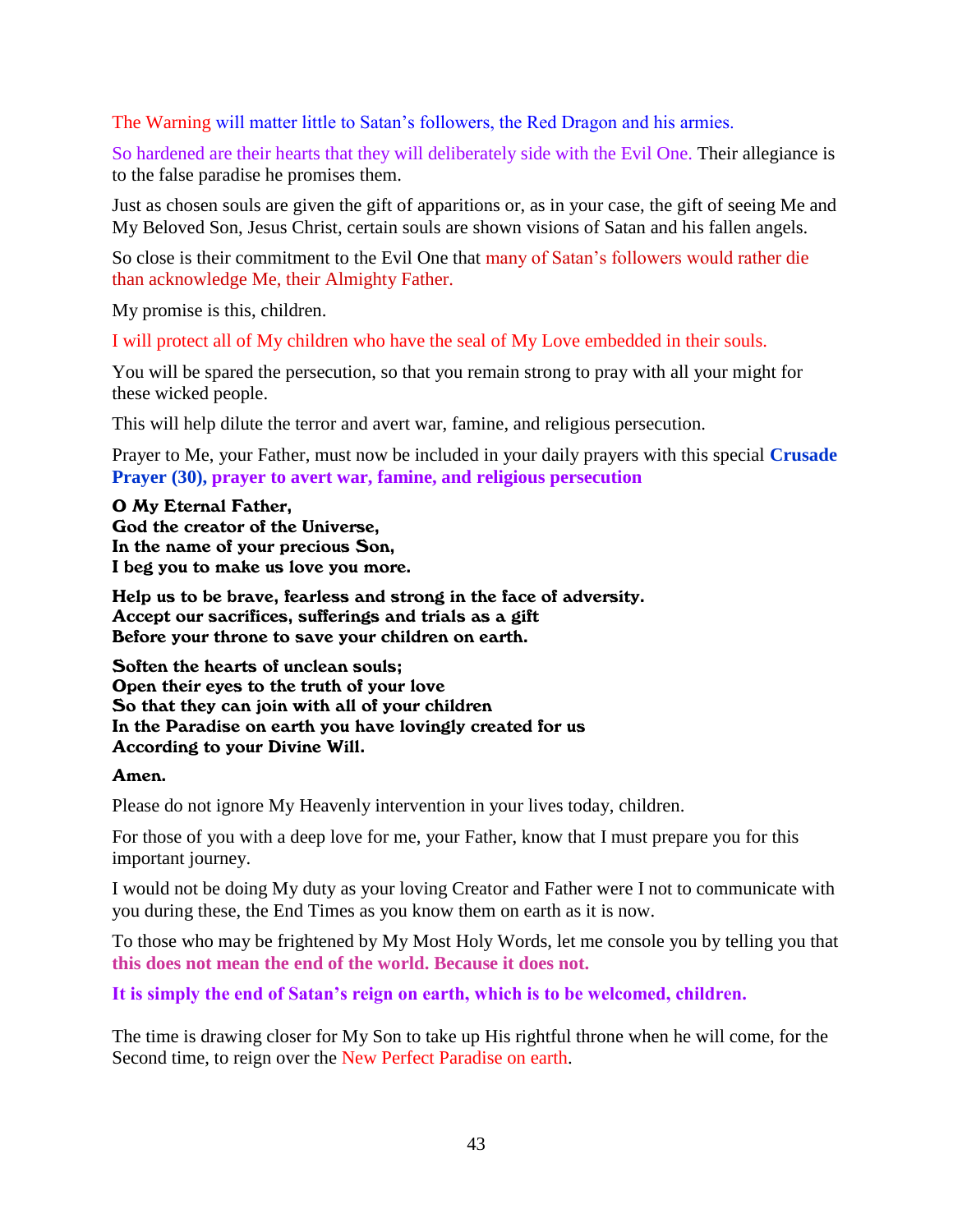My heart bursts with joy when I tell you, children, of the new earth which I have prepared for you.

My children will live for 1,000 years in the Paradise I created for Adam and Eve.

There will be peace, love, harmony, and you will want for nothing. People will marry, have children, and the flowers, rivers, seas, mountains, and lakes will take your breath away. Animals will live with My children in harmony, and you will be governed with love under the reign of My Son, Jesus Christ.

Only then will My Holy Will be done on earth as it is in Heaven.

**Your Loving Father God, the creator of all mankind God of the Most High**

# **Message # 338 02-16-2012 [Wicked Group perpetrating biggest lie in order to](http://www.thewarningsecondcoming.com/wicked-group-perpetrating-biggest-lie-in-order-to-seize-control-of-countries/)  [seize control of countries](http://www.thewarningsecondcoming.com/wicked-group-perpetrating-biggest-lie-in-order-to-seize-control-of-countries/)**

Thursday, February 16th, 2012

My dearly beloved daughter, you must tell My children, all those followers of Mine, to **link and form a chain of protection in prayer.**

By joining as brothers and sisters in prayer for those lost children, who wander seeking love for me, but who cannot find peace in their souls, you can save them.

They need you to pray for them **because The Warning won't convert these poor souls.**

You, My loyal followers, bring Me the consolation I need when I see the terrible pain and hardships which are now being endured by My children in almost every corner of the world.

**This wicked group**, made up of some of the world's most powerful and elite, are perpetrating the biggest lie through their **deliberate plotting to seize control of countries in the Middle East, Europe and the US.**

Their plan is unveiling before your eyes. Can't you see? This plan has taken decades to develop.

Every one of My children needs to stay awake at all times. Do not allow them to take your countries. Stand up to them.

**Money is their weapon of deceit**. The collapse of your banking systems was deliberate. Now they move to complete the next phase of their plan. You, children, can stop this evolving through your prayers. **Already My Father is placing obstacles in their way.**

My followers span many countries. Now you must join together in prayer to **stop European leaders**, some of whom are intrinsic in bringing about terrible hardship on innocent people, in their wicked ways.

I urge you to say this **Crusade Prayer (31) to stop them.**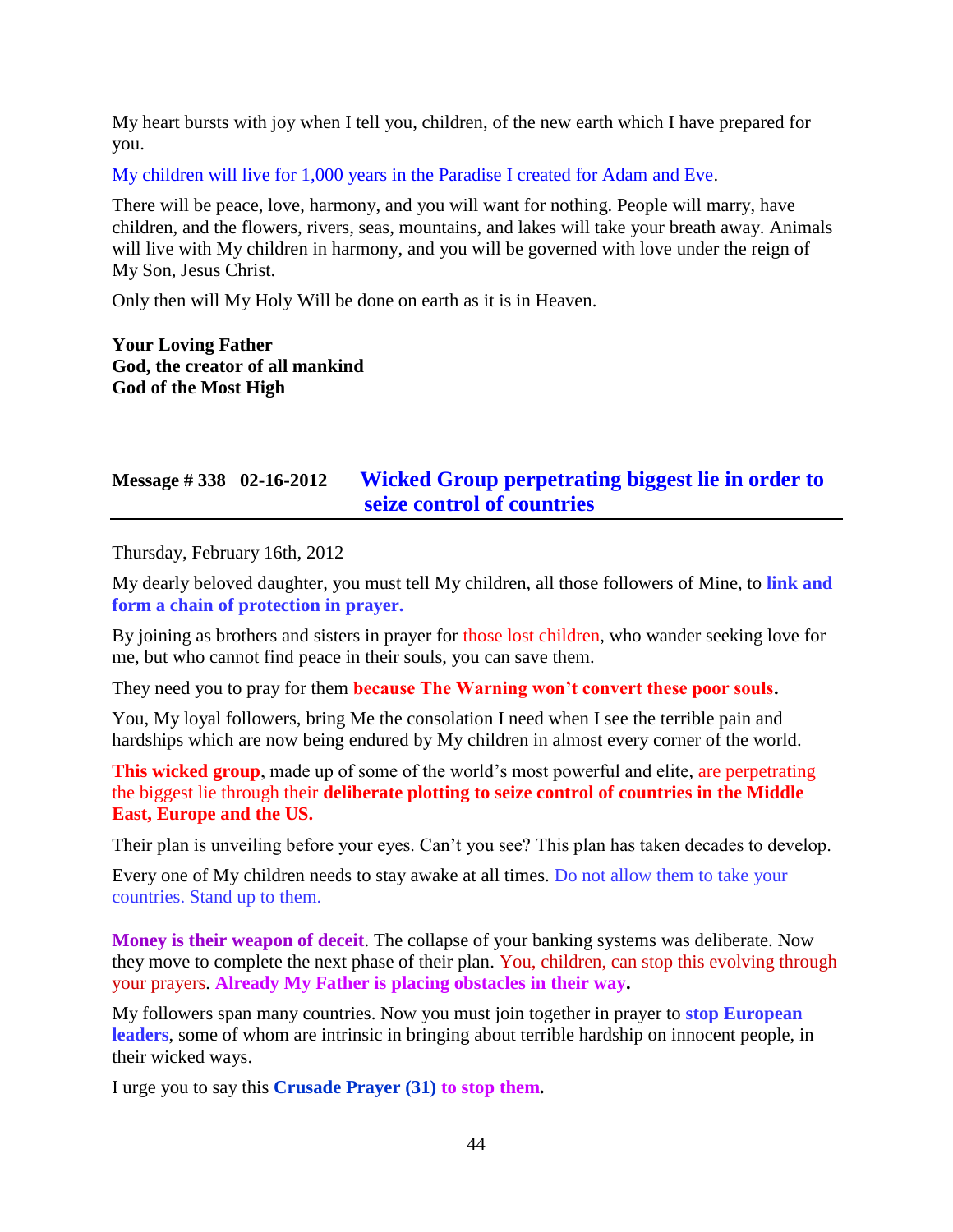O My Jesus,

Let my prayer invoke your Holy Spirit To descend on those leaders driven by lust, greed, avarice and pride To stop the persecution of your innocent children. I ask you to stop poverty, famine and wars from devouring your children, And I pray that European leaders will open their hearts to the truth of your love. Amen.

My daughter, **the chain of prayer will spread out far and wide** and the power of the Holy Spirit will help stop those people, who have the power to stop suffering, halt in their actions.

Spread My Word in order to spread conversion.

My time to come to reign is close. So there will not be time enough to save all souls.

Do all you can for Me, your Jesus, who loves and cherishes you all.

We must work together, children, for the sake of all of mankind in our battle to prevent the Anti-Christ and his atrocious plan of deception.

Hope, love, and prayers, children. This is what I expect of you.

I thank you for all your loyalty and obedience.

You have not seen, yet you have believed. Once you heard my voice, through these messages, you recognized Me.

You were able to do this because of the Holy Spirit which reigns in your souls.

You must share this great gift, so that you can bring all of your loved ones with you into My New Paradise on Earth.

I love each and every one of you. You bring Me such consolation and joy.

Your beloved Jesus

# **Message # 339 02-17-2012 [Virgin Mary: Introduce abortion in Ireland and](http://www.thewarningsecondcoming.com/virgin-mary-introduce-abortion-in-ireland-and-you-will-severe-the-link-to-my-heart/)  [you sever the link to my heart](http://www.thewarningsecondcoming.com/virgin-mary-introduce-abortion-in-ireland-and-you-will-severe-the-link-to-my-heart/)**

Friday, February 17th, 2012

I am your beloved Mother, Queen of the Angels, the Virgin Mary, the Immaculate Conception.

Oh how I weep today as Ireland, the country most dedicated to me, their beloved Mother, falls prey to the evil one.

Great darkness has descended over this nation. So many have lost their faith, just as so many have turned their hearts away from my beloved Son, Jesus Christ.

My children in Ireland have allowed the Evil One to **turn their hearts to stone**.

Those who love my Son are in pain as they witness the secularism which has taken control over this, once holy, country.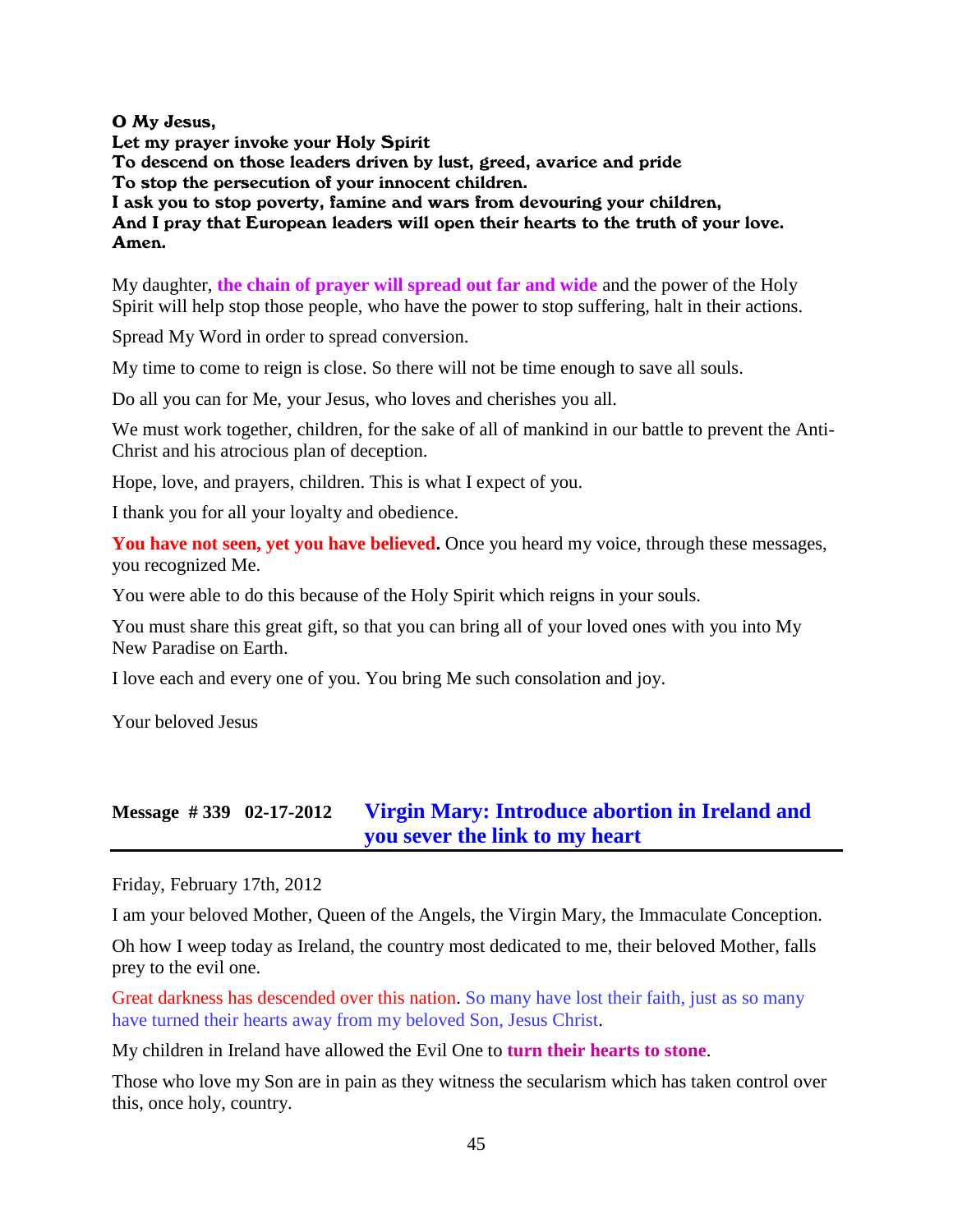**Attempts are now being made to introduce abortion, and if this were to happen it will deeply offend my Precious Son. My children, should you introduce abortion in Ireland, you will sever the link that has brought you so close to my heart.** 

So many people in Ireland now insult my Son through the disrespect they show Him. I also am no longer tolerated and my name is demeaned.

**Children of Ireland, chosen as special souls to impart the word of my Father throughout the world, you must listen to me.**

Pray, pray, pray that these plans to introduce abortion laws do not take place.

**Should this happen, Ireland will lose much favor in my Father's Kingdom.**

The sin of abortion is the most grievous in the eyes of my Father. **It is the worst kind of genocide.** You must fight this evil, children. You must do it now, or the last divine link which needs to be strengthened will, instead, be weakened.

You must rise, children, and **reclaim your Catholic and Christian faiths** for they are being stolen from you.

**Do not allow those in power to sneer at you** when you proclaim the Holy Word of God.

This spirit of darkness has now, not only covers your country, but the holy shrines at which I am supposed to be revered.

I weep in sorrow as I see my beloved Ireland fall by the wayside.

**Yet, there is hope children.** But you must now join, in force, to protect your faith.

Soon, you will be forced to abandon, not only your Catholic faith, but your Christian Faith.

Reclaim your country from socialism and secular dictatorships.

They will plead for the right of citizens but will deny the very rights they claim to protect including the right to pray.

They will force you to accept, in law, the right to murder children not yet born.

Remember each soul was lovingly created by God the Almighty Father.

Any man who chooses abortion or assists in the wicked act of abortion commits mortal sin.

Pray, pray, pray my **Crusade Prayer (32) for Ireland** 

#### O Mother of Salvation,

Pray for your children in Ireland to prevent The wicked act of abortion from being inflicted upon us. Protect this holy nation from sinking deeper into despair From the darkness which covers our country.

Rid us of the Evil One who wants to destroy your children yet to be born. Pray that those leaders will have the courage to listen to those who love your Son, So that they will follow the Teachings of Our Lord Jesus Christ.

Amen.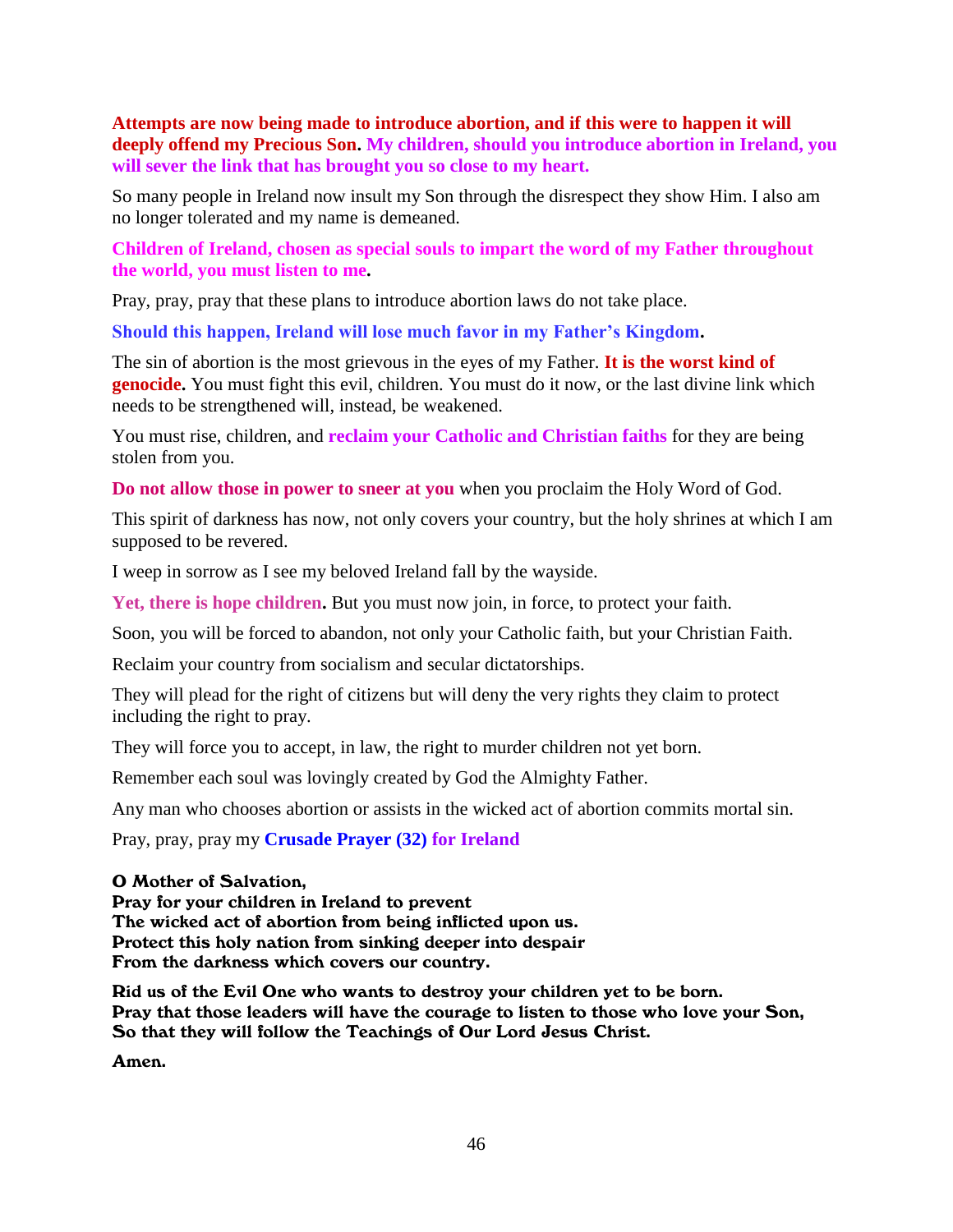Go now, my child, and tell my children in Ireland that they must be strong. They must stand up for what is right.

They must never be afraid to proclaim the Truth, the Holy Word of God, no matter how difficult this may be.

Your beloved Queen of Heaven

### **Mother of Salvation**

# **Message # 340 02-18-2012 [European countries will succumb to dictatorship](http://www.thewarningsecondcoming.com/european-countries-will-succumb-to-dictatorship-no-better-than-the-days-of-hitler/)  [no better than the days of Hitler](http://www.thewarningsecondcoming.com/european-countries-will-succumb-to-dictatorship-no-better-than-the-days-of-hitler/)**

Saturday, February 18th, 2012

My dearly beloved daughter, it is My intention to protect as many of My followers as the hand of My Father will descend shortly to punish mankind for their wickedness, and to prevent terrible atrocities from being committed by sinners, who want to destroy many nations.

All of you will be protected, but your responsibility is to the others.

**Watch now as European countries succumb to dictatorship no better than the days of Hitler.**

The plans are in place by the world group to take over each country in Europe.

Babylon will topple as foretold.

The Bear and the Red Dragon will go to war just as prophesized.

Rome will become the seat of wicked rule and domination.

Italy will crumble.

## **Greece will be the catalyst which will provide the excuse to bring down Babylon.**

All will now be revealed to the world.

Prayer can ease the torment of My poor children, who will be forced to beg for the food they put in their mouths.

## **They will be treated as children, but will be trodden upon as they become enslaved by the global group which works in tandem with European leaders.**

They are traitors, all of them, not just to those they serve but to God, My Almighty Father. His Name is hated by this group who have banned homage to Him in their countries. For this, they will suffer. **They will be punished and prevented from fulfilling their wicked mission.**

The anger of My Beloved Father has now reached unprecedented heights as the rise of the big Red Dragon is imminent.

So much destruction, children. So much lust for power and control. So much hatred for Me, their Divine Savior.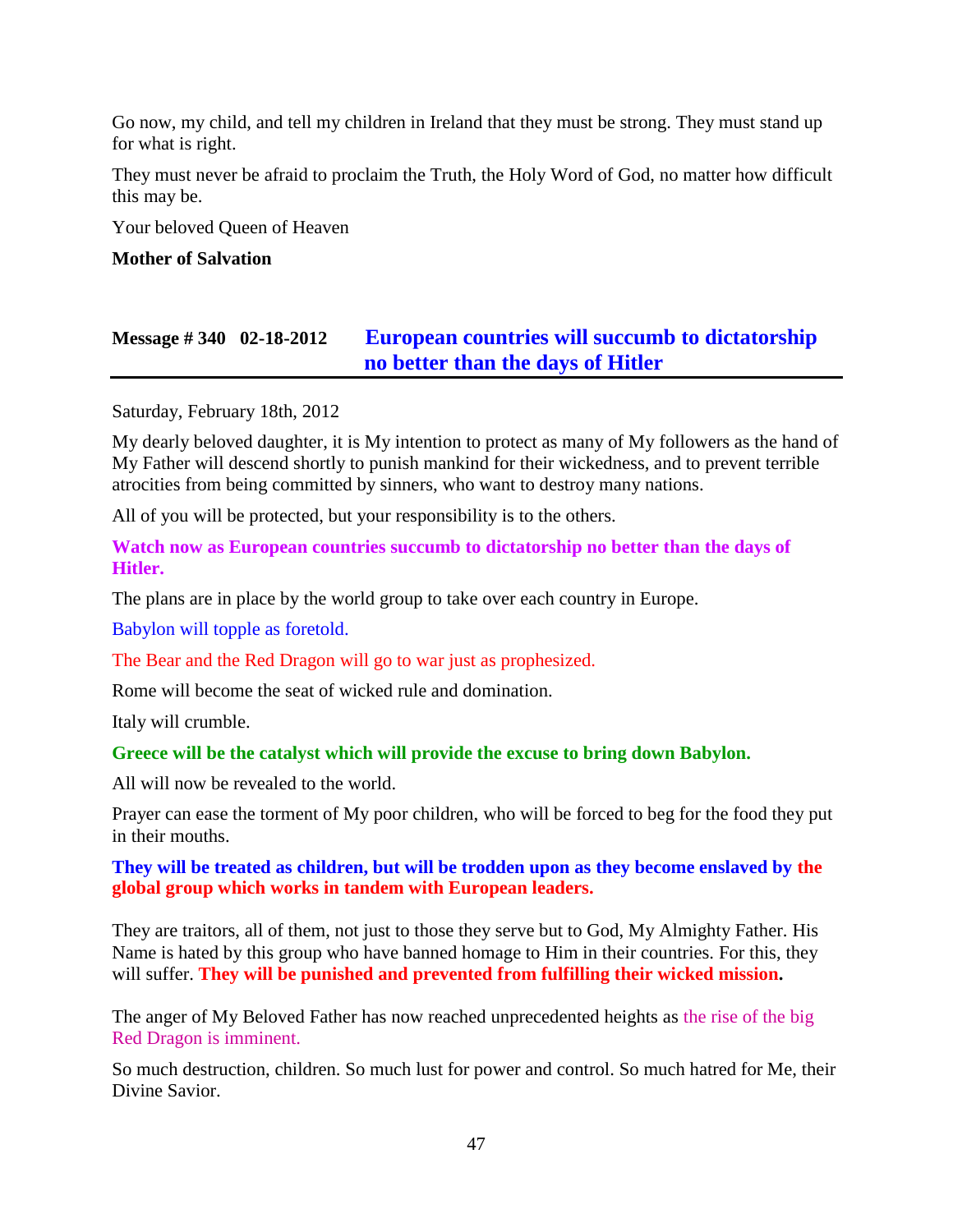#### **Satan's four messengers have descended and work now within these groups.**

Those wicked and powerful leaders are being controlled by the Anti-Christ who is now very active. The Anti-Christ runs a very large organization. So cunning are they that few realize what they really do.

My children, they will try to take over, and all their plans will seem to be unfolding.

**But that is when, My Father, will intervene.**

Woe to those who will face the anger of My Father.

**They will not even be given the chance to tremble before Him** if they do not repent immediately.

Very few of you, children, are being given the truth because **many of these people control the news you believe to be the truth**.

You have no other means of knowing what is going on in the world.

For those you consider to be responsible organizations who care about nations are, in fact, the very groups run by the Anti-Christ.

**The nations you consider to be wicked are being victimized and used as pawns, so that they, instead, seem wicked to the outside world.**

You must not always believe what is presented to you in the name of justice.

Pray hard for all your brothers and sisters who will be trampled upon by these people.

Pray that The Warning will delay their action, and pray to dilute the impact of the **plan being orchestrated to abolish your rights to your money, your food and your right to practice Christianity and other religions which honor My Father.**

Your beloved Jesus Christ Savior of mankind

## **Message # 341 02-19-2012 [The Beast with the ten horns is the European](http://www.thewarningsecondcoming.com/the-beast-with-the-ten-horns-is-the-european-union/)  [Union](http://www.thewarningsecondcoming.com/the-beast-with-the-ten-horns-is-the-european-union/)**

Sunday, February 19th, 2012

My dearly beloved daughter, you must not be frightened by these messages.

For they are being given to the world because of the love that I have for the whole of mankind.

Knowledge of events to come will help prepare My children, so that they can defend the Truth.

My warnings can help spread conversion and will enable My children to, once again, acknowledge the Truth of My Promise to come back again.

## **My Second Coming will take place in your lifetime, children.**

You, of this chosen generation, will reap the wonders of My Glorious Reign on earth.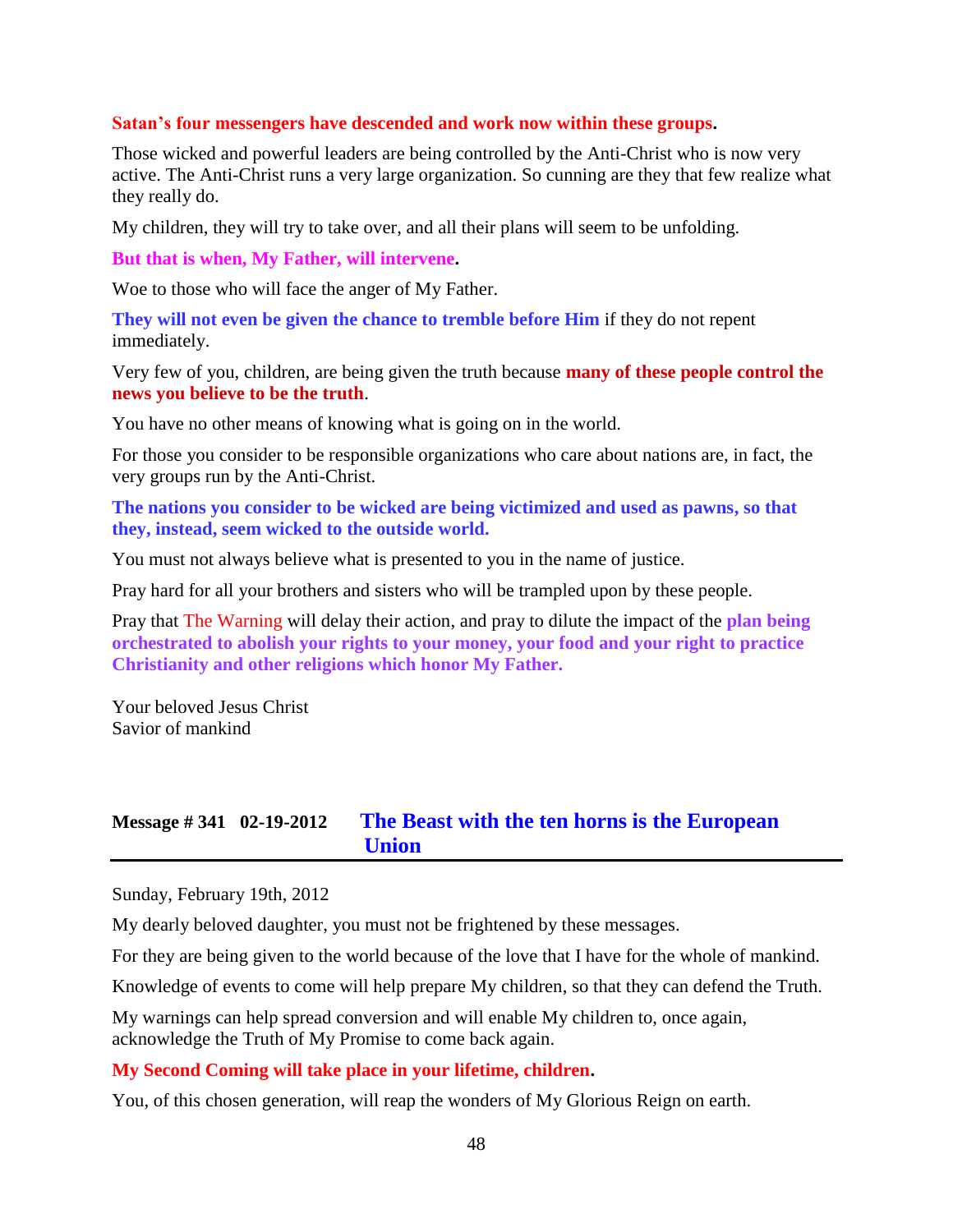**I include among you, my chosen children, those who have turned their backs on Me and deny the existence of My Beloved Father, God the Most High.**

### **My love will envelop those who despise Me. In time they will convert.**

Acknowledging My messages given to you, **My end time Prophet** given the responsibility of the **opening of the seven seals**, will not be enough.

What really matters is the salvation of all your brothers and sisters in the world.

**The two allies Russia and China will join forces**. This will happen as the Beast with the ten horns rises to dominate their long suffering innocent people.

**The Beast with the ten horns is the European Union, My daughter, referred to as Babylon in the Book of Revelation.** Babylon will fall and be dominated by the **big Red Dragon, China and its ally the Bear, Russia.**

When this happens **Communism will rule** and woe to anyone seen to practice their religion in their presence. All religions will be banned but Christians will suffer the biggest persecution.

**Roman Catholics will not be tolerated at all, and they will have to hold masses in secret.**

The time has come, children, all My followers, to start planning your future. I will guide you at all times. Start preparing now, because you will be given the time to do this.

Again, I say to you, prayer and much of it will dilute the power of the Beast, the Bear, and the Red Dragon.

They will rule for a very short time. For after that, they will be destroyed.

Your Beloved Savior Redeemer of Mankind Jesus Christ

# **Message # 342 02-20-2012 [God the Father: Rise now, and accept My Seal, the](http://www.thewarningsecondcoming.com/god-the-father-rise-now-and-accept-my-seal-the-seal-of-the-living-god/)  [Seal of the Living God](http://www.thewarningsecondcoming.com/god-the-father-rise-now-and-accept-my-seal-the-seal-of-the-living-god/)**

Monday, February 20th, 2012

My beloved daughter, My Heart heaves, in sorrow, for the sins of My children.

Like any loving Father, their wicked hatred for each other tears My Heart in two. It is like a sword piercing My Heart, which will not go away.

I am God of the Most High, Who, because of the free will I have given to all of My children, will have to suffer enduring pain, until the New Paradise on earth evolves. Then, you will, My children, join in unison with My Holy Will.

#### **Until that happens, there can be no peace on earth.**

Only when the Evil One, and those who slavishly follow the lies he promises, are destroyed, finally, can the world become calm.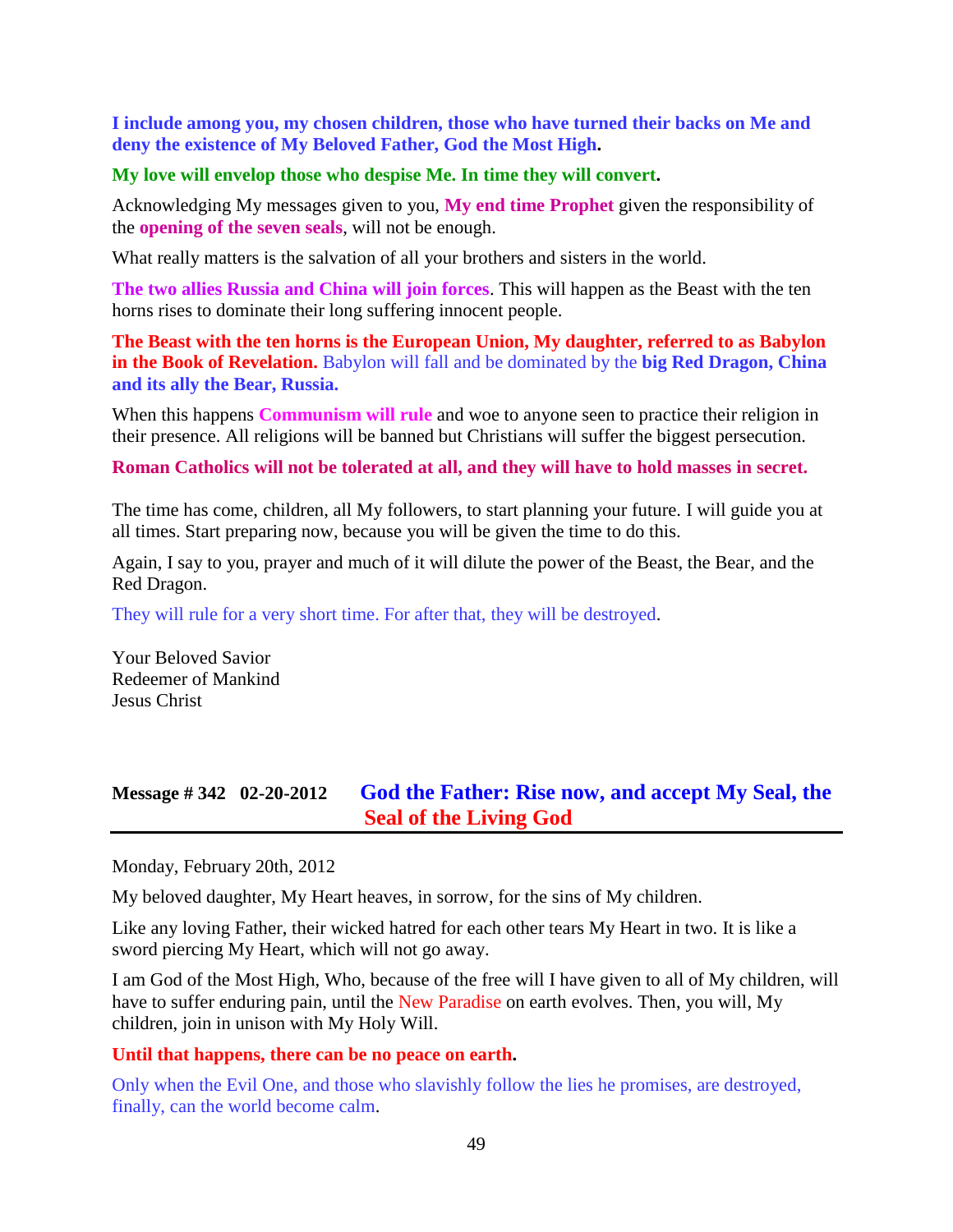My daughter, tell My children that I do not relish the thoughts of punishing My children, for I love them. They are mine, My cherished creation. To see how the Evil One has corrupted their souls is a constant torment to Me, their beloved Father.

I desire to take all of you, loving children, who know and understand My Love for you, into My beautiful New Paradise on earth.

**I promise you, that the persecution will be swift, and that you will be protected.**

**For I now bequeath the Seal of My Love and Protection.** With this, you will **escape the notice of those who will cause hardship** in your countries.

**My Seal is My promise of Salvation**. My Power will surge through you, with this Seal, and no harm will come to you.

This is a miracle, children, and only those who bow before Me, their Lord and Creator of all things, as little children with love in their hearts for Me, can be blessed with this Divine Gift.

**Rise now, and accept My Seal, the Seal of the Living God.** 

Recite this **Crusade Prayer (33) to acknowledge My Seal and accept it with love, joy and gratitude.**

O My God, My loving Father I accept with love and gratitude Your Divine Seal of Protection

Your Divinity encompasses my body and soul, for eternity I bow in humble thanksgiving and offer my deep love and loyalty To you my Beloved Father

I beg you to protect me and my loved ones with this special Seal And I pledge my life to your service, forever and ever I love you, dear Father I console you in these times, dear Father

### I offer you the Body, Blood, Soul and Divinity of Your dearly beloved Son In atonement for the sins of the world and for the salvation of all Your children.

#### Amen.

Go, My children, and do not fear. Trust in Me, your beloved Father, Who lovingly created each of you.

I know every single soul, every part of you is known to Me. Not one of you is loved less than the other.

Because of this, I do not want to lose one soul. Not one.

Please continue to pray My Divine Mercy Chaplet, every day.

One day, you will understand why this purification is needed.

Your loving Father in Heaven

God of the Most High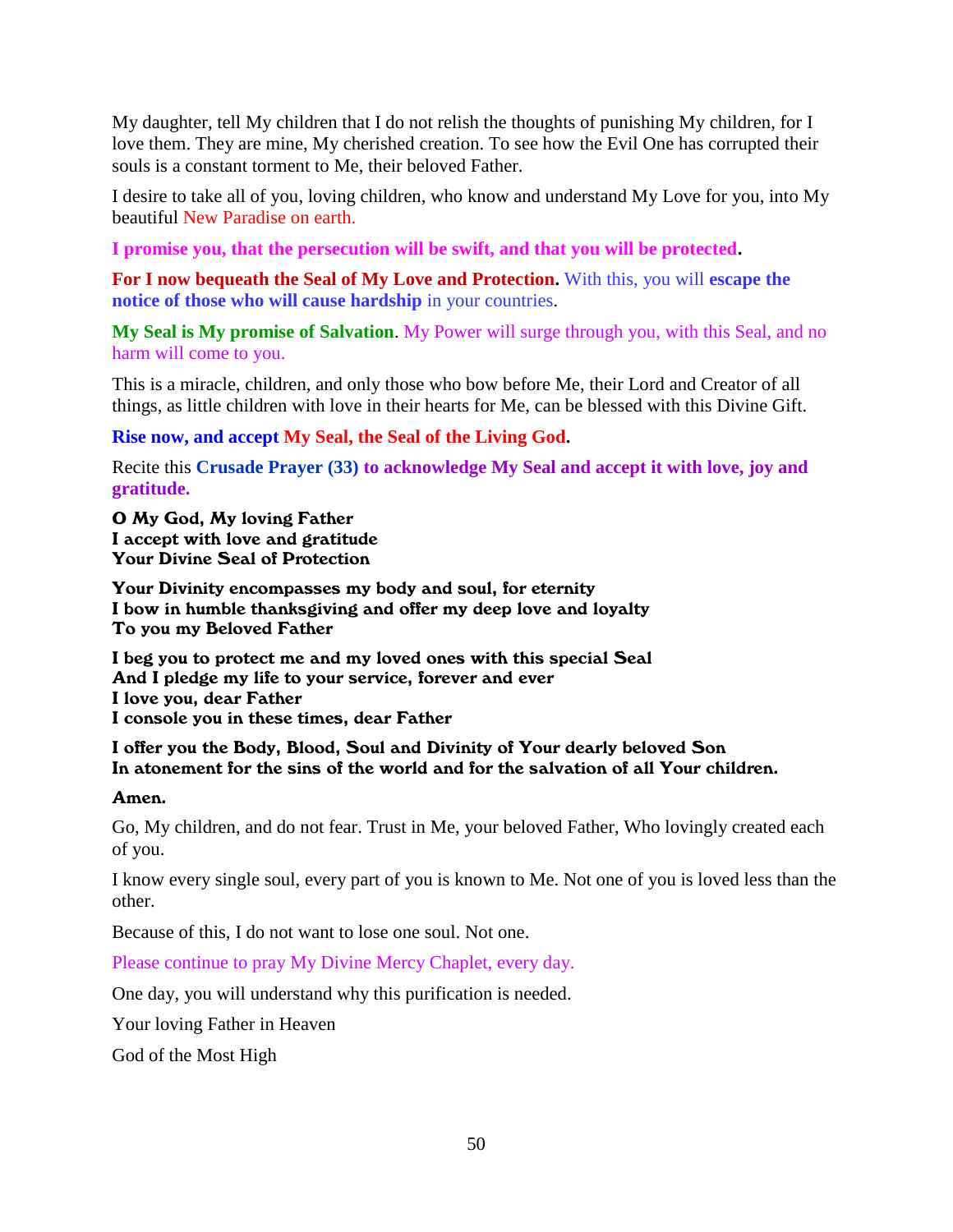# **Message # 343 02-21-2012 [God the Father: You are either for Me or against](http://www.thewarningsecondcoming.com/god-the-father-you-are-either-for-me-or-against-me-the-choice-is-yours/)  [Me. The choice is yours](http://www.thewarningsecondcoming.com/god-the-father-you-are-either-for-me-or-against-me-the-choice-is-yours/)**

Tuesday, February 21st, 2012

**I Am** God the Father, Creator of all things. I am speaking with you tonight in the Name of the Holy Trinity

My daughter, the time has come for the **first of the seals to be broken** and how this saddens Me.

I have promised that before this happens **I will offer My Seal of Protection on the foreheads of all those who believe in Me.**

Now I give you, children, a last chance to stand up and decide.

**You are either for Me or against Me. The choice is yours.**

To those who reject My Holy Word given to this, the End-Time Prophet, you must hear Me now as I speak.

I give you the Prophets to guide you.

Why do you reject My love? Why do you allow doubts to blind you to the Truth?

Much as I love you, there is little time, and **you will be given seconds to decide on your own fate.** For in time, My patience will run out.

Ignore My calling, and you will find it difficult to find Me in the wilderness ahead.

If you accept My Seal of Love you will be within My protection at all times.

**This protection will cover your families.**

This is My final call to offer you My Seal of Love.

After that you will have to face the bleakness of the Great Tribulation exposed, alone, and without a crutch to lean on.

**I will never force you, children, to love Me.** That is your own choice, and, of course, love can only come from the heart.

I extend My hand of love now. If you know Me you will recognize Me.

If you say you know Me but reject My gesture of love and protection, **then you do not really know Me at all.**

My children, keep close to Me now, for **the first seal has been finally opened.**

**The earth will shake all over in various parts of the world, and then you will be without doubt.**

Because I love you, I will await your response after that.

Never reject My Prophets, for you reject Me.

Harm or slander My Prophets, and you do the same to Me.

For it is My Voice from Heaven that you insult.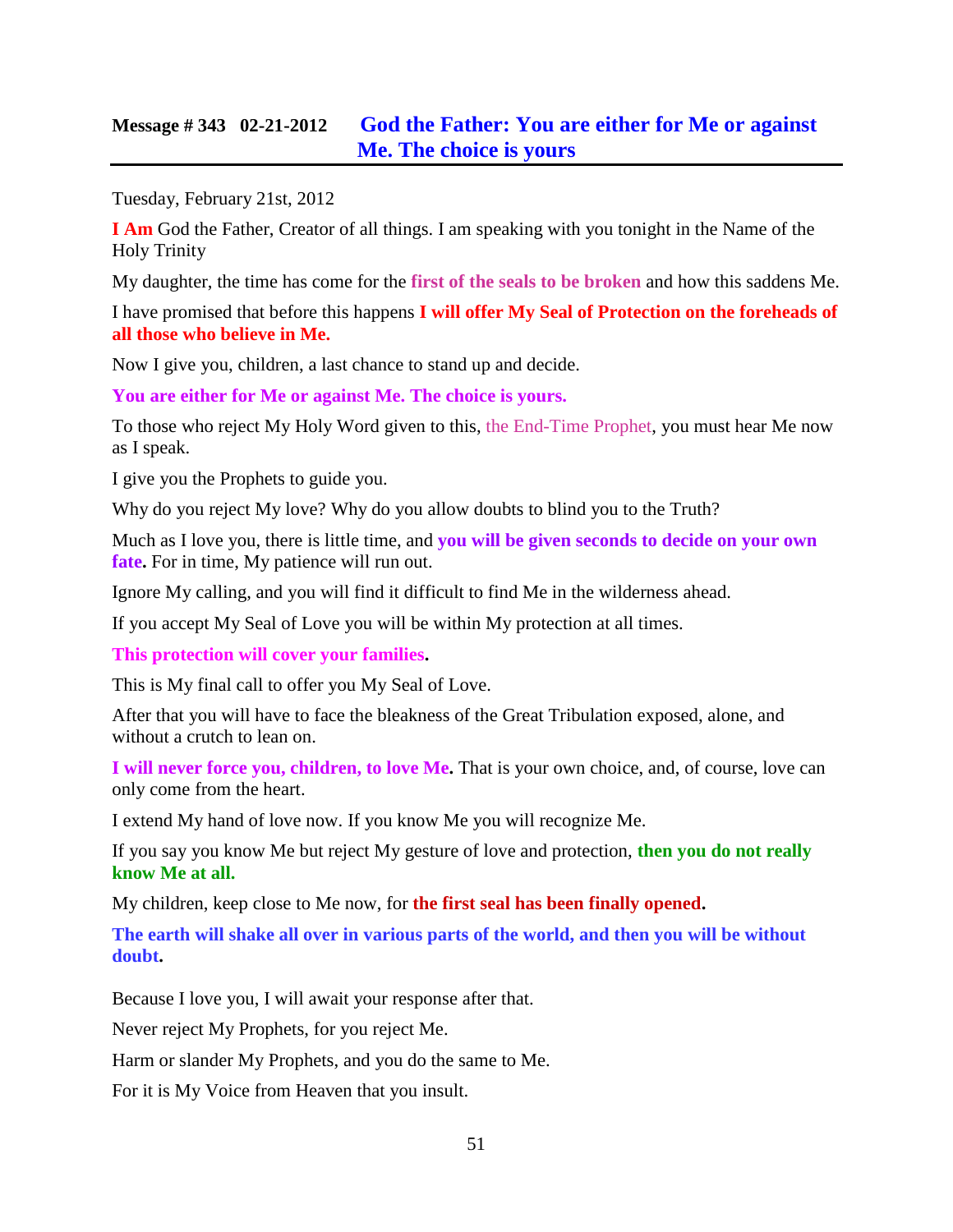### **Far better if you do not speak at all and remain silent if in doubt.**

It is now the time for the prophecies to be proven.

Many will fall on their knees in shame and regret when they will see how their rejection of My Messages, through My End-Time Prophets, have torn Me in two.

How their condemnation and ridicule have made a mockery of My Holy Word.

How the Truth was too bitter for them to swallow, and how the lies from the false prophets and fortune tellers gave them the shallow comfort they sought.

How far My children have fallen away from Me. How ungrateful they are.

**To those who know Me, and accept My Seal, know that you will have eternal life.**

You never doubted My Word, because your humility and childlike love for Me meant that you did not allow intellectual reasoning to block your ears to the Truth.

**So many of My true Prophets sent to you over the last twenty years were mocked, abused, tormented, and cast into the wilderness.**

To those of you who slandered My Messages you should be ashamed.

Yet, you idolized the false prophets and bowed before them.

To you I ask, which God do you bow before?

You know who you are. The time has come for you to face the truth.

For you are either for Me or against Me. If you cannot recognize Me, then you are lost.

To those who do hear My voice, follow Me and help Me build My Remnant Church on earth.

I will lead you through the havoc which will be wielded by the Anti-Christ.

### **You will not suffer the torment which will befall those who refuse to reject false idols, greed, materialism, and lust for power**.

I call on all of My children to listen.

I ask you to open your eyes before it is too late.

Your beloved Father God of the Most High

# **Message # 344 02-21-2012 [Why do you reject My warnings to prepare for My](http://www.thewarningsecondcoming.com/why-do-you-reject-my-warnings-to-prepare-for-my-second-coming/)  [Second Coming?](http://www.thewarningsecondcoming.com/why-do-you-reject-my-warnings-to-prepare-for-my-second-coming/)**

Tuesday, February 21st, 2012

My dearly beloved daughter, how you suffer in My Name and that of My beloved Father.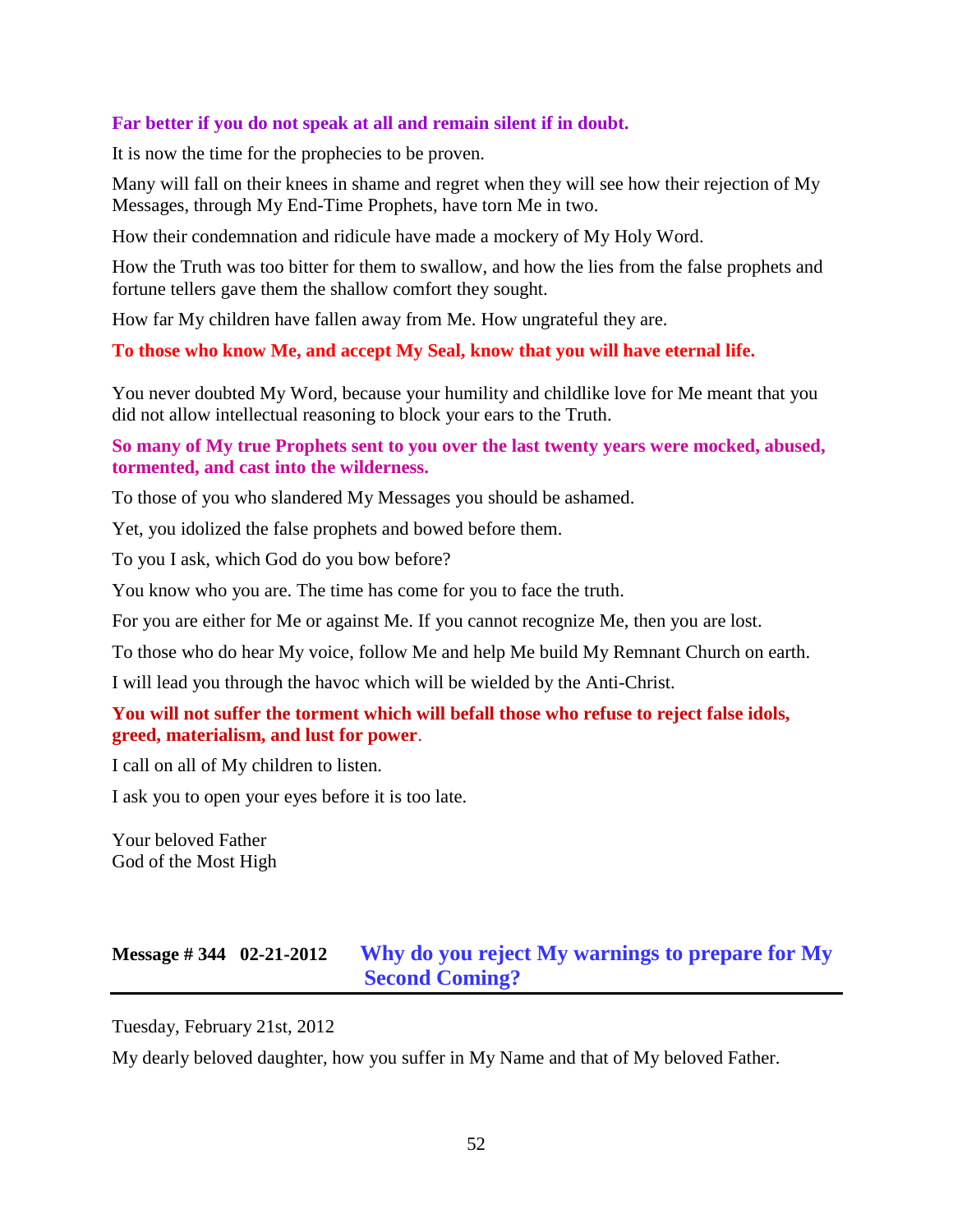You must be strong as **these messages will provoke outrage** in some quarters, although they will inspire and give strength to other souls.

My Holy Word was rejected by learned men during My time on earth.

**I was dismissed as a fraud** by the priests and those who claimed to be holy men.

Those of you, who say that the treatment meted out to Me was barbaric, would be right. That people who lived in those days were uneducated, coarse and wicked. That they were cruel in their treatment of Me, their beloved Savior.

Some may say that they were ignorant and knew nothing of Holy Scriptures. But this is not true. Because those living in the world today, although they are more educated and knowledgeable, are no different.

Those whom you would expect, fully versed in the Holy Bible, to be alert to the teachings therein, are blind to the truth. For all their understanding of My Father's Holy Book, they have failed to prepare for the time when I will come again. When did they think they would be accorded this time?

### **The time is drawing very close to My Second Coming on earth**.

Yet, mankind has not prepared themselves for My arrival.

Even My sacred servants do not preach of the importance of this most glorious event. Why is this? Have you learned nothing? What is it that I have to do? When did you think I might come and why do you think that the time is not near? What is it that blinds you and blocks your ears to the sound of My voice?

Drop your cloak of gold, silver, and riches and accept that you are nothing without Me.

Without My graces, you cannot prepare your souls for My glorious return.

My beloved Father always sends Prophets to prepare His children. He has been doing this since time began. Why then do you reject My warnings to prepare for My Second Coming?

I beg you to listen to Me.

**I cannot command you to listen for you have been given the gift of free will**.

**I can never force you or give you the command to take action. For this is impossible.**

My Father will never interfere with your free will. But he will never hesitate to warn you, guide you, and flood your souls with graces to make you strong.

For those with open hearts, He will give them the gift of the Holy Spirit.

**Those guilty of pride, religious snobbery and arrogance will find it impossible to open their hearts because they lack the most important quality of all. Humility.**

Without humility and generosity of heart, you cannot come close to My Sacred Heart.

Come to Me, children. Let Me take you into My flock, so like a good shepherd I can lead you to safety.

Your Jesus Redeemer of Mankind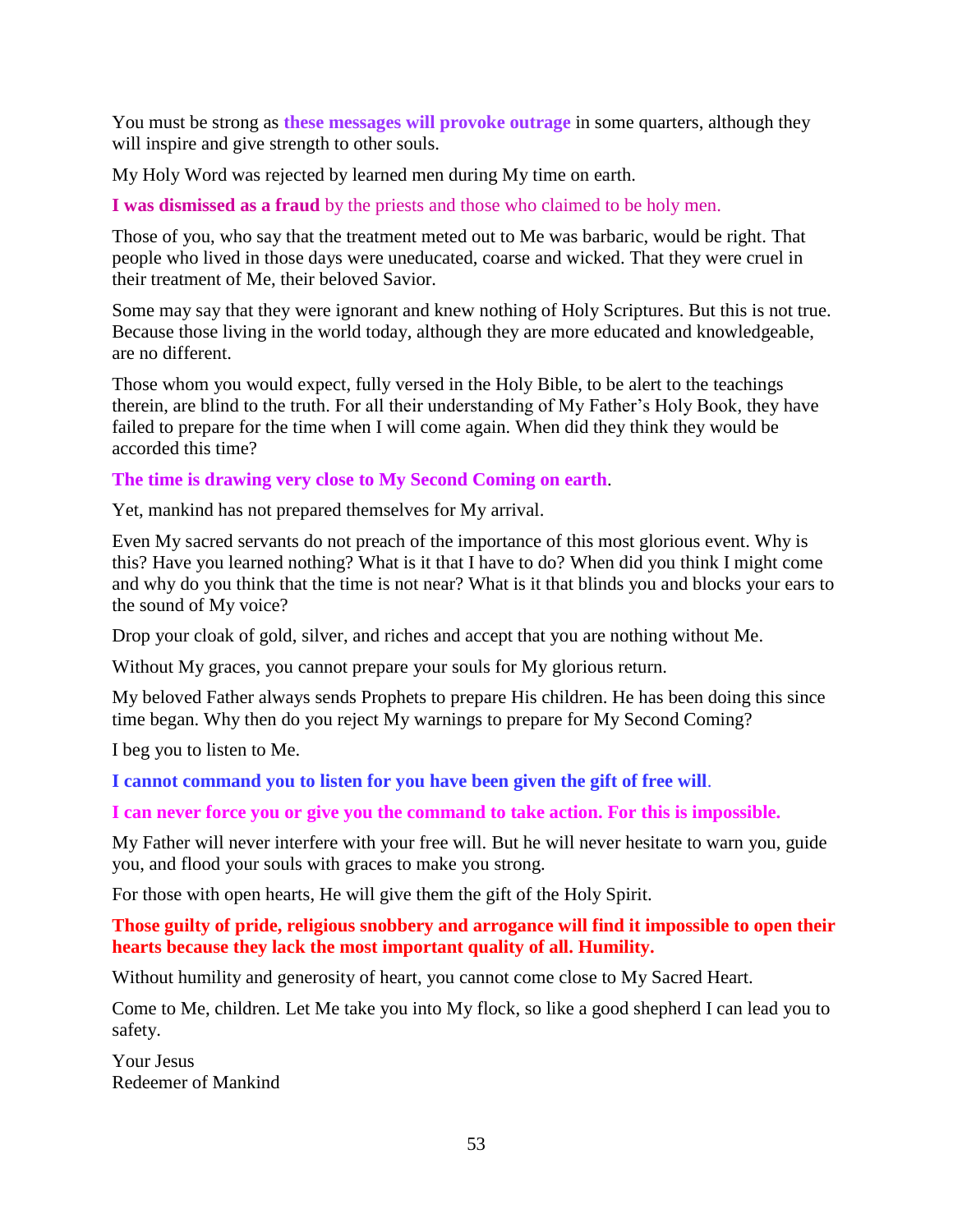Wednesday, February 22nd, 2012

**Jesus, I hand you over all my concerns in this matter in confidence, so that the problem is now yours to resolve according to your most Holy Will.**

From message [How to ask Me to help you resolve your worries](http://www.thewarningsecondcoming.com/how-to-ask-me-to-help-you-resolve-your-worries/)

Wednesday, August 17th, 2011 @ 11:00 pm

## **Message # 346 02-22-2012 [Fasting is important for your souls](http://www.thewarningsecondcoming.com/fasting-is-important-for-your-souls/)**

Wednesday, February 22nd, 2012

(Message received by Maria Divine Mercy during Adoration of the Holy Eucharist.)

My dearly beloved daughter, tell My children that this time of **Lent is a time of quiet reflection**, of personal sacrifice and an opportunity to pray for the mitigation of war in the world.

Emulate My fasting in the desert by making small sacrifices.

**Fasting is important for your souls. It cleanses the spirit and gives Me great comfort.**

You can save many souls by fasting just once a week.

This can be according to your desire. All that matters is that you offer up this day for souls.

Use this time to help Me in **My battle for souls.**

Reflect on My life on earth and the gift I bestowed, by My Death on the cross, to provide all of My children with Eternal Life.

These few weeks of Lent must be used to prepare your souls and those of your brothers and sisters.

Please prepare for Holy Week and Easter by reciting this **Crusade Prayer (34) My Gift of Fasting to Jesus**

#### O My Jesus

Help me in my own small way To imitate your life of sacrifice in order to save mankind Allow me to offer you the gift of fasting one day a week Throughout Lent to save all of humanity so that they can Enter the gates of the New Paradise on Earth

I offer you dear Jesus My sacrifice

With love and joy in my heart to show you the extent of my love Through this sacrifice I beg you for the salvation of every soul who may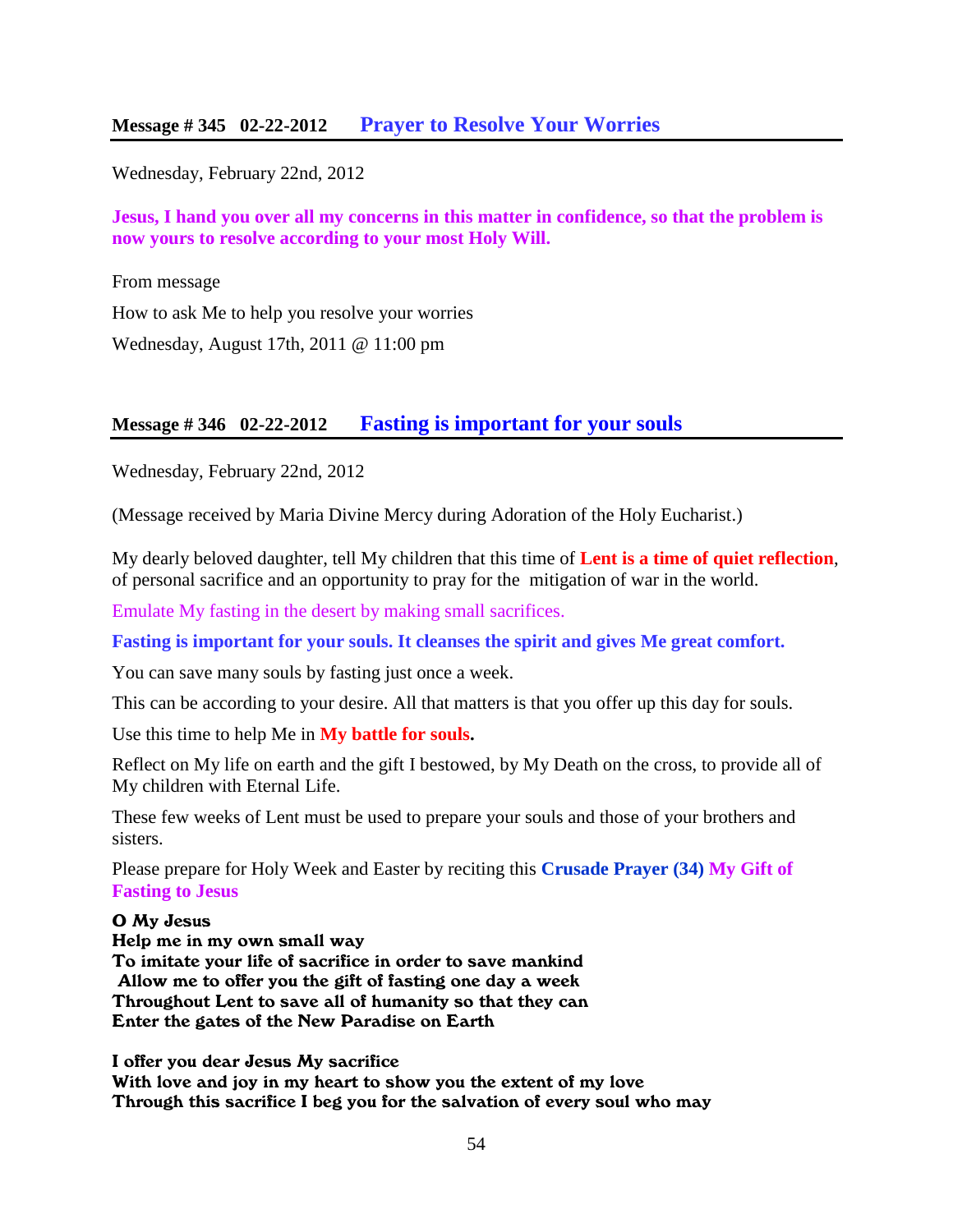### Have fallen from grace. Amen.

Do not allow fear to cloud your hope of eternal salvation, children. The purification will be swift.

You, My followers, who accept the Seal of the Living God, are blessed.

You must not worry. You must be strong. You must be hopeful and focus on Me at all times.

**Only then will you rise and walk the thorny road without hesitation**.

I will guide and lead you on your journey every step of the way.

Your beloved Jesus

# **Message # 347 02-23-2012 V[irgin Mary: Pray that Nuclear War can be](http://www.thewarningsecondcoming.com/virgin-mary-pray-that-nuclear-war-can-be-averted-in-iran/)  [averted in Iran](http://www.thewarningsecondcoming.com/virgin-mary-pray-that-nuclear-war-can-be-averted-in-iran/)**

Thursday, February 23rd, 2012

My child, it is time for my children to join as one in deference to My precious Son, so that nuclear war can be averted in Iran.

This war is very close and you must pray hard to stop it **because it will kill millions of God's children.**

Satan and his demons are working to cause terrible destruction. If they kill souls before they are given a chance to redeem themselves in my Son's eyes, then they are lost. This is the Evil One's plan.

He seeks so many souls to prevent them from entering my Father' Kingdom.

**My Holy Rosary can, when recited by saying all the mysteries in one prayer, prevent war, children.**

Unite now for one day and **recite my Holy Rosary to stop this nuclear war,** which is now being planned.

Pray for those poor souls, not just in Iran but in countries who become embroiled unwittingly.

Pray also for those poor countries who are being used as pawns in the wicked game of lies being planned by groups, not of God, my Eternal Father.

Go now, my children, and bring all of my children together to pray in order to mitigate this great atrocity against humanity.

Your beloved Mother

Mother of Salvation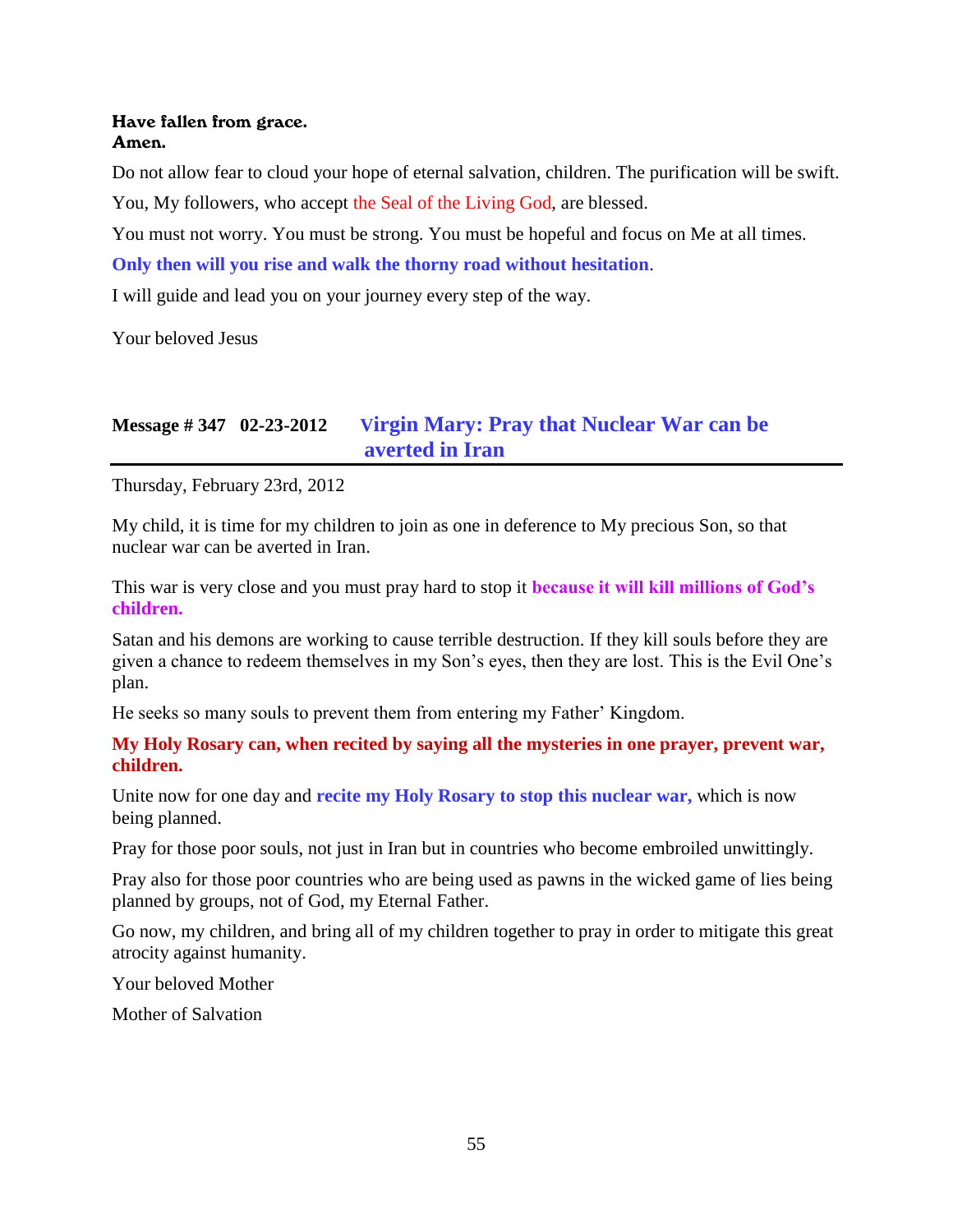# **Message # 348 02-23-2012 [God the Father: Call to Catholic Church to accept](http://www.thewarningsecondcoming.com/god-the-father-call-to-catholic-church-to-accept-new-era-of-peace-on-earth/)  [New Era of Peace on Earth](http://www.thewarningsecondcoming.com/god-the-father-call-to-catholic-church-to-accept-new-era-of-peace-on-earth/)**

Thursday, February 23rd, 2012

I Am God the Almighty Father, Creator of all things, God the Most High.

My daughter, it is important that **those who follow the Teachings of the Roman Catholic Church accept the millennium, as promised to all of My children.**

**The Words contained in My Holy Book, the Holy Bible, do not lie.**

My Promise is contained in the Acts of the Apostles.

John the Evangelist was also told about the Glorious Return of My beloved Son, when He will reign in the new Era of Peace for 1,000 years.

Why do those who profess to understand My Holy Word **refuse to accept part of it, but not the other?**

**To those sacred servants of mine, I say to you now to open the Book of Truth.**

You have a duty to proclaim the Truth. You must not listen to those, within your ranks, who twist the Truth in relation to the **New Era of Peace on Earth.**

What motivates your brothers, within My Roman Catholic Church, who deny the Truth?

You have confused My children. Because of their loyalty to **the One True Church, The Roman Catholic Church**, you are denying them the chance to prepare their souls for My Son's Reign in the New Paradise on Earth. Your duty is to inform My children of the Truth.

To My children, you must never deny the Truth contained in the Holy Bible, which contains the True Word.

You, My children, **must accept the Promise made by My Son,** after His Glorious Resurrection from the dead. He said that He would come again. This time, for the Second Coming of My Beloved Son on Earth, is drawing close.

If you believe in the Promises made by My Son, then you will know that He means what He said.

When He comes again, **He comes to Rule and take up His Rightful Throne** in the New Paradise I have created for you all on Earth.

Never doubt the Words from the Divine Lips of My Beloved Son, Jesus Christ.

Know that I, your Beloved Father, want you all to join as one family with My Son in Paradise.

Accept the Truth. Do not twist it or adjust it to suit your flawed interpretation of the Truth.

**I Am** the Truth.

You cannot change Me or Who **I Am**.

The Truth will set you free.

Your beloved Father God the Most High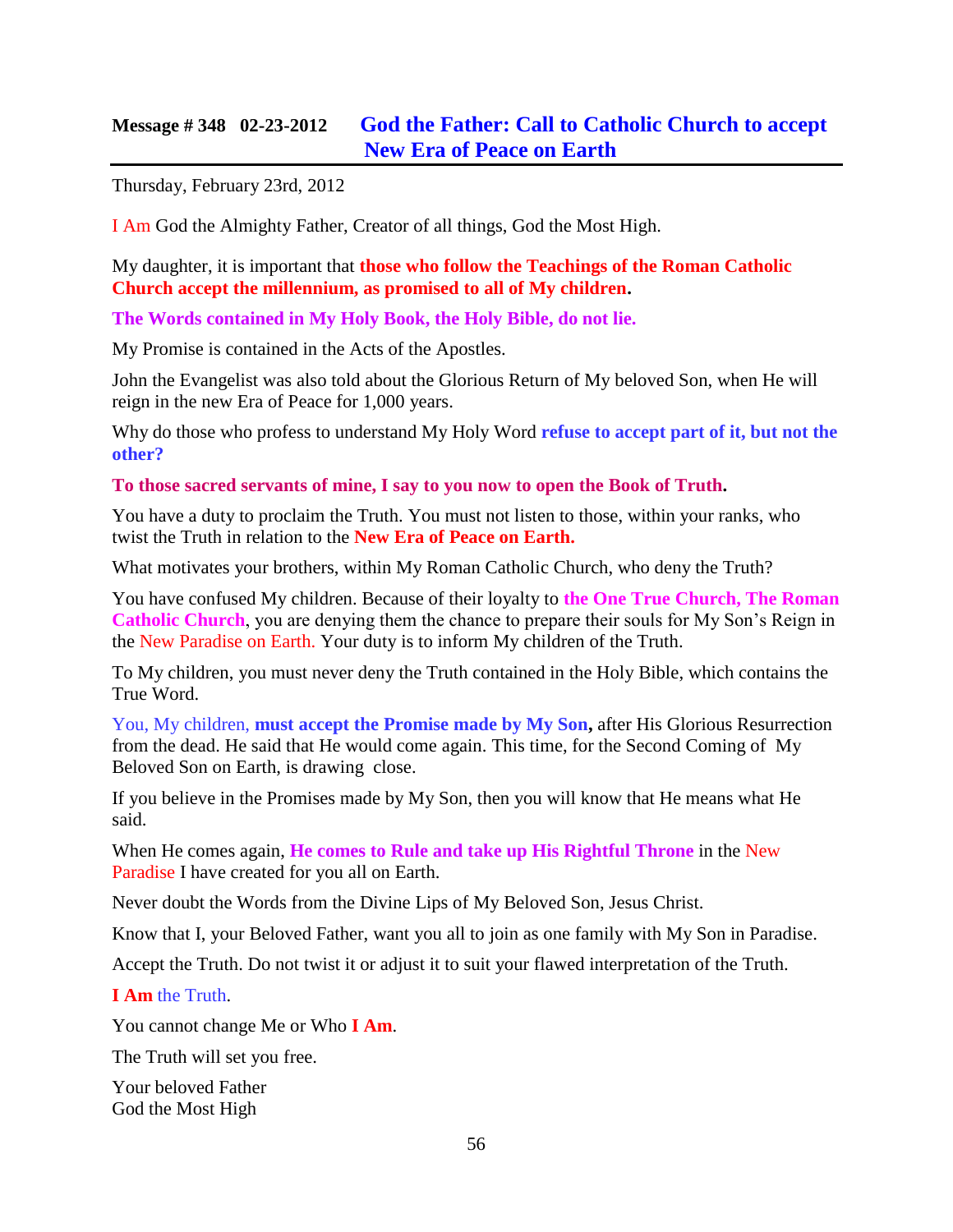# **Message # 349 02-24-2012 [There will be no death. No illness. No sin in the](http://www.thewarningsecondcoming.com/there-will-be-no-death-no-illness-no-sin-in-the-new-paradise/)  [New Paradise](http://www.thewarningsecondcoming.com/there-will-be-no-death-no-illness-no-sin-in-the-new-paradise/)**

Friday, February 24th, 2012

My dearly beloved daughter, you must never forget that, despite My stern warnings to humanity, I hold a very special love in my heart for all of My children.

### **It is necessary to purify the earth now, for were I to return now, it would not be fit for Me to walk upon it**.

When mankind has been purified, only those with love for Me and My Eternal Father will remain.

My chosen generation will be with Me for eternity. **This Paradise will offer 1,000 years of peace, love and harmony.**

After this period, **the second resurrection of the dead will take place.**

Only then can eternal life be offered to all souls with the light of God shining through them.

Why do you hesitate, My daughter; don't you know that these prophesies have been foretold?

Let no man misunderstand. You, children of this generation, will be given the gift of living in the Paradise, even more beautiful than that prepared for Adam and Eve.

#### **Age will be non-existent as man will live in peace with families of generations.**

So much love and enjoyment will be an everyday occurrence. Finally, you will be accorded true lasting peace in your souls.

Why would this not be possible? This is the earth that was planned by **My Father whose Divine Will, will at last finally be realized on earth as it is in Heaven.**

Rejoice all of you. The New Paradise is to be welcomed with excitement and anticipation.

There will be no death. No illness. No sin. You will be given the gift of eternal happiness.

**Pray for those who, through sin and disobedience, will forfeit any claim to their rightful inheritance which was planned by My Eternal Father since the beginning of time.**

Your Beloved Jesus

## **Message # 350 02-24-2012 [Never reject the Prophets of the Lord](http://www.thewarningsecondcoming.com/never-reject-the-prophets-of-the-lord/)**

Friday, February 24th, 2012

My daughter, it is imperative that you remain silent as the persecution begins.

**The Holy Word of My Eternal Father will be rejected by those very sacred servants who claim to proclaim the truth of His Most Holy Word.**

**The Catholic Church is the one true Church.**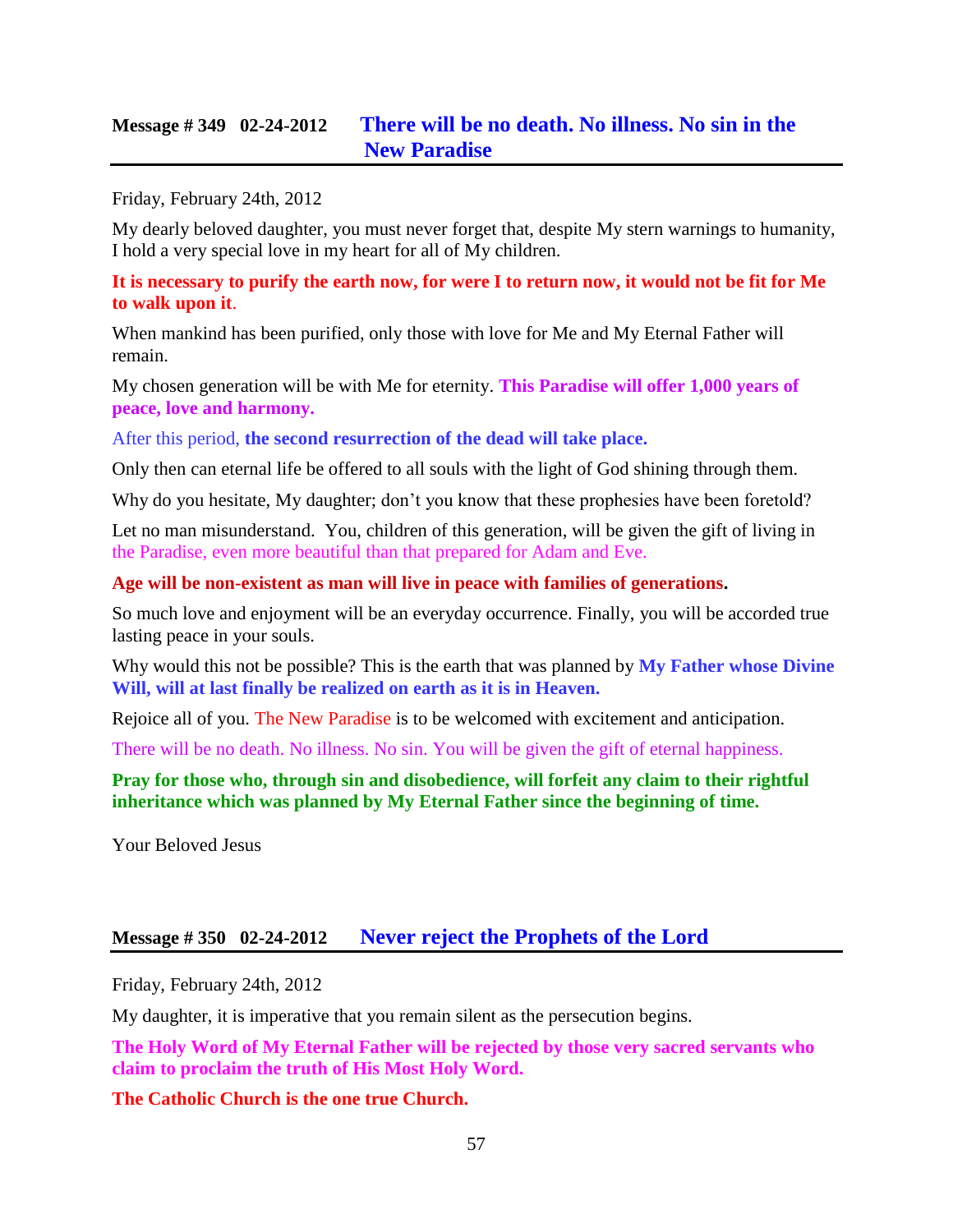### **All Churches will unite to become one Holy and Apostolic Church at My Second Coming.**

Until that happens every word from My Father, given to a spiritually dry world, will be either ignored, challenged, or fiercely opposed.

**Those who will fiercely oppose My Messages given to you, the 7th messenger for the end times, will be divided into two camps.**

Those who follow Satan through New Age fortune-telling and witchcraft.

The others will be those who are spiritually blind but who believe they are divinely inspired with the Gift of the Holy Spirit.

**Both will reject the word of God given to you through the Holy Trinity and My beloved Mother.**

**Even good priests**, forbidden to publicly endorse these Messages, **will feel it is justified to vilify My Holy Word for all the world to hear.**

With little true humility in their hearts they will set out to undermine this Call from Heaven which is being given to help humanity.

These priests, clergy and other self-appointed apostles who claim to know Me will try to encourage souls to reject My Word.

They have no shame for they will arrogantly **pull My Book of Truth apart** as it is being revealed to all of mankind.

**Then, they will shred the contents with venom in their hearts.**

They do not want to hear the Truth, for it will upset and rattle the cocoon of false security within which they wrap themselves.

Oh, how they offend Me. How much damage they will cause, and, yet, they do not realize this.

Pray that these souls, blind to the Truth through the influence of the Deceiver, will open their hearts and accept the Word of God as it is presented to them today.

**They have no right to publicly dismiss these Messages without discerning them with a clean soul which must be humble in all things.**

While God allows the sufferings experienced by His Visionaries on earth to ensure that souls are saved, He will not tolerate the abuse of His Anointed Prophets.

You, My daughter, are a Prophet.

You accept suffering as a gift to me. But this is not about you, for you are nothing without Me, and you know and accept this.

God My Father speaks to the world through His Prophets.

**It is His Word you reject when you publicly slander His Prophets.**

For this is a sin in His eyes.

Never reject the Prophets of the Lord. Never hurt or harm His Prophets in any way.

Remain silent at all times if in doubt and pray for them.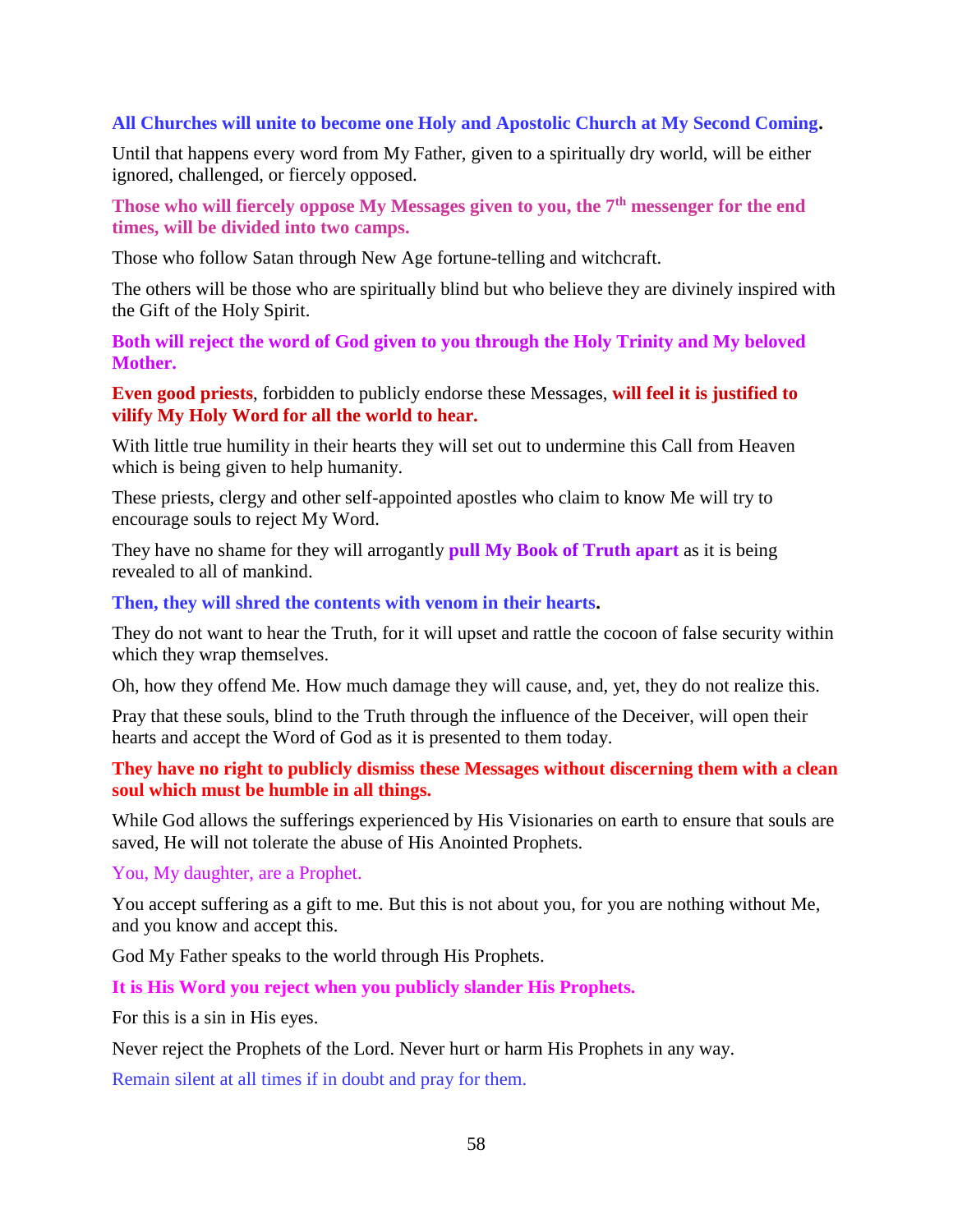Attack the true Prophet and fire will pour forth upon you from the Heavens in punishment by the Hand of My Father.

**No man will stop the Word of the Lord from being given to His children.**

This is the promise made by My Father since the beginning.

Hear His voice. Accept that you are in the End Times.

Pray that these messages will be heard so that all of God's children will have eternal life.

Your Teacher

Redeemer of all Mankind

Jesus Christ

# **Message # 351 02-26-2012 [God the Father: The balm you so desperately need](http://www.thewarningsecondcoming.com/god-the-father-the-balm-you-so-desperately-need-to-calm-your-souls/)  [to calm your souls](http://www.thewarningsecondcoming.com/god-the-father-the-balm-you-so-desperately-need-to-calm-your-souls/)**

Sunday, February 26th, 2012

My daughter, to those of My children called to proclaim My Holy Word to prepare the earth for the Coming of My beloved Son, Jesus Christ I have this to say.

You, My children, who know Me, your beloved Father, must fight against the temptations placed before you every minute of the day.

You have been filled with the Holy Spirit through a special blessing given to the world by My Son on  $10^{th}$  May 2011.

You must understand the responsibilities you now face.

Because you are joining as one Army, which will form the beginning of My Remnant army on earth, you will be attacked on all sides.

**Your faith and allegiance to Me, your beloved Father and My precious Son Jesus Christ will be tested beyond your endurance.**

You will, by following My Son, have to bear the weight of His cross and this won't be easy.

**You will be filled with doubts, interior sufferings and trials and, at times, you will want to turn your back.**

Many people in whom you trust may try to discourage you.

You will be told that you are imagining things, that you suffer from delusions, and then you will be mocked, sneered at, and rejected.

You may even find that you will succumb to lies and deceit which will be designed to persuade you to reject these messages.

It will require tremendous faith and courage to take up your cross and follow My Son to help prepare humanity for His Glorious Return to earth.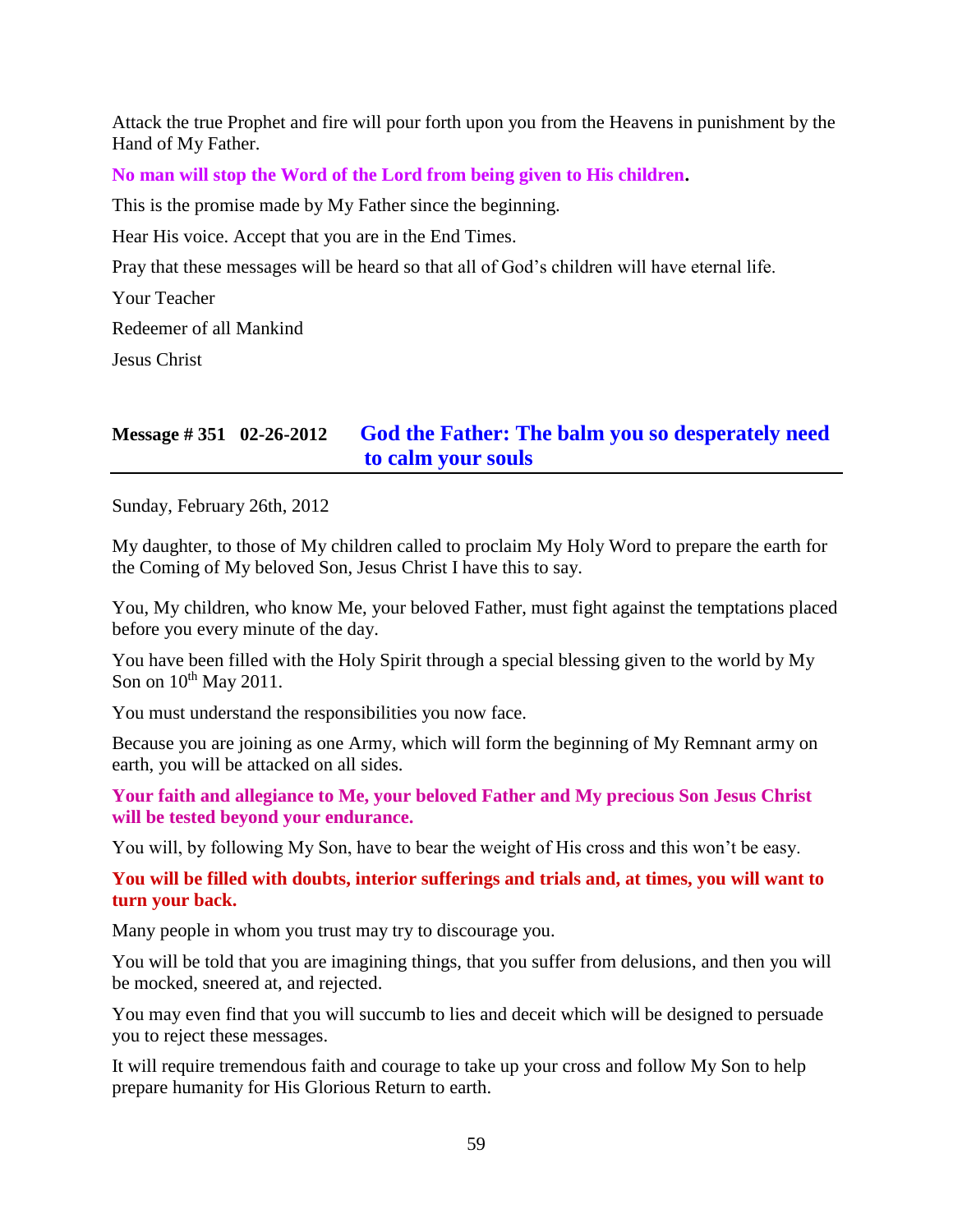You will be tripped, and traps will be set.

**Never fall into the trap of being asked to judge people if they don't accept these messages. Never fight another when defending My Holy Will.**

### **Love each other.**

Show patience to those who not only sneer and find fault with these Messages, but who pour scorn on you as a person.

Remain silent. Show patience. Show love to those who profess to speak in My Name.

**Never judge another in My Name, for you do not have the authority.**

**Never slander another in My Name. When you do this, you break My Commandments.**

**Pray for those who hurt you, even when it is in My Name.**

**Children, I need you to unite as one.**

**Throw all your differences aside.**

**The poor souls who need your attention are not those who are already converted, but those who do not know Me at all.**

Pray now for all of My children who know nothing about Me.

**Pray, too, for those who do know about Me but who refuse to acknowledge Me, their Creator, their beloved Father who loves them tenderly**.

I wish to unite all of My children.

I urge you to drop all your weapons of fear, anger, and impatience, and allow Me to take you on the journey to Paradise. This journey will be torturous, but the love and peace you will find at the end will be the balm you so desperately need to calm your souls.

Calmness, children, is important. Patience is needed.

**Love for one another, including those who hurt or offend you, is essential in order to enter the Reign of My Beloved Son in the New Heaven and Earth in the Paradise I promised you so long ago.**

Your Beloved Father

God the Most High

# **Message # 352 02-27-2012 [The world is about to undergo the next stage of](http://www.thewarningsecondcoming.com/the-world-is-about-to-undergo-the-next-stage-of-cleansing/)  [cleansing](http://www.thewarningsecondcoming.com/the-world-is-about-to-undergo-the-next-stage-of-cleansing/)**

Monday, February 27th, 2012

My dearly beloved daughter, as the events of disruption in the world continue to increase the time is the drawing close for My Divine Mercy.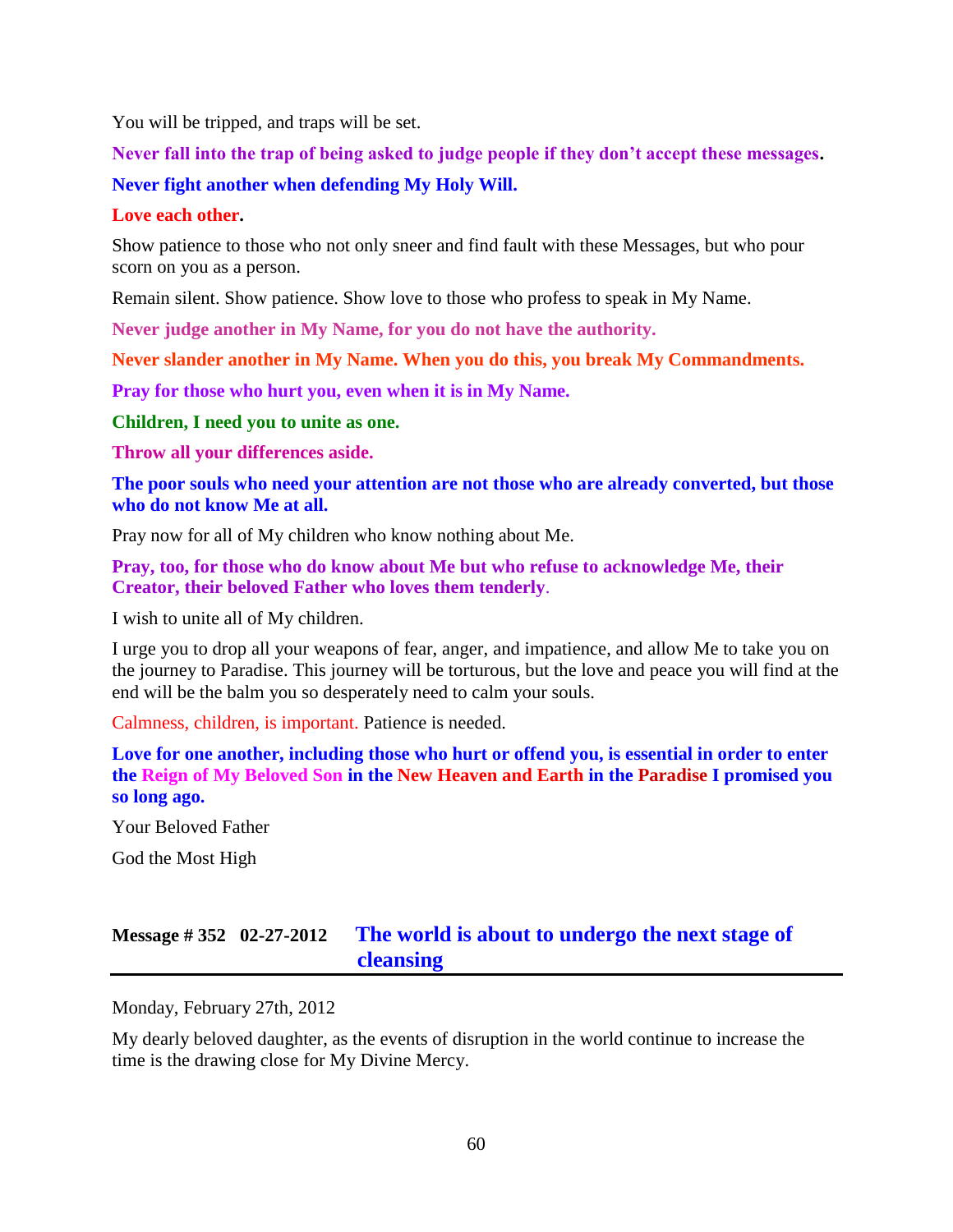As the wars and unrest spread in every direction, the faith of My Church will continue to weaken.

The schism in My Holy Church is about to develop quickly. **Priest against priest. Bishop against Bishop.**

The world is about to undergo the next stage of cleansing. Anger against My Father will emerge in every country in the world.

My followers will now experience suffering for their faith in a way they have not experienced before. The pain felt by those poor souls is a reflection of the pain that I am enduring right now.

### A**ll those in union with Me, their beloved Jesus, will know without doubt in their souls that My Holy Spirit now rests within them.**

They will instantly know when they witness sin around them and how it pains Me.

When they see wars inflicted on the innocent, they will feel My torment in every bone of their bodies.

When they see the sin of abortion paraded in front of them, as if it were of no consequence, they will be riddled with My pain.

Sin is escalating. The faith of My Church is dissipating. The loyalty of My sacred servants is weakening.

Belief in My Teachings is being dismissed by My sacred servants where My flock are told lies about the seriousness of sin.

Then, there are My beloved priests, nuns and clergy of all religious denominations, who believed in Me and My Eternal Father, who are enduring the pain of having to witness the spread of sin like wildfire, which is engulfing nations everywhere at a ferocious speed.

No matter how difficult this is, you must stay strong and keep united in My name.

Prayer is now needed and you must spend at least one hour a day doing this in order to mitigate events which will now unfold in the world.

## **Christian Churches are being targeted and tormented by secular groups.**

They will seek to abolish all things which honor Me, their Divine Savior Jesus Christ.

The hatred being instilled in their souls is by the hand of Satan.

Pray, pray now that those souls who inflict pain and suffering on God's children can be saved.

Your Jesus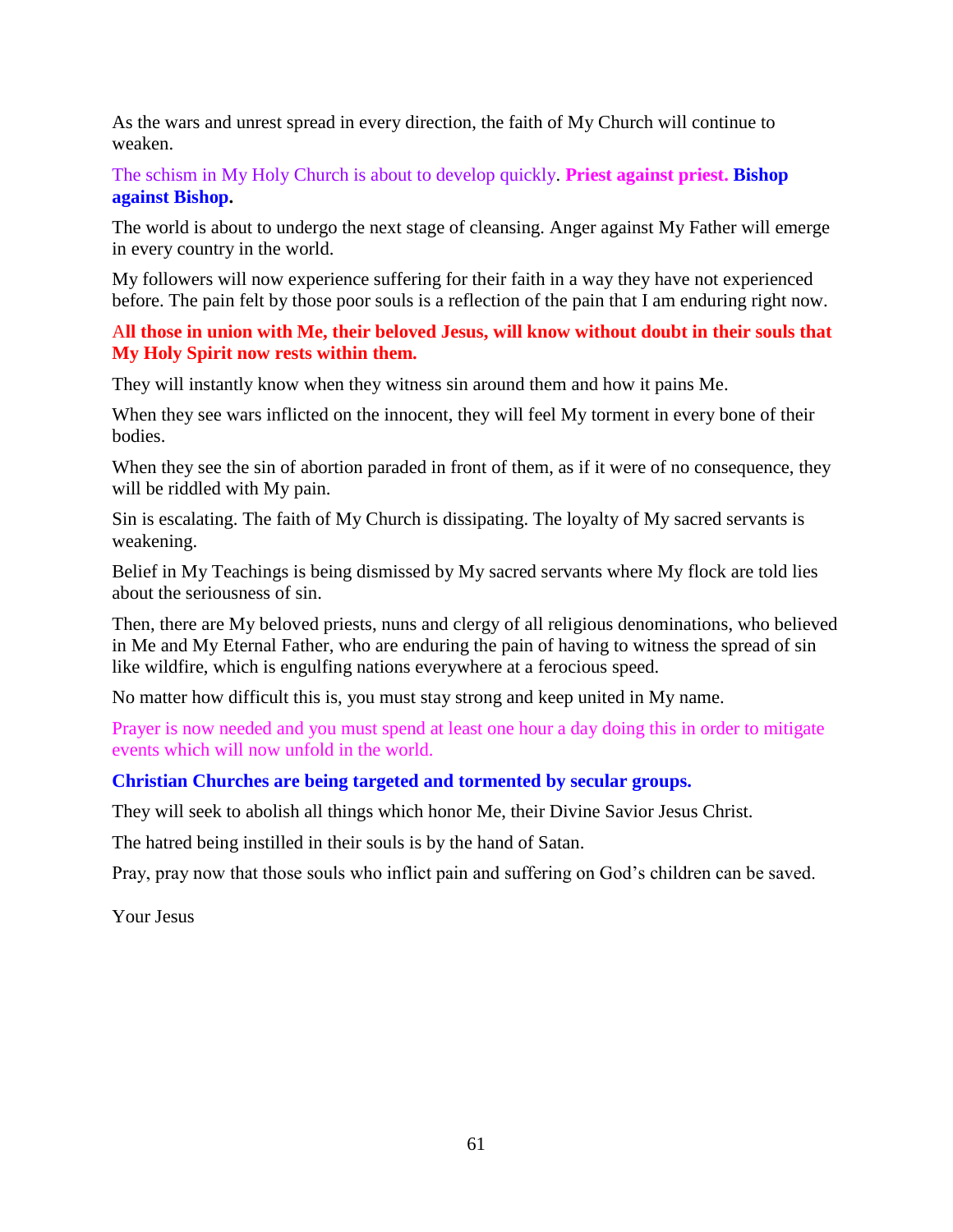# **Message # 353 02-29-2012 [Don't you know that the Holy Spirit cannot and](http://www.thewarningsecondcoming.com/dont-you-know-that-the-holy-spirit-cannot-and-will-not-enter-the-souls-of-those-with-hardened-hearts/)  [will not enter the souls of those with hardened](http://www.thewarningsecondcoming.com/dont-you-know-that-the-holy-spirit-cannot-and-will-not-enter-the-souls-of-those-with-hardened-hearts/)  [hearts?](http://www.thewarningsecondcoming.com/dont-you-know-that-the-holy-spirit-cannot-and-will-not-enter-the-souls-of-those-with-hardened-hearts/)**

Wednesday, February 29th, 2012

My dearly beloved daughter, the timing of My Father's will is not for your knowing.

My followers must be patient as everything in the world will evolve as prophesized in My Father's Book.

All of this will be according to My Father's timing, and the effect that your prayers will have in helping to avert global wars.

It is not long for all My Promises to be fulfilled.

You, My followers, must trust in Me, your beloved Jesus.

Pray for souls and leave everything in My hands.

Never forget to pray to My Father as often as you can for the Seal of the Living God in order to protect you and your families.

**Crusade Prayer (33) to ask for the Seal of the Living God and accept it with love, joy and gratitude.**

O My God, My loving Father, I accept with love and gratitude Your Divine Seal of Protection

Your Divinity encompasses my body and soul for eternity I bow in humble thanksgiving and offer you my deep love and loyalty To you my Beloved Father.

I beg you to protect me and my loved ones with this special Seal And I pledge my life to your service forever and ever I love you, Dear Father. I console you in these times, Dear Father.

I offer you the Body, Blood, Soul and Divinity of your dearly beloved Son In atonement for the sins of the world and for the salvation of all your children.

Amen.

Ensure also that you encourage others to pray the seven day **Crusade Prayer (24)** to seek redemption for your sins.

O My Jesus you are the light of the earth You are the flame that touches all souls Your mercy and love knows no bounds We are not worthy of the sacrifice you made by your death on the cross Yet we know that your love for us is greater than the love we hold for you Grant us O Lord the gift of humility so that we are deserving of your New Kingdom Fill us with the Holy Spirit so we can march forth and lead your army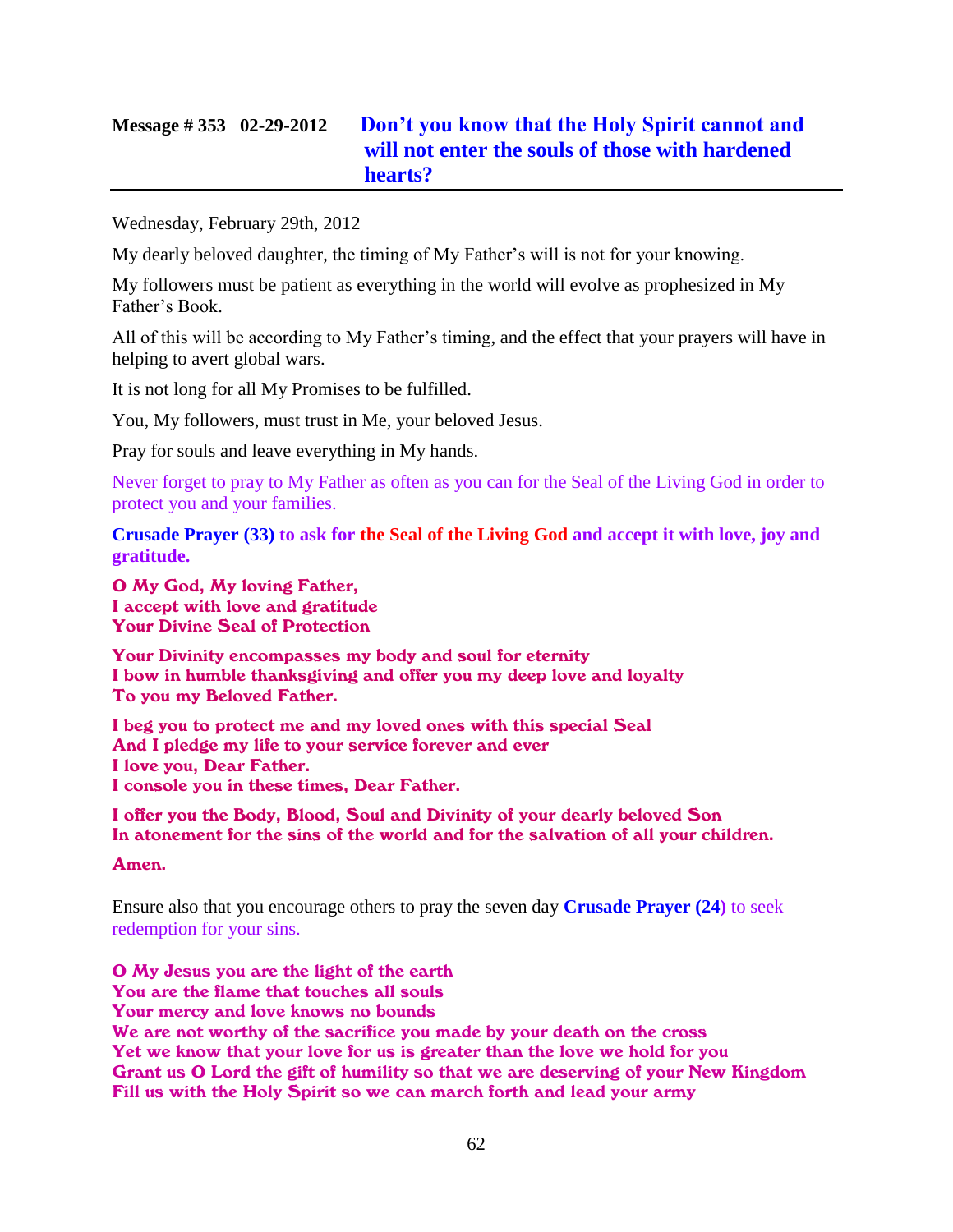to proclaim the truth of your Holy Word and prepare our brothers and sisters For the Glory of Your Second Coming on earth We honor You We Praise You We offer ourselves, our sorrows, our sufferings as a gift to you to save souls We love you Jesus Have Mercy on all your children wherever they may be. Amen.

To those who challenge this special gift of prayer in which I offer total absolution you must know this.

**I Am Jesus Christ, the Son of Man, and have been given the authority to forgive all sins.**

My sacred priests have also been given the power to forgive sin through the Holy Sacrament of Confession.

**I request that you accept My gift of absolution for the benefit of those who cannot receive the Sacrament of Confession or for those who are not members of the Roman Catholic Church.**

Would you deny these precious souls the right to My gift? Why would you try to discourage those souls who accept My Divine Word from receiving absolution? Would you rather they did not redeem themselves in My eyes?

You must show love to your brothers and sisters and be happy that they are being given this special gift by Me, their beloved Jesus. Even if they never read My messages given to you, My daughter, every sinner has the right to ask Me to forgive them once they show true remorse in their souls.

Open your hearts and pray for the gift of humility. Don't you know that the Holy Spirit cannot and will not enter the souls of those with hardened hearts?

Your Divine Savior

Jesus Christ

## **Message # 354 03-01-2012 [Join together as we enter the gates of the New](http://www.thewarningsecondcoming.com/join-together-as-we-enter-the-gates-of-the-new-paradise/)  [Paradise](http://www.thewarningsecondcoming.com/join-together-as-we-enter-the-gates-of-the-new-paradise/)**

Thursday, March 1st, 2012

My dearly beloved daughter, many of My children will now be saved because of the prayers and suffering of My cherished followers whose love for Me exceeds that known to much of mankind.

In this period of intensity, I hold out and rely on My followers to help Me to save souls.

#### **Many of these souls will not survive the act of My Divine Mercy and will die in mortal sin.**

So many of you have responded to My call with such obedience and generosity of heart. **You bring Me great comfort.**

I bless you My, dear followers, and ask you to continue to pray for the souls of others.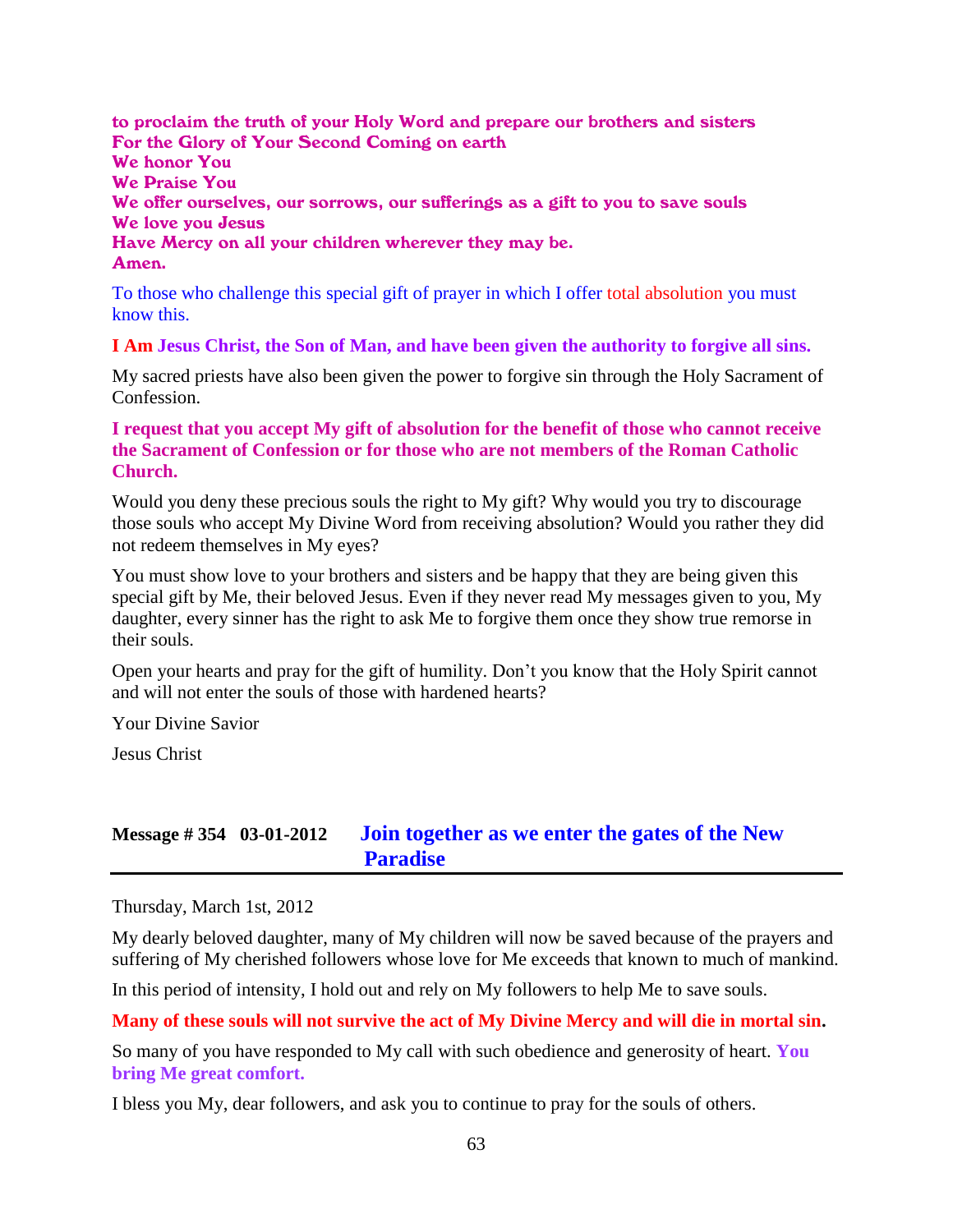All of humanity will be given the gift of My Mercy shortly.

Not one will fail to understand the truth of My existence. **But not all will want to embrace Me even when the Truth is revealed to them.**

They are the souls I pine for. **These are the lost souls for whom My beloved Mother spills tears.** These are the sinners you must help Me save, because I want to save all of God's children.

Pray and join together to help Me draw every single soul together as we enter the gates of the New Paradise

**Crusade Prayer (35)** Prayer for souls to enter Paradise

#### O My Jesus,

Help me to help you salvage the remnants of your children on earth. I pray that you will, through your mercy, salvage souls from the spirit of darkness Accept my trials, sufferings and sorrows in this life to save souls from the fires of Hell. Fill me with the graces to offer you these sufferings with love and joy in my heart, so that we will all unite, as one in love for the Blessed Trinity and live with you, as one holy family, in Paradise.

#### Amen.

Children you know how much I love you.

You who know Me will understand the depths of My pain and suffering because of the number of people who reject My hand of mercy.

Only you, through your prayers, can help these souls, and so bring Me the comfort I desire.

Keep close to Me now.

It won't be long.

Be patient and pray. Relax, feel My love. All will be well.

Your beloved Jesus Christ.

# **Message # 355 03-02-2012 [God the Father: Warning about satanic cults and](http://www.thewarningsecondcoming.com/god-the-father-warning-about-satanic-cults-and-new-age-doctrines/)  [New Age doctrines](http://www.thewarningsecondcoming.com/god-the-father-warning-about-satanic-cults-and-new-age-doctrines/)**

Friday, March 2nd, 2012

My daughter, the trials of mankind will intensify during the **final cleansing required** before the Second Coming of My beloved Son, Jesus Christ.

**The earth is being prepared for this glorious event promised as the greatest gift by Me since the creation of Paradise.**

Await this event with great anticipation, for this new Paradise is what every man, woman, and child will strive for.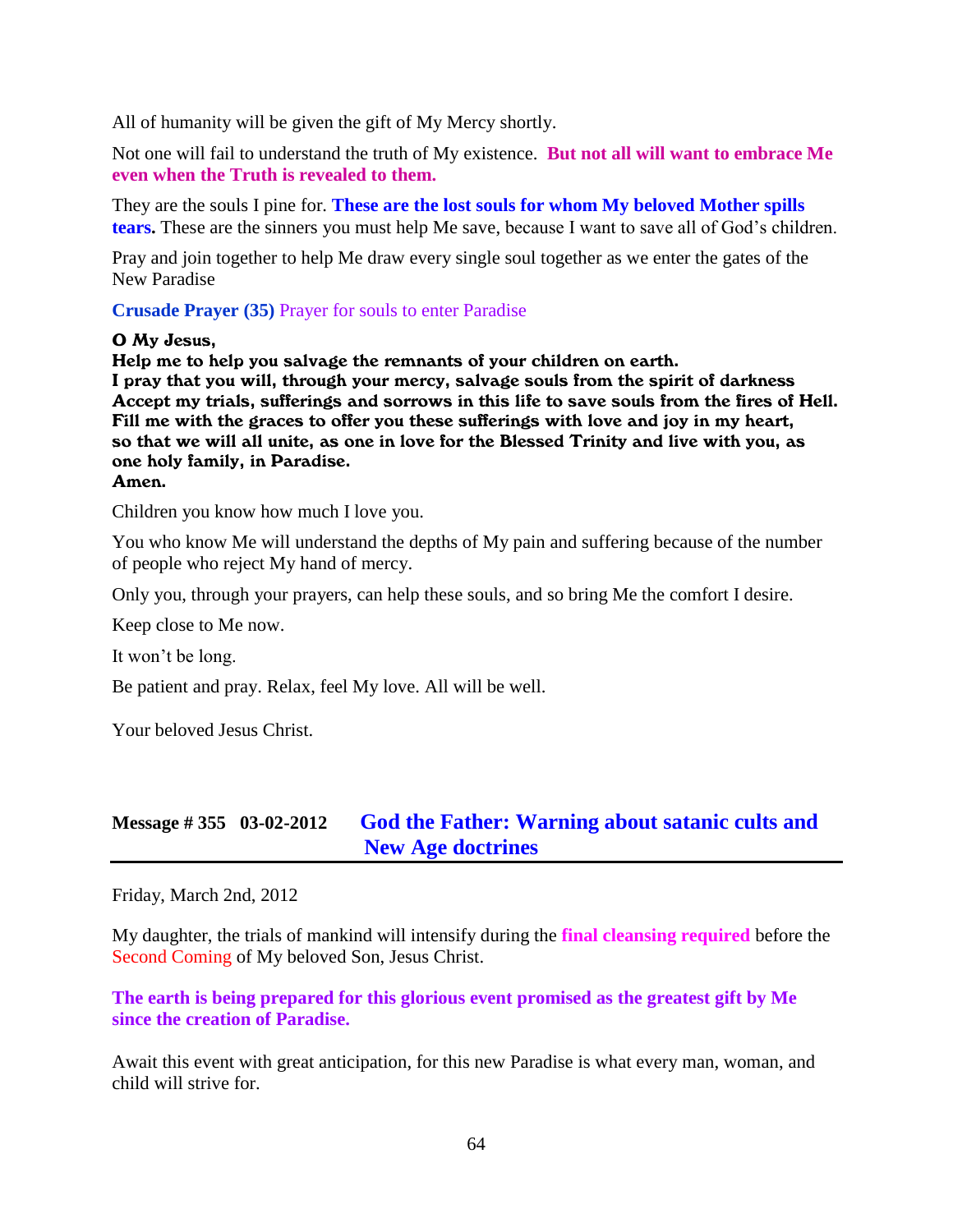Prepare yourselves so that you, your families and friends are fit to walk the ground in My New Kingdom, which will be under the reign of My dearly beloved Son, Jesus Christ.

Ignore this request, children, and **you will forfeit your rightful inheritance.**

Were sinners to glimpse just one minute of this glorious creation, they would fall to the ground and beg for mercy to enter the gates.

Only those who hold a simple and pure love for Me, their Heavenly Father and My beloved Son Jesus Christ will be able to enjoy this new peaceful and glorious existence.

Sadly, Satan has blackened the souls of many of My children so they will be unable to discern truth from fiction.

My daughter, terrible lies are being perpetrated by satanic cults and New Age doctrines.

My poor children, seduced by lies which are couched in a colorful mirage, believe in a new planet.

## **They are being promised a different kind of paradise. But it does not exist.**

When Satan seduces and wins the hearts of those who believe in him, he torments them for eternity. If you saw the terror in their faces when they, after death, find themselves in the clutches of Satan, it would tear your heart in two. So wretched are they that it is important that you warn these souls of the torment that lies ahead.

**Pray for them. Never stop. In many cases only the suffering of victim souls can save them from Hell.**

To those who believe in Me, God the Father, I call on you now to denounce false gods, false idols, false doctrines, fortune tellers, and New Age doctrine, all of which amount to nothing.

All have been created by the king of deceit, Satan, a cunning liar. He will stop at nothing to draw away from Me, My precious children.

I beg you, children, to pray for these souls as a consolation for Me, your beloved Father.

**Comfort Me. In time you will understand the mystery of My Heavenly Kingdom.**

**In time, the mystery of My Divine Will, will be revealed.**

In time you, through your loyalty and love for Me, will help Me unite My family at last in the Kingdom created for all of My children in the beginning.

Thank you, My daughter, for your suffering. Thank you, My children, for responding to My Call from the Heavens.

I give all My Blessing now, but you must ask me:

"Heavenly Father help me to become little, as a child, in Your eyes. I ask for Your graces to fall upon me so I can respond to Your call to save all of Your children. Amen."

Your beloved Heavenly Father God the Most High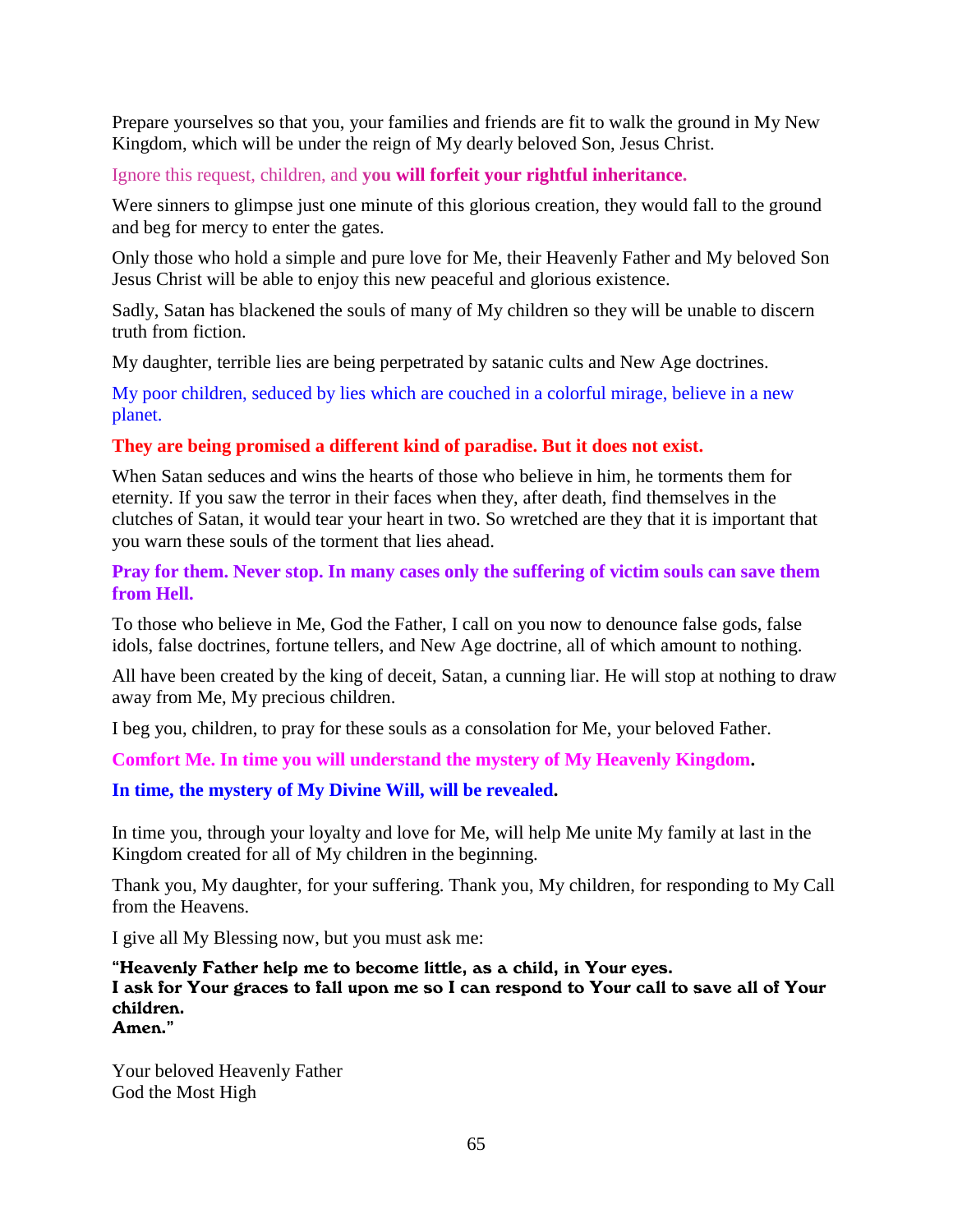# **Message # 356 03-03-2012 [Virgin Mary: Wake up children. You must](http://www.thewarningsecondcoming.com/virgin-mary-wake-up-children-you-must-embrace-the-truth/)  [embrace the Truth](http://www.thewarningsecondcoming.com/virgin-mary-wake-up-children-you-must-embrace-the-truth/)**

Saturday, March 3rd, 2012

My child, the suffering of My Son today is equal to that of His suffering when he was on earth.

The pain He endured then, which caused Him the greatest torment, was not His crucifixion, but the way in which He was rejected.

His Word today is rejected just as it was then.

**He is mocked today in a way which brings tears and suffering, not only to me, His beloved Mother, but to His devoted followers on earth.**

How hurtful it is to see how many children of God have turned away from the Holy Sacraments and the Teachings of the Church.

So many souls are lost. I beseech you, children, to pick up the cross of My Son and lead by example.

**Embrace My Son with simplicity of heart**.

To love My Son and honor My Eternal Father is very simple children.

Never analyze the Word of My Son. **Simply follow His teachings which have never changed. Listen to the words of My Son as he speaks to you now from the Heavens.**

He calls you to prepare your souls for His Second Coming. **When He speaks with you now, He does this out of His love for mankind.**

His Holy Word will nourish your souls and make them strong again.

Do not reject His call to you now. He wants to save each and every soul. But in order to do that he must remind you of the difference between right and wrong.

So many of you are not being guided or informed of the grievousness of sin.

**Tolerance in your society and within the Churches means that what many of you think is of no consequence may well be a serious sin in the eyes of God.**

**The Church is in great darkness at this time and has been a target of the Deceiver for many years.** 

My Son must intervene and guide you now as the schism within the Church will erupt soon.

Wake up children. You must embrace the Truth.

The world will now change beyond recognition.

You have been sent many Messengers in the past to prepare you for this event.

These are the last warnings being given to humanity to enable them to prepare for My Son's Great Mercy.

After His Divine Mercy, when He will open the eyes of all of mankind to witness their sins, he will give a little more time for them to seek redemption.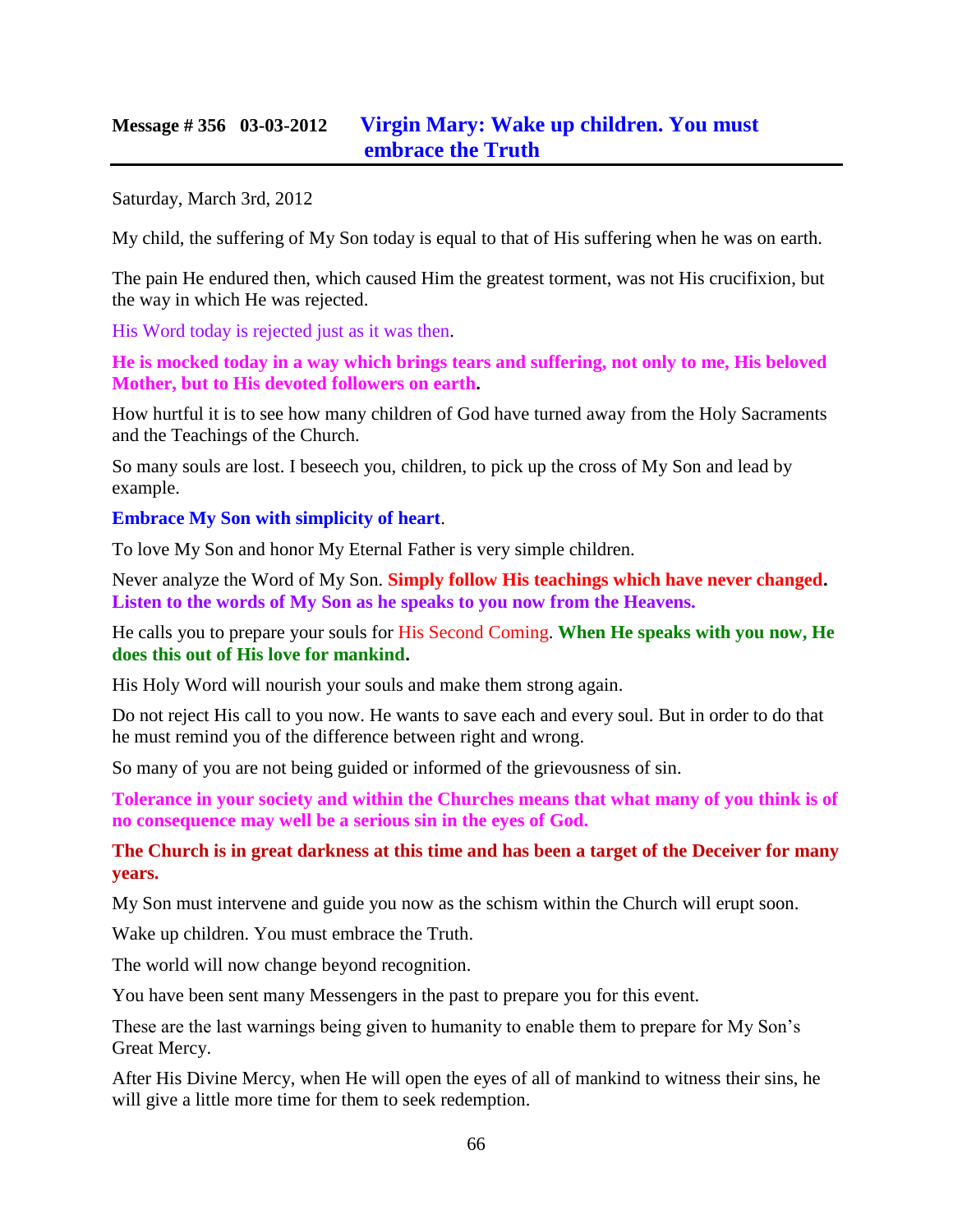Then, you will be given direction to prepare your souls for the Second Coming of Christ, My Beloved Son, who will come again in Glory as foretold.

Mother of Salvation

# **Message # 357 03-04-2012 [Catholic Church and House of Israel will be](http://www.thewarningsecondcoming.com/catholic-church-and-house-of-israel-will-be-persecuted/)  [persecuted](http://www.thewarningsecondcoming.com/catholic-church-and-house-of-israel-will-be-persecuted/)**

Sunday, March 4th, 2012

My dearly beloved daughter, the time for the opening of the seals, **which will result in you opening the seventh seal** is almost upon you.

Because of your prayers, much upheaval is being averted.

You, My followers, are accepting My cross, and you will unite with the Immaculate Heart of My Mother as you march towards My Glorious Kingdom.

As the falsities and depravities of the world escalate, so too will the faith of those who lead My Army.

### **The Churches will be persecuted, namely the Catholic Church and the House of Israel.**

Many will be pleased. These two religions will be tormented, and every effort, both externally and within, will be made to eradicate any trace of either. There will be great rejoicing around the world when they have fallen. Many will consider them to be destroyed. People will then ignore their corpses.

But this would be foolish. **For they will rise again to form the New Heaven and the New Earth as the gates of My Paradise are opened.**

### No one can nor will destroy My Chosen People on earth.

They may inflict pain, torture, death, and demolish the very buildings and temples set up by them to honor My Father. But then they will rise and reclaim their rightful thrones when they will reign with Me in Paradise.

Never reject God. Never reject his Churches. For if you do, you will be following the path of deceit to eternal damnation.

Your Savior Jesus Christ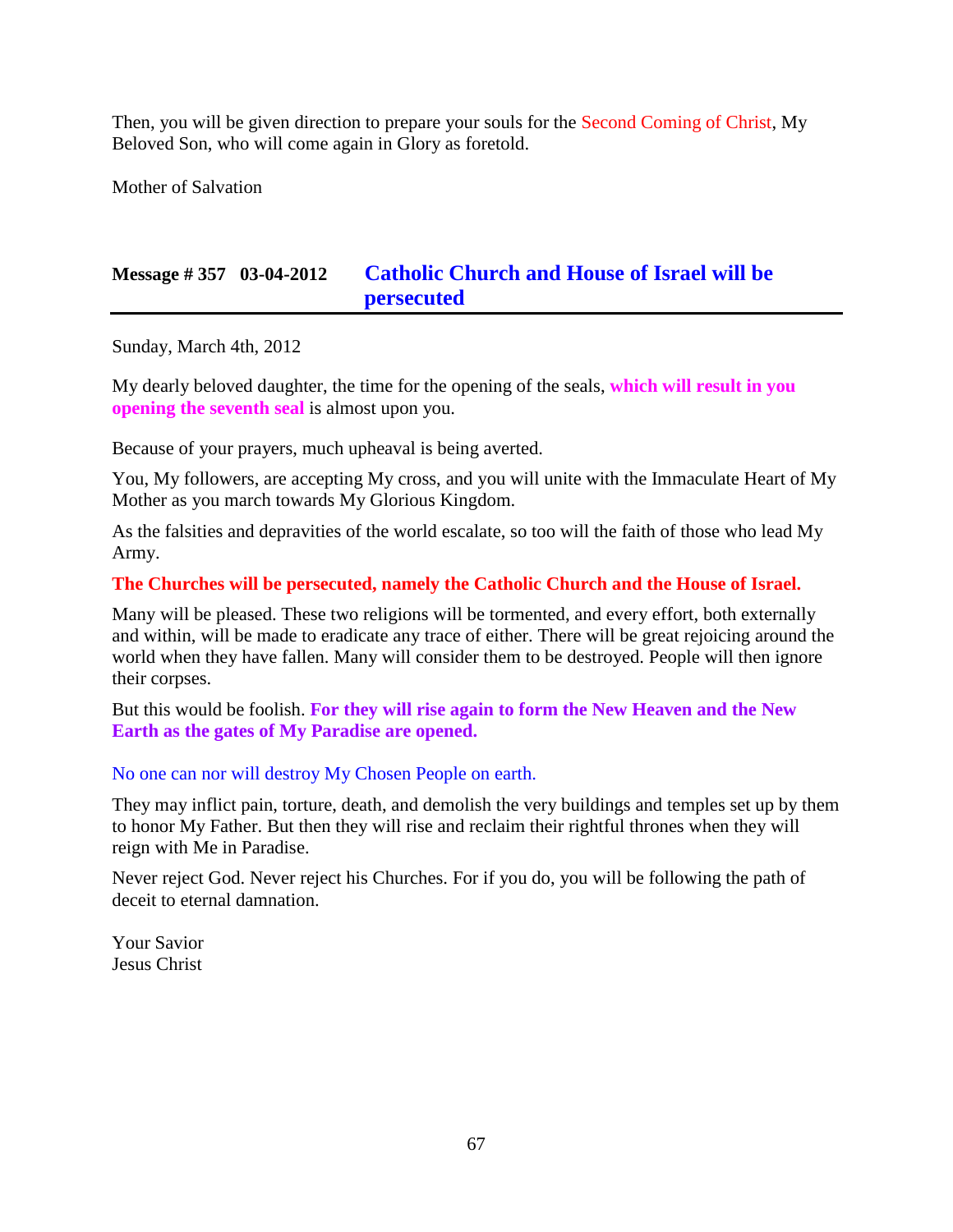## **Message # 358 03-05-2012 [The Book of Truth is being revealed to you, the](http://www.thewarningsecondcoming.com/the-book-of-truth-is-being-revealed-to-you-the-seventh-messenger-for-the-end-times-2/)  [seventh Messenger for the End Times](http://www.thewarningsecondcoming.com/the-book-of-truth-is-being-revealed-to-you-the-seventh-messenger-for-the-end-times-2/)**

Monday, March 5th, 2012

My dearly beloved daughter, I come today to comfort you in this time of torment which assails you on every side.

Know that John the evangelist was given the unsealed book – the Book of Truth – for the world to hear now in these times.

This book was given to him no longer sealed, for the seals were already opened. They were then closed and not to be revealed until the end.

This time has come for you to open the Book of Truth and reveal the contents therein for all of God's children to prepare their souls for eternal life.

### **The Book of Truth is being revealed to you, the seventh Messenger for the End Times.**

By the sound of your voice, the Truth will finally be revealed, and the mysteries contained in the Book of Revelation will be presented to a disbelieving world.

But not for long. Despite the apostasy, which will not only affect believers but those sacred servants within the Church, the time for the great confession is close.

Once this takes place, great conversion will occur throughout the world. Then, they will be hungry for the Truth contained in the unsealed book promised to the world for these, the End Times.

You are the messenger who has been given the task, not only to prepare the world for the salvation of souls, but who will also announce My Reign.

Your beloved Jesus

# **Message # 359 03-06-2012 [Watch now as the man of peace will present](http://www.thewarningsecondcoming.com/watch-now-as-the-man-of-peace-will-present-himself-to-the-world/)  [himself to the world](http://www.thewarningsecondcoming.com/watch-now-as-the-man-of-peace-will-present-himself-to-the-world/)**

Tuesday, March 6th, 2012

My dearly beloved daughter, you must continue to carry out My holy instructions and let no man stop you in this Mission, although you will continue to be attacked on all sides.

Never doubt My Word, even when you do not understand what My Messages mean.

Everything you are being given for the world to hear has been foretold, My daughter.

It is just that mankind needs to understand what is contained in the Book of John.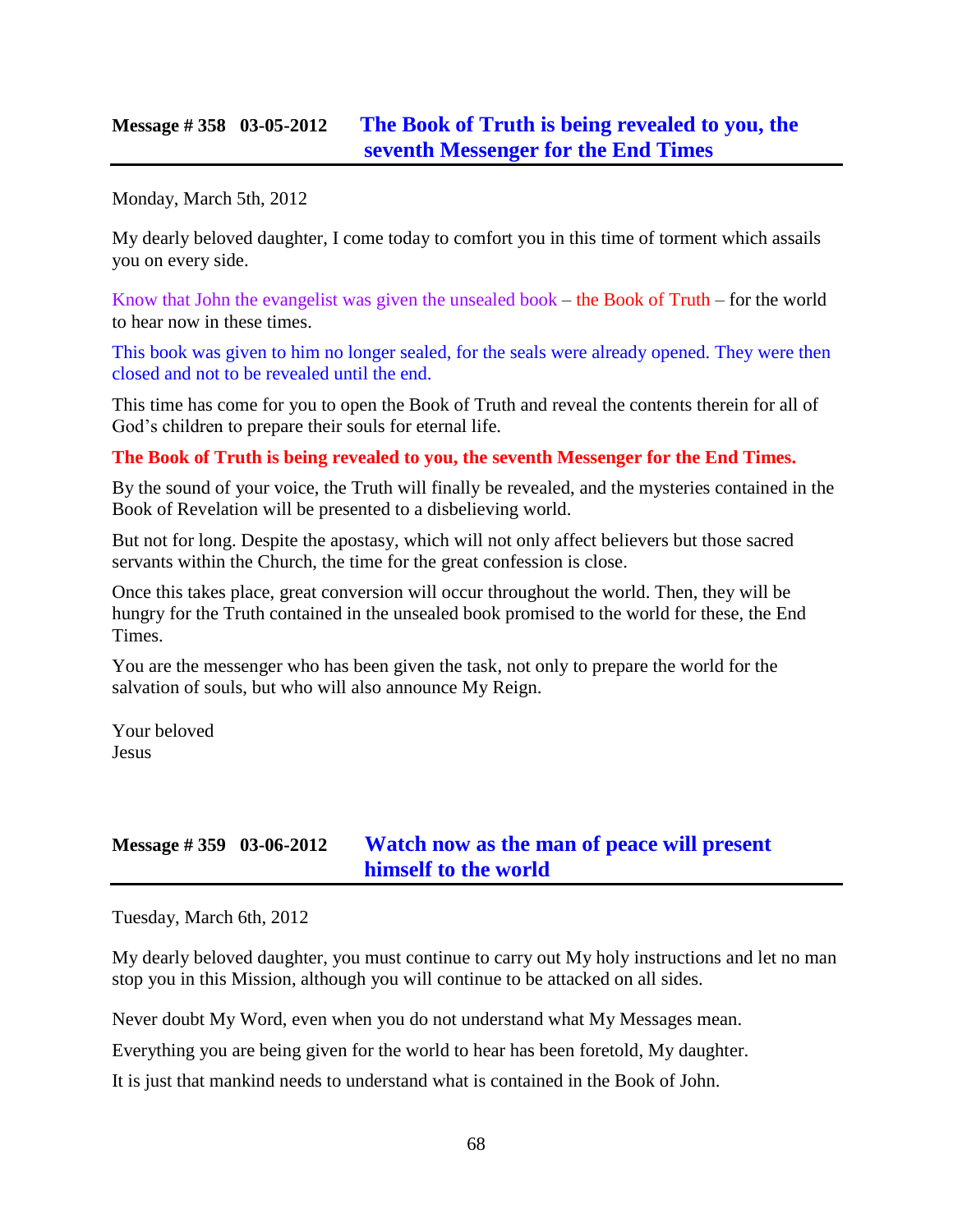All things foretold must come to pass.

**Watch now as the man of peace will present himself to the world. He will be seen to create peace in the Middle East.**

This will be a false peace and is a guise for the lie he presents in order to hide the real reason for this untruth which is being perpetrated.

## **Pray for My Holy Vicar, Pope Benedict XVI, for he will face a terrible persecution. This time is close now.**

Pray, all of you, because your prayers will ease the severity of these times which can be diluted.

Much is not known, My daughter, about the End Times.

Many are fearful, and so they should be, but only if their souls are unclean.

**For those of you in the light of God, you have much to look forward to, because it will mean the banishment of sin from the earth.**

At last, the world will emerge in a new beginning filled with My divine Light.

There is not much time before these things take place.

All that matters is that all of God's children will see the truth in time and convert.

Otherwise, they will not be part of the New Heaven and the New Earth which will merge to become one.

### **For then I will come to judge.**

So only those who acknowledge Me, their Savior Jesus Christ and My Eternal Father will have life.

Pray for all your souls. This is all you need to focus on right now and trust in Me completely.

Your Jesus

## **Message # 360 03-07-2012 The first [seal is the Apostasy](http://www.thewarningsecondcoming.com/the-first-seal-is-the-apostasy/)**

Wednesday, March 7th, 2012

My dearest beloved daughter, tell My children that no man has the knowledge or the authority to reveal the Truth contained in the Book of Revelation.

No matter how knowledgeable they may consider themselves to be, it is only I, Jesus Christ, Savior and Redeemer of mankind who has the authority to reveal to the world what is contained in the Book of Truth.

### **Only, I, the Lamb of God, has the right to deliver the Truth, given to my disciple John the Evangelist, the instrument of the Truth, to the world today.**

**The first seal is the apostasy, seen not only among unbelievers, but among those who profess to know Me, and those who publicly proclaim their love for Me.**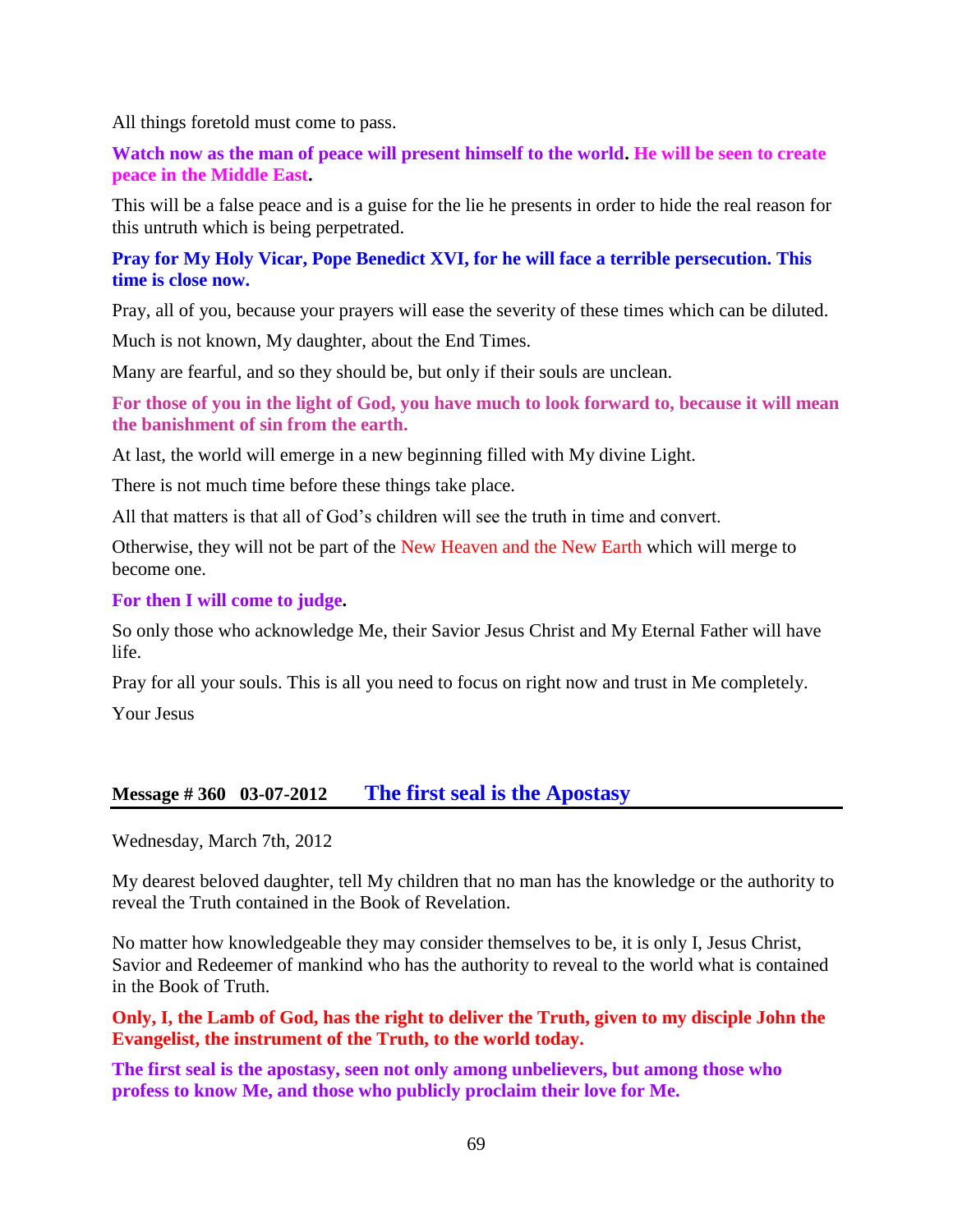This is the time when the true faith will be twisted, when you, My children, are presented with a watered down doctrine which is an insult to My teachings.

I tell you, children, that when you see new false faiths and religious doctrines spring up, you will know that this is now the time for the first seal to be revealed.

Look around and what do you see? Religions that pay homage to new gods, which you have never heard of. Science fiction based religions, which amount to nonsense and which are empty of substance. Spiritual entities that are not of this world but which many believe represent the Heavenly realm of My Father.

### **Heed now, for you are living in fantasy**.

**None of these metaphysical beliefs represent the Truth.**

## **Any doctrine which teaches you the importance of putting yourself before everything else is a doctrine which springs from Satan.**

Do not listen. Turn your backs on this cruel deceit.

Those who seek out false gods and devote their lives by idolizing false gods are lost to Me.

Unless you stop and pray to Me for guidance, I cannot save you.

You and all those who knowingly withdraw now from the king of darkness will be given the gift of discernment if you ask me in this

**Crusade Prayer (36) Help me to honor the true God**,

Jesus help me for I am lost and confused.

I do not know the Truth of life after death.

Forgive me if I offend You by honoring false gods which are not the true God. Save me and help me to see the Truth with clarity and save me from the darkness of my soul.

Help me to come into the light of your mercy. Amen.

There is only one God, the Father, the Son and the Holy Spirit in one the Holy Trinity.

**Any other god comes from Satan, no matter how attractive the guise.**

**Please do not waste your eternal life by pledging your allegiance to those faiths which honor New Age practices including Reiki, Yoga, New Age meditation, tarot cards, clairvoyance, psychic readings, and angel worship connected with ascended masters.**

### **Slowly but surely, these practices of the occult are being accepted, not only by your society but by Catholic and Christian Churches.**

These false religious doctrines are spreading so fast they have consumed billions of God's children, who have now found so much false solace within them that they no longer acknowledge the existence of the one true God.

Your Jesus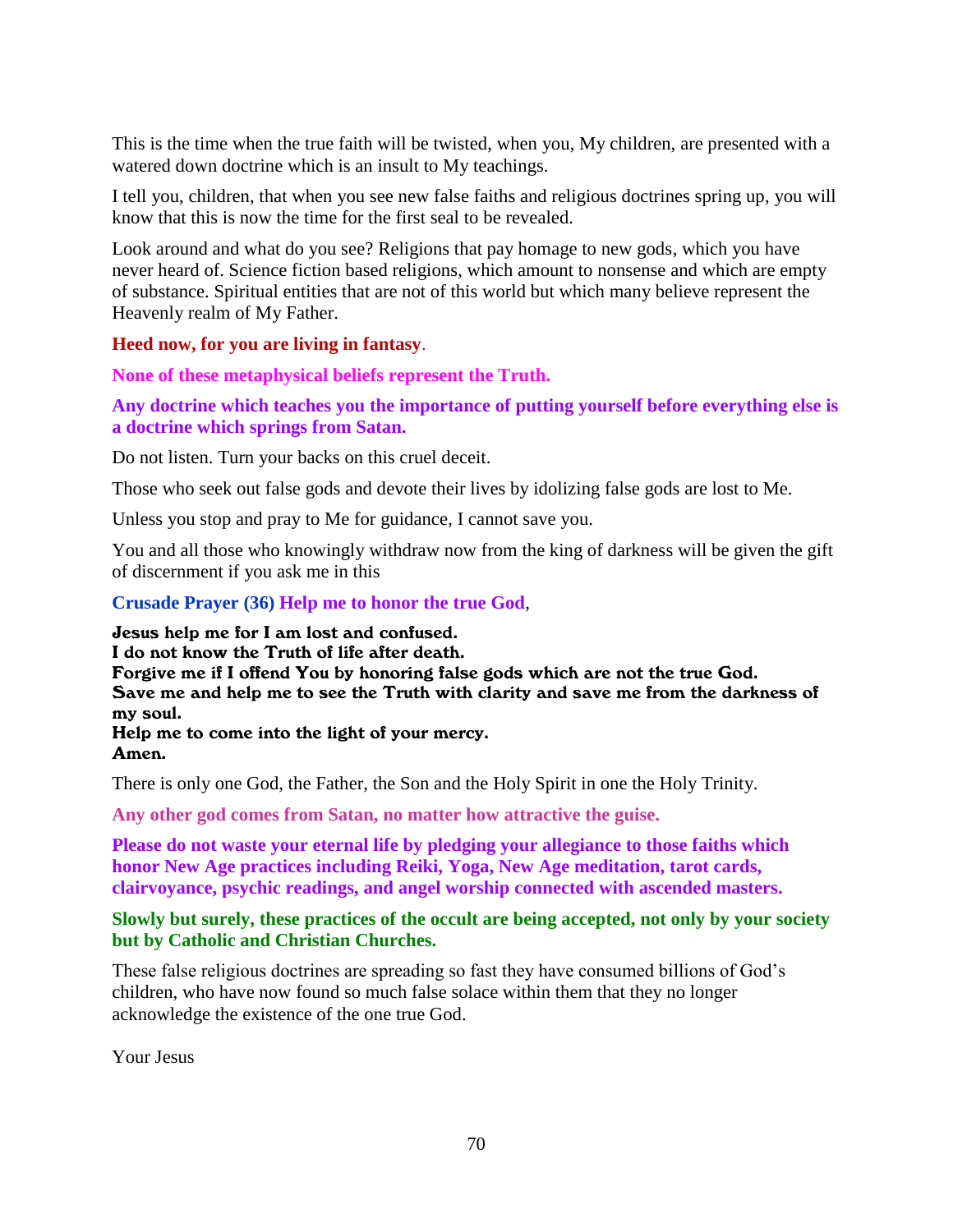# **Message # 361 03-07-2012 [My Second Coming, cannot be prevented nor can](http://www.thewarningsecondcoming.com/my-second-coming-cannot-be-prevented-nor-can-it-be-stopped/)  [it be stopped](http://www.thewarningsecondcoming.com/my-second-coming-cannot-be-prevented-nor-can-it-be-stopped/)**

Wednesday, March 7th, 2012

My dearly beloved daughter, I will protect you with the special graces needed to give you the strength to deal with the forces of evil which are underway to stop this holy Mission.

**It is important to understand that human opinion is not important.**

All that matters is My most Holy Word. **My Word is the Truth. I am the Truth. Anyone who tells you these messages are not in accordance with My Teachings is a liar.**

They do not know Me. They may think they do, but they can only know Me if they remain humble of heart.

**Those whose opinion contradicts My Word are guilty of the sin of pride.** Pride blinds even My sacred servants to the truth of My Holy Word.

**My promises to mankind to come again in glory to judge the living and the dead must come to pass.**

This, My Second Coming, cannot be prevented, nor can it be stopped.

My warnings to humanity, given to them because I love every soul, are important. I must prepare all of God's children adequately for this most glorious Event.

Many will attempt to block you. Many will try to undermine My Holy Word, and many will try to harm you in order to prevent My Holy Word from being heard.

### **All of these attempts will be useless.**

Only I, Jesus Christ, have the power to provide eternal salvation to the whole of humanity. Only I have the power to prepare the souls of all mankind for their inheritance in Paradise.

**No one, not even Satan, the king of darkness or his minions, can stop this from happening.**

### **Always remember this. I will protect all of those who abide by My Holy Word.**

You may be frightened by global events as the forces of darkness envelops your countries.

Events will distress you, but you must never fear, for I will bring you with me into My New Kingdom on earth.

### **All I ask is that you trust in me.**

Let Me guide you.

Allow me to show you the way to purify your souls through the Crusade of Prayers I give you. Then leave all to Me.

Remember My love for all of you is so strong that no man can ever dilute this pure love and compassion I hold for each of God's children in My Sacred Heart.

Your beloved Jesus Redeemer of Mankind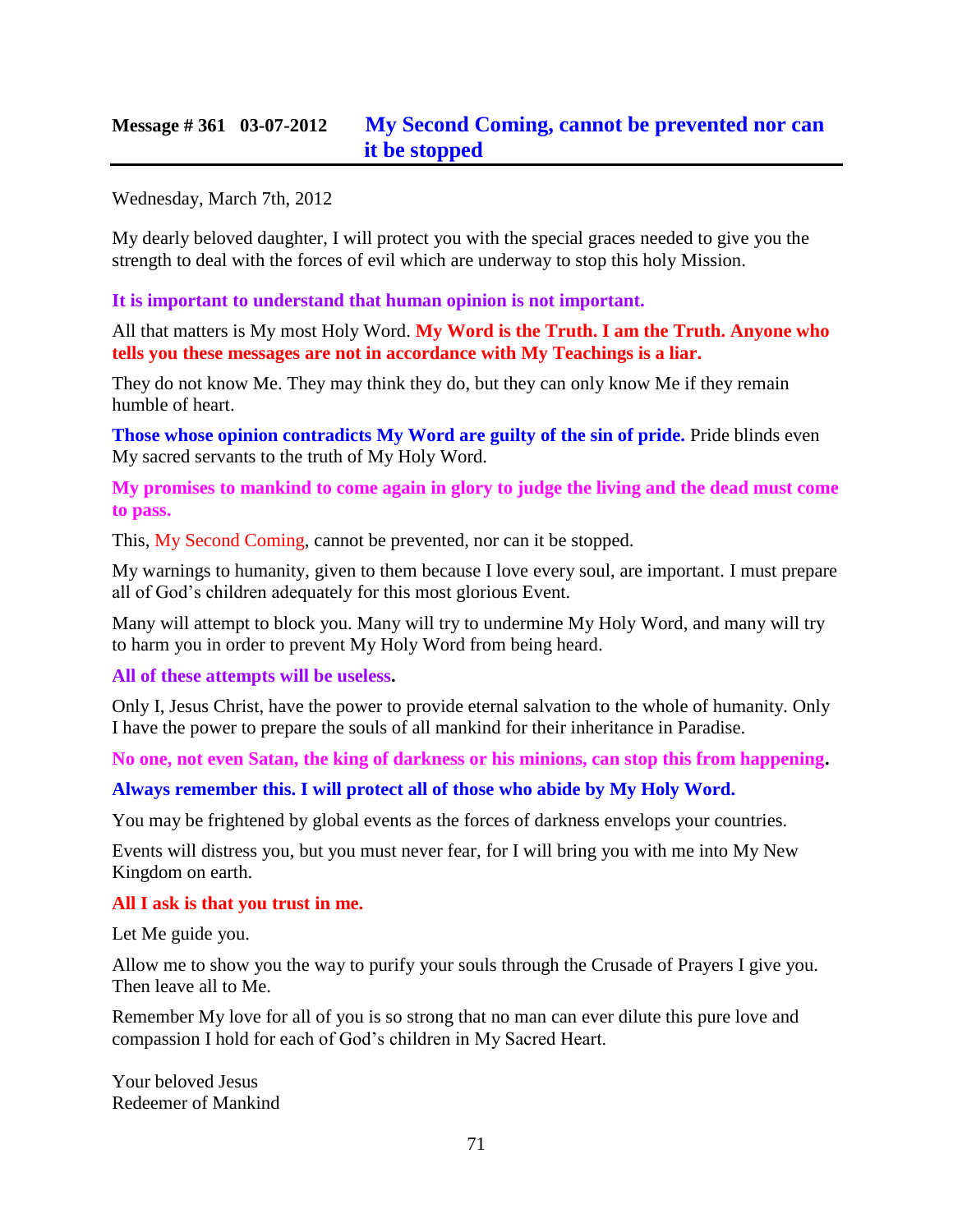# **Message # 362 03-08-2012 My Seal of Protection [is foretold as the second seal](http://www.thewarningsecondcoming.com/my-seal-of-protection-is-foretold-as-the-second-seal-is-broken/)  [is broken](http://www.thewarningsecondcoming.com/my-seal-of-protection-is-foretold-as-the-second-seal-is-broken/)**

Thursday, March 8th, 2012

My dearest daughter, the world has awaited this moment for two thousand years.

Some with fear in their hearts, others with anticipation and wonder as to when this moment would come, and now it has.

This is the time I send My End-Time Prophet, you Maria, to finally present the Book of Truth which reveals the contents of the Book of Revelation.

I am the God for whom all of My children are crying out in these terrible times. It is I to whom they, My distressed children, must call out for now.

**I gather My family together at this time so that we can unite in the final battle to slay the dragon who has tormented the earth for so long.**

**Children do not be afraid. No harm will come to those who wear My Seal, the Seal of the Living God.**

**Satan and his fallen angels**, who infest the world at this time, **do not have the authority over those who have the Mark of the Living God.**

**You must listen to Me, children, and accept My Seal, for it will save not only your lives but your souls.**

Recite the prayer to receive My Seal every day\*. (see end of this message)

Ensure that each member of your family and loved ones understand the significance of My Seal.

Your love for Me, your Heavenly Father, will be your saving grace, and it will give you the strength that you need.

## **My Seal of protection is foretold as the second seal is broken.**

The rider of the red horse is the avenging dark angel who will slay My children in the many wars to come. But he will pass over those of My children with the seal on their foreheads.

Prepare now for these wars are already happening and more are being planned in every corner of the earth and, especially, in the Middle East and in those lands upon which My precious Son, Jesus Christ, walked during His time on earth.

Your beloved Father God the Most High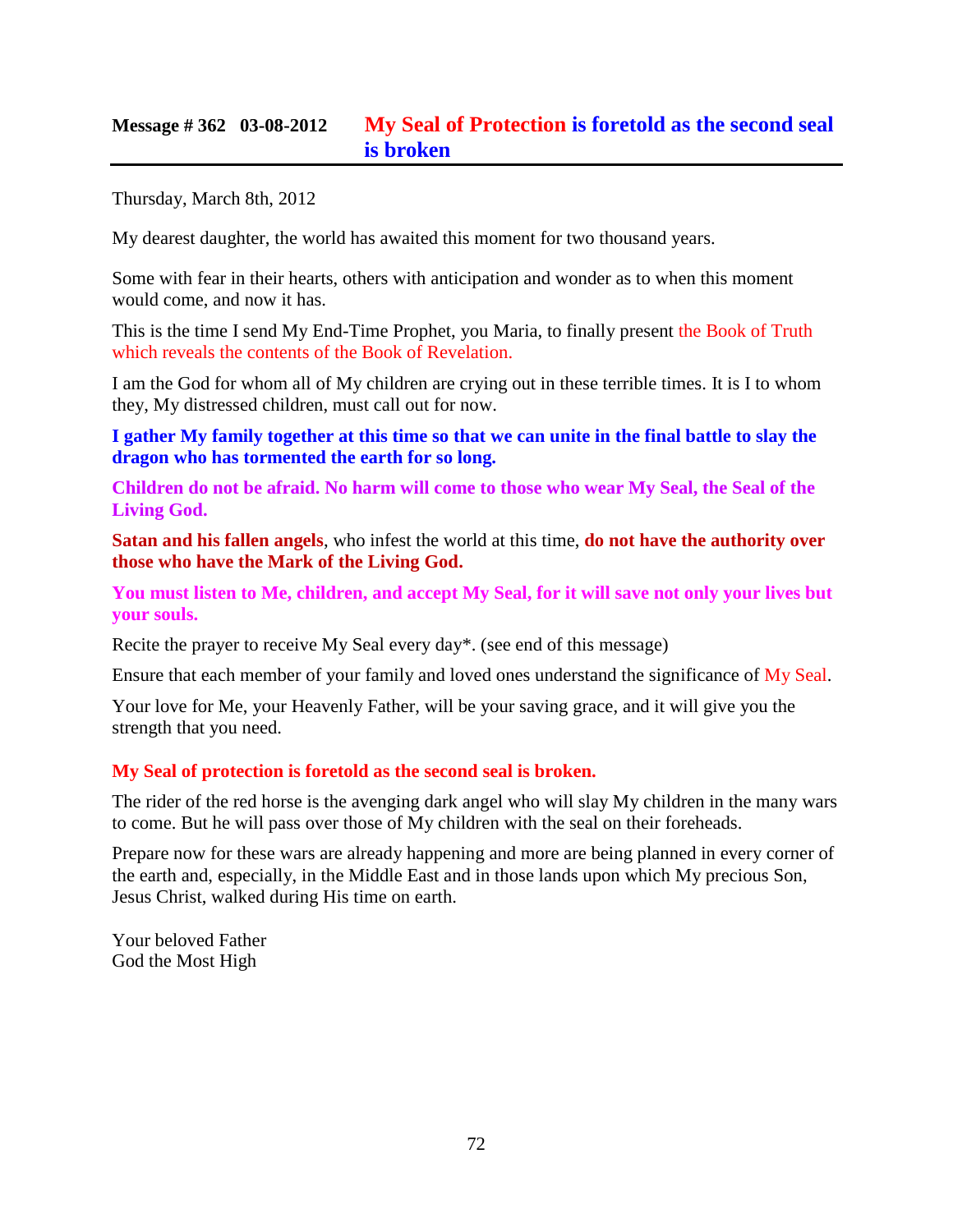## **Message # 363 03-09-2012 [Virgin Mary: Recite Rosary across all nations](http://www.thewarningsecondcoming.com/virgin-mary-recite-rosary-across-all-nations-between-now-and-easter-sunday/)  [between now and Easter Sunday](http://www.thewarningsecondcoming.com/virgin-mary-recite-rosary-across-all-nations-between-now-and-easter-sunday/)**

Friday, March 9th, 2012

My sweet child, how I weep as I see the hatred mounted, not only against you, but against the Holy Word of My beloved Son, Jesus Christ.

Now you know how He suffered in the Garden of Gethsemane and how He still suffers today, as every attempt by Him to intervene to save souls is thwarted by the Evil One.

**As the wars are now being plotted, it is important that my Holy Rosary be recited every day before Easter.**

Children, if you could devote each day of the week to my Holy Rosary with every Friday to saying the four mysteries, between now and Easter, much destruction in the world can and will be mitigated.

### **My Son is so happy with those who accept His Holy Word with love and purity of heart.**

Great graces are being bestowed on those clean souls who trust in Him completely without any doubts in their hearts.

You, my children, are the remnant, **the little acorn of believers who will help swell the Army**  now required to deplete sin in the world.

Your prayers, and especially my most Holy Rosary, are the weapons needed to destroy the Evil One and those he infests in every corner of the earth.

Go now, my children, and **organize global prayers so that my Rosary is recited across all nations between now and Easter Sunday.**

Go in peace, my child. The graces you are now being given will help you to deal with the daily attacks from Satan as his anger with this work increases.

Your heavenly Mother Mother of Salvation

Note: Because of this we have arranged for a global rosary to be said every Friday on our internet prayer group which will comprise of all four mysteries while the standard Rosary will be promoted to be said daily between now and Easter.

The Fridays designated for the longer version of the Rosary are

March 16, 23 and 30;

April 6 (Good Friday) and April 13 (Friday before Divine Mercy Sunday and the 8th day of the Divine Mercy Novena)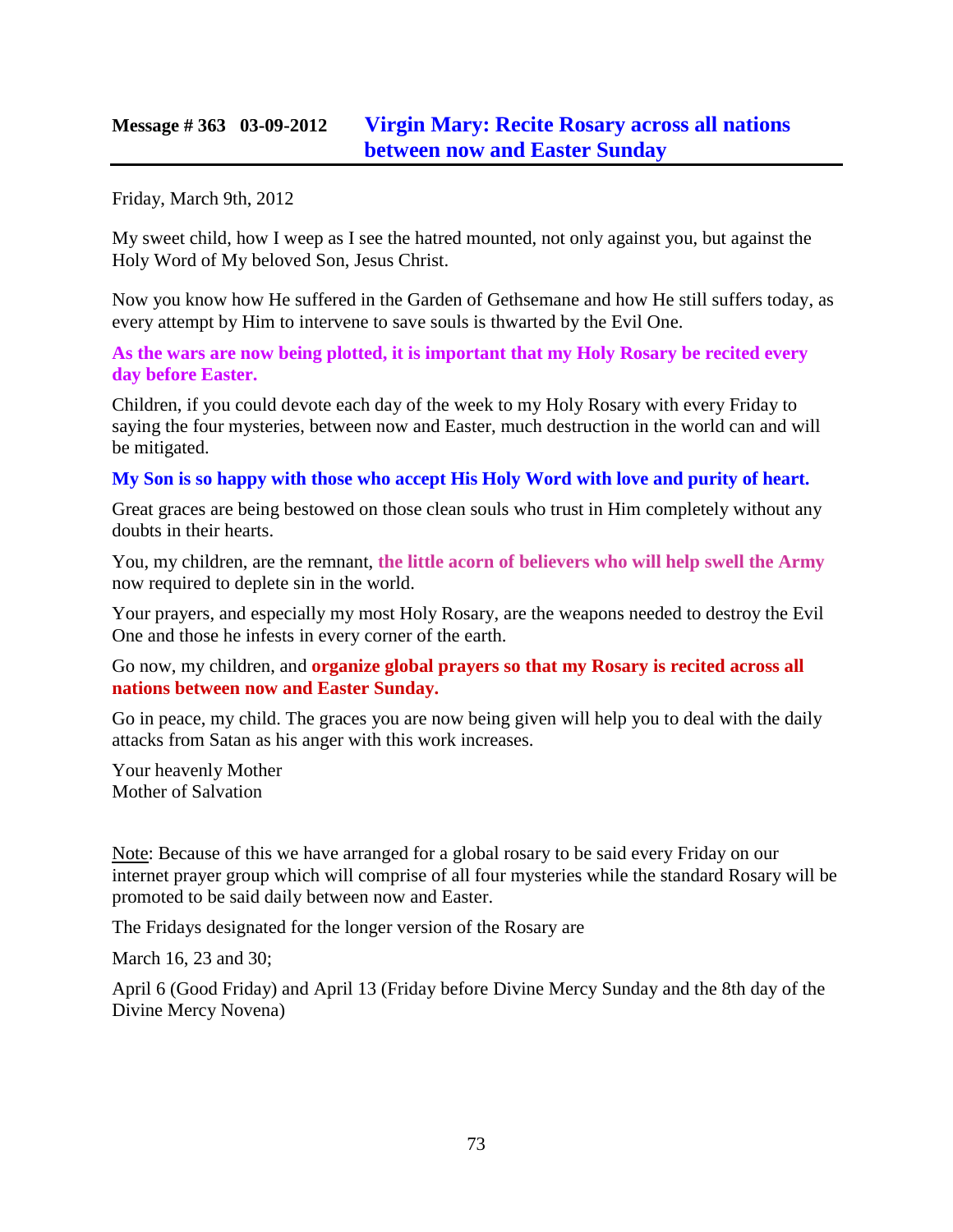## **Message # 364 03-10-2012 [Time for the second seal to open as wars will](http://www.thewarningsecondcoming.com/time-for-the-second-seal-to-open-as-wars-will-increase/)  [increase](http://www.thewarningsecondcoming.com/time-for-the-second-seal-to-open-as-wars-will-increase/)**

Saturday, March 10th, 2012, 15.30 hours

My dearly beloved daughter, it is **time for the second seal to open as wars will increase and spread.**

#### **The avenging dark angel comes from one source, My daughter, and these wars are all connected.**

They did not happen because of regional unrest; they were planned by the West.

These wars have been ignited, deliberately, in order to control, and many of these nations are painted as demonic with lies spread about their political leaders.

**Children, these wars have been cunningly set up, all at once, the objective being to remove leader after leader.**

Peaceful solutions will be presented and applauded, but they are false.

### **You, My children, are being deceived.**

Rumor of war is just that – rumor. How do rumors start? Who starts them and why? Why do you think so many countries became embroiled in these wars at the same time?

This was not a coincidence.

**There is a plan being organized by the Anti-Christ to control and conquer these nations who have rich resources.**

Once they control these countries, they will become very powerful.

As these wars increase and become wearisome then **the Antichrist will make himself known as the peaceful negotiator.**

Few of you are being told the truth because of the control that the Antichrist and his organizations hold in the world of communications.

Pray now, as the wars will increase, so as to render their plans impotent.

Know that Israel, so influenced by the West, will be rejected and betrayed by the US when they least expect it.

It will be then that the holocaust I speak of will take place.

Pray, pray, pray for the people of Israel who will continue to suffer for their sins until My Second Coming.

Your Beloved Jesus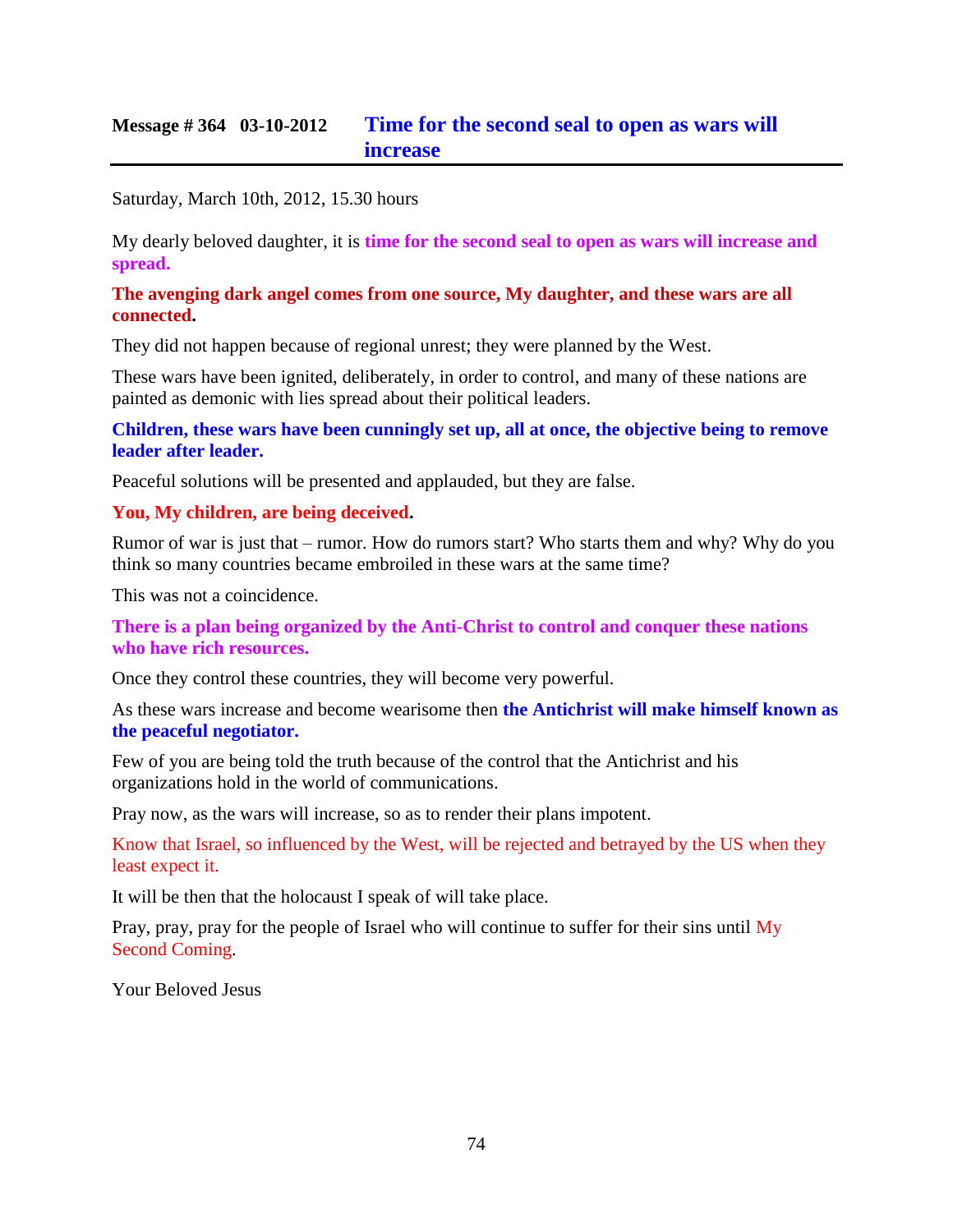## **Message # 365 03-12-2012 [Virgin Mary: Never before has there been so much](http://www.thewarningsecondcoming.com/virgin-mary-church-doing-all-they-can-to-quieten-the-word-of-visionaries/)  [opposition to divine revelations](http://www.thewarningsecondcoming.com/virgin-mary-church-doing-all-they-can-to-quieten-the-word-of-visionaries/)**

Monday, March 12th, 2012

My child, it is at this time that all of God's Visionaries, Seers and Chosen Souls will suffer the greatest persecution.

Satan's days are almost at an end and he will use every weapon, especially some sacred priests, to try and discredit the Word of me, your beloved Mother, and My precious Son, Jesus Christ.

Never before has there been so much opposition to divine revelations as there are today.

The darkness continues to invade the Church and many within the **Church are doing all they can to quiet the word of Visionaries.**

They do not want the Truth to emerge and will block the prayers, given to Visionaries to save souls, from being proclaimed.

Pray, children, that their efforts will not block the Work of my Son, or blind believers to the gift of the Holy Spirit as it continues to be poured over souls who see these messages.

Your prayers and loyalty to my precious Son, have never been so important as **this cloud of darkness continues to fall upon my Son's Church.**

Pray, pray, pray for the light of my Son to shine through, so that lost souls can be enlightened through his most Holy Word.

Thank you for responding to my call, my child, especially at this time of great sadness in your soul, caused by the torment you have had to endure at the hands of those who profess to speak in the name of the Lord.

Your heavenly Mother Mother of Salvation

## **Message # 366 03-13-2012 [Now a concerted effort being made to silence you](http://www.thewarningsecondcoming.com/now-a-concerted-effort-being-made-to-silence-you-by-certain-fragment-within-my-church/)  [by certain fragment within My church](http://www.thewarningsecondcoming.com/now-a-concerted-effort-being-made-to-silence-you-by-certain-fragment-within-my-church/)**

Tuesday, March 13th, 2012

My dearly beloved daughter, today you finally realized how much My most Holy Word is not only opposed but **rejected by certain members of My Church.**

Those who are not fit to fall at My feet and beg for mercy, proclaim themselves fit to judge My Sacred Words given to mankind to save their souls.

**I Am a God full of mercy, full of desire to save all of My children, and am slow to anger.**

Today, My patience was tested as another assault, this time from a man who professes to speak in My name, was made to undermine these messages.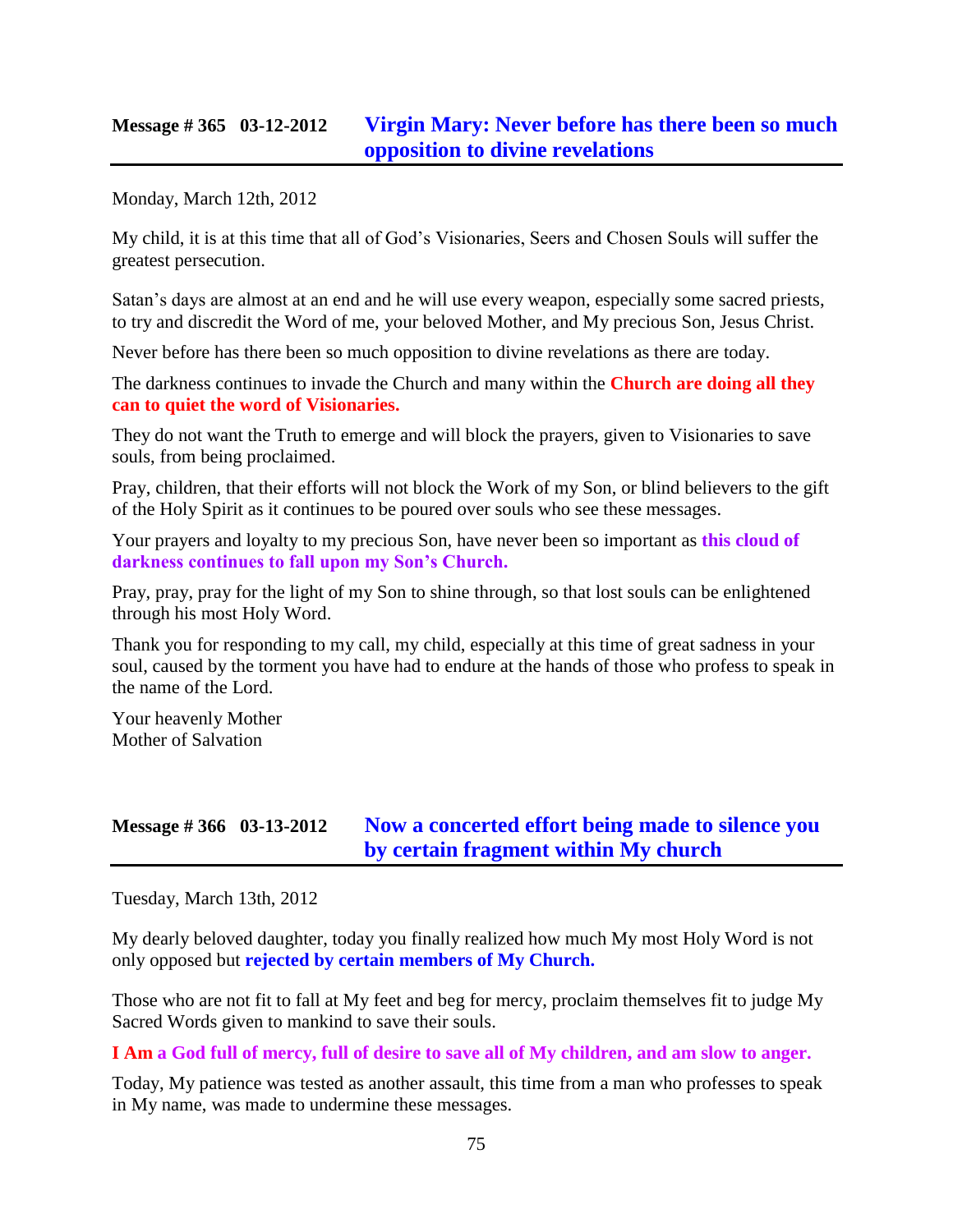You, My daughter, may not, from this day forth, engage with any such representative without first asking for My permission.

**There is now a concerted effort being made to silence you by a certain fragment within My Church.**

My children, these are the times when the faith of My most ardent followers, including members of My Church, will be put to the test in way not witnessed since My crucifixion.

**Just as I was viciously treated and condemned to death for daring to speak the Truth, when I came the first time so, too, will the same treatment be meted out to My Prophets in the lead-up to My Second Coming.**

They will be sneered at, ridiculed, and made to look foolish when they spread My word.

**They will be accused of heresy by those who proclaim My Teachings, but who fail to recognize My Word given to the world today.**

Be fearful, those of you who attempt to block the pathway I now lay down before you in order to save humanity.

You will be punished. You will have to answer to Me for the injustice you inflict on those sent to proclaim the Word of God in these, the end times.

**Reject the Prophets of the Lord and you reject the word of the Lord.** Your arrogance blinds you to the truth, and you do not have the right to represent Me.

**You offend Me greatly, and your rejection of My Holy Word wounds Me deeply.** I weep at your cruel rejection of Me, while, at the same time, you preach a watered down version of the Truth of My Teachings.

You must spend time now in Eucharist Adoration before you can communicate with Me to enable Me to guide you on the path of discernment.

Examine your reasons for rejecting My Words.

**Is it because you do not want to hear the truth of the schism which is to grip the Catholic Church?** Is it because you do not accept that the Church has been infested by the Deceiver? Don't you understand that this has all been foretold?

You must pray, so that you will see the Truth and come to Me for guidance before it is too late.

Your Jesus

Redeemer of all Mankind

## **Message # 367 03-14-2012 [Love is more powerful than hatred](http://www.thewarningsecondcoming.com/love-is-more-powerful-than-hatred/)**

Wednesday, March 14th, 2012

My dearly beloved daughter, I embrace you tightly within My bosom as you endure this pain in union with Me.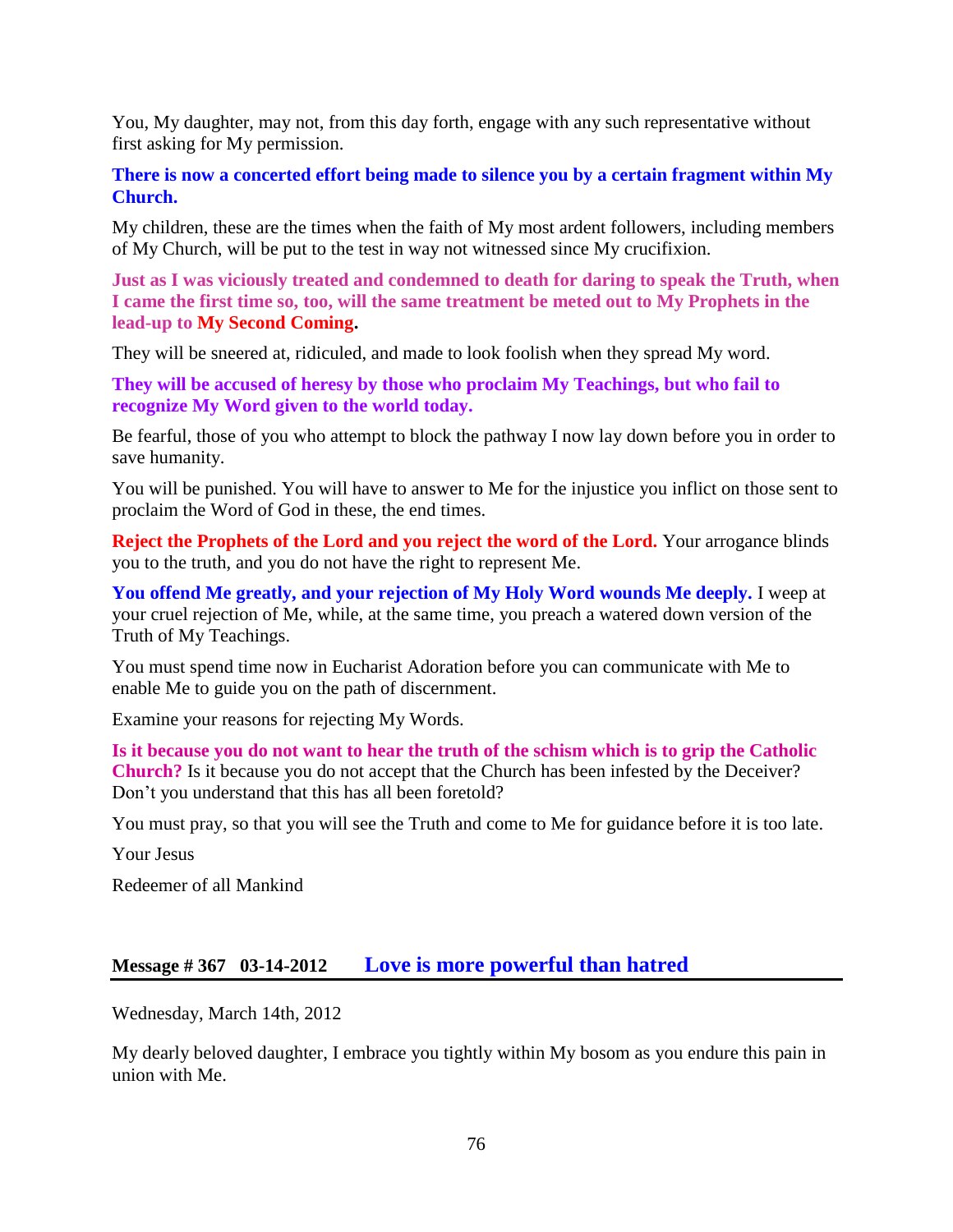### **My children, and especially My followers, feel a tenderness towards each other which they cannot explain.**

They may be strangers living on opposite sides of the world, yet the love they feel is My love.

They love each other as natural brothers and sisters do in any loving family.

I am the Light that creates this spontaneous love which brings souls together.

**It is My Holy Spirit which unites all of God's children together as one family.**

You, My children, are My family.

The Holy Trinity heads up the family and, when your love is pure and humble, you are automatically part of this holy family.

#### **Love of the Father is through Me.**

**When you love Me, I will take you into the arms of My Father who will place the Seal of Protection around you and your family***.*

*\*(see seal of protection crusade prayer 33)*

My heart is tender as I witness with joy the love that you have for each other.

**You bring Me such comfort from the torment that I have to endure as My poor children in war torn countries are being persecuted.**

Unite with Me now, so that My family of devoted followers will join as one, no matter what their background is or what country they come from, in order to conquer the hatred in the world.

#### **Love is more powerful than hatred.**

Hatred is diluted if it is responded to with love. If someone treats you unjustly, you must respond with love, and Satan will cower in pain.

If you feel tempted to seek revenge on those who hurt you, then you must pray for them, forgive them, and show them love instead.

Love, which permeates through My family on earth, is a very powerful force.

You must never believe, for one instant, that hatred can defeat love. The power that hatred wields, although ugly and painful to witness, can be defeated through the power of love.

How can love weaken hatred in the world today? **Prayer is the answer**.

Love Me. Listen to Me. Respond to the requests of My beloved Mother and Me, her Son, through the various prayers given to you.

**Here is a special crusade prayer for the unification of God's children.**

It will spread love in the every corner of the earth and dispel the hatred that grows every day.

This hatred, caused by Satan through the weakness of humanity, and which creates atrocities such as torture, murder, abortion and suicide can be averted through this

**Crusade Prayer (37) for the unification of all God's children**

#### O dear Jesus,

Unite all your beloved followers in love,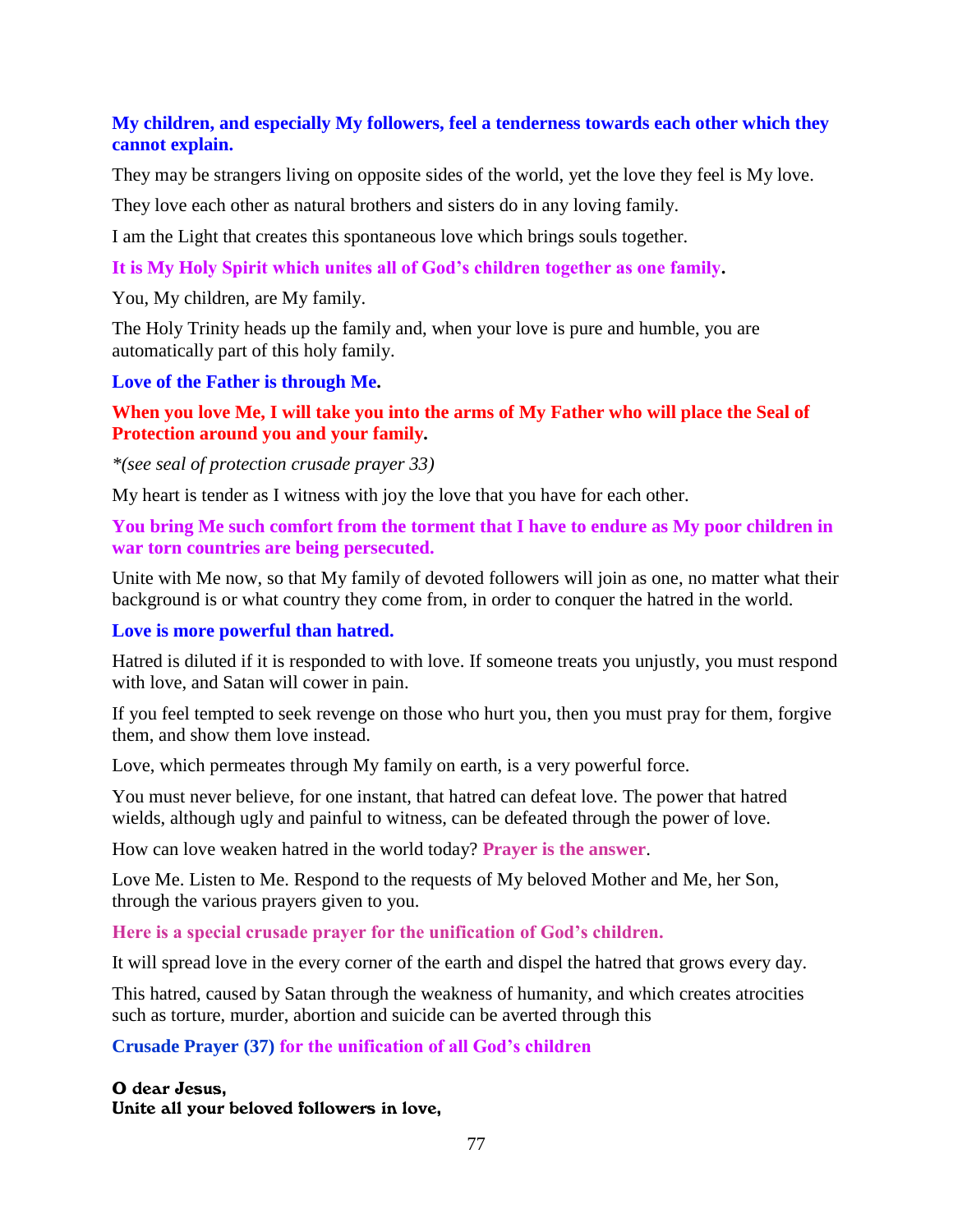So that we can spread the Truth of Your Promise For eternal salvation throughout the whole world.

We pray that those lukewarm souls Afraid of offering themselves to You in mind, body and soul Will drop their armor of pride and open their hearts to Your love And become part of Your holy family on earth.

Embrace all those lost souls, dear Jesus, And allow our love, as their brothers and sisters, To lift them from the wilderness and take them with us Into the bosom, love and light of the Holy Trinity.

We place all our hope, trust, and love in Your holy hands. We beg you to expand our devotion, so that we can help save more souls. Amen.

I love you children.

**You must never feel disheartened when you see the wickedness around you.**

Your prayers can dilute this wickedness.

Your love will defeat it.

Your loving Savior

Jesus Christ

### **Message # 368 03-16-2012 [Same sex marriage a grave sin](http://www.thewarningsecondcoming.com/same-sex-marriage-a-grave-sin/)**

Friday, March 16th, 2012

My dearly beloved daughter, the pain and suffering of my poor followers who have to watch, helplessly, as new laws, contrary to My Teachings, are reaching unprecedented levels in the world.

Not only do you have to witness sin, children, you, then, have to watch as sin is presented to you where you are forced to accept it as being humane.

I refer to one sin in particular, same sex marriage, which is presented as a natural right.

You are, then, expected to accept this abomination as it is set before My Father's Throne in a church.

It is not enough for these people to condone same sex marriage in the eyes of the law; they then want to force God the Father to give them His blessing. He could never do this, because it is a grave sin in His eyes.

How dare these people think it is acceptable to parade this abominable act in My Father's Churches?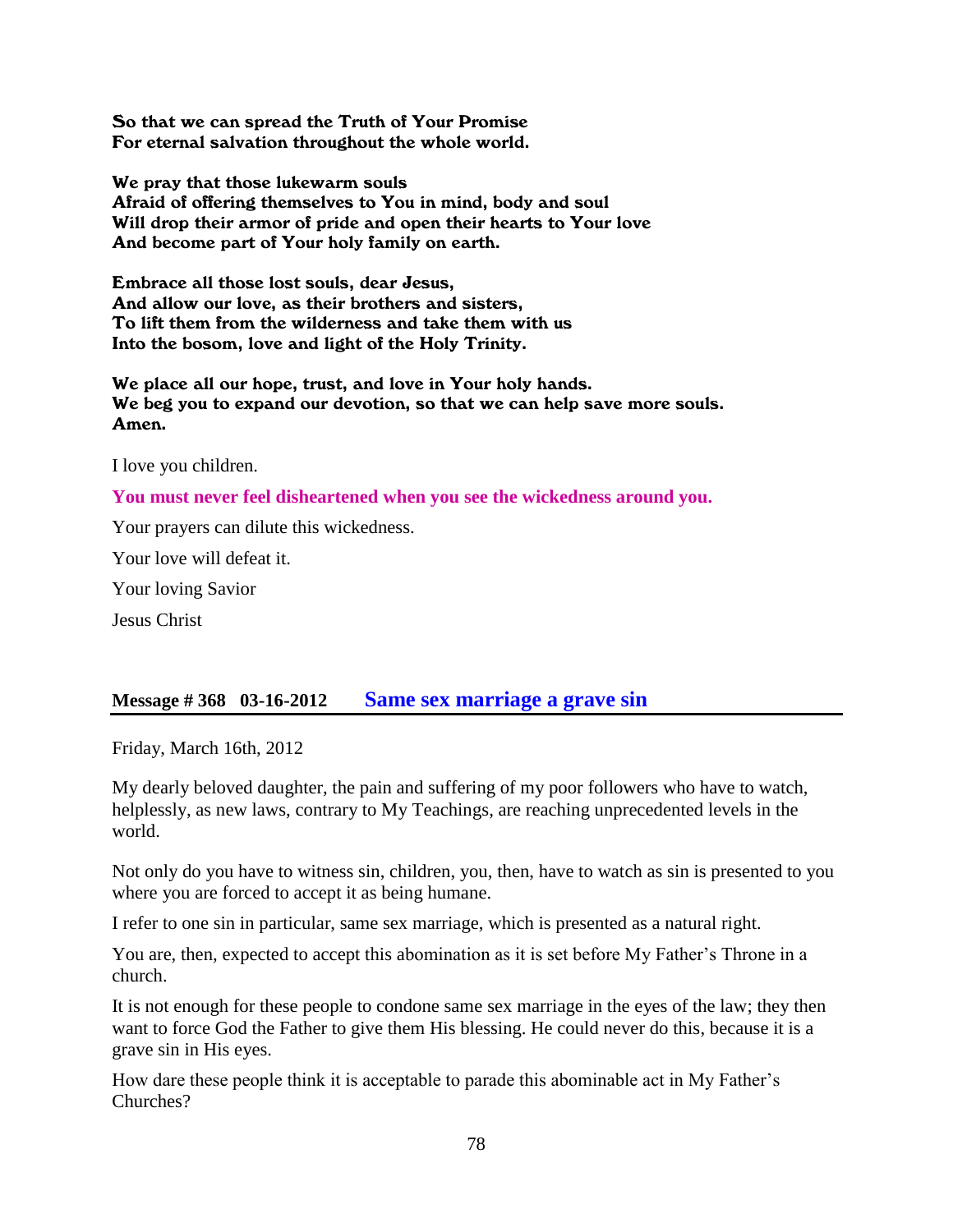Children, I love every soul.

I love sinners. I detest their sin, but love the sinner.

Same-sex sexual acts are not acceptable in My Father's Eyes.

Pray for these souls because I love them, but cannot give them the graces they desire.

They must know, that no matter how much they try to condone same sex marriages, they are not entitled to participate in the Holy Sacrament of Marriage. A Sacrament must come from God. The rules for receiving Sacraments must stem from My Father's Teachings.

You cannot force My Father, God the Most High, to give His blessing, or access to, His holy Sacraments unless they are respected in the way they are meant to be.

**Sin is now presented in the world as a good thing.**

#### **As I have said before the world is back to front.**

**Good is presented as evil, and those people, who try to live by the laws of God the Father, are sneered at**.

Evil, no matter how you dress it up, cannot be turned into an act of goodness in the Eyes of My Father.

My Father will punish those who continue to flaunt their sins before Him.

Heed this warning, for your sins, which are carried out when you refuse to obey God, will not and cannot be forgiven.

This is because you refuse to accept sin for what it is.

Your Savior Jesus Christ.

# **Message # 369 03-18-2012 [I will come in the clouds surrounded by all the](http://www.thewarningsecondcoming.com/i-will-come-in-the-clouds-surrounded-by-all-the-angels-and-the-saints-in-heaven/)  [Angels and the Saints in Heaven](http://www.thewarningsecondcoming.com/i-will-come-in-the-clouds-surrounded-by-all-the-angels-and-the-saints-in-heaven/)**

Sunday, March 18th, 2012

My dearly beloved daughter, My children must know that the reason the world is spiritually empty is because they no longer know the difference between right and wrong.

If it were not for My light, which fills each soul including sinners, the world would cease to exist.

**It is My light which keeps the world alive.**

Many of My followers who consecrate themselves to suffer in union with me also help keep this light alive.

#### **Just before I return My light will disappear in the world for a period of three days.**

This will happen at the very end and must not be confused with The Warning.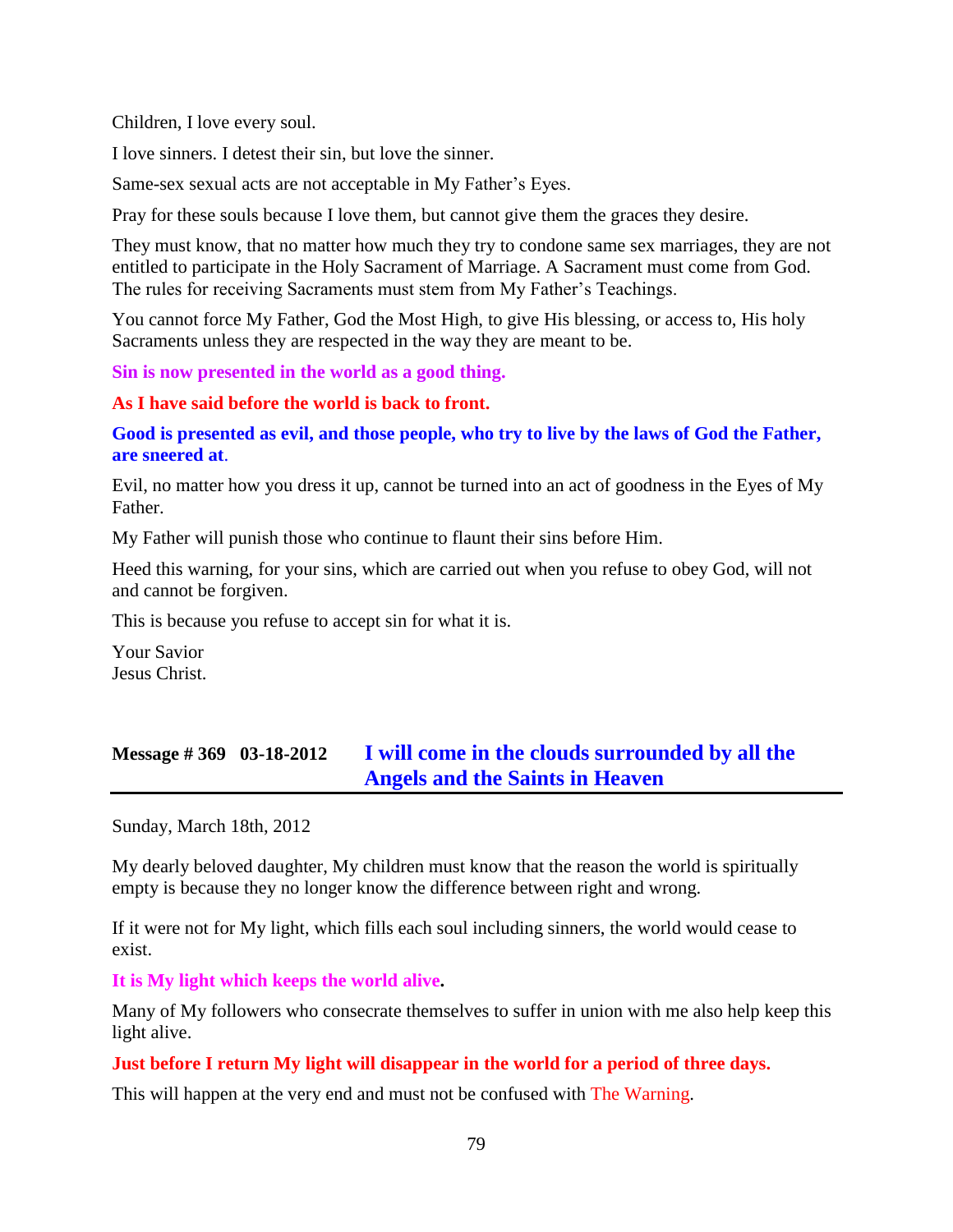It will be during these three days that there will weeping and gnashing of teeth, and people will scramble looking for My light even though they rejected Me.

This will be the time for the Truth.

My followers must not fear these three days for, while you may not be aware of My Presence, I will be with you.

Then, after the three days, I will return to earth exactly the way in which I ascended into Heaven.

## **I will come in the clouds surrounded by all the angels and saints in Heaven in great glory.**

How beautiful and joyful will that day be when I come to reign over the earth according to My Father's Will.

No man will be in any doubt that it is I. Nor will they have any doubts about their future.

**This will be the day I come to Judge.**

I will divide My people into those who love Me and those who hate Me.

Those who rejected Me and paid homage to all things evil will be banished in the eternal fires of Hell.

The rest will come and live with Me in Paradise along with the resurrected righteous.

This is the goal which every soul must look forward to, when I come again as I promised you.

To Christians, I say this.

Know that this great and glorious Event will take place soon.

**Your generation will witness My glorious Return.**

I will never reveal the day for only My Father knows this but, I can assure you, that the time for My Second Coming is close.

To My sacred servants, I tell you that it is your duty to prepare My people, those souls for whom you are responsible, **so that they are included in the Book of the Living.**

I plead with you to work hard through the power of communications and prayer to prepare the world for My Second Coming.

Your Loving Savior

Jesus Christ

Redeemer of all Mankind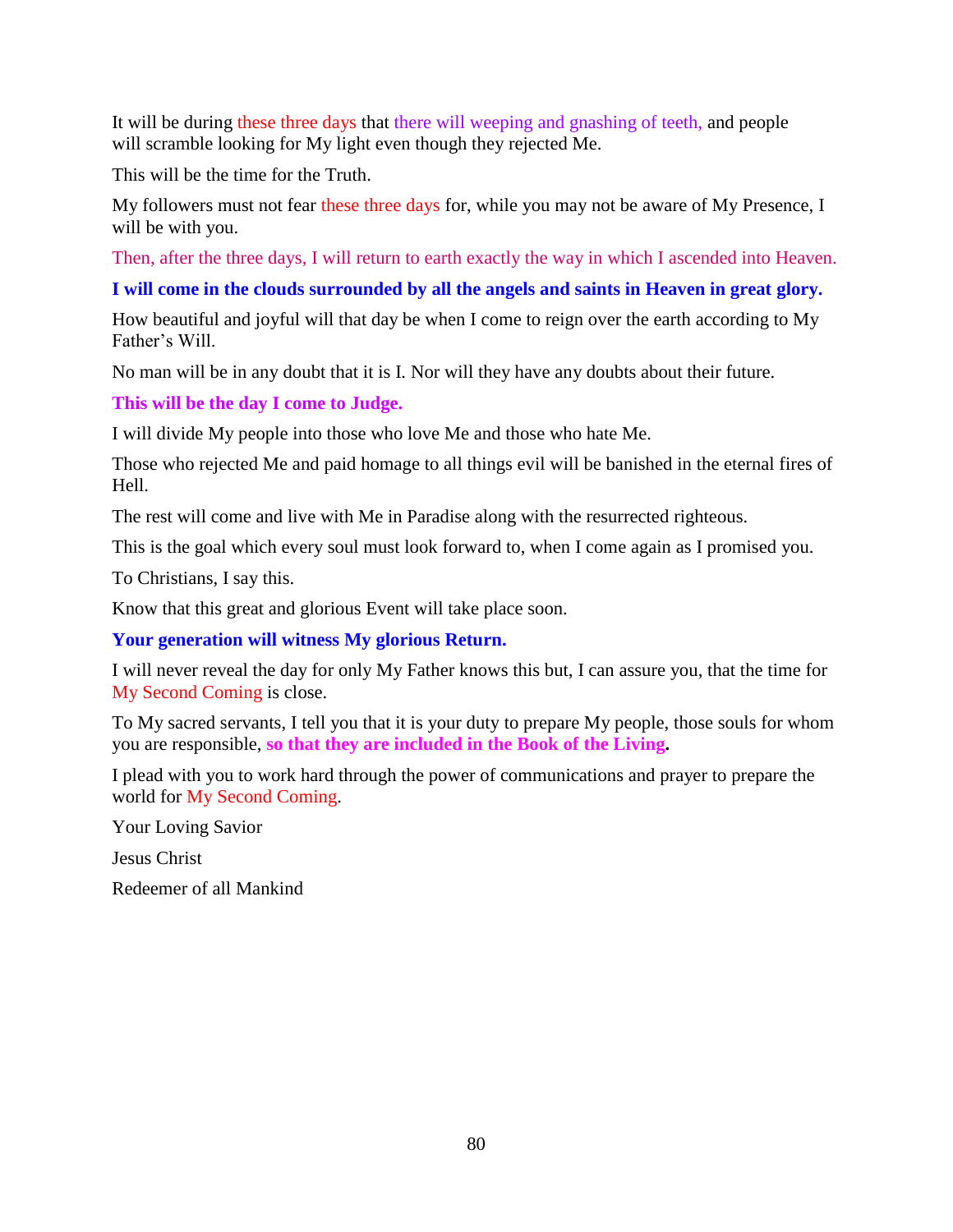## **Message # 370 03-20-2012 [Virgin Mary : Pray for Pope Benedict XVI who is](http://www.thewarningsecondcoming.com/virgin-mary-pray-for-pope-benedict-xvi-who-is-in-danger-of-being-exiled-from-rome/)  [in danger of being exiled from Rome](http://www.thewarningsecondcoming.com/virgin-mary-pray-for-pope-benedict-xvi-who-is-in-danger-of-being-exiled-from-rome/)**

Tuesday, March 20th, 2012

My child, there is a stillness, like the calm before the storm, as the **Catholic Church will soon be plunged into crisis.**

I call on all of my children everywhere to pray for **Pope Benedict XVI who is in danger of being exiled from Rome.**

#### **He, the most Holy Vicar of the Catholic Church, is hated in many quarters within the Vatican.**

An evil plot, planned for over one year, will be seen all over the world shortly.

Pray, pray, pray for all of God's holy servants in the Catholic Church who will be persecuted because of the great divide within the Church which will come about soon.

The great schism will be witnessed by the whole world, but it will not be seen to be the case immediately.

#### **The false Pope is waiting to reveal himself to the world.**

Children, do not be deceived because he will not be from God.

**The keys of Rome have been returned to my Father, God the Most High, who will rule from the Heavens.**

Great responsibility will be placed on all those holy priests, bishops and cardinals who love my Son dearly.

They will need much courage and divine fortitude to lead souls towards the New Paradise.

Every effort by these holy disciples to prepare souls for the Second Coming of my dearly beloved Son will be opposed by the other dark side.

I urge all of my children to pray for the strength needed as the Antichrist and his partner, the False Prophet, will rise to prominence.

You must ask me, the Mother of Salvation, for prayers to ensure that the Catholic Church will be saved and that the true Word of my Son is salvaged.

#### **The Truth of my Son's Promise to return in great glory will be tampered with**.

You, my dear children, will be given a series of untruths which you will be expected to honor and accept in the holy name of my Son.

My **Crusade Prayer (38)** must be said for the next month every single day to ensure that God's holy priests do not fall for the wicked deceit, which is being planned by the False Prophet and his followers.

O Blessed Mother of Salvation, Please pray for the Catholic Church In these difficult times and for our beloved Pope Benedict XVI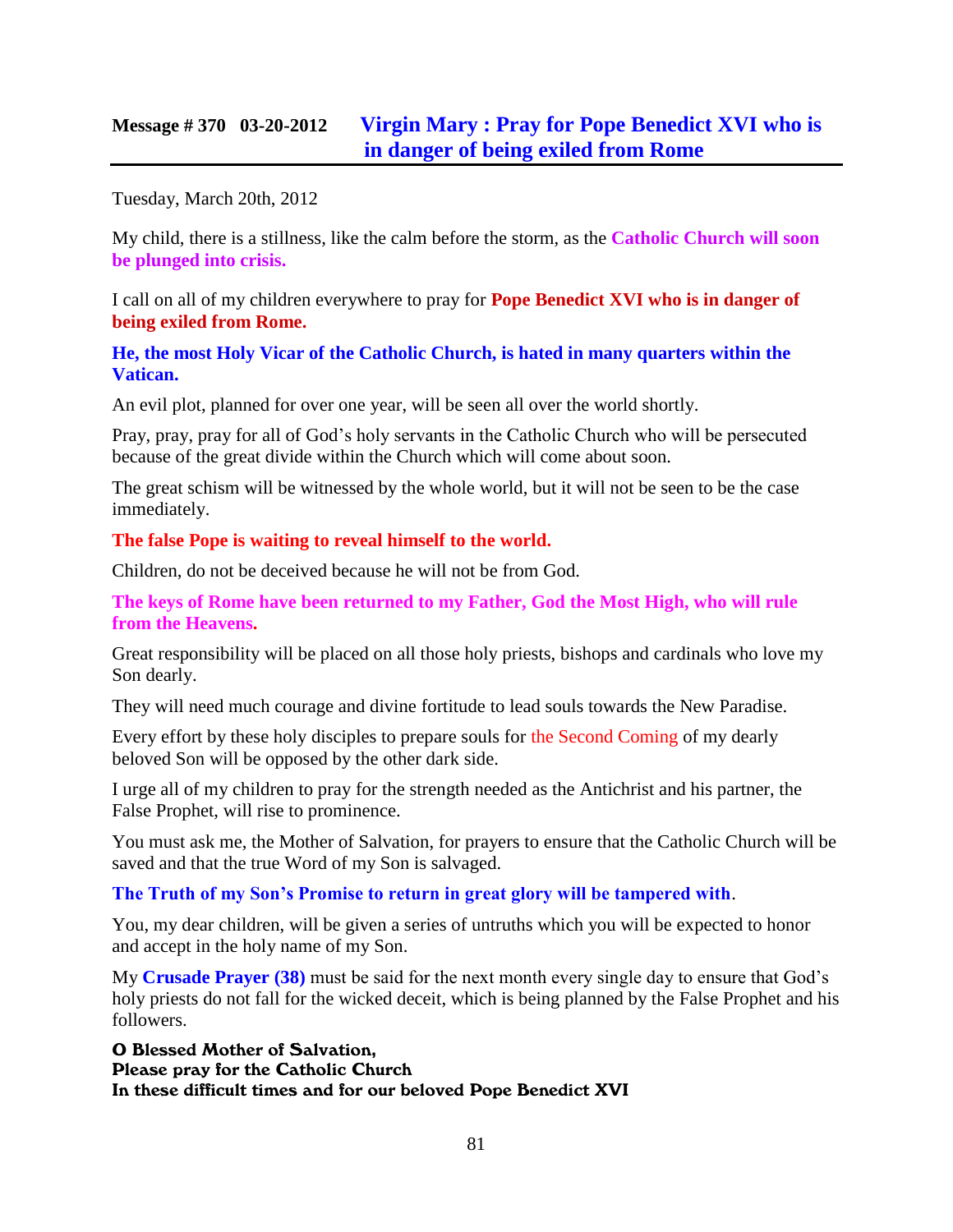to ease his suffering.

We ask you, Mother of Salvation, To cover God's Sacred Servants with Your holy mantle, So that they are given the graces to be strong, loyal, and brave During the trials they face.

Pray, too, that they will look after their flock In accordance with the true Teachings of the Catholic Church. O Holy Mother of God give us, your Remnant Church on earth, The gift of leadership so that we can help lead souls Towards the Kingdom of your Son.

We ask you, Mother of Salvation, to keep the Deceiver away From the followers of your Son in their quest to safeguard Their souls, so that they are fit to enter the gates of the New Paradise on Earth. Amen.

Go, children, and pray for the renewal of the Church, and for the safety of those Sacred Servants who will suffer for their faith under the rule of the False Prophet.

Mary, Mother of Salvation

# **Message # 371 03-20-2012 [The time for the schism in the Church is almost](http://www.thewarningsecondcoming.com/the-time-for-the-schism-in-the-church-is-almost-here-and-you-must-get-prepared-now/)  here, [and you must get prepared now](http://www.thewarningsecondcoming.com/the-time-for-the-schism-in-the-church-is-almost-here-and-you-must-get-prepared-now/)**

Tuesday, March 20th, 2012

My dearly beloved daughter, I wish to embrace all of My disciples and followers everywhere in My arms at this moment.

I need your comfort, children. **I need your consolation in My suffering as I cry tears for My Church on earth.**

So far removed have some of My sacred servants become, that **many do not believe in My Second Coming.**

Those priests, bishops and cardinals who do believe are being pushed aside and forced to keep silent. How I weep for these poor precious disciples of Mine who have pledged their lives to Me and to the spreading of My Teachings to humanity. Soon, they will have to watch what they say about My Holy Word, for they will be forced to proclaim the teachings of a liar whose soul does not come from the light.

Unite, My children, My beloved Priests and all those who love Me now and help Me to save souls. To do this you must not waste one moment. You must tell others of the great glory that lies ahead for each and every one of you at My Second Coming. This great and glorious Event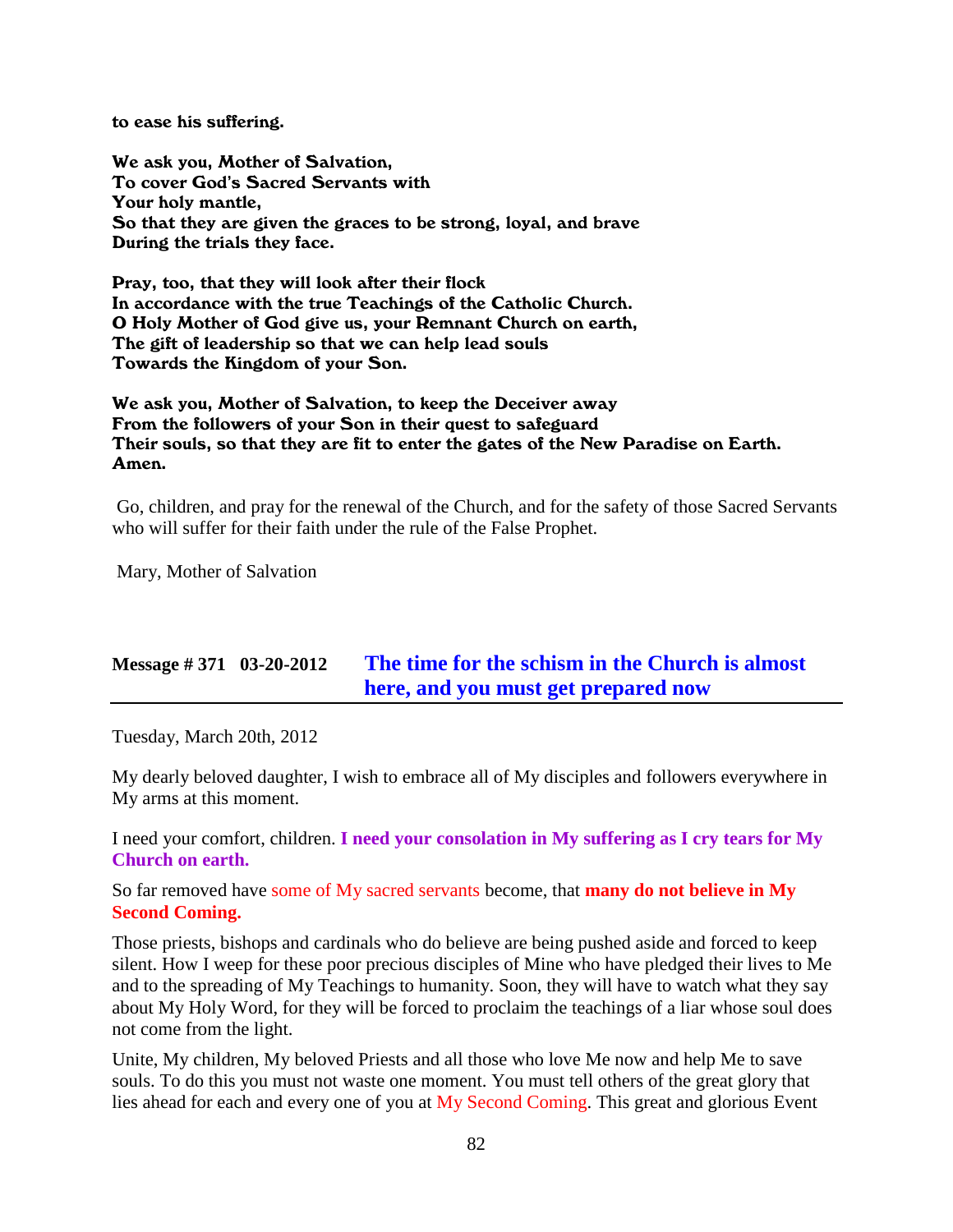will be the moment when you will finally unite with Me, your precious Jesus, who loves you all so much.

You, My beloved followers, must remain on your guard at all times.

**You will be tempted to forsake Me, to denounce My true Teachings and be forced to honor and obey the wolf in sheep's clothing.**

So many poor souls will not only fall under the spell of the False Pope – the False Prophet foretold so long ago – but he will have you believe that he has divine powers.

Children, the time for the schism in the Church is almost here and you must get prepared now.

Join together as one. Hold onto each other. **Protect each other, and pray for those who will follow the wrong path, and pay homage to the False Prophet.**

Much prayer is needed, but if you do as I tell you, you can save souls.

You, My precious followers, will form the Remnant Church on earth and will be led by those brave Sacred Servants who will recognize the False Prophet for what he is.

Do not fear as I am bestowing graces of wisdom, calm, and discernment on each of you who ask me to do with this prayer:

#### O Jesus, help me to see the truth of your Holy Word at all times and remain loyal to your Teachings no matter how much I am forced to reject you.

Stand up now and be brave, all of you, for I will never forsake you.

**I will walk with you the thorny road and lead you safely to the gates of the New Paradise.**

All you have to do is trust in Me completely.

Your Beloved Savior Jesus Christ

# **Message # 372 03-21-2012 [Tell humanity that all is now in My Most Holy](http://www.thewarningsecondcoming.com/tell-humanity-that-all-is-now-in-my-most-holy-hands/)  [Hands](http://www.thewarningsecondcoming.com/tell-humanity-that-all-is-now-in-my-most-holy-hands/)**

Wednesday, March 21st, 2012

I come to you this evening, My dearly beloved daughter, to tell humanity that all is now in My Most Holy hands.

I refer to the plans underway by the global group who want to control your currency, your healthcare systems, and your sovereignty.

**They will not be allowed to control you, and My Father's hand will fall swiftly should they try to hurt you, children.**

**All believers who have My Eternal Father's Seal of Protection, the Seal of the Living God, will come to no harm.**

This is why you, My daughter, must ensure that as many of God's children are given immediate access to this instantly in every corner of the earth.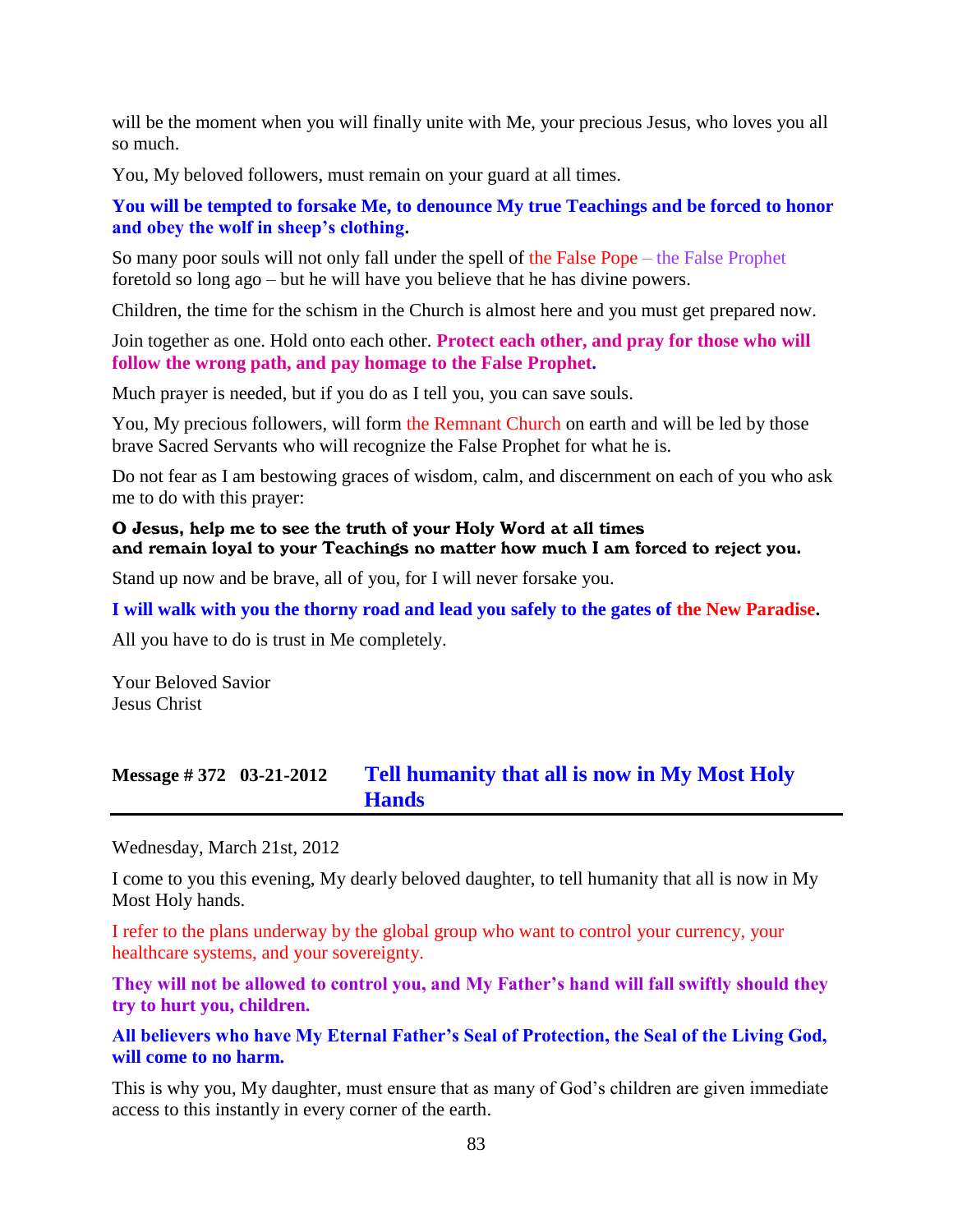Your prayers, children, have been very powerful, and especially those of you who recite My Crusade Prayers, My Divine Mercy, and the Holy Rosary daily.

**Already they have delayed and prevented a nuclear war, saved millions of souls from the fires of Hell as well as prevented many earthquakes.**

Never forget that it is your prayers which are your greatest weapon against evil.

Your love for Me, Jesus Christ, has spread because of your allegiance to Me.

You, children, are My modern-day Disciples, and you have now been given the authority and the gift of the Holy Spirit to spread My Most Holy Word.

In order to receive the power of the Holy Spirit, you must invoke My help, so that you will speak the Truth at all times when proclaiming My Holy Word.

**Crusade Prayer (39)** is now being gifted to you, so that you can walk amongst all of God's children and help them **to prepare their souls for the New Paradise and My Second Coming.**

O Jesus My beloved Savior,

I ask You to cover me with Your Holy Spirit, So that I can speak with authority Your most Holy Word To prepare all God's children for Your Second Coming. I beseech You, Lord Jesus, for all the graces that I need, so I Can reach out to all faiths, creeds, and nationalities wherever I go.

Help me to speak with Your tongue, Soothe poor souls with Your lips, And love all souls with the special divine love which pours out From Your Sacred Heart. Help me to save souls so close to Your heart, And allow me to console You, dear Jesus, when lost souls continue To reject your mercy.

Jesus, I am nothing without You, but with Your generous aid, I will fight in Your name to help save the whole of humanity. Amen.

My army, which has emerged from these **My holy messages, has reached seven hundred thousand souls already.**

Help Me to convert more of God's children, so that not one soul is lost to Satan at the time of Judgment.

I will keep you strong in all your work for Me, children.

I love you, My precious Remnant Church.

Your beloved Jesus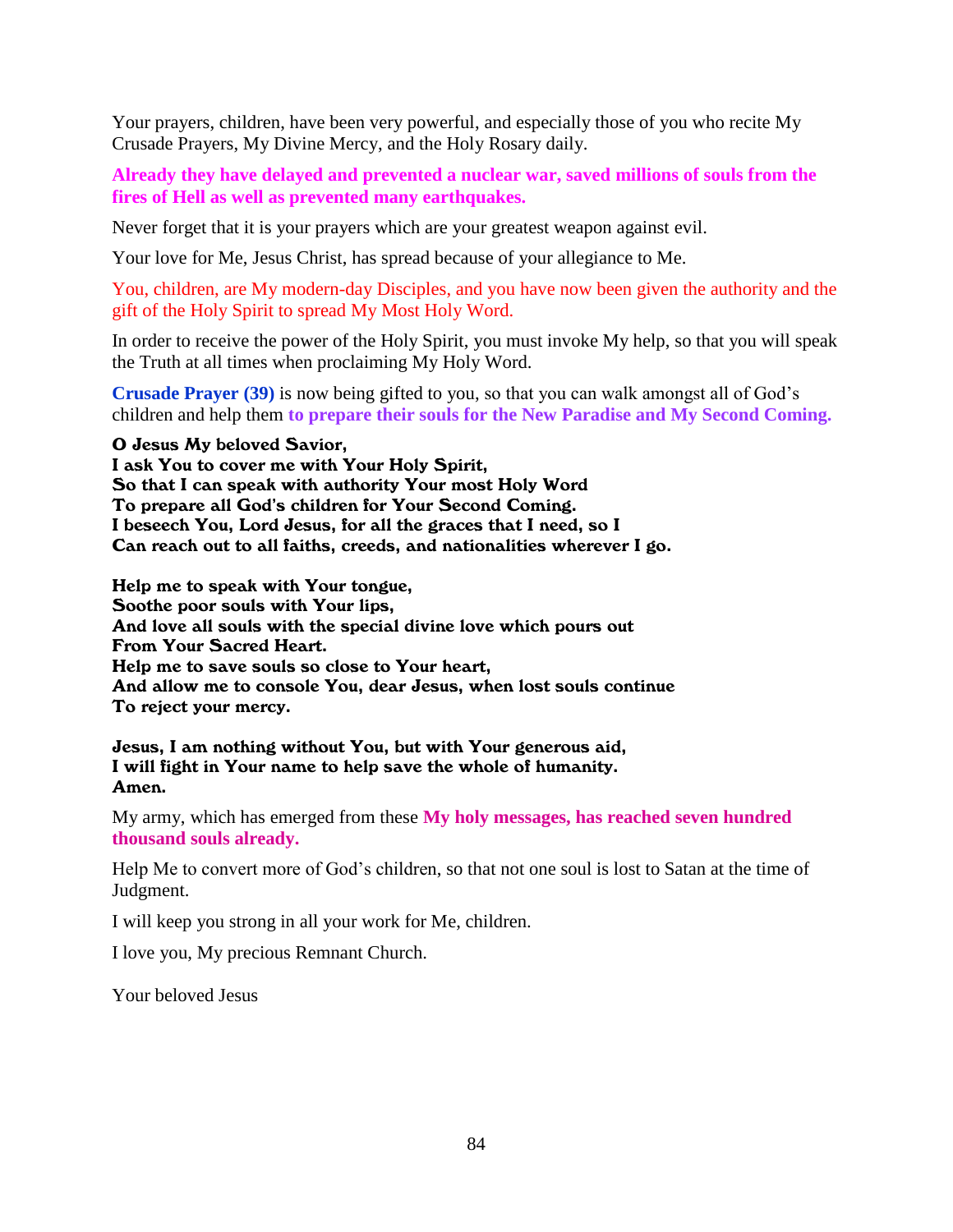### **Message # 373 03-22-2012 [The opposition to My Second Coming will be fierce](http://www.thewarningsecondcoming.com/the-opposition-to-my-second-coming-will-be-fierce/)**

#### Thursday, March 22nd, 2012

My dearly beloved daughter, My pain has now become yours in full union with Me. While this will be very difficult for you, it will bring you much joy and many new graces.

I now bestow upon you the gift of being able to read souls. I bequeath this special gift for two reasons. The first is to offer you the protection you require when you will begin to mingle with some of My followers.

The second is to convert those hardened of hearts, who will confront you as they challenge My Most Holy Word.

You must accept this new suffering which you are experiencing, and know that it is intensifying because of the increased wickedness in the world.

**You, My daughter, and many of My other chosen souls are all now experiencing both physical and interior suffering at the same time**.

#### **This is due to the suffering My Most Holy Vicar is also experiencing in these days when he will face his biggest trial.**

Accept My cup, My daughter, and for those who accept My Holy Word, through these messages, know that your generosity of spirit is saving millions of souls every day.

Not one minute of your suffering goes to waste.

I realize, My children, that when you take up My cross and follow Me that you will suffer as a result.

But know that, by doing this, you are helping Me to save most of humanity. You will also help Me in My reign on earth when the Deceiver is banished, and as My New Paradise on earth emerges.

Know also that you, who suffer with Me, by following My path to Paradise, will take the very same road to Calvary when I came the first time.

Christians today may believe that, were I to come again a second time, that **I would never be treated with such cruelty again**. Well, they are wrong.

**The opposition to My Second Coming will be fierce.**

**My Holy Word will, and already is, being ridiculed and questioned.**

My children, especially those with rigid and firm beliefs, fail to understand that My Prophets will be outwardly rejected by the majority, just as they were in the past.

My Word, given to you this time, is a**lready being ignored in many quarters of the Church and dismissed, just as it was by the Pharisees during My time on earth.**

The truth of My Teachings, which have never changed, will be deemed to be lies.

Why is this? I tell you it is because so many have twisted the Truth of My Teachings to such an extent that **they no longer believe in mortal sin.**

**So many chose to ignore the truth contained in the Holy Bible**.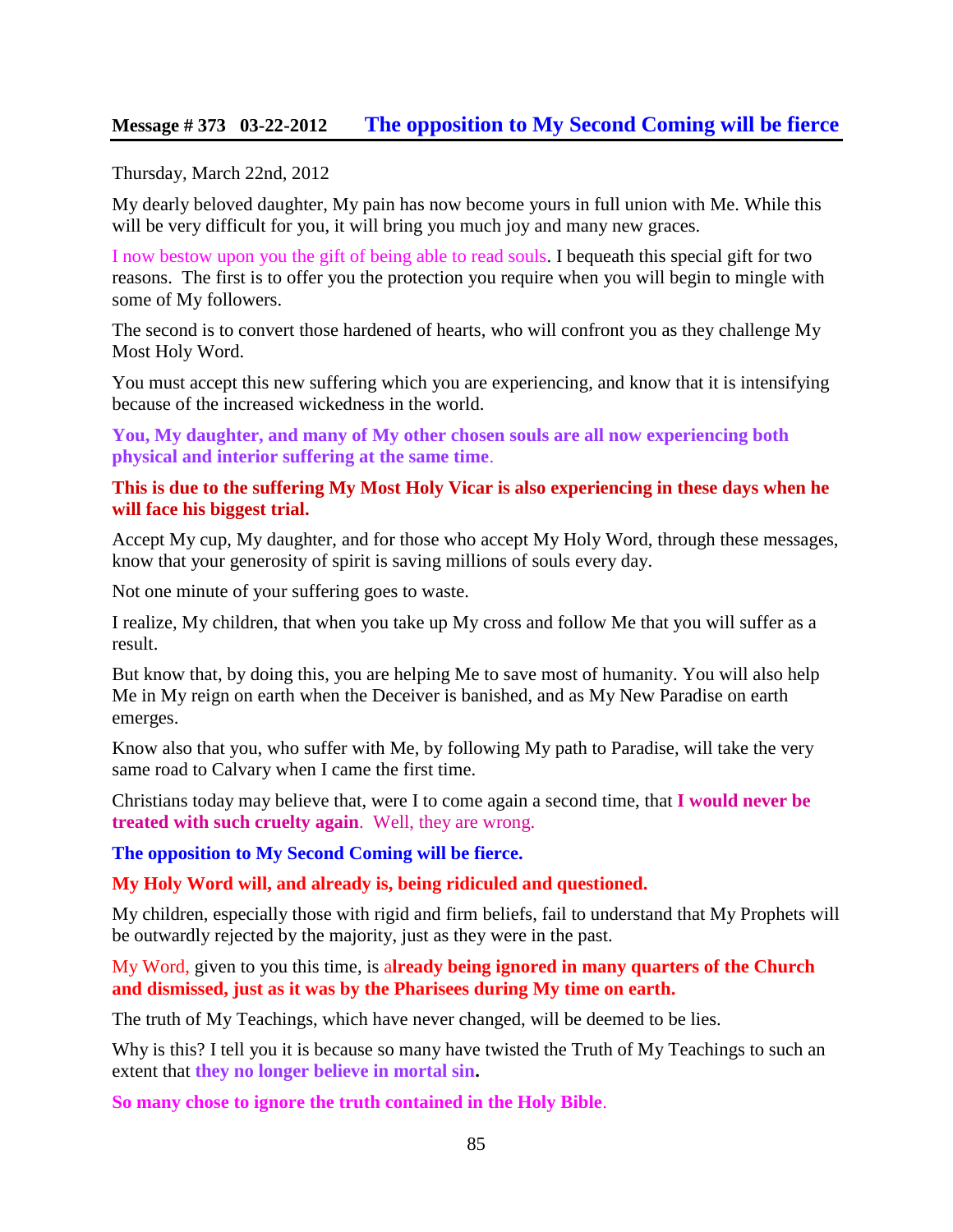### **Why do you deny, for example, the existence of the 1,000 years of the New Heaven and Earth?**

This revelation is very specific and the Truth is there for all to see.

Yet, My Holy Word is challenged.

**The Book of Revelation, just as the prophecies contained in the Book of Daniel, has been given to you only in parts. Many of you are confused.**

**But this is because the contents revealed to both these prophets were closed and hidden until the End of Times.**

**Only I, Jesus Christ, the Lamb of God, has the authority to reveal the contents to mankind.**

**How can you claim to know everything about My Second Coming when you know only parts? When they have not been revealed yet?**

You must listen to My Holy Word, for it is being given to you to save your souls.

Should you continue to deny My Word, after The Warning takes place, as these My Messages to the world will continue to unfold, you will be guilty of rejecting My Hand of Mercy.

No matter how much you believe in Me, or claim to know Me, you will commit the sin of denying Me. As such, you will be lost to Me, and will not be fit to enter the gates of Paradise.

It is My duty, given to you out of pure love and compassion, that I now try to prepare you for the End Times.

Please do not reject Me this second time, as I come to save mankind from eternal damnation and offer you the keys to eternal salvation.

It is because I love you that I must be firm and lead you to the Truth.

Do not wait until My Day of Judgment to discover the Truth.

Come with Me now and help Me salvage the souls of the whole of humanity.

Your Teacher and Redeemer Jesus Christ

## **Message # 374 03-24-2012 [You do not have much time before I come to Judge](http://www.thewarningsecondcoming.com/you-do-not-have-much-time-before-i-come-to-judge/)**

Saturday, March 24th, 2012

I come to you today, My dearly beloved daughter, to inform the world of My Great Mercy.

I also wish to inform the world of My Justice.

#### **Children you do not have much time before I come to Judge.**

It is the period between now and My Day of Judgment which will take place at My Second Coming that you must use wisely to prepare your souls.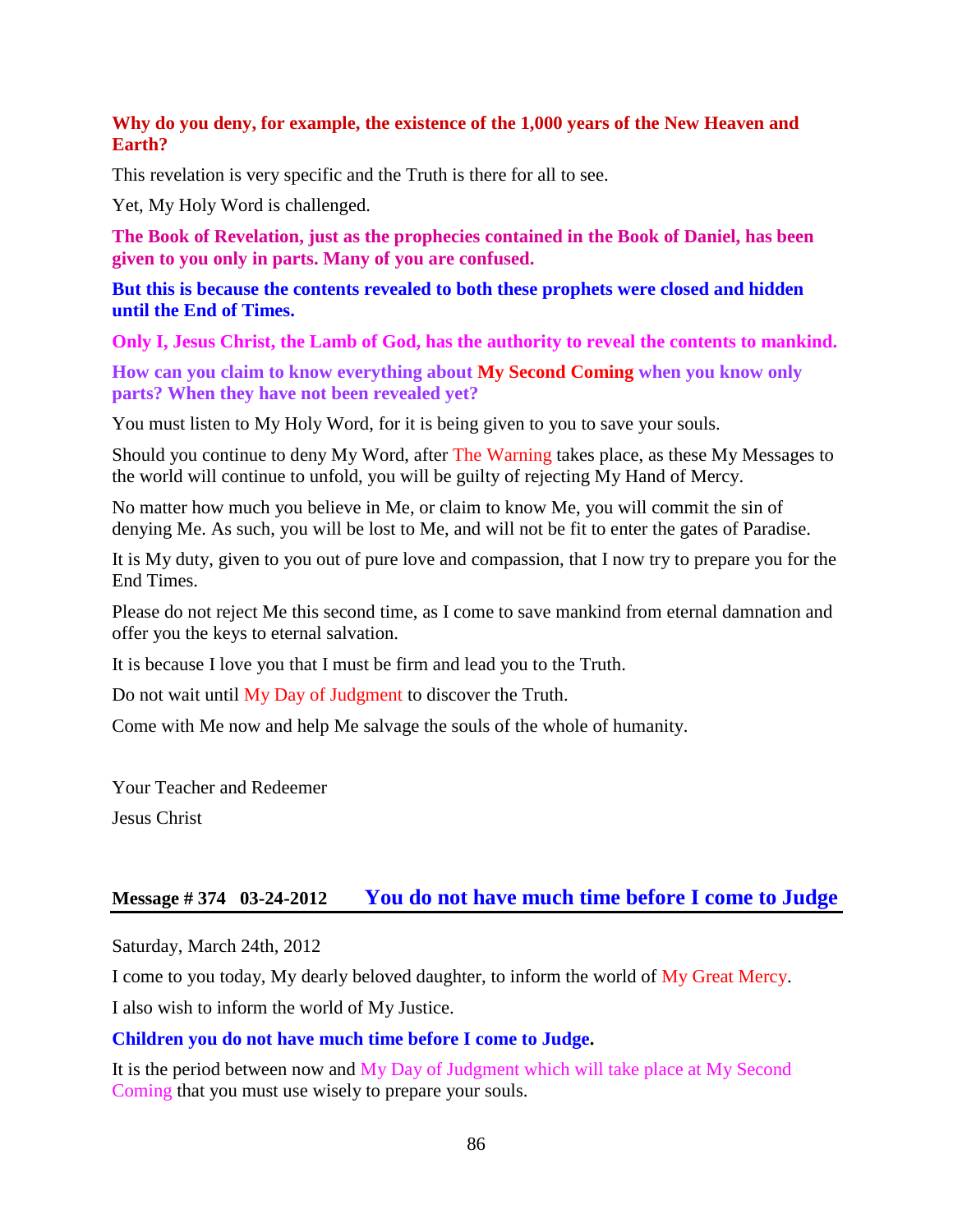As your Divine Savior, it is My duty to guide you, instruct you, and reveal ways in which you can ensure that you are fit to enter My Paradise.

Do not reject My Prophets. I refer, in particular to My Sacred Servants.

You must ask Me to cover you with My Holy Spirit for discernment with humility and purity of soul. When you do, I will reveal to you the Truth of My Most Holy Word given to you now through this Prophet.

After that, it will be **your duty to ensure that all those souls, who look to you for guidance, are helped to prepare their souls for My Second Coming.**

Never be afraid to utter the phrase The Second Coming of Christ, for many of My flock do not know what it means.

**So few of them have been taught about this great and glorious Event, or the importance of preparing their souls, so that they are in a state of grace.**

**Never be afraid to preach about the existence of Purgatory or Hell.** It is your responsibility to tell My people the Truth.

Look to Me for guidance through this prayer **Crusade Prayer (40) Prayer for the Clergy** for preparing souls for the Second Coming

#### O My Jesus,

I am but a humble servant and need You to guide me, So I can prepare souls for Your Glorious Second Coming. Help me to convert souls and prepare them According to Your Holy Will so that they are fit To enter the New Heaven and Earth which You promised all of Mankind through Your death on the cross. Give me the graces I need so that I can impart Your word to thirsty souls and that I never waiver in my Duty to you, dear Jesus, to whom I pledged my allegiance through My Sacred Vows. Amen.

Go now My Sacred Servant and accept the role for which you were chosen.

**The challenge of preparing souls for My Second Coming is the biggest ever in your ministry and you must accept this with love and joy in your hearts.**

Accept also the gift of being chosen as a Sacred Servant in these, the End of Times, when the New Heaven and Earth emerges as My New Paradise.

**You are blessed to be living in these times.**

**But you will be tormented and obstructed on every part of your journey** when you help to save My souls on earth by the Deceiver and all those he tempts to turn your hearts away from Me, your Divine Savior.

**Never give up in your Holy Mission and know that I, your Jesus, will walk with you every step of the way.**

Your Beloved Jesus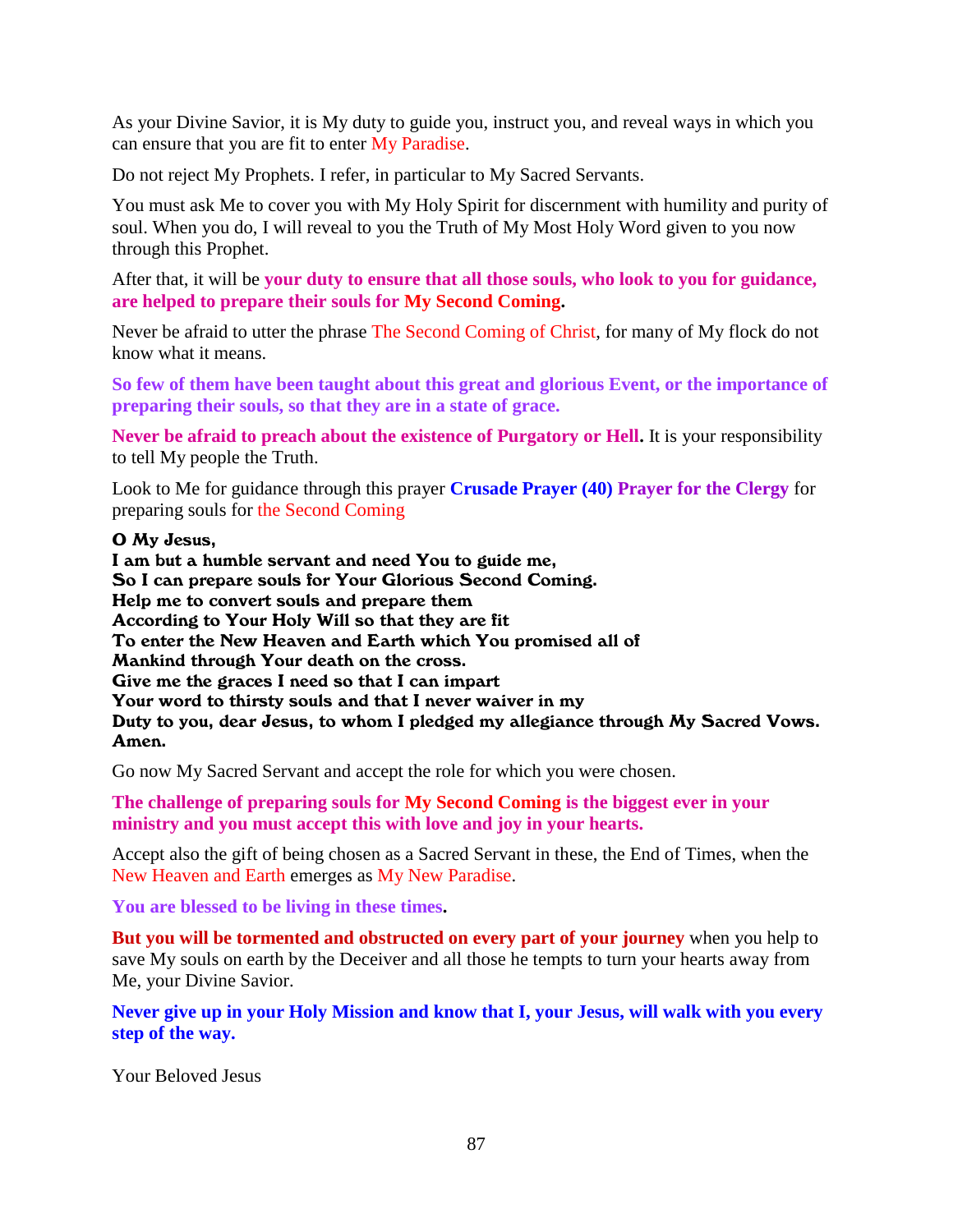# **Message # 375 03-25-2012 [Even The Warning will not convert all Non](http://www.thewarningsecondcoming.com/even-the-warning-will-not-convert-many-atheists/)[believers](http://www.thewarningsecondcoming.com/even-the-warning-will-not-convert-many-atheists/)**

#### Sunday, March 25th, 2012

My dearly beloved daughter, today I urge all of My followers to devote their time to pray for those who do not believe in Me, Jesus Christ, or eternal salvation. These souls are close to My heart and are the ones who need to be converted, so that they can be saved first.

Those who are blind cannot see that their life does not end on earth.

Many do not accept that they will exist for eternity. These souls wound Me deeply and I feel terror as I watch them destroy the life in their souls in this life on earth.

Even The Warning will not convert many of them who proclaim to be atheists. Their only salvation is through the prayers and suffering of victim souls.

I urge you to prayer for these souls through this **Crusade Prayer (41) For the souls of Non-Believers**

O My Jesus help your poor children,

Who are blind to Your promise of salvation.

I beseech You, with the help of my prayers and suffering,

To open the eyes of non-believers, so that they can see your

Tender love and run into Your sacred arms for protection.

Help them to see the Truth and seek forgiveness for all their sins,

So that they can be saved and be the first to enter the Gates of the New Paradise. I pray for these poor souls including men, women, and children and urge you to absolve them for their sins. Amen.

Go now My precious Army, and focus on My poor lost children. Help Me, your Jesus, to save their souls.

Your beloved Savior Jesus Christ

# **Message # 376 03-27-2012 [Virgin Mary: Ask my children to do one day of](http://www.thewarningsecondcoming.com/virgin-mary-ask-my-children-to-do-one-day-of-fasting-on-good-friday-to-prevent-one-world-currency/)  [fasting on Good Friday to prevent one world](http://www.thewarningsecondcoming.com/virgin-mary-ask-my-children-to-do-one-day-of-fasting-on-good-friday-to-prevent-one-world-currency/)  [currency](http://www.thewarningsecondcoming.com/virgin-mary-ask-my-children-to-do-one-day-of-fasting-on-good-friday-to-prevent-one-world-currency/)**

Tuesday, March 27th, 2012

My child, your suffering, along with other chosen souls, will intensify during Holy Week.

This is the week where the deceiver will hurt as many of God's children as he can through wars, persecution, and violence.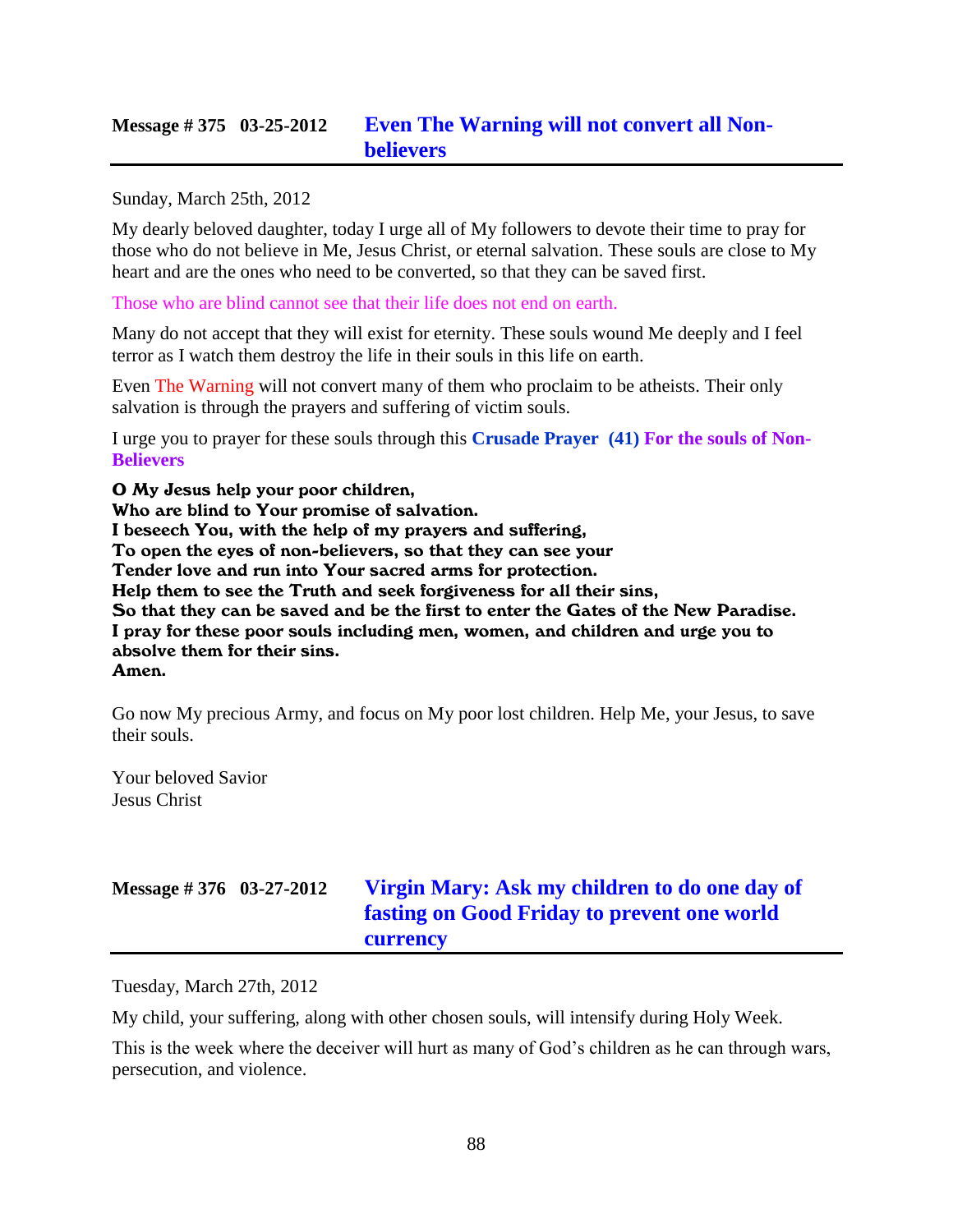It is at this time that he inflicts great suffering, just as My precious Son endured during His Passion on the Cross.

**My child, you must tell all those who have encouraged souls everywhere to recite my Holy Rosary every Friday up to Easter, that I am most pleased.**

The souls they are saving, along with the suffering of their own nations, are all being helped through these devotions.

The love of my Son is being felt now by more people all over the world at a time of great suffering.

He eases their pain with His special graces and soothes their souls by the Power of the Holy Spirit

**Children, your prayers, which are so lovingly presented by you in the Heavens, are being heard.**

You must seek the help of my Son and My Eternal Father at all times. Every single prayer, no matter how small, is heard and answered according to the will of God Most High.

### **My child, ask my children to do one day of Fasting on Good Friday to prevent the one world currency from being introduced.**

#### **Your prayers and fasting can do this.**

As soon as this prayer is said during your Fast, My Eternal Father will stop these people from inflicting the austerity they are planning, so that they can control you.

These same people want to abolish Christianity, so it is important that you stop this from happening through special sacrifices.

### **Crusade Prayer (42) Prayer of fasting to stop One World Currency**

#### O God Most High,

I offer You my gift of fasting, So that You will stop the grip of evil in the world, Being planned to starve my country of food including the Bread of Life. Accept my offering and listen to my pleas for other nations to prevent them from The suffering being planned by the Anti-Christ. Save us, dear Lord, from this wickedness, and protect our faith, So that we can honor You with the freedom we need to love and adore You, Forever and ever. Amen.

My child, one day of fasting on Good Friday will bring much freedom to nations from the evil one and those who follow his wicked desires to control the finances of all nations.

Your beloved Mother

Mother of Salvation

Mother of God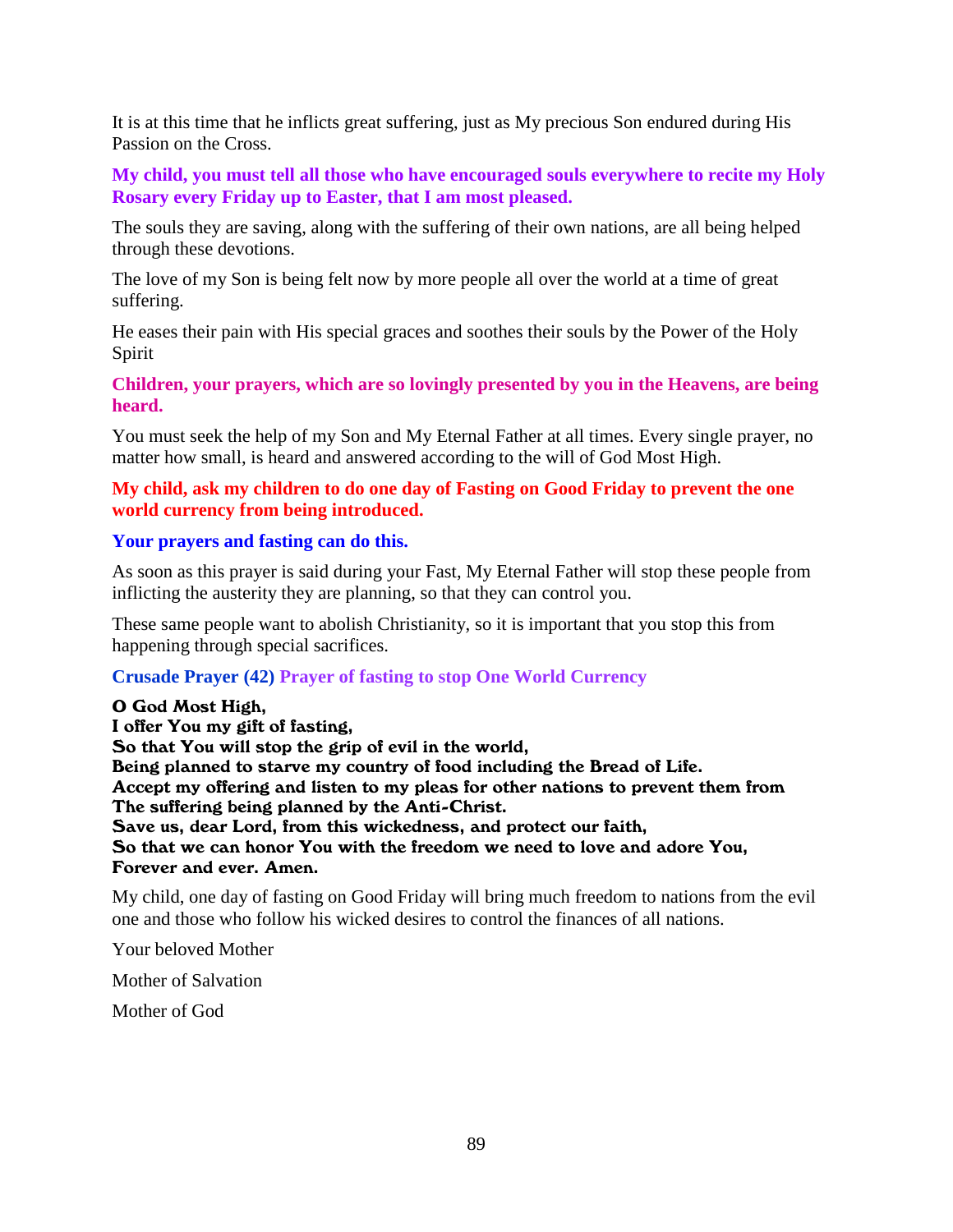### **Message # 377 03-29-2012 [Jesus reveals details of His Crucifixion](http://www.thewarningsecondcoming.com/jesus-reveals-details-of-his-crucifixion/)**

Thursday, March 29th, 2012

My dearly beloved daughter, My time for more suffering will come about as My Passion on the cross will be commemorated.

No man understands the extent of My suffering during My crucifixion or the way in which I was scourged.

**My scourging was the worst. I was beaten savagely by ten men and every inch of My body was slashed.** The flesh on My back was torn and My shoulder blades were visible. I could barely stand and one eye was bruised and crushed. **I could only see through My left eye**. By the time they took Me before Pontius Pilate and placed the crown of thorns on My head I could barely stand up.

They then stripped Me bare before placing a short red garment over My head and then placed a palm branch in my right hand. Each thorn was like a needle so sharp was it. **One of these thorns also pierced My right eye which left Me barely able to see.**

I lost so much blood that I vomited and was so dizzy that when I began My ascent to Calvary I could not hold the cross. I fell so many times that it took hours before I reached the top of the hill.

I was scourged and whipped each step of the way. My body was bloody all over and covered with a thick sweat produced by a scorching sun. I fainted a few times.

Much as this was painful and agonizing the most frightening of all was the hatred shown to Me, not just by the adults along the way, but by **young children who kicked Me because they were following their parents' example.**

The screams that poured out from their mouths, and the hatred was nothing compared to the fear they had of Me. Because, behind it all, they were still not sure whether or not I was, in fact, the Messiah they were awaiting for so long.

**It was easier, therefore, to hate Me, denounce Me rather than accept Me for that would have meant that they would have had to change their ways.**

My most agonizing moment was when I lay on the ground on My side, having being kicked in the back again, and saw My beloved Mother looking at Me. She was heart-broken and had to be held up by two of My disciples. **I could only see her through the one remaining eye and I could not bear to watch her torment.**

The jeers, screams, and roars from the crowds of hundreds could be felt from the ground I lay on and **it took six hundred soldiers to organize and supervise the crucifixion of Myself and six others.**

I was the main focus of their attention and the others did not suffer like I did.

When My wrists, at the base of My thumbs, were nailed to the cross, I could no longer feel. My body was so battered and bruised that I had gone into shock.

**My shoulders were dislocated and My arms were torn out of their sockets.**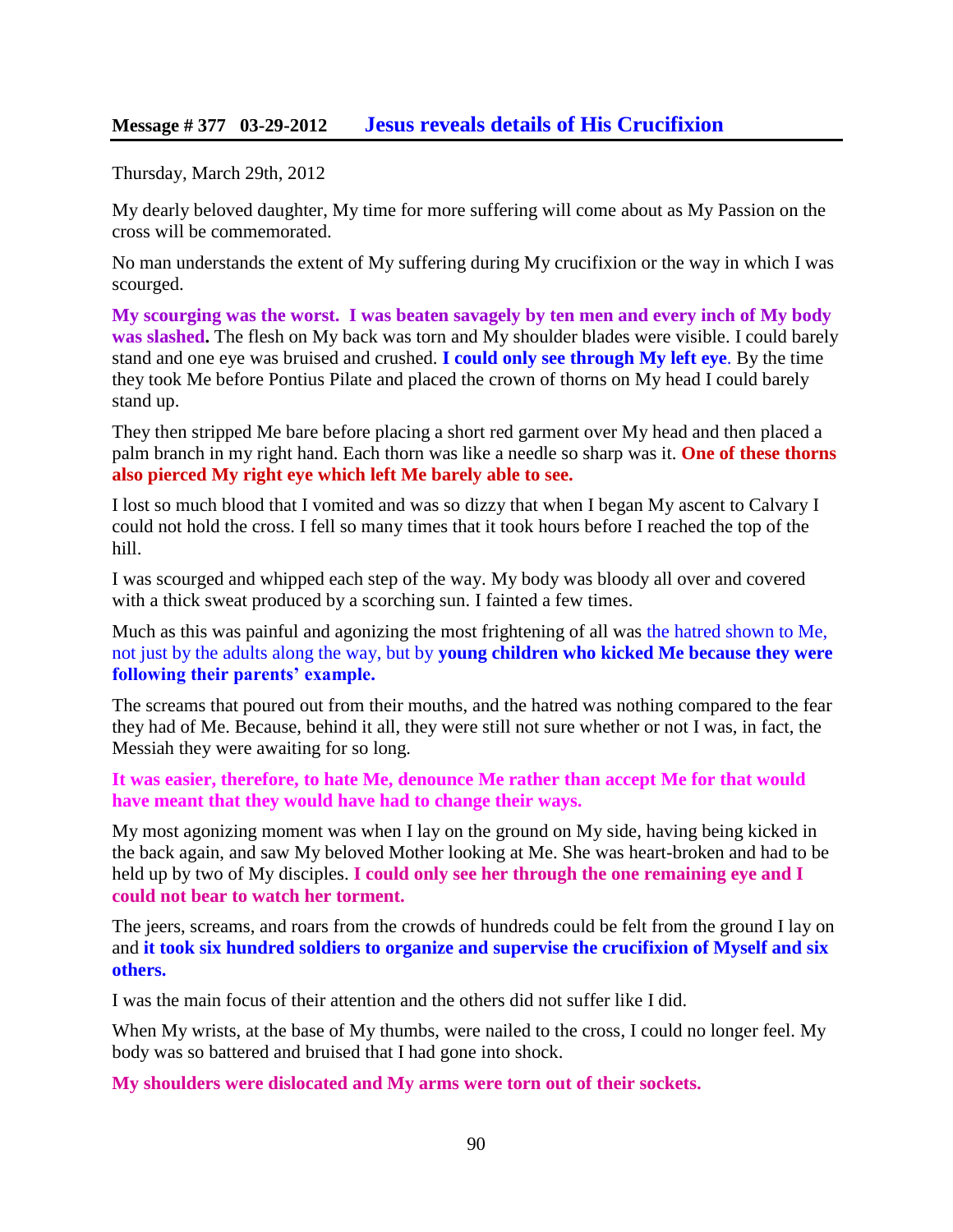The worst physical damage was inflicted on My body before I was nailed to the cross. I let out no scream. No protest. Only a whisper. This infuriated My executioners who wanted a reaction to satisfy their lusts.

I never engaged with them for to do so would have meant that I would have had to engage with Satan and his demons who infested their souls.

This is why their viciousness towards Me was so intense.

#### **I was hanging on the cross for five hours**.

The sun was scorching and without clouds to help reduce the burning of My skin.

As soon as I took My last breath, My Father sent forth black clouds as well as thunder and lightning. The storm that took place was of such a frightening magnitude and so sudden that My spectators were left in no doubt at that stage that I was, indeed, the Savior that had been sent by God the Father.

I reveal this to you, My daughter, as a gift to you in return for the huge act of suffering you have offered Me.

**Tell My children that I do not regret My Passion on the Cross**.

What I do regret is that My sacrifice has been forgotten and that so many deny that My crucifixion took place.

### **Many have no idea as to what I had to suffer as many of My Apostles did not witness My climb to Calvary.**

What hurts Me today is that so many deny Me still.

My appeal to you, My followers, is do not allow My Crucifixion to go to waste.

I died for ALL sins including those committed today. I want and I need to save even those who deny Me even today.

Your Beloved Savior

Jesus Christ

# **Message # 378 03-30-2012 [I beg you. Do not crucify Me again](http://www.thewarningsecondcoming.com/i-beg-you-do-not-crucify-me-again/)**

Friday, March 30th, 2012

My dearly beloved daughter, it is important that all of God's children understand why I died to save the world from eternal damnation.

Satan has reigned in the hearts of mankind since the fall of Adam and Eve, and this has meant that he has successfully stolen souls.

Most of humanity would not accept the Word of God, especially the Commandments given to them by Moses.

**I was then sent to ensure that humanity was given the Truth in the hope that the world would accept this and turn back to the Father.**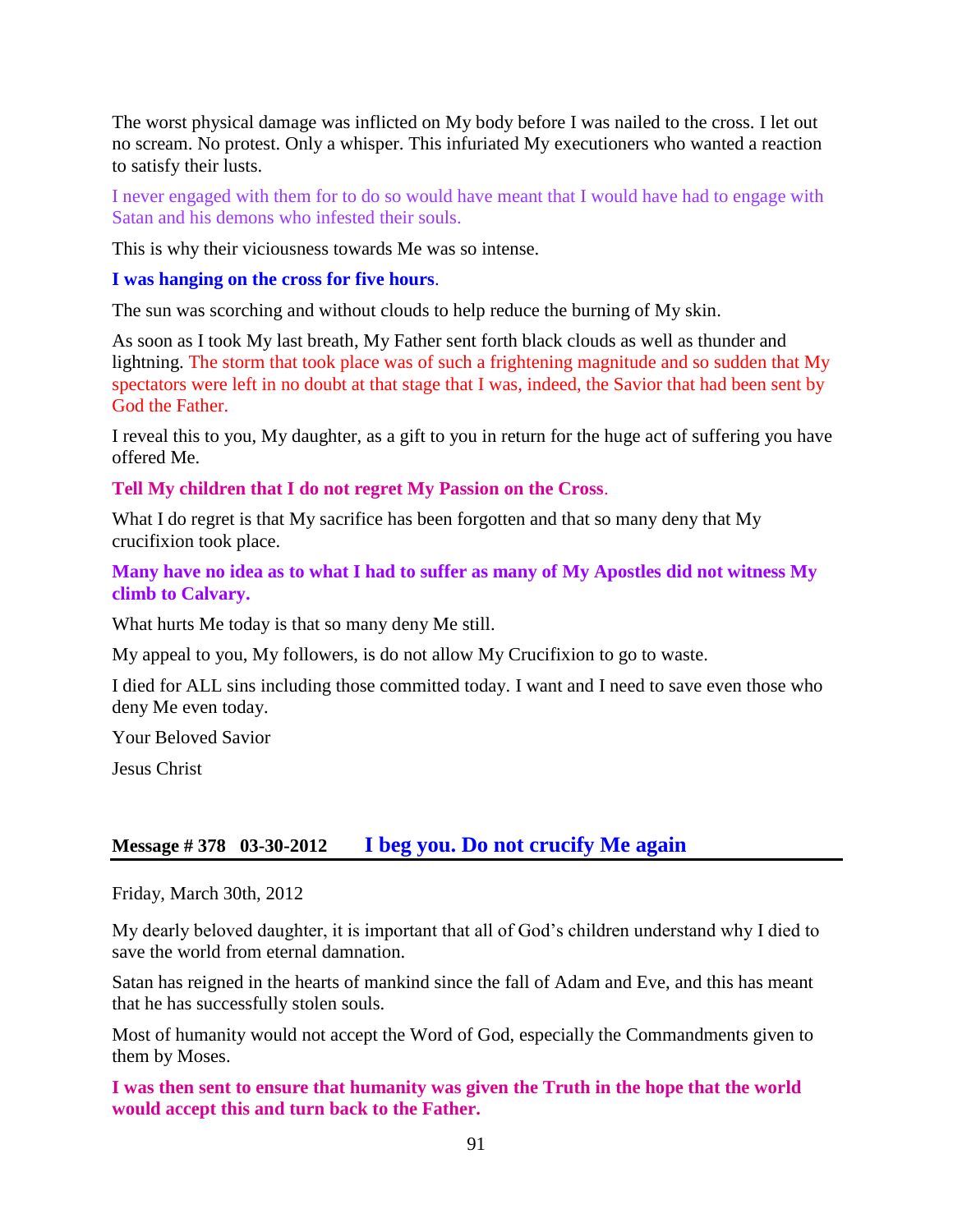While many did accept My Most Holy Word, the majority refused to accept Me as being the Messiah.

The truth is that they would not have accepted anyone, including the Prophets, because they were content to live in sin, which entrapped their souls.

### **If they had accepted Me, I would have reigned on earth, and the whole of humanity could have enjoyed eternal salvation.**

Instead, I was rejected. The Jews, My own people, despised Me. The Pharisees looked down on Me, yet when they heard My Holy Word, they could not simply ignore Me.

This is because My Words sparked a light in their souls, which they found hard to dismiss.

**So they kept coming back to Me again and again to question Me.**

#### **Today the same is true. Those of you, who claim to deny My word spoken through My Prophet, cannot simply walk away.**

Despite your claims of rejection, you keep coming back again and again.

In time, you will accept My Word spoken to you today.

You must not make the same mistake made by those who not only rejected Me but who crucified Me.

I beg you. Do not crucify Me again.

Allow Me to lead you to salvation by listening to Me now, as I call on you from the heavens, to prepare you for salvation and My New Paradise.

Your beloved Jesus

# **Message # 379 03-30-2012 [Virgin Mary: I am the intercessor. Through me I](http://www.thewarningsecondcoming.com/virgin-mary-i-am-the-intercessor-through-me-i-will-bring-your-prayers-before-my-precious-son/)  [will bring your prayers before my Precious Son](http://www.thewarningsecondcoming.com/virgin-mary-i-am-the-intercessor-through-me-i-will-bring-your-prayers-before-my-precious-son/)**

Friday, March 30th, 2012

My child, you must know that, as my Son's Messages to you change and reveal events both past and future, that you will be attacked more.

#### **My Son's Holy Word will always be rejected by those who refuse to listen to Him**.

Human opinion is not important.

My Son's communication to the world, at this time, is too important to allow those who oppose these Messages to delay and divert you from this Work.

Now is the time for humble reflection on my Son's Passion on the Cross.

**My children must honor the Sacrifice he made for the whole of humanity, by making their own private sacrifice for Him during Holy Week.**

Pray, pray, pray, children, for peace in the world.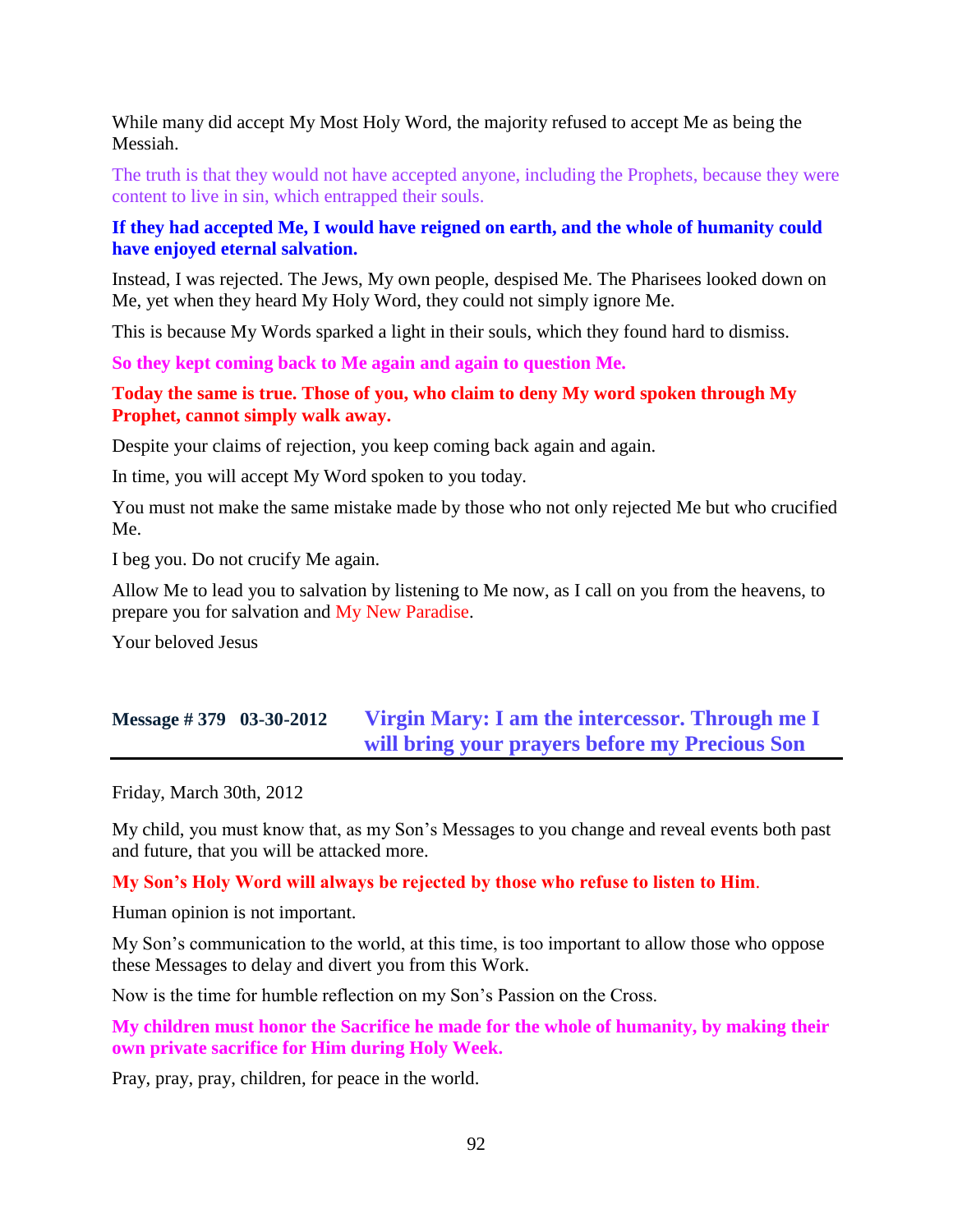#### **Pray, too, for the protection of the Pope during these times of fierce opposition to the Catholic Church.**

Prayer, humility, and simple allegiance towards My Son is necessary for you to become close to My Son's heart.

**I am the intercessor. Through me I will bring your prayers before my precious Son.**

Through me, I will help you to love Him more, and give Him the comfort He needs at this time when the world commemorates His Death on the Cross.

Your beloved Mother Mother of Salvation

### **Message # 380 03-31-2012 [My new miracles will be presented to the world](http://www.thewarningsecondcoming.com/my-new-miracles-will-be-presented-to-the-world/)**

Saturday, March 31st, 2012

My dearest beloved daughter, you must remain brave throughout your suffering and not allow fear to enter your heart.

In union, truly with Me, your suffering coincides with the week which commemorates My Death on the Cross.

This is not a coincidence. **For, the suffering, that you and other such chosen souls endure during this week, will save millions of souls from the fires of Hell.**

Just as I endured pain, torture, and death to save mankind from eternal damnation so, too, do victim souls save other souls so that they can be given the gift of eternal life.

**No matter how difficult and frightening this suffering is, always remember the gift to humanity that it represents.**

Children, as Holy Week commences, please mediate on My Passion on the Cross.

Not just on the suffering, but on the gift of freedom that it offers the whole of humanity.

Not one soul, including the cruel and hardened sinner influenced by Satan, will be excluded from My Mercy. The mercy, which has been made possible, because of the gift My beloved Father gave the world.

When He sent Me, His one and only Son, He made the biggest Sacrifice of all. This Sacrifice, proof of His ardent love for all of His children, has meant that it is possible to destroy Satan once and for all.

Because of the free will given to humanity by My Father, each man will be given the choice.

You will either be for My Father or against Him. You will choose either the Paradise of Eternal Life or the horror of Hell.

Satan, as his days are almost at an end, will not sit back while My new miracles will be presented to the world at this time.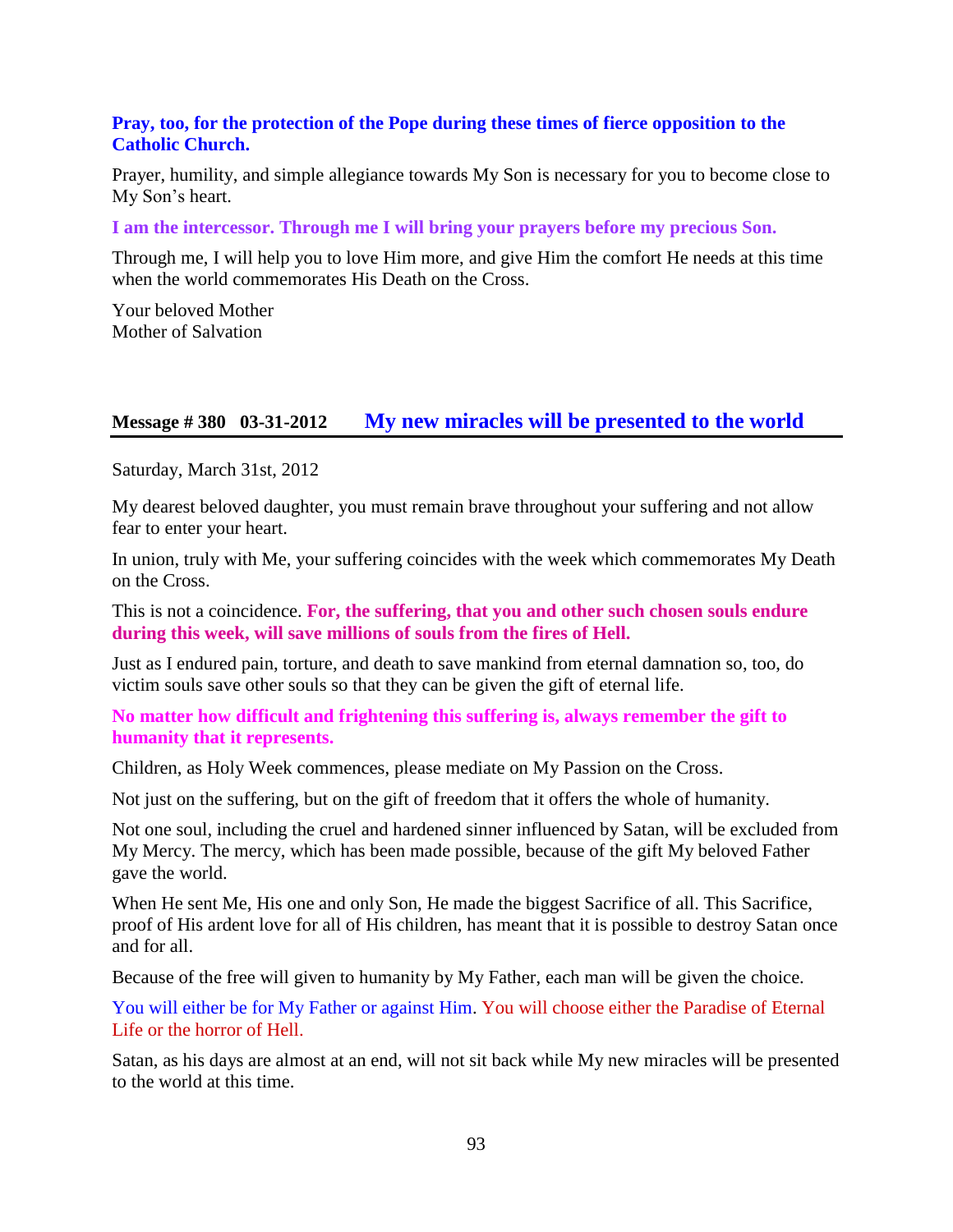Not only will he attack those dark souls in order to tempt them into further darkness and closer to his domain, he will target devout Christians.

**The miracles I speak of are, firstly, My communications through you, My daughter. My voice is being heard and conversion is multiplying.**

Millions of souls are now being claimed by Me through these messages.

**The other miracles include the great gift of My Mercy I bring into the world shortly when The Warning takes place.**

For the first time, every single man, woman, and child will be given the proof that, not only does God the Father exist, but that I, Jesus Christ His only Son, also exists.

This means that all those religions, including the Jewish people, My chosen people from whom I came, will realize the Truth.

The miracle of global conversion will infuriate Satan, who will not give up even at that stage. Those poor souls, already in terrible sin, will find it very difficult to pull away from him.

Other miracles will include global events which will involve **ecological wonders which will be given by My Father out of His love for His two witnesses the Christians and the Jews.**

**Power will be given to these two faiths when they are being persecuted.**

Their enemies will suffer as they inflict terrible punishment on them.

#### **And then, there will be My Second Coming, the greatest miracle since My resurrection.**

This will be the day I come to judge the living and the dead.

**This is the day I come to gather My family so that we become one.**

This will be the beginning of My reign as Heaven and earth merge to become one for 1,000 years.

#### **At this time, all will live by the Divine Will of My Father.**

Your beloved Jesus

### **Message # 381 04-02-2012 [Let them pray to Me for discernment](http://www.thewarningsecondcoming.com/let-them-pray-to-me-for-discernment/)**

Monday, April 2nd, 2012

My dearest beloved daughter, you must rest now, for the attacks by those who cannot accept My True Word continues.

You are not permitted to defend My Word, but now I am instructing you not to engage with those who doubt My Word, for that is not your responsibility.

My daughter, no matter how tempting it is to prove the authenticity of My most Holy Word for humanity in these the times, you must not do this.

I never responded to My executioners during My crucifixion. You must not try to respond to those who wish to persecute Me through My Messages.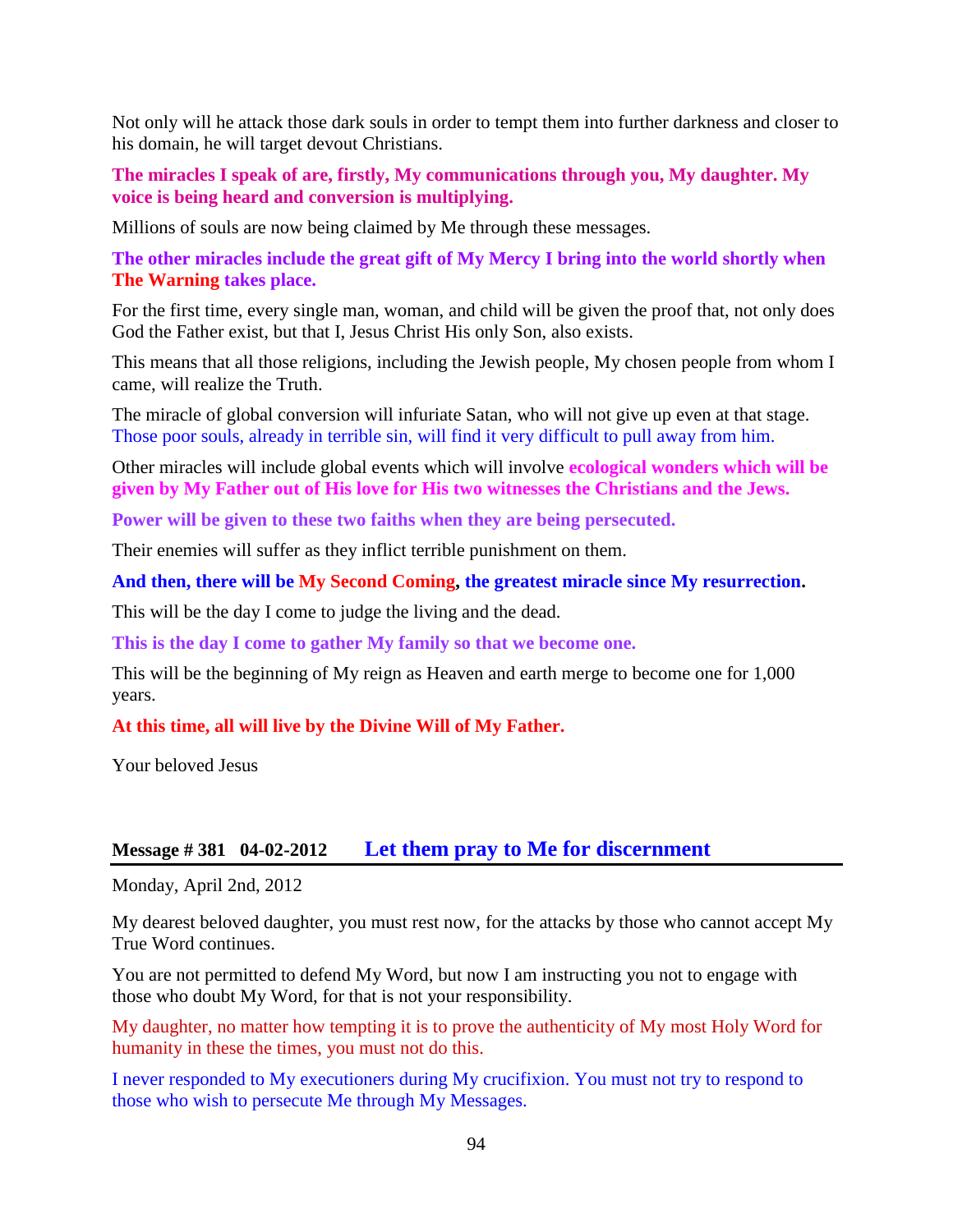#### It is not you, my daughter, they are angry with; it is I.

I can only tell the world how to prepare for My Second Coming. I cannot force them.

Ignore such taunts. Many are from genuine souls who feel the need to ask questions. But you are not permitted to do so. Let them pray to Me for discernment. Only I have responsibility for their souls. Even when you offer suffering to save souls, it is still not your responsibility.

So go and tell those who are in doubt, like My Apostle Thomas, it was I who faced him after My Resurrection when I stood before him. It was only when he touched My Wounds that he fully believed.

Sadly many souls in the world are not afforded this luxury.

They must know time is short in order to prepare their souls. It is their own free choice whether or not they respond to My Call.

Your Jesus

# **Message # 382 04-03-2012 [Only through the prayers of intercession can those](http://www.thewarningsecondcoming.com/only-through-the-prayers-of-intercession-can-those-souls-in-the-dark-be-saved/)  [souls in the dark be saved](http://www.thewarningsecondcoming.com/only-through-the-prayers-of-intercession-can-those-souls-in-the-dark-be-saved/)**

Tuesday, April 3rd, 2012

My dearly beloved daughter, there is a period between now and The Warning which I want My followers to understand.

Your intense prayers are needed to save souls who are beyond helping themselves. Many of these souls will not survive The Warning, so it is important that they, and all others who are all in a state of mortal sin, are saved by Divine intervention.

Your prayers, begging for the salvation of their souls, is needed now. This must be your priority now during Holy Week for when you ask My beloved Father, in My Holy Name, to save such sinners; your prayers will be answered.

### **Crusade Prayer (43) To Save Souls during The Warning**

O God the Almighty Father, on behalf of your beloved Son Jesus Christ and in commemoration of His death on the Cross to save us from our sins, I beg you to save souls who cannot save themselves and who may die in mortal sin during The Warning. In atonement for the sufferings of Your beloved Son, I urge You to forgive those who are unable to seek redemption, because they will not live long enough to ask Jesus Your Son for Mercy to free them from sin. Amen.

Pray for all sinners. My greatest wish is to save all of humanity. Only through the prayers of intercession can those souls in the dark be saved.

Your beloved Jesus Christ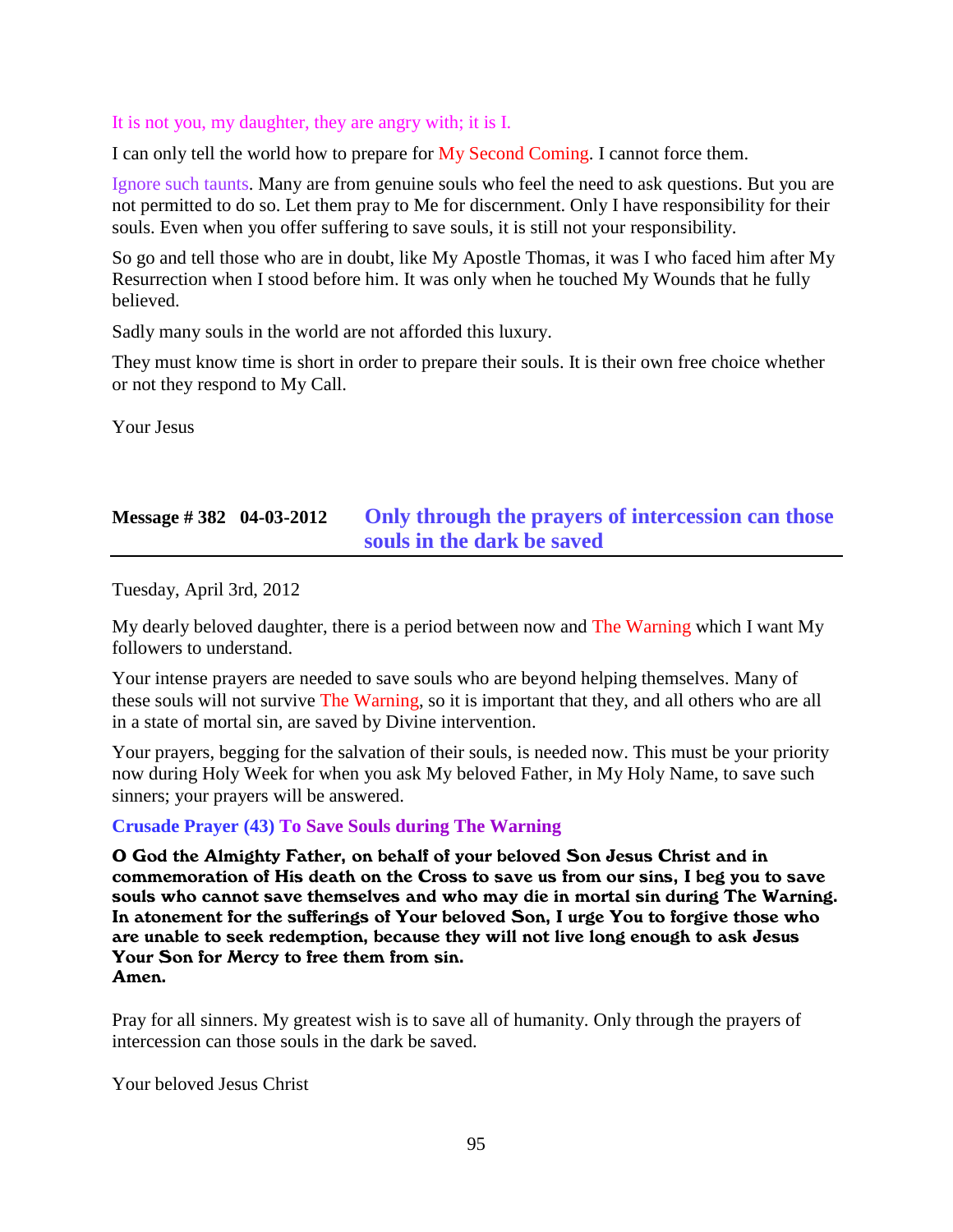Wednesday, April 4th, 2012

My dearly beloved daughter, the time is almost here for the world to reflect on My Death on the Cross.

This is the time during 2012 that I urgently need your prayers for those who will not recognize Me and for those who do not know about Me.

It will be up to you, My beloved followers, to help Me save those poor souls whom I need to bring close to My bosom so that I can prepare them for My New Paradise.

Children, I need you to say My Divine Mercy chaplet and commence the 9 day Novena of the Divine Mercy from Good Friday.

It is important that as many of you complete this Novena for other souls. You will receive great graces, and for this, I will never forsake you. I will salvage your soul when you come before Me on the Day of Judgment.

You must never become tired of praying to save other souls. You are My Army and through the graces I give you, you will work with Me to clean the earth of Sin before My Second Coming.

Praying does not come easy to all of you. The best way is to unite yourself in My Sorrowful Passion and meditate on My suffering and, in particular, My Agony in the Garden. My Great Mercy is at its most potent then. It was precisely because of sinners, including those Pagans, were never given a chance to know Me whom I agonized over the most.

For those of you who love Me, know this.

**The more you trust in Me completely, the stronger is My Mercy**. The more I can forgive. My Mercy is so powerful that it can wipe out the sins of all mankind.

Those who believe in Me, trust Me, can achieve great sanctity by helping to save the souls of their brothers and sisters as a priority. They do this out of their love for Me, for they know that this brings Me much consolation.

You, My pure and just followers who love Me so much, know that it is through your generosity of heart that I can save sinners.

Sinners, you must understand, are who I died for, and are the ones I thirst for most of all. I show great compassion for sinners.

But, you, My followers who are also sinners, must trust in Me completely. By doing this, I grant a number of special graces. The more you ask for My help, the more you receive. It is because of this bond that you and I hold between us that you can help Me to save other souls from drowning in despair and hopelessness.

Remember the power of My Divine Mercy Novena and the number of souls you will save for Me this year.

Your beloved Jesus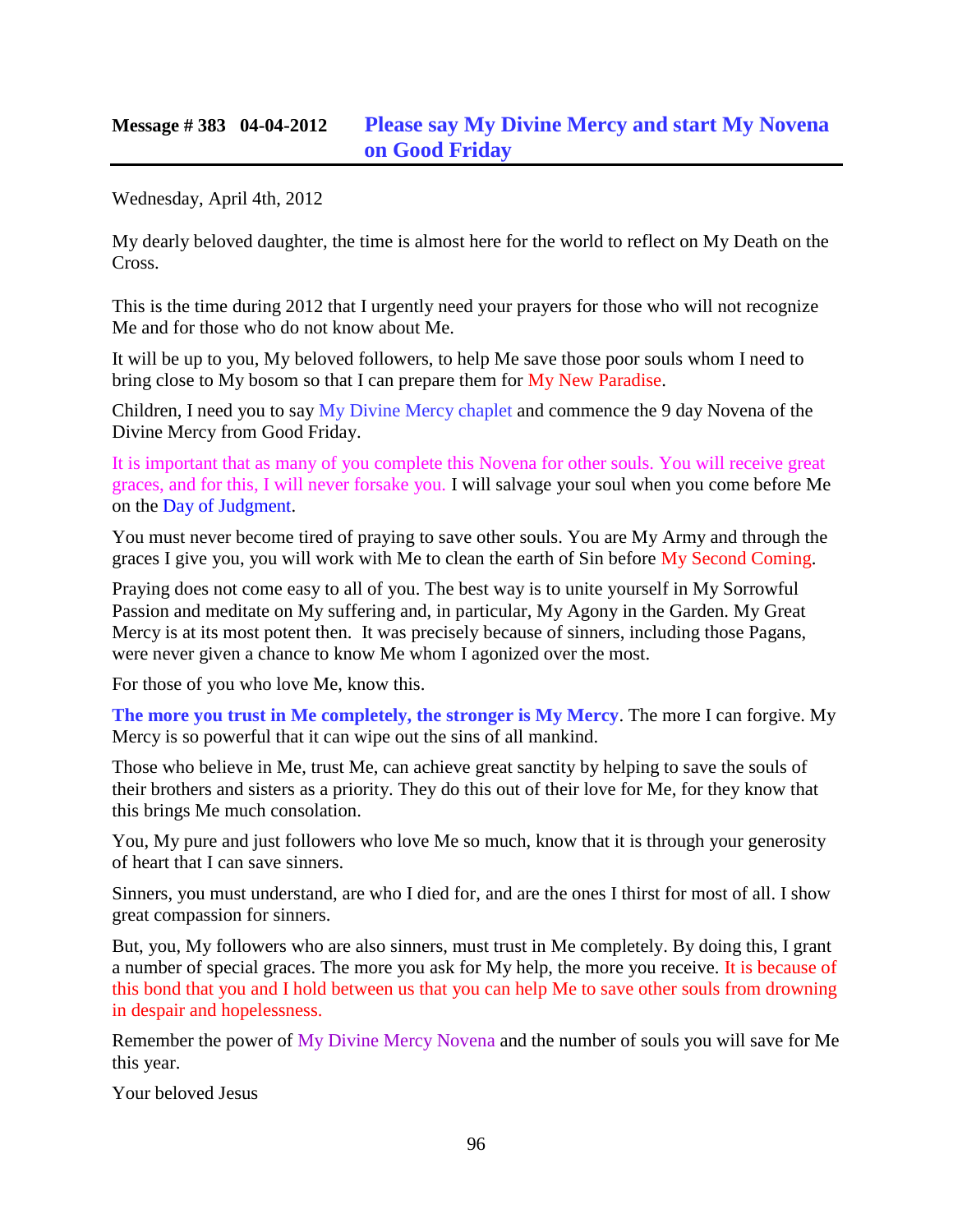# **Message # 384 04-05-2012 [Good Friday is the day I desire, and this year](http://www.thewarningsecondcoming.com/good-friday-is-the-day-i-desire-and-this-year-especially-to-be-remembered-for-what-it-really-means/)  [especially, to be remembered for what it really](http://www.thewarningsecondcoming.com/good-friday-is-the-day-i-desire-and-this-year-especially-to-be-remembered-for-what-it-really-means/)  [means](http://www.thewarningsecondcoming.com/good-friday-is-the-day-i-desire-and-this-year-especially-to-be-remembered-for-what-it-really-means/)**

Thursday, April 5th, 2012

Good Friday is the day I desire, and this year especially, to be remembered for what it really means.

My Father sent me into the world and offered Me as a ransom to save the world from the Fires of Hell.

I came to serve you, children, not to condemn you. My Death was a special grace, free of any obligation on your part other than to accept the Hand of Mercy given to you by My Eternal Father.

This Gift was offered to allow mankind to receive the Gift of Reconciliation, so that they can be made fit to enter My Father's Kingdom.

Before I was crucified, I attended a very important Passover Supper with My Apostles the night before My Death on the Cross.

This Last Supper provides another special Gift. The Gift of celebrating **the Holy Eucharist is a Sacrament of Love to provide you with a unique Gift, where you can truly receive Me in Holy Communion.**

**My True Presence, contained in the Holy Eucharist in the world today when celebrated during Holy Mass, provides very special graces to those in a state of grace, who love Me, who receive Me.**

My Presence can be felt in a way which will strengthen your faith when you accept My True Presence in the Holy Eucharist.

If you reject My Presence in the Holy Eucharist, you reject one of the most significant gifts I left behind when I came to earth to atone for your sins.

I died to save you and this is, in itself, a great Gift.

**But I left you a very special Gift where you can receive Me in mind, body, and spirit.**

Accept My Presence and your soul will become closer in true union with Me.

Accept Me. Do not forsake Me. Do not deny Me.

Believe, without any doubts in your hearts, that it was because of the love of God the Father that these gifts were bestowed upon you.

Reflect now on the real Truth of My Teachings

Do not accept My Crucifixion without accepting the gifts also offered to you at My Last Supper. If you do, you will be starving your soul of the food of life.

Your beloved Jesus

Redeemer of Mankind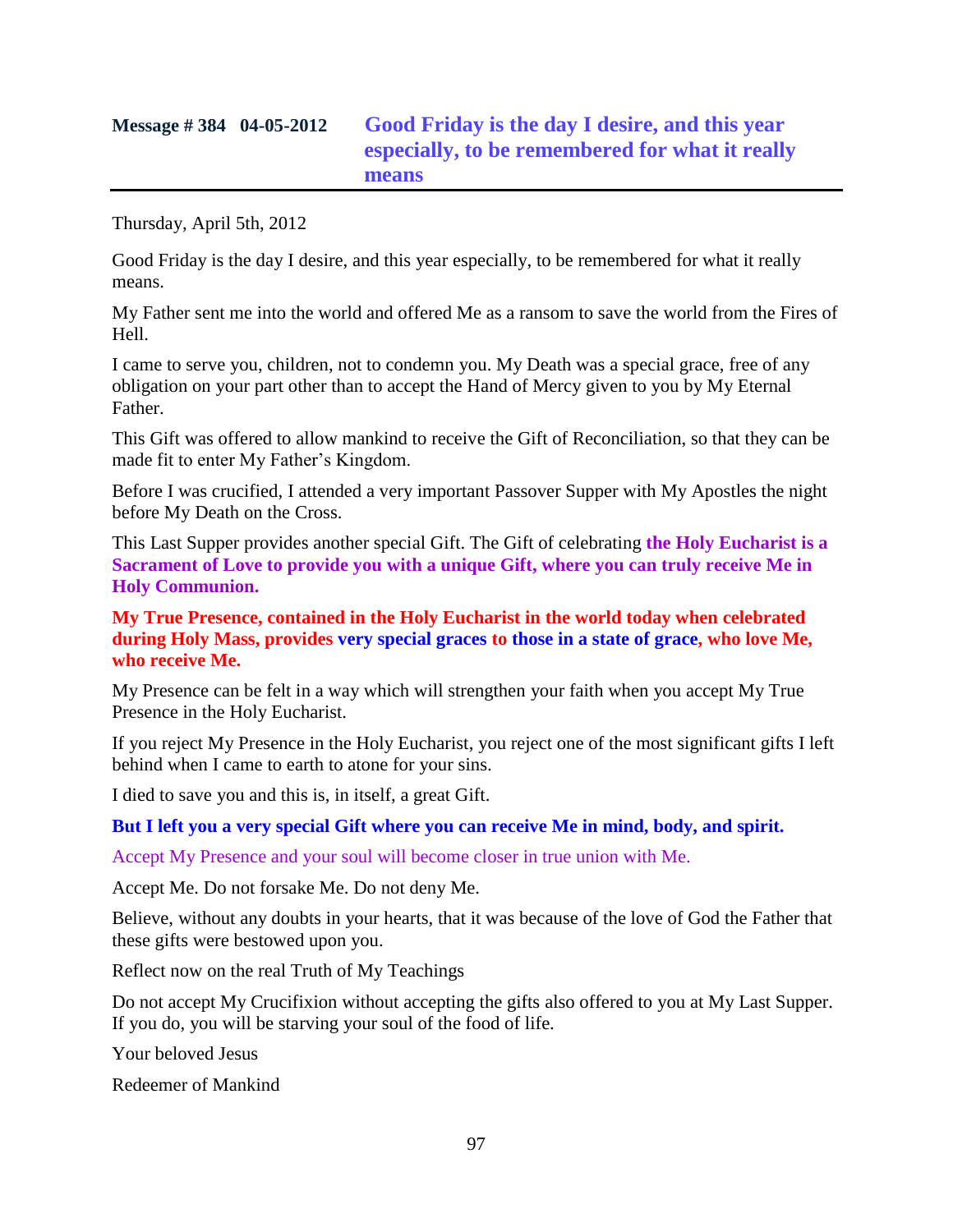## **Message # 385 04-06-2012 [Easter is a time when My Death on the cross is](http://www.thewarningsecondcoming.com/easter-is-a-time-when-my-death-on-the-cross-is-contemplated-properly/)  [contemplated properly](http://www.thewarningsecondcoming.com/easter-is-a-time-when-my-death-on-the-cross-is-contemplated-properly/)**

Friday, April 6th, 2012

My dearly beloved daughter, how you console Me in My time of sorrow. How you give Me the love and comfort I so desire from souls. Oh were all souls to unite and intertwine their hearts with Mine, God's Holy Family would be fully complete. Only when all souls are salvaged, will My Father's Divine Will be done.

Easter is a time when My Death on the Cross is contemplated properly and My Resurrection from the dead is fully acknowledged for the freedom it brings humanity.

**My Resurrection means that all of you who love Me and proclaim My Holy Word can also be raised from the dead**.

**All those who have died in a state of grace and favored by My Father will also be raised in glory from the dead on the day I come to judge**.

They will join those who are alive, not just in body, but in the Spirit of the Lord, and be awarded eternal life.

Many people do not understand My Promise.

**All those whose names are contained in the Book of Life will be raised body, mind, and soul, free of bodily corruption and in full union with Me**.

All those chosen will live according to the Divine Will of My Father.

You will live in love, peace, and harmony during my Glorious Reign on earth for 1000 years.

You will join in glory with the first resurrection of the dead. Those souls including your beloved family and friends who are deemed fit to enter My New Paradise on Earth.

This is the life you must all seek out. Let there be no doubt.

For those poor souls, who cannot accept the Truth of My Existence or My Promise to judge the living and the dead, they will tear their hair out when faced with the terrible fate, which will lie ahead of them when the Truth is revealed.

For those believers, you must also be careful.

Many of you, who do not love Me enough, or take Me for granted, make the mistake of believing that My mercy ignores sins where no remorse exists.

My Mercy is abundant, I want to lavish My Graces upon every sinner. But there are those, who are smug in the false assumption, that their knowledge of My Teachings is enough to save them.

They are indifferent to My love. They lack a tender heart, have little humility in their souls, and believe that certain sins are not worth repenting.

This thinking is dangerous and serves only to remove such souls from Me further.

There is not one sin so small that can be ignored. **Absolution can only be given when you repent. You can only repent if you are free from pride and humble of heart.**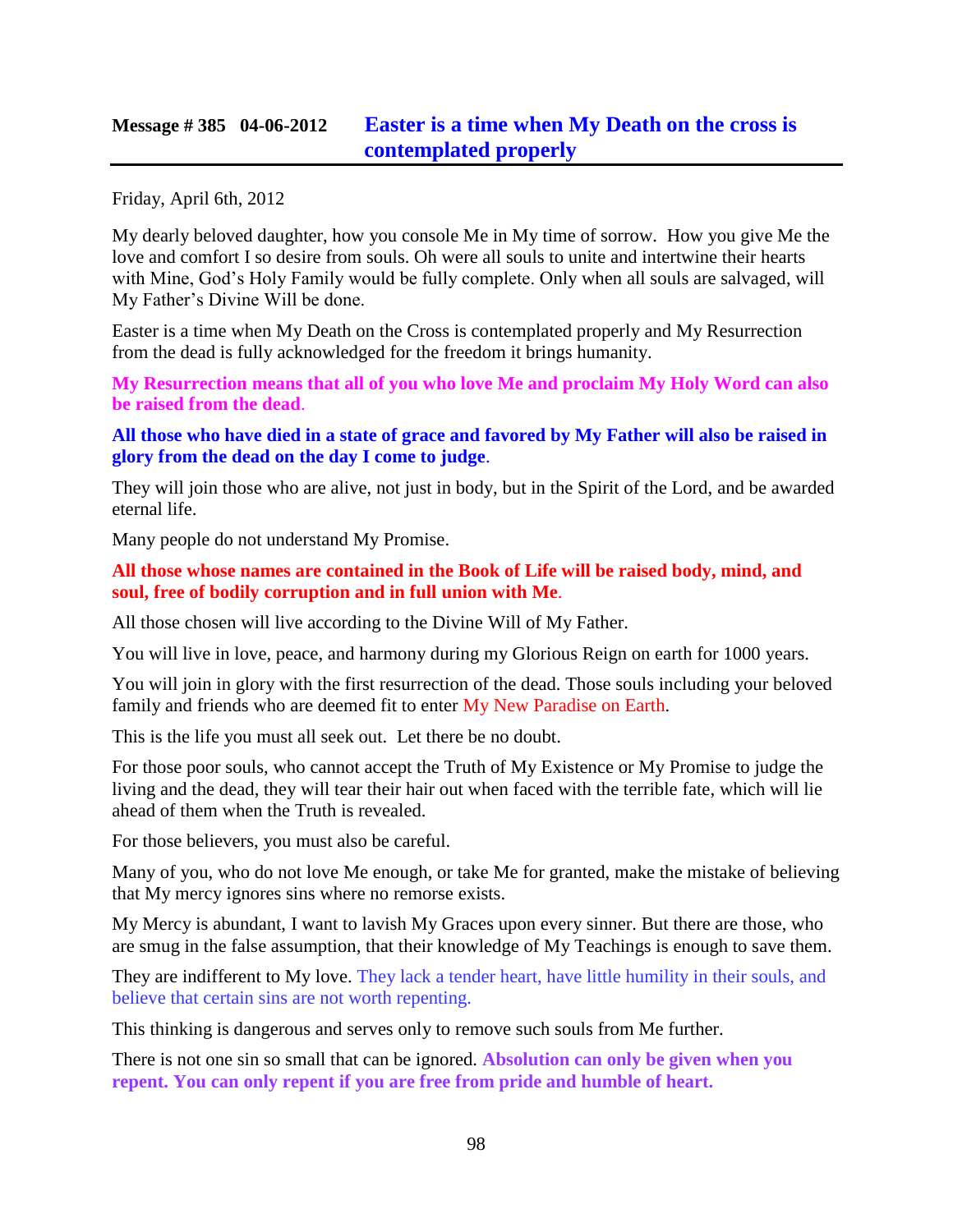Rejoice, My children, this Easter. Just as My Death on the Cross gave you the Gift of Salvation, it was My Resurrection from the dead that will also give you the Eternal Life which has been planned by My Eternal Father for so long.

**You have much to look forward to. For the eternal life promised to you means just that. Eternal Life in body, mind, and soul.**

It is important that you strive for this new life, and that you prepare your souls.

**Every effort will be made by Satan and his demons to convince you that eternal life in My New Paradise does not exist. That My Second Coming is a lie.**

Priests, members of the Clergy, and devout Christians will be the first target.

Pray, pray, pray to My Eternal Father to protect you with My precious Blood, so that not one of you strays from the Truth

Your beloved Jesus Christ

Redeemer of Mankind

# **Message # 386 04-07-2012 [I am the Church. The Church was founded by Me](http://www.thewarningsecondcoming.com/i-am-the-church-the-church-was-founded-by-me-and-it-can-never-die/)  [and it can never die](http://www.thewarningsecondcoming.com/i-am-the-church-the-church-was-founded-by-me-and-it-can-never-die/)**

Saturday, April 7th, 2012

My dearly beloved daughter**, the schism I spoke of has begun in the Catholic Church.**

My Teachings, which have never changed since My Holy Scriptures ended with the Book of Revelations, are now being challenged.

There have been a number of challenges, opinions, and theological assessments of My Holy Word throughout the centuries.

Many fine men questioned the Instructions and the Teachings which I imparted to mankind.

Some of My Teachings were taken apart, analyzed, new interpretations sought and then accepted.

**Yet, this has been unnecessary. For the Truth was given to man by the Prophets who came before Me and then by Me during My time on earth.**

**The Truth has never changed. The Truth is simple.**

Other information, not contained in Holy Scripture was given as a Gift to the world through chosen souls for one reason only. To help you contemplate on My Sacrifice for mankind and to show and remind you of the love I hold in My heart for all of God's children.

**Any divine revelations given to the world today are to help you prepare for Eternal Life.**

My Teachings, honored by the Holy Catholic and Apostolic Church, are now being attacked in the first of many challenges, which will result in the division of the Church.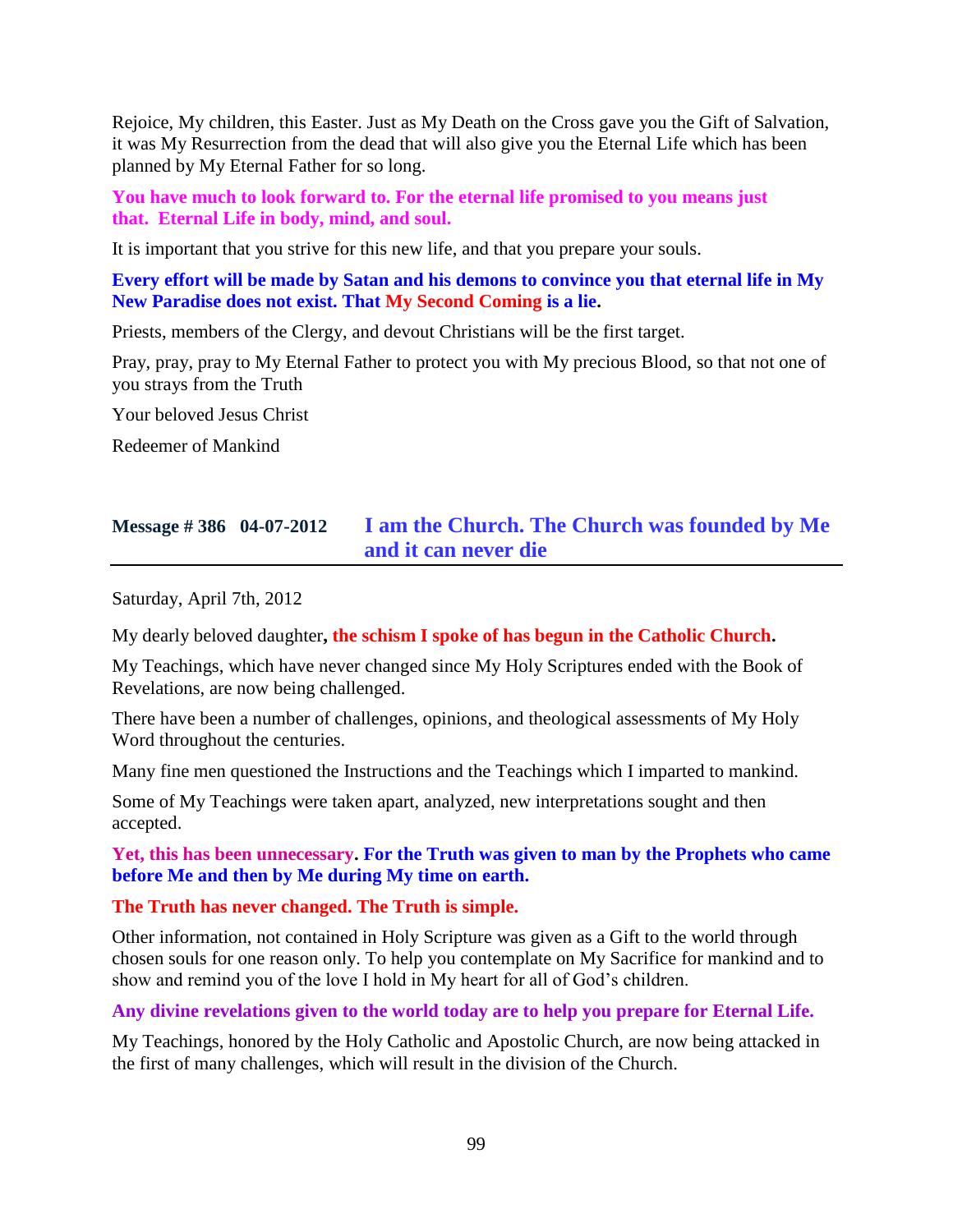**New laws will be introduced to suit modern opinion,** and so that they sit comfortably with those who, with pride in their souls, feel a need to pacify mankind rather than show obedience to the Teachings of the Church.

**I Am the Church. The Church was founded by Me and it can never die.**

Many, including those from within, as well as from outside the Church, will attempt to break down its structure.

#### **Pray that My Holy Vicar Pope Benedict XVI will remain strong amidst the opposition he now faces.**

This is a deliberate attempt by **those connected with the False Prophet to create a new Church.**

These cunning people will have you believe it will be the same Church, but it cannot be.

**How can My Church, with new laws, twisted versions of the Truth I gave to the world, represent Me?**

**It can't. This is why My Father will direct His Church, the true loyal believers, from the Heavens.**

He will hold the keys until the Second Coming **when the New Jerusalem will rise, the one true Catholic Church, out of the ashes to be reclaimed by all of God's children, all religions, all creeds as one.**

This is the way it was meant to be in full and final union in the New Era of Peace on earth.

Your beloved Jesus Christ

# **Message # 387 04-08-2012 [Heaven and earth will become one. One won't exist](http://www.thewarningsecondcoming.com/heaven-and-earth-will-become-one-one-wont-exist-without-the-other/)  [without the other](http://www.thewarningsecondcoming.com/heaven-and-earth-will-become-one-one-wont-exist-without-the-other/)**

Sunday, April 8th, 2012

My dearly beloved daughter, the time for My Reign on earth is drawing closer, and there is only so much time for humanity to grasp My mercy and repent.

It is also important that My Church prepare its flock for eternal life and use every opportunity to encourage reconciliation.

This is an important time of the year and you must turn to Me, your Jesus, and pray for the graces to ensure that you, My followers, have the strength of conviction to spread the Truth of My Second Coming.

**The suffering of humanity and that of My Eternal Father and Me, His beloved Son, is coming finally to an end.**

**Satan's reign on earth will cease and I will take over My rightful throne.**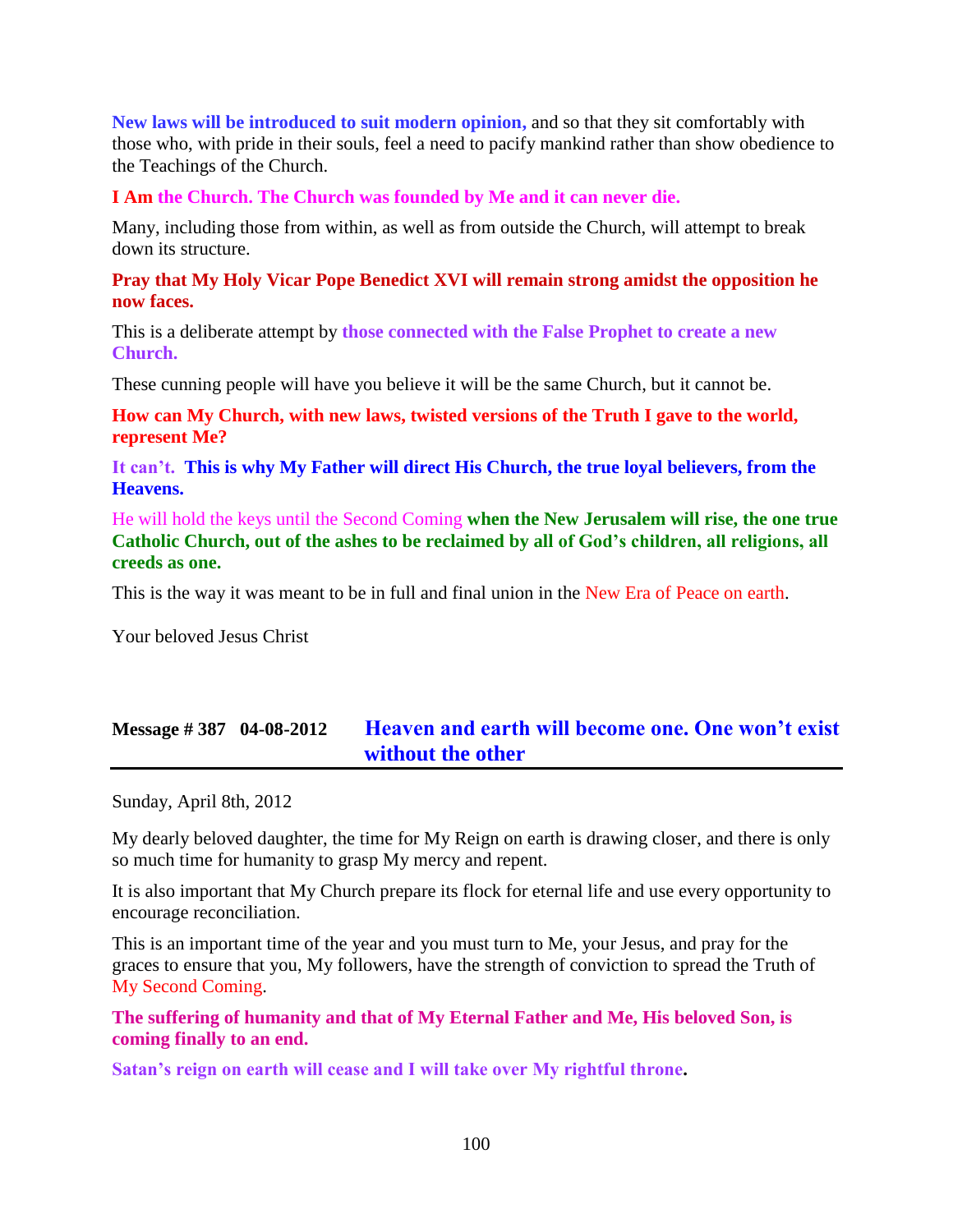While My Reign within My Church has meant that My Spirit has been present, with great graces offering to deserving souls, it will not be until Satan is bound that My Father's Will can finally be fulfilled.

No man truly understands what Eternal Life is. No man understands fully what will happen at My Second Coming. No man, because of the limitations of human understanding, can know of **My plans for the gathering of My twelve nations on earth.**

So many believe that My Second Coming is the end of the world.

#### **It may be the End of Times as you know it, but it is only the beginning of the glorious future planned by My Eternal Father for all His children.**

Heaven and Earth will become one.

**One won't exist without the other. The righteous will live in My New Paradise and there will be great abundance in all things.**

So much wonder can never be described in human terms. Great peace and joy will be felt by every soul who inherits the right to be part of My Kingdom.

My heart breaks when I see fear in your eyes, children, when I refer to the end times.

Instead, I ask you to trust in My great Love for you all, and know that My Promise is that you will be truly at home with Me and your sorrows will be banished for eternity.

**The New Paradise I promise is to be revealed to humanity very soon.**

Do not waste one single moment in fear. Rejoice. Look forward to your future.

Trust in Me completely for I love you too much to ever let you down.

Pray that all of My children will be humble in heart to accept the keys to Paradise.

Your Jesus

## **Message # 388 04-09-2012 [Virgin Mary: The Era of Peace I spoke about in](http://www.thewarningsecondcoming.com/virgin-mary-the-era-of-peace-i-spoke-about-in-fatima-has-been-forgotten/)  [Fatima has been forgotten](http://www.thewarningsecondcoming.com/virgin-mary-the-era-of-peace-i-spoke-about-in-fatima-has-been-forgotten/)**

Monday, April 9th, 2012

My child, the world is about to undergo the final changes as the battle for souls intensifies.

**Satan will hurt the Catholic Church and I, the Mother of God, will be implicated in the division of the Church.**

**My role as Co-Redemptrix, Mediatrix, Advocate is not being accepted by divisions in the Catholic Church.**

I am not accepted in many quarters as to **the role I must play in the salvation of souls.**

My poor Son is so hurt by the way in which I, the Mother of God, have been dismissed.

My role as the Destroyer of the Serpent is not understood.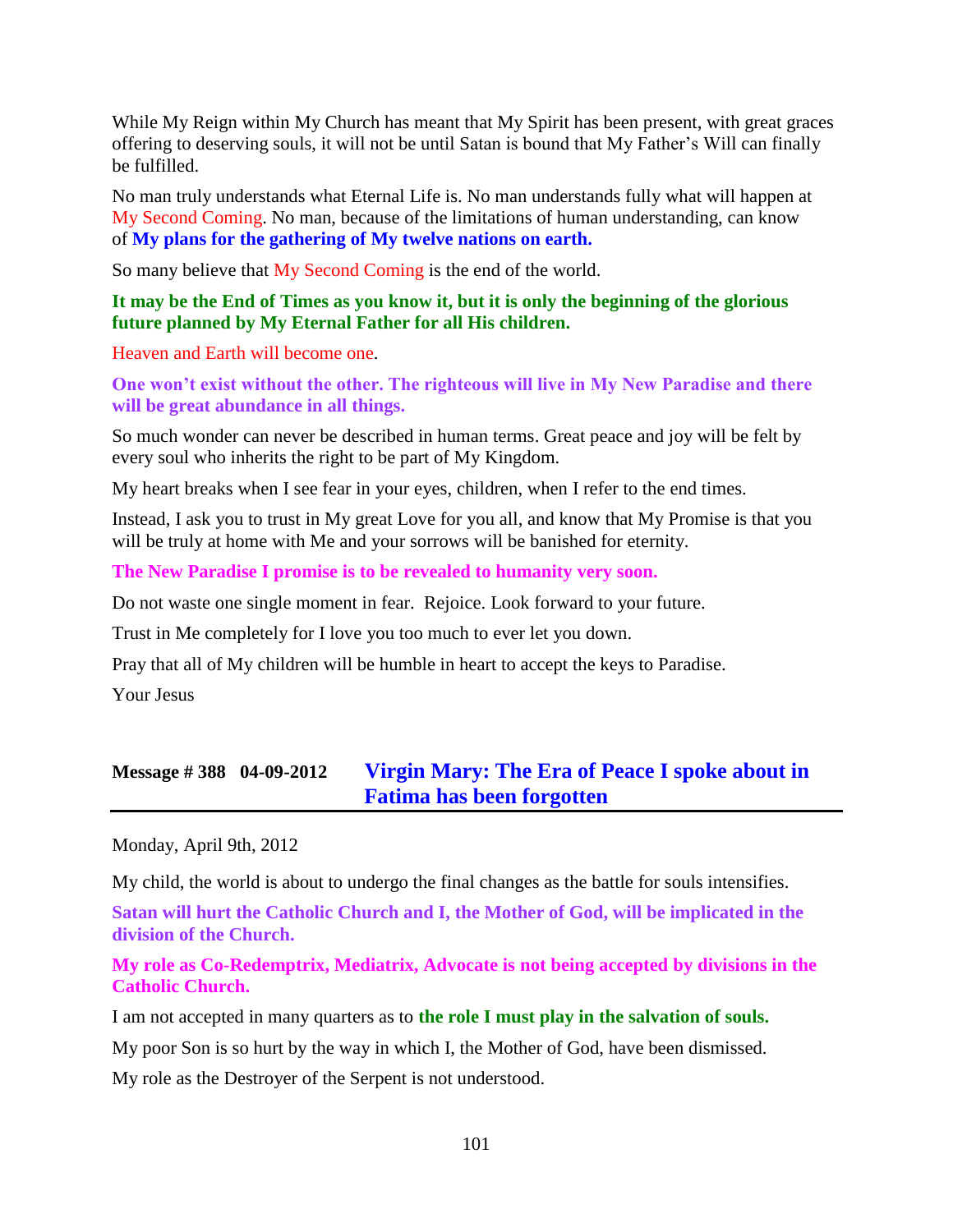#### **I have been blessed with the graces, and the power, to defeat and destroy the Evil One.**

He, the Evil One, has many followers from inside the Catholic Church, who want to oppose the power I have been given by God the Most High.

The Era of Peace I spoke about in Fatima has been forgotten.

**This Era of Peace will take place after the Second Coming of My Son and will last 1,000 years.**

This will come about when Heaven and Earth will merge as one glorious New Paradise.

Because of the faith of my children and their devotion to me, their beloved Mother, many souls will enter the New Paradise.

**Satan is now working hard to persuade members of the Catholic Church that this is not to be**.

My role as the Mother of Salvation, and Co-Redemptrix working alongside My Beloved Son to herald the Second Coming is being denied.

Children, pray that those souls, victims of the Deceiver within the Catholic Church, do not drive my children away from their moment of salvation.

**Pray that Pope Benedict can stop this evil from permeating throughout the Catholic Church**.

Never give up, children, in your fight to stand up to the Truth.

My Son's Promise to return to bring humanity to eternal life in Paradise is about to be fulfilled. But He will be opposed, every step of the way, by those souls who have allowed the deceit of the Evil One to turn their heads.

Loyalty, within the Church, towards My Son will weaken.

**My role as Co Redemptrix, Mediatrix, Advocate will not be accepted.**

Pray that My Son's Priests will stay strong and that they will defend the Truth.

Your beloved Mother Mother of God Mother of Salvation

## **Message # 389 04-10-2012 [Virgin Mary: The time for me to crush the serpent](http://www.thewarningsecondcoming.com/virgin-mary-the-time-for-me-to-crush-the-serpent-is-drawing-nearer/)  [is drawing nearer](http://www.thewarningsecondcoming.com/virgin-mary-the-time-for-me-to-crush-the-serpent-is-drawing-nearer/)**

Tuesday, April 10th, 2012

I am your beloved Mother, Queen of the Earth. I am the Immaculate Conception, the Virgin Mary, Mother of Jesus, who came in the flesh.

**My child, the time for the triumph of My Immaculate Heart is close.**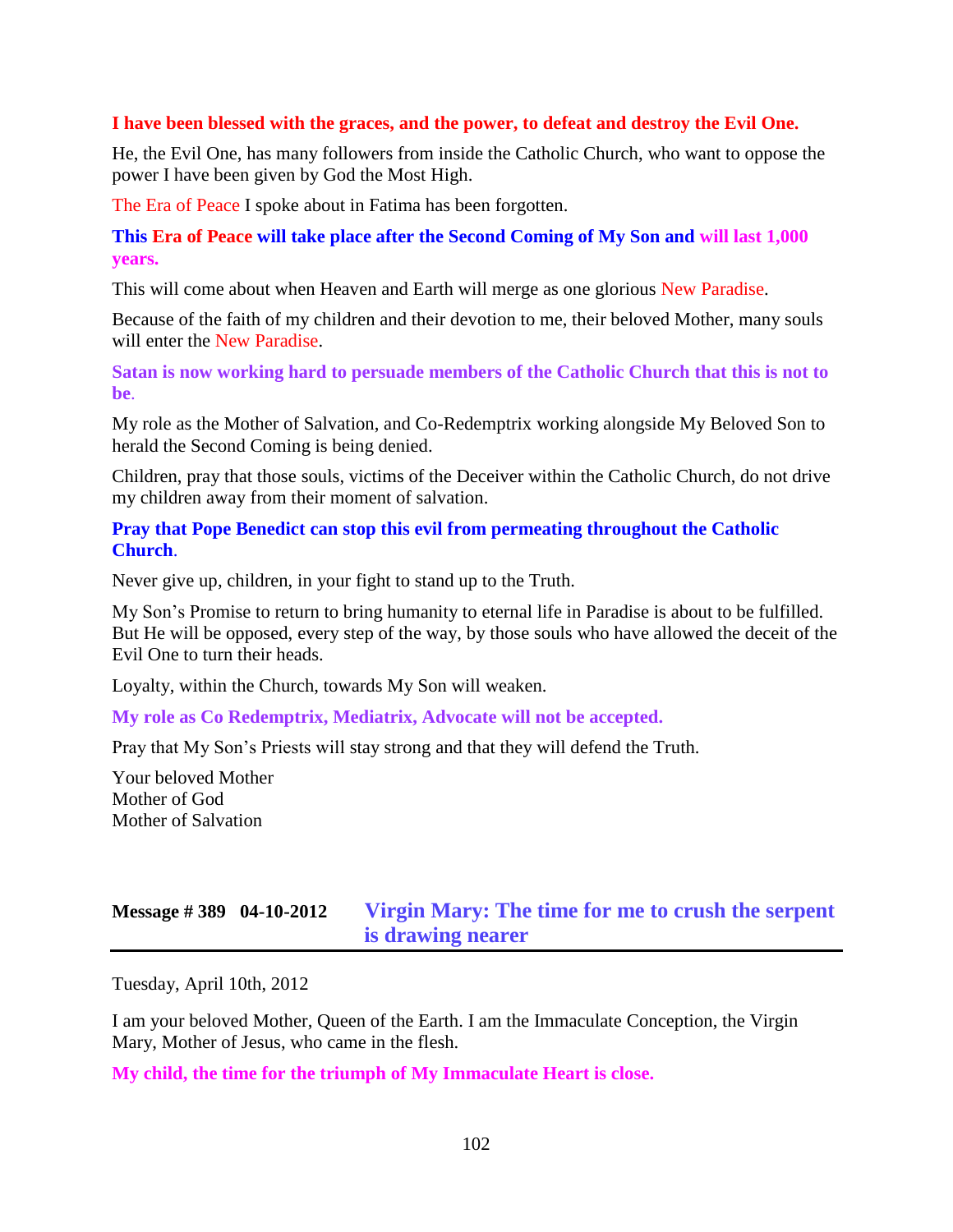The time for me to crush the Serpent is drawing nearer. But until the day when Satan and his demons are cast into the wilderness, much confusion will erupt on earth.

**For believers in my Son, it will be a time of torment. They will be pulled into two different directions by the Catholic Church.**

**One half will believe, out of duty, the need to follow the False Prophet, the Pope who will follow Pope Benedict XVI**

#### **He, the Beast, is dressed like a lamb, but is not from my Father, God the Most High, and will fool poor souls including priests, bishops and cardinals.**

Many will follow him and believe him to be sent by God to rule over His Church on earth.

Sadly, many souls will follow his teachings which will be insulting to My Father.

Others, filled with the Holy Spirit and given the graces of discernment because of their humble souls, **will know instantly, that an imposter sits in the Church in Rome.**

#### **The new false Pope is already scheming, even before he ascends to the throne of the Seat of Peter, to denounce the teachings of my Son. Then he will denounce me, the Blessed Mother of God, and ridicule my role as Co-Redemptrix.**

My child, your role is going to become even harder than before. For many of my children are very confused. The insults you face every day, the torments you endure on behalf of my Son, will increase.

Never be afraid to tell the world the Truth, my child.

You are being made stronger as a result of the physical and mental suffering you accept on behalf of my Son in order to save souls.

### **Every effort, especially by one division in the Catholic Church, will be made to dismiss my Messages given to you.**

Your obedience and loyalty to me and my beloved Son will be tested as never before. This may lead you to pull away but, should this happen, it will not last long.

Pray, my child, for all of God's children who, through no fault of their own, are being pulled into the final battle for souls.

#### **All of this must come to pass for it is contained in my Father's Book.**

All the angels in Heaven protect you, my child, in this somewhat lonely mission.

Always remember how important prayer is.

Pray, pray, pray for without prayer, especially the recital of my Holy Rosary, Satan can pull you away from the Holy Word of my Precious Son.

Remember also the importance of fasting, for it keeps the Deceiver at bay.

Without regular prayer, my children, will find it hard to remain close to my Son.

Never fear the future, children, for once you remain close to my Son you will be protected

And given the necessary graces to prepare your souls and those of your families for the New Era of Peace foretold so long ago.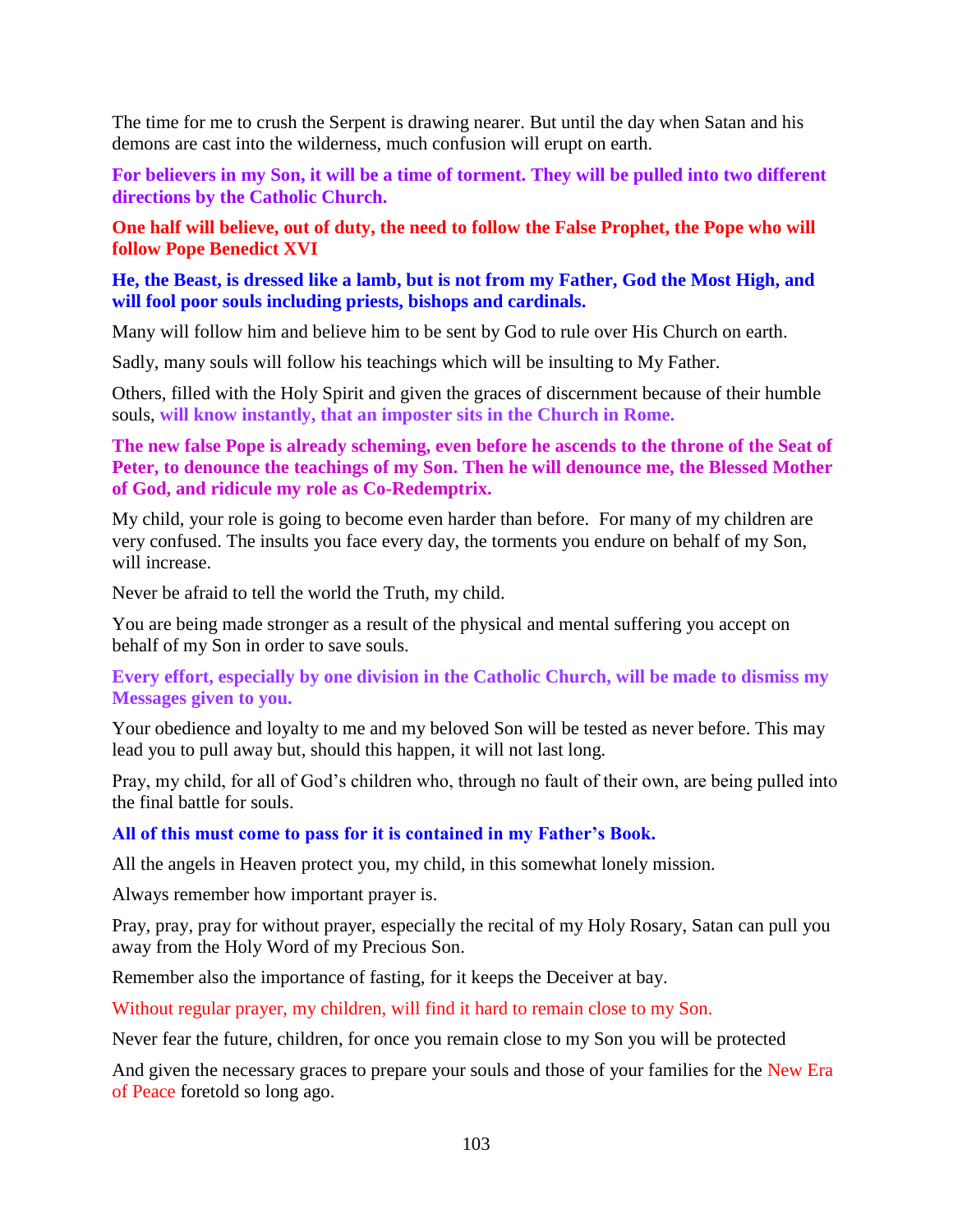Your beloved Mother

Queen of the Earth

Mother of Salvation

# **Message # 390 04-04-2012 [The hatred will mount against you. You will be](http://www.thewarningsecondcoming.com/the-hatred-will-mount-against-you-you-will-be-told-that-this-work-is-from-satan/)  [told that this work is from Satan](http://www.thewarningsecondcoming.com/the-hatred-will-mount-against-you-you-will-be-told-that-this-work-is-from-satan/)**

Wednesday, April 11th, 2012

My dearly beloved daughter, why is it that you, sometimes, question the graces I have given you?

**The gift of reading souls was given to you so that you can discern the intentions of those poor souls who will try to undermine My Holy Word.**

This gift will enable you to feel compassion for such souls and help them to find the truth path to eternal life and to free their souls from the torment that they endure.

### **This gift will also enable you to identify false prophets.**

You will know instantly who comes in My name and who does not.

At first, you will feel a terrible sinking feeling of fear because you will recognize Satan's work. You will know immediately when he is present in others.

When he attacks you, through others, you will feel like you have been kicked in the stomach.

You will feel nauseous when you come face to face with someone whose soul has been stolen by Satan and you will tremble and feel dizzy.

You will speak, however to such souls with My words and with a strength you will not recognize as your own.

Many who come to you with pure souls, will feel the light and My presence surge through their bodies.

Few, of humble heart and a deep love for Me, will fail to respond to My Holy Spirit which has flooded your soul.

**My daughter, this is now a difficult stage of your mission.**

The hatred will mount against you. You will be told that this Work is from Satan.

Don't you know how Satan, the Deceiver, works? He convinces good souls that when My Word is spoken, that it is not from Me?

**He tries to convince others, through their fear of him, that the traits associated with him are present in others.**

He causes doubts and distress in souls by deceiving them. By blinding them to the Truth and by preventing them from receiving graces designed by Me to sanctify their souls.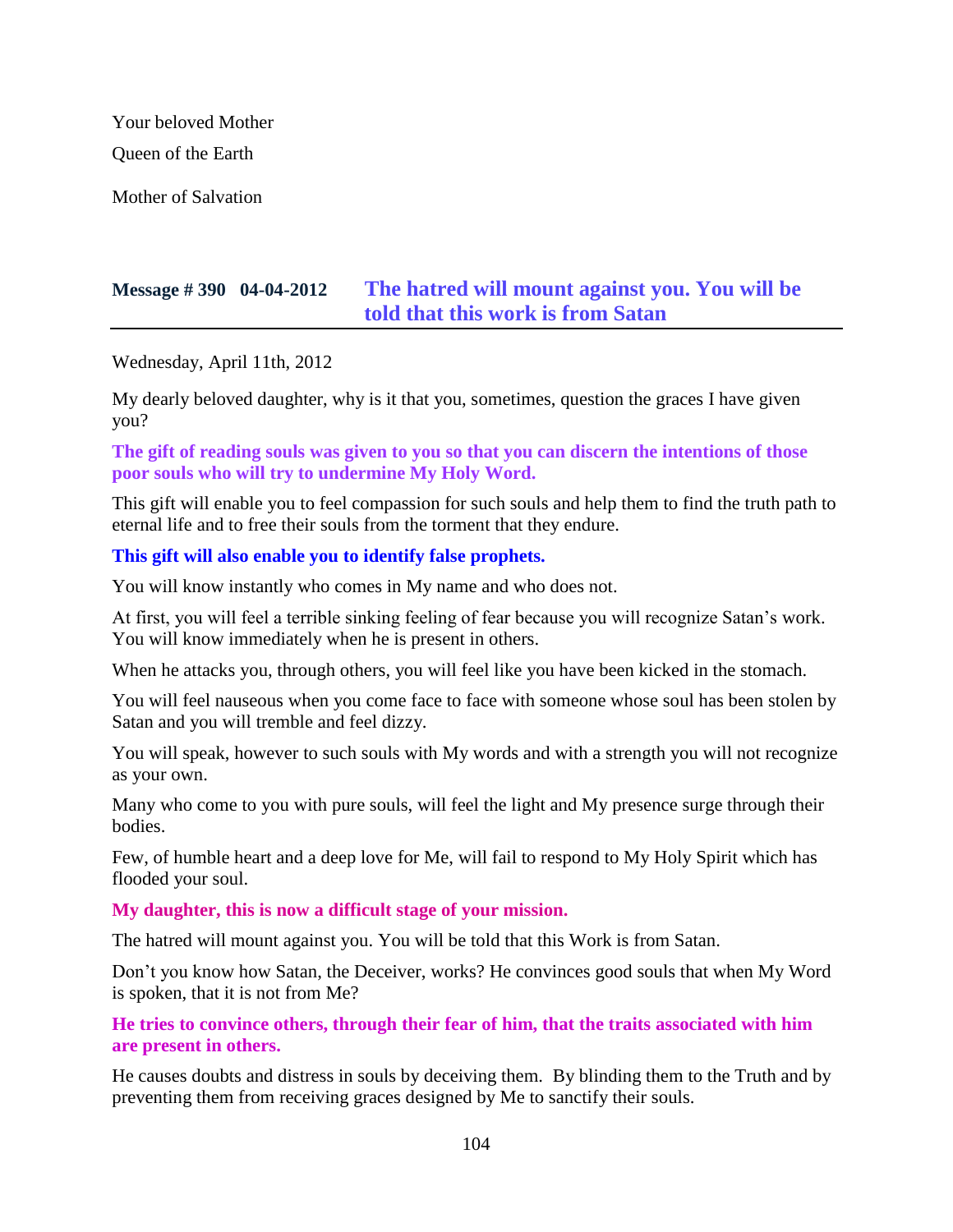#### **Those he attacks the most are those who are closest to Me.**

This includes not only visionaries and prophets but the very souls I need to help form My Army.

This Army will defeat Satan. He knows this and will never give up in his quest for souls.

Remember this, though. Satan does not have the power that I have. He cannot defeat the Holy Trinity. He is powerless against My Mother who has been given authority to destroy him. He fears her.

To all those who doubt My Word, given through these Messages, please ask My beloved Mother to bring you closer to My Sacred Heart.

Ask her to cover you with her holy mantle and give you the protection you need from the Evil One.

Remember the Evil One is full of hatred.

### **When you find hatred of any kind in your heart, especially towards My holy Messengers, know that Satan has tempted you to sin.**

That is when you must ask Me for the graces to make you strong.

Remember, I will never turn My back on any of you, including those of you who hate My Messengers, and those souls who reject Me.

Your loving Savior

Jesus Christ

# **Message # 391 04-12-2012 The next Pope may [be elected by members within](http://www.thewarningsecondcoming.com/the-next-pope-may-be-elected-by-members-within-the-catholic-church-but-he-will-be-the-false-prophet/)  the Catholic Church, [but he will be the False](http://www.thewarningsecondcoming.com/the-next-pope-may-be-elected-by-members-within-the-catholic-church-but-he-will-be-the-false-prophet/)  [Prophet](http://www.thewarningsecondcoming.com/the-next-pope-may-be-elected-by-members-within-the-catholic-church-but-he-will-be-the-false-prophet/)**

Thursday, April 12th, 2012

My dearest daughter, many people still reject Me in the world and it has to do with public opinion.

So much darkness has descended over all of God's children that very few have the courage to publicly proclaim My Word.

Believers are frightened of the verbal abuse and vicious mockery they would have to endure, were they to speak openly of My Holy Word.

Even devout followers lack the nerve to stand up and fight evil laws, introduced in their countries, which defy the Word of My Father.

**Priests are embarrassed to be seen to stand up for the Truth of My Teachings for fear of being ostracized.**

Now, more than ever, because of the shame they have to endure because of the wicked sins of some of their own orders, they find it impossible for their voices to be heard.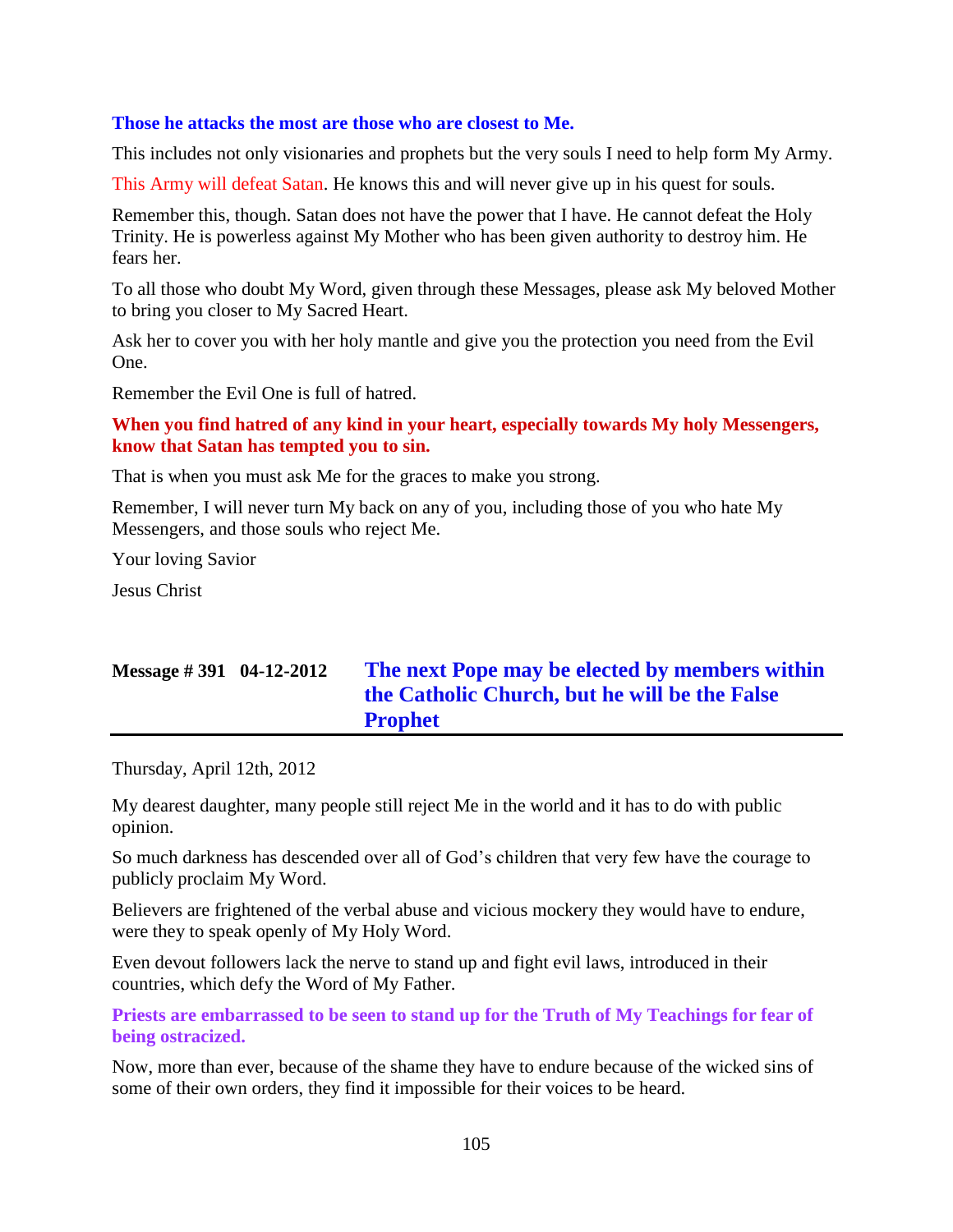### **When a brave Sacred Servant decides to stand up and defend the Truth of My Teachings they suffer terribly. They are accused of lack of tolerance, lack of compassion, lack of love and lack of respect for human rights.**

You see, children, the Truth of My Teachings, spoken through My Sacred Servants is treated as a lie.

Lies, those twisted versions of the Truth contained in Holy Scripture, are presented as the truth instead.

#### **Satan has won over so many souls, including leaders within My own Church, which has meant that many innocent people find it hard to pledge allegiance to My Holy Will.**

How I have been deserted and pushed to one side to allow the lies, planted in the minds of My Sacred Servants, to be accepted by the majority.

These wicked lies extend way beyond this.

The Truth of My Scripture, contained in the Book of Revelation, has been interpreted by My many Churches. So many variations, all of which are based on human interpretation.

#### **My beloved Pope Benedict XVI is the last true Pope on this earth.**

Peter the Roman, is My Peter, the original Apostle who will rule My Church from the Heavens under the command of My Eternal Father. Then, when I come to reign, at the Second Coming, he will rule over all of God's children when all religions will become one Holy Catholic and Apostolic Church.

I only speak the truth, My daughter.

I must warn you that many new self-proclaimed prophets will now emerge, who will contradict My Holy Word given to you, the End-Time true Prophet.

First, they will convince believers that their words come from Me.

Their words will be carefully chosen and their meaning will be vague and a little confusing. But many will dismiss this weakness and embrace their messages because they seem to be in line with Holy Scripture.

When many souls have been seduced, the attack will begin.

They, My daughter, are being sent to prepare God's children to accept the next Pope, who comes after My beloved Vicar Pope Benedict. This Pope may be elected by members within the Catholic Church but he will be the False Prophet.

His electors are wolves in sheep's clothing and are members of the secret Masonic and evil group led by Satan.

This is how Satan will try to destroy My Church.

Sadly, he will, this False Prophet, attract a large following. Those who oppose him will be persecuted.

Run children, while you can. Denounce the lies which will be presented by those who attempt to convince you of the authenticity of the False Prophet.

Be strong. Stay faithful to Me, your Jesus. Never doubt My Holy Word.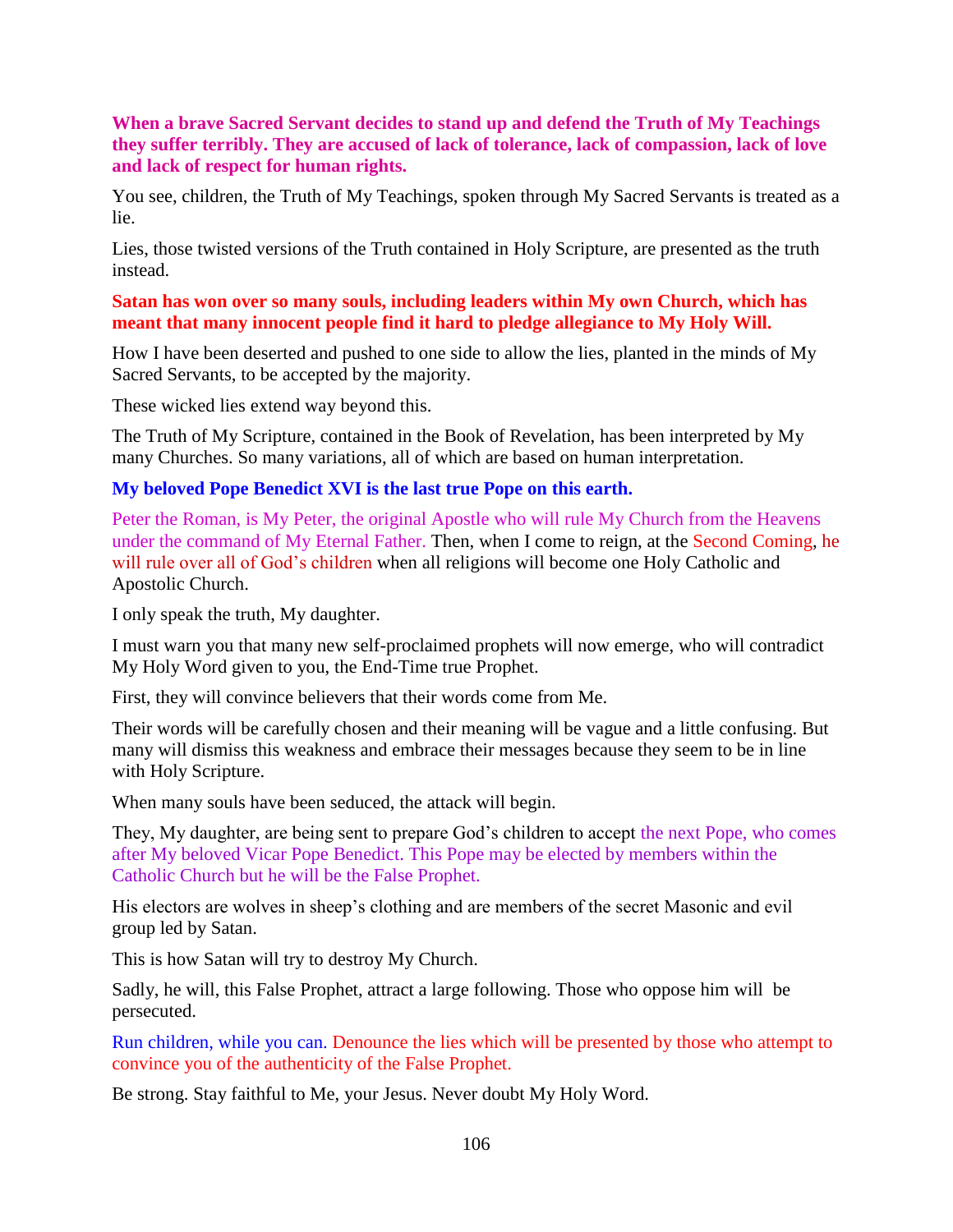The Book of Revelation, is the true Word of God. It does not lie.

Not all of the secrets contained within are known to you yet. I will reveal all through Maria Divine Mercy although the Truth will be vehemently attacked and treated as heresy.

Remember one important lesson. My Word, when I was on earth, was treated as heresy when I came the first time.

My Word, given to you now, at My Second Coming will also be treated as such by believers, including My sacred servants who represent My Church on earth.

Satan will sacrifice many souls to satisfy his final cravings to cause the greatest heartache.

Be assured that it will be the Catholic Church, founded by Me and placed under the command of My beloved apostle Peter, which will suffer the greatest in the End Times.

Be on your guard at all times.

Please recite this **Crusade Prayer (44) Strength to defend my faith against the False Prophet**

Dear Jesus give me the strength to focus on Your Teachings And to proclaim Your Holy Word at all times. Never allow me to be tempted to idolize the False Prophet who will try to present himself as You. Keep my love for You strong. Give me the graces of discernment, so that I will never deny The truth contained in the Holy Bible, no matter how many Lies are presented to me to encourage me to turn my back on Your true Word. Amen.

The Truth is written in Holy Scripture.

The Book of Revelation does not reveal all because I come only now, the Lamb of God, to open the book for the world to see.

Any human interpretation regarding the 1,000 years is not to be trusted.

You must only trust in the Word of God.

Your beloved Jesus

## **Message # 392 04-14-2012 [So many lies, where the existence of Hell is](http://www.thewarningsecondcoming.com/so-many-lies-where-the-existence-of-hell-is-denied-will-be-the-downfall-of-christians/) denied, [will be the downfall of Christians](http://www.thewarningsecondcoming.com/so-many-lies-where-the-existence-of-hell-is-denied-will-be-the-downfall-of-christians/)**

Saturday, April 14th, 2012

My dearest beloved daughter, no matter how difficult your physical suffering is, you must recognize that as it continues to intensify that it is as I feel.

Your suffering reflects just a fraction of My own suffering.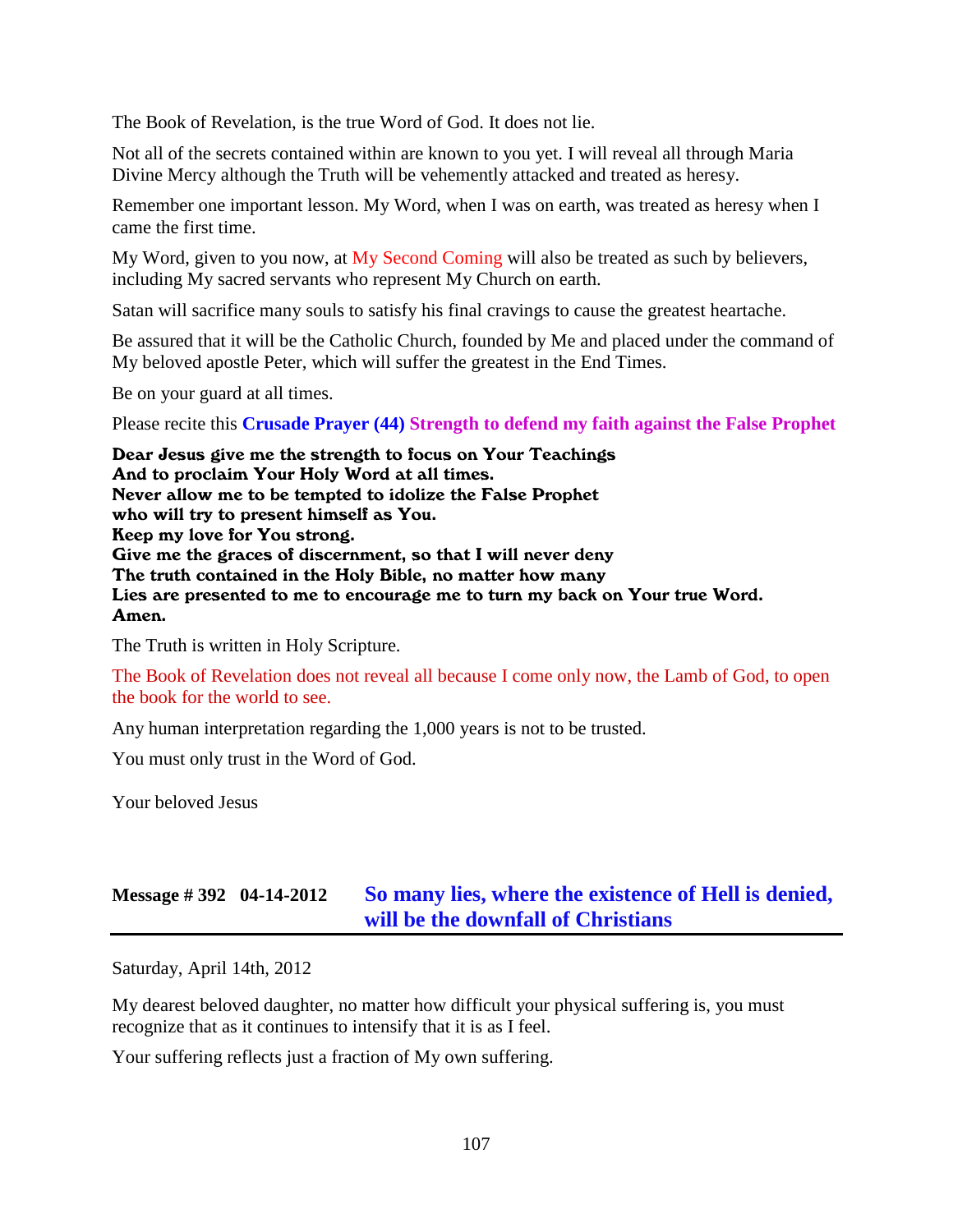In union with Me, you will know that for every pain and interior darkness of the soul you experience, you will know the torment I endure because of the sins of mankind.

#### **Many people mistakenly believe that My suffering began and ended on the Cross.**

My suffering will not end until all of God's children are united in love and harmony where no sin will exist in My Father's New Paradise.

No matter how much humanity has been told about My existence, I am still hated.

Amongst believers, although I am accepted, My Teachings are only tolerated by them based on their own terms.

#### **Many will treat others with love and kindness, but only if those, to whom they offer this gift, come up to their own ideologies.**

For example, many will condemn sinners when they should show kindness and pray for them. They must, instead, lead by example.

Some will pour scorn on others instead of showing the love that is expected of them as Christians.

**Never condemn others, even if you do not agree with them, for that is not your right. No one, only God, has the authority to judge another.**

#### **While many believers continue to pay homage to Me, it will be on their own terms.**

Some will feel the need to set themselves apart from their brothers and sisters to show the world how learned they are in spiritual matters. They then use their own interpretations of what My Mercy really means.

How many times have you heard that God is ever merciful? He is so merciful that because He loves everyone He would never condemn them?

That He would never send a soul to Hell?

Well this is a lie. So many lies, where the existence of Hell is denied, will be the downfall of Christians.

### **People condemn themselves to Hell. I do not put them there. They choose it by refusing to turn their backs on mortal sin.**

Nor will they seek forgiveness or show remorse. **This is dangerous thinking and it is the duty of all Christians to warn others of the dangers of Hell.**

So many, including those who refuse their children the Sacrament of Baptism, speak as if sin no longer matters.

They believe that all sin **'will'** be forgiven. This is not correct.

All sin **'can'** be forgiven, no matter how black the sin, but only if the sinner seeks forgiveness.

Now I speak to you from the Heavens to prepare all of God's children for My Second Coming and what do I find?

I speak to you from behind prison walls and in a cell into which you have cast Me, because you refuse to believe that I could speak to you in this way.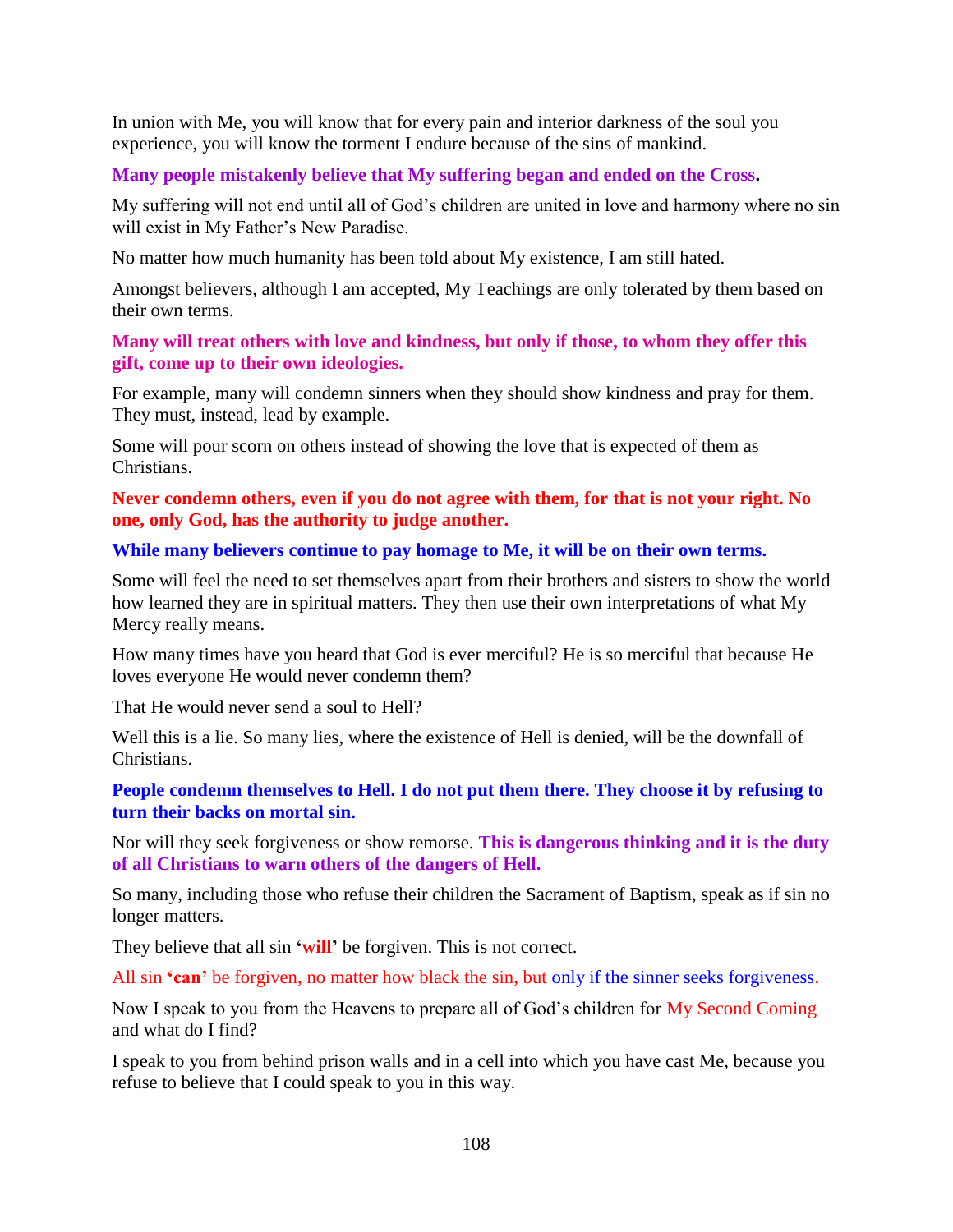#### Oh, how you offend Me!

**To those who have spent your lives devoted to me and who are knowledgeable about My Holy Scripture, but who now reject Me, I say this.**

**Your rejections of Me now will leave you tormented and in great sorrow when the Truth is revealed to you**

**Because then you will realize the souls which you cast aside when I needed your help to salvage them.**

How you make me weep with frustration at your blindness because of your lack of humility.

You doubt My Holy Word when you should embrace it, grasp it, because you are a drowning soul and lack generosity of heart.

I beg you to respond to My Call.

Your beloved Jesus

Redeemer of Mankind

## **Message # 393 04-15-2012 [My Remnant Church, the Two Witnesses,](http://www.thewarningsecondcoming.com/my-remnant-church-the-two-witnesses-referred-to-in-the-book-of-revelation/)  [referred to in the Book of Revelation](http://www.thewarningsecondcoming.com/my-remnant-church-the-two-witnesses-referred-to-in-the-book-of-revelation/)**

Sunday, April 15th, 2012

My dearly beloved daughter, I realize that some of these messages do not make sense to you, but you must trust in Me and know that **I must reveal the contents of the Book of Revelation so that souls know what to expect in these times.**

To those of little faith but who accept My Word, given to you through this Prophet, know that your humility and desire, born of a pure love for Me, has brought you closer to My Sacred Heart.

**You are My Remnant Church. You are the Church, referred to in the Book of Revelation**.

You are the product of the woman who gave birth to a male and who was cast out into the desert where you will be isolated, yet united as one, to proclaim My Holy Word and preach the true Gospels.

**The woman gives birth to My true Church, My loyal flock, who will not be misled by the False Prophet.**

**You, My Church, will be cast aside into the desert for 1,260 days, where you will take refuge.** But with the gift of the Holy Spirit you will be fed with the fruits of My love.

It will be the loyal members of My Christian Churches, including My Sacred Servants and those of My followers who reject the False Prophet, who will have to keep My Church together.

**You will have to honor Me in secret, because the Mass will change beyond recognition under the rule of the False Prophet.**

You, are My true followers and all the graces of Heaven are being poured over your precious souls.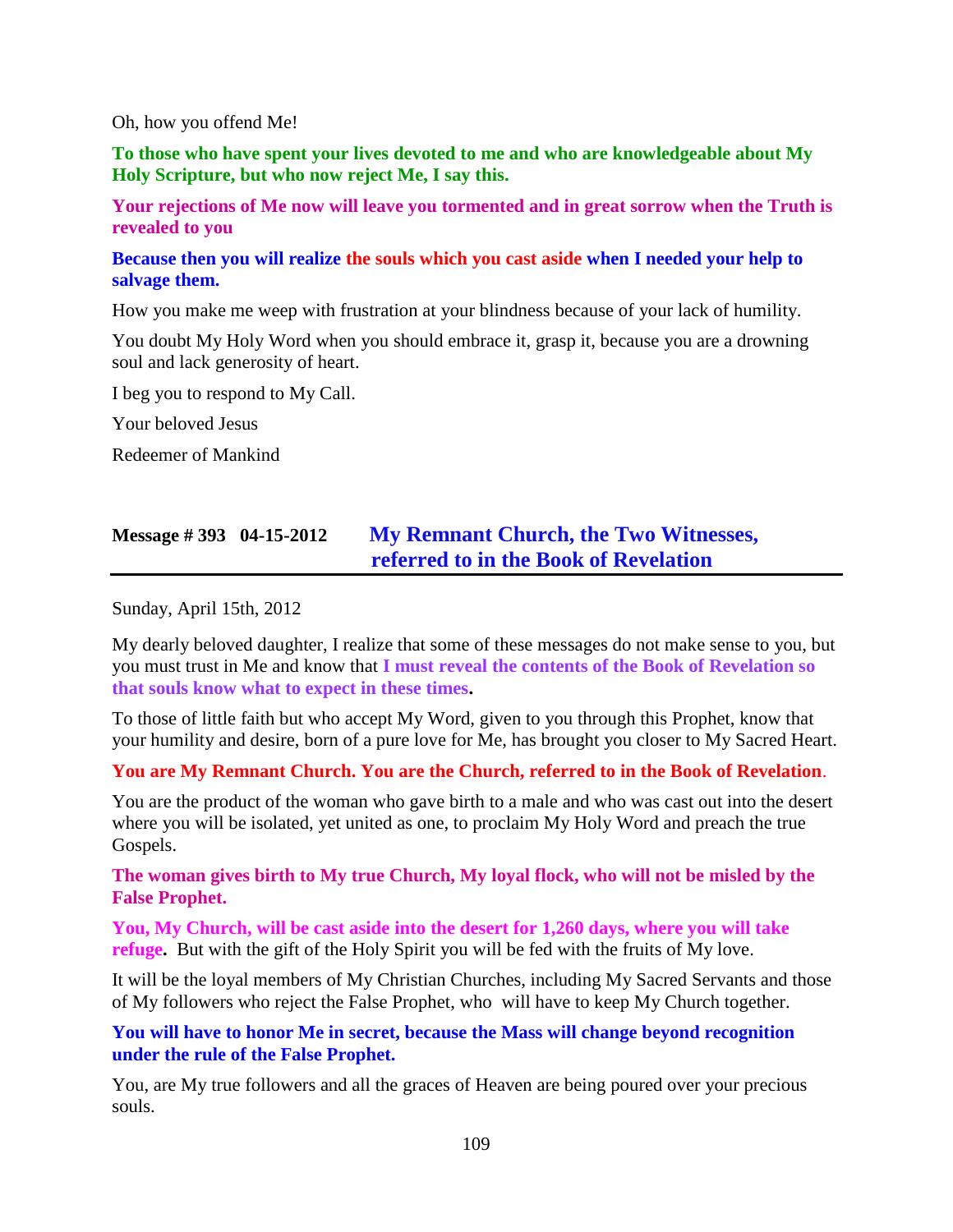How I love you children and how you ease My suffering. But how much pain is in My heart because of those of My followers who will refuse to listen to Me. They will be drawn in a web by the False Prophet into the darkness and I cannot save them. **By their own will, they will slap Me on the face.**

My Remnant Church will need to spread the word to My other children, including those who do not know Me at all.

## **You, My Remnant Church, will need to proclaim My prophecies and My Holy Word to those, who are not Christian or who do not know the Ten Commandments.**

Your job will be to ensure that the Holy Bible is read and understood.

It will be up to you to inform the world of the full meaning of the Seals contained in the Book of Revelation which I will reveal to Maria Divine Mercy.

### **The Two Witnesses in the Book of Revelation:**

You, My followers, are one of the Two Witnesses referred to in the Book of Revelation and who will be protected from the Heavens.

My Word, given to you My Remnant Church, may be cast aside as a corpse, but My Word will never die.

**The Jews will be the second of the Two Witnesses.**

## **The two lamps are My Christian Churches, the traditional true Church and those followers of Mine who will be cast aside by the False Prophet.**

## **The two Olive Trees are the Old Jerusalem Israel and the New Israel.**

They, the Jews, will know that I am the Messiah at last, and their preaching of the Truth will also be cast aside and thrown out by the False Prophet and the Anti-Christ to rot like a corpse. Again, this chosen race will not die.

Both will feel defeated but this will not be the case, for you will form, along with all other religions, the One True Church – the New Jerusalem which will rise from the Ashes.

You will survive the terrible evil monarchy, which will arise under the dual leadership of the False Prophet and the Anti-Christ, both of whom will be cast into the lake of fire that is Hell.

## **This persecution will not last long and you will be given great strength and protection.**

Help will be given to you, and many leaders will arise amongst you to guide you through this period.

Many of you will become Saints in My New Paradise and, having helped build My Remnant Church on earth, will reign with me in the New Heaven and Earth which will emerge at My Second Coming.

Those of you who are not with Me will be given a very short time to choose.

You will either be for the False Prophet and against me or you will be for Me.

Choose the first and your soul will be stolen by the Deceiver. Harsh as this sounds, it is the truth.

Proof of My Presence will be given to all of God's children during The Warning.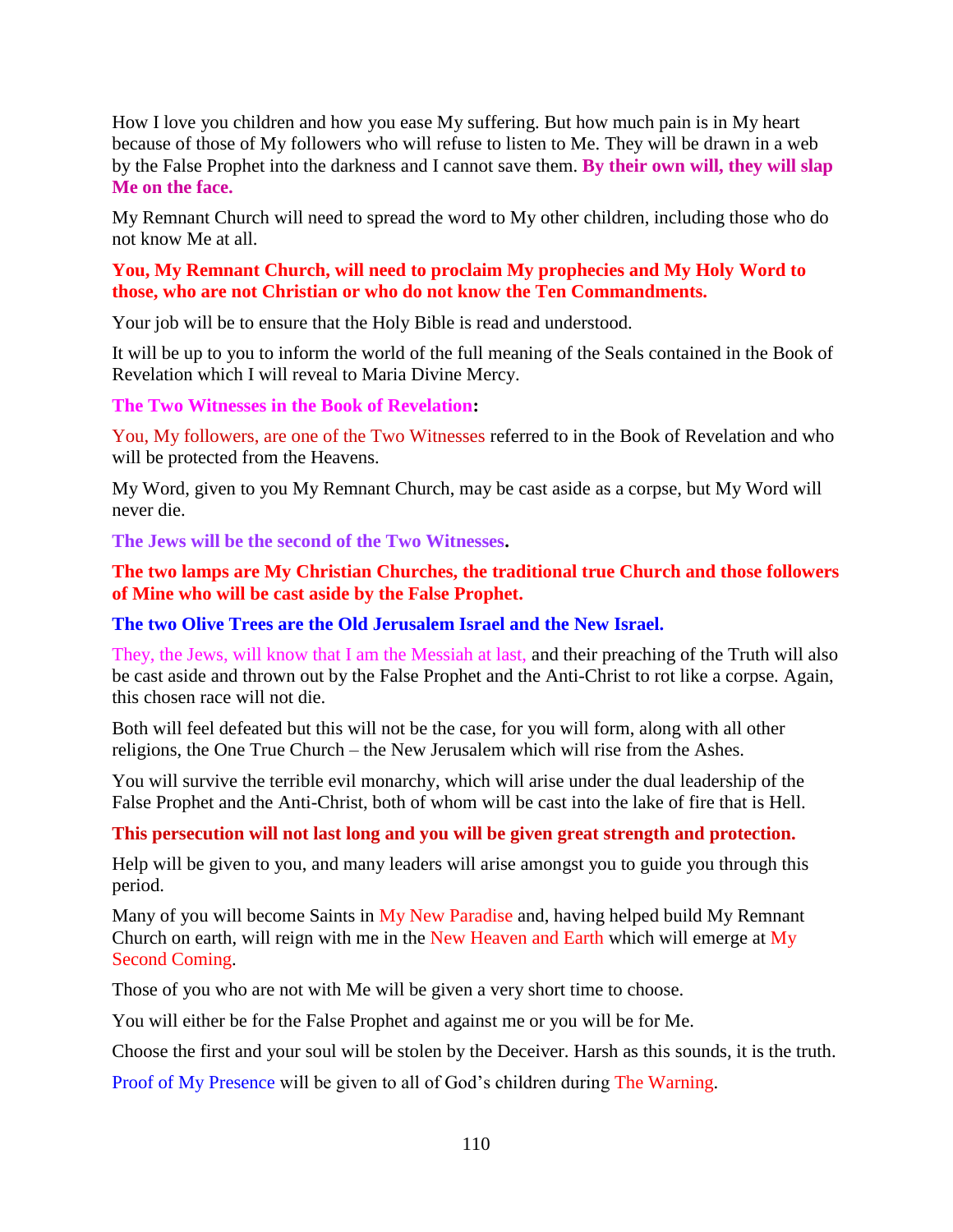Pray that you will accept the Truth, then that it is I, your beloved Jesus, who calls to you from Heaven to open your eyes, so that you can see, and so that you will listen, so that you can hear before it is too late.

Your beloved Jesus

# **Message # 394 04-16-2012 [I, your beloved Jesus, could never undermine My](http://www.thewarningsecondcoming.com/i-your-beloved-jesus-could-never-undermine-my-own-church/)  [own Church](http://www.thewarningsecondcoming.com/i-your-beloved-jesus-could-never-undermine-my-own-church/)**

Monday, April 16th, 2012

My dearly beloved daughter, I call out to all of God's children and assure you that I, your beloved Jesus, **could never undermine My own Church.**

However, I will not stand back and watch My Church, by the hand of one particular sect who has no right to play a role in the Holy See, to disintegrate.

For that is precisely what the False Prophet and the imposters who idolize Satan are trying to do. **They want to topple the Catholic Church and break it into little pieces.**

This, My children, is how Satan will stand in final rebellion against God, the Creator of all things.

**This wicked plan to destroy My Church has been underway for 100 years but, since 1967, it has intensified.**

**Many imposters, who are members of this evil sect, who worship Satan**, **entered the seminaries to gain a foothold in the Vatican. Their powers, while allowed by God the Father, were restricted up to now. As the end times draw nearer, that will change.**

This evil sect will now unleash every power to ensure that they will elect a new replacement for **My Holy Vicar Pope Benedict XVI.**

**All those who know My Teachings will see changes in the recital of the Holy Mass.**

New secular laws will be introduced, which will be an affront to My Death on the Cross.

Many devout followers of Mine will see this and will feel hurt. Their views will be dismissed and many Sacraments will cease to be offered.

This is why much preparation is needed.

For those Catholics who will be hurt and dismayed, please remember that I Am here.

**Call out to Me, your beloved Jesus, and know that you must not be afraid to proclaim the Truth of My Teachings.**

You must not be afraid to turn your back on heresy. I will guide and protect you on your journey, and you will be guided by the power of the Holy Spirit.

Your beloved Savior Jesus Christ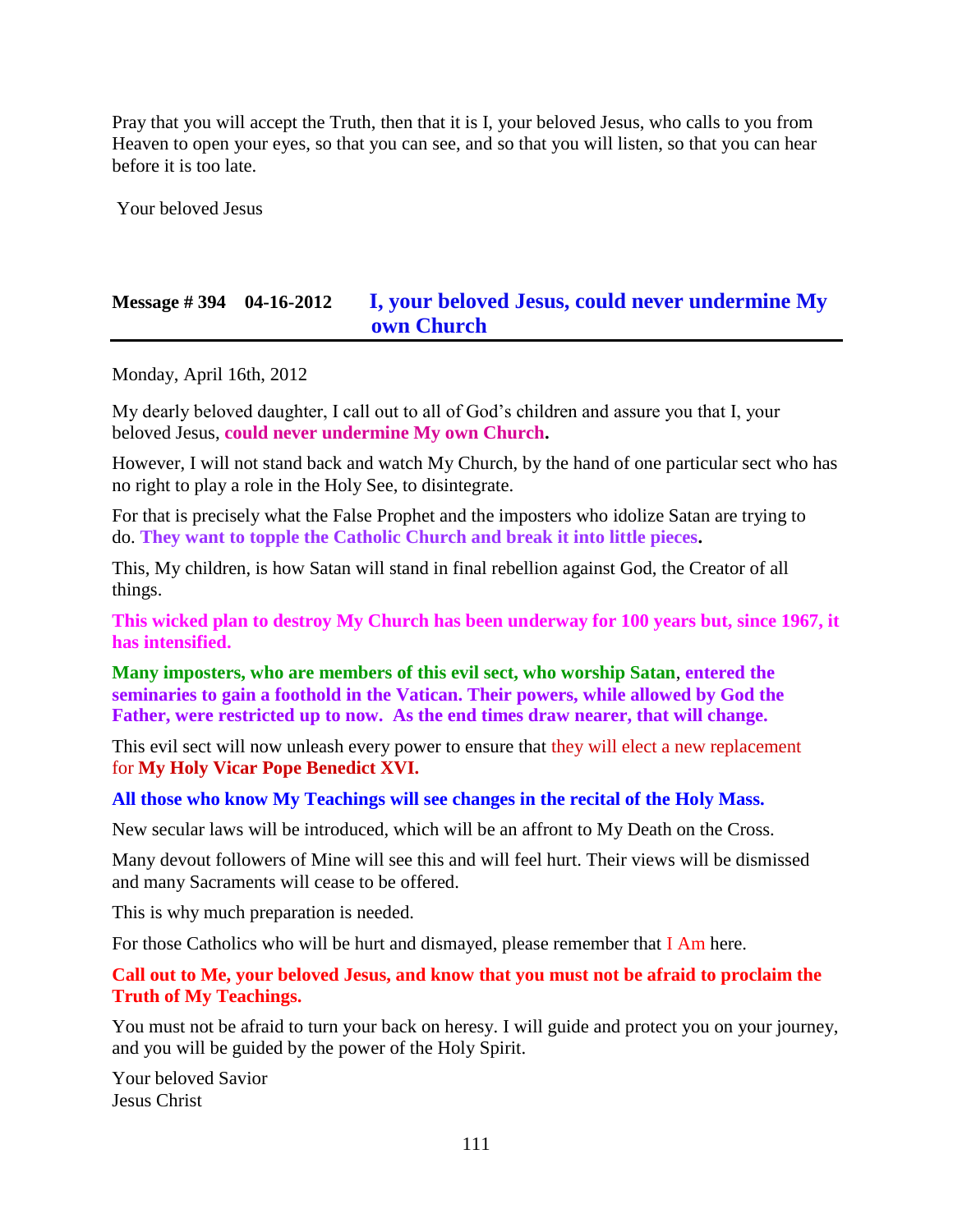## **Message # 395 04-17-2012 [My messages are for all religions and creeds,](http://www.thewarningsecondcoming.com/my-messages-are-for-all-religions-and-creeds-including-those-who-do-not-believe/) [including those who do not believe](http://www.thewarningsecondcoming.com/my-messages-are-for-all-religions-and-creeds-including-those-who-do-not-believe/)**

Tuesday, April 17th, 2012

My dearest beloved daughter, know that My messages given to you are for the whole world.

They are being given to all religions and creeds, including those who do not believe in the existence of God the Eternal Father, Creator of the whole world.

Children, you must know that, because you have been given the Truth of The Triune God, the Holy Trinity that is made of the Father, the Son, and of the Holy Spirit, that you have a responsibility to proclaim My Holy Word to the whole world.

Whether or not you believe that I speak to you through these Messages or not, you must help those poor souls who need My protection so that they can be saved.

**Many question why these Messages refer to Satan so many times. My answer is this.**

## **Satan and his fallen angels roam the earth looking to infest human beings.**

They attack them through the senses mainly to encourage them to commit sins of the flesh.

They put thoughts into their minds so that they commit atrocities, which offend My Father.

In the case of souls, already in sin, they can possess the body. When this happens these poor possessed souls create havoc around them.

### **If they are in positions of power they can inflict terrible injustice among those over whom they rule.**

They will introduce laws, which defy the Ten Commandments laid down by God the Father.

In other cases, they will cause great anguish in people's lives.

## **Negativity is caused by Satan and his demon angels. This does not come from God.**

Only peace and love can come from God.

For all those who want to rid their lives of negative thoughts and feelings, all that is required is devotion to Me, their beloved Jesus Christ.

## **Prayer, simple conversation, is enough. In your own words, ask Me to help you.**

Said from the heart I will respond immediately and help you to come closer to My Sacred Heart.

Please, children, let Me hold you close and give you the comfort you crave in a world full of unhappiness, injustice, cruelty, and hatred.

**I am your lifeline. Only I can help you.** Please call out to Me in this **Crusade Prayer (45)**

Oh Jesus I know very little about You.

But please help me to open my heart to allow You to come into my soul so that You can heal me, comfort me and fill me with Your peace.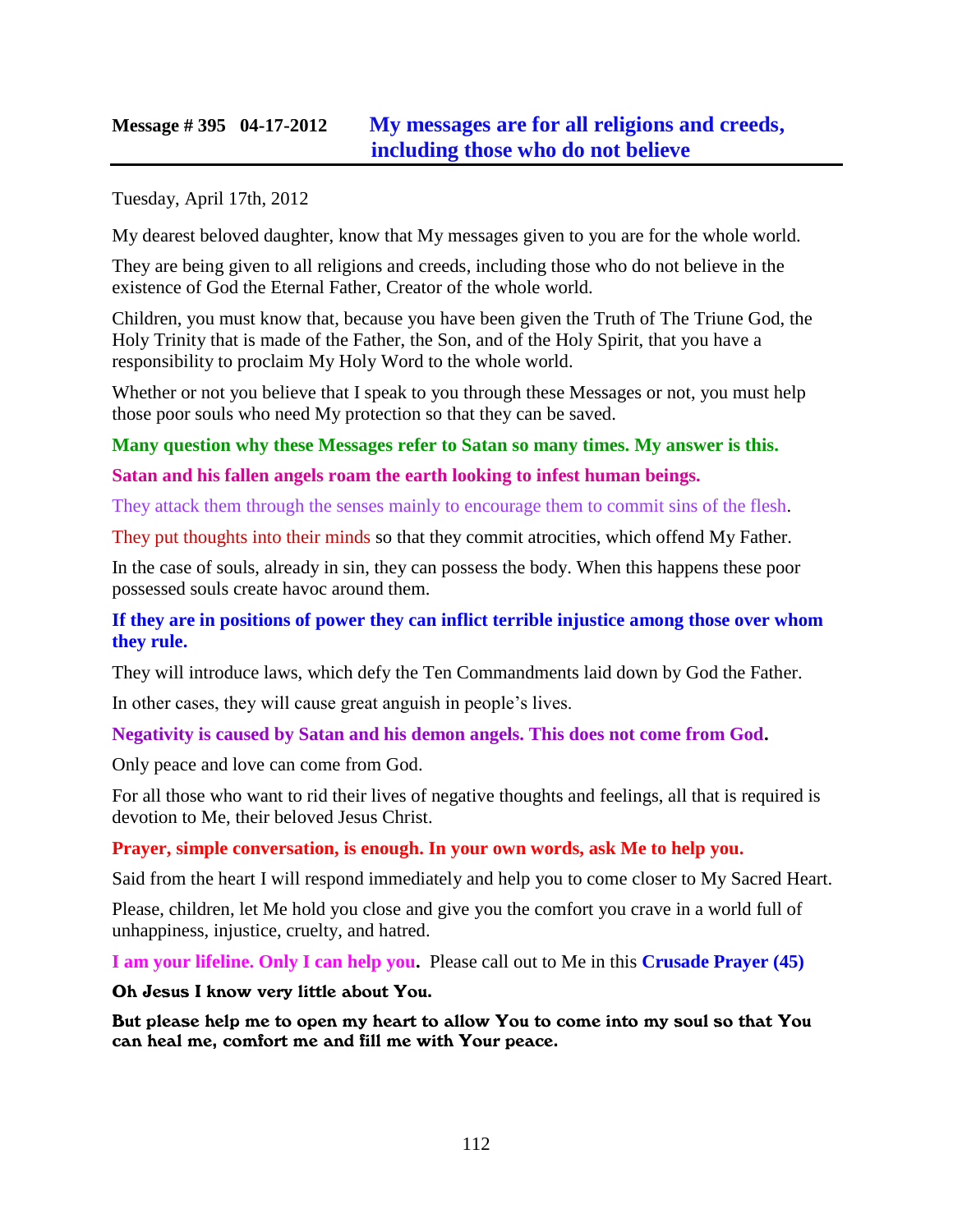Help me to feel joy, conquer all negative thoughts and learn the way to make me understand how to please You, so that I can enter Your New Paradise where I can live a life of love, joy and wonder with You forever and ever. Amen.

I love all of you, dear children, no matter what creed you are, no matter how much you have sinned, caused hurt or harm to others.

Only I can change the way you live.

The only way to free yourself from the difficult life you lead is to call Me so I can help you.

Your beloved Jesus

## **Message # 396 04-19-2012 [Never take unfair advantage of others even in](http://www.thewarningsecondcoming.com/never-take-unfair-advantage-of-others-even-in-business-politics-or-any-walk-of-life/)  [business, politics or any walk of life](http://www.thewarningsecondcoming.com/never-take-unfair-advantage-of-others-even-in-business-politics-or-any-walk-of-life/)**

Thursday, April 19th, 2012

My dearest daughter, I want you to tell all of My followers that their prayers are being heard and that many evil events are being mitigated as a result.

I also wish it to be known that, as a result of your suffering, My daughter, that I have been able to save four million souls.

My Mercy has been poured over these children of God, who are still alive in the world today.

**Other sacrifices offered by those followers of mine who, through prayer and fasting, are helping Me to save people from a terrible destiny.**

Your strength, love, loyalty, and perseverance means that Satan's power is being diluted.

#### **It also means that the power of the global One World Group is weakening.**

**You must know that prayer weakens evil in the world.**

The more prayer the less power that Satan holds.

Never underestimate even one person's prayer and suffering, for it wields great reprieve for those who would, otherwise, face the fires of Hell.

The love you feel, children, given to you as a natural gift at birth, is a pure thing.

**Rarely does hatred enter your life until you reach the age of reason.**

Children under this age are innocent, pure and humble in My Eyes and see things in a simple uncomplicated way. This is the true love you must try to recapture in your lives.

When you look at life in a simple way, honor God, the Father, Creator of all things and obey His Commandments, then you become like a child again.

You become pure, loving, simple of heart, and empty of malice. Then you will be given the strength of the Holy Spirit so that your faith will be unshakeable.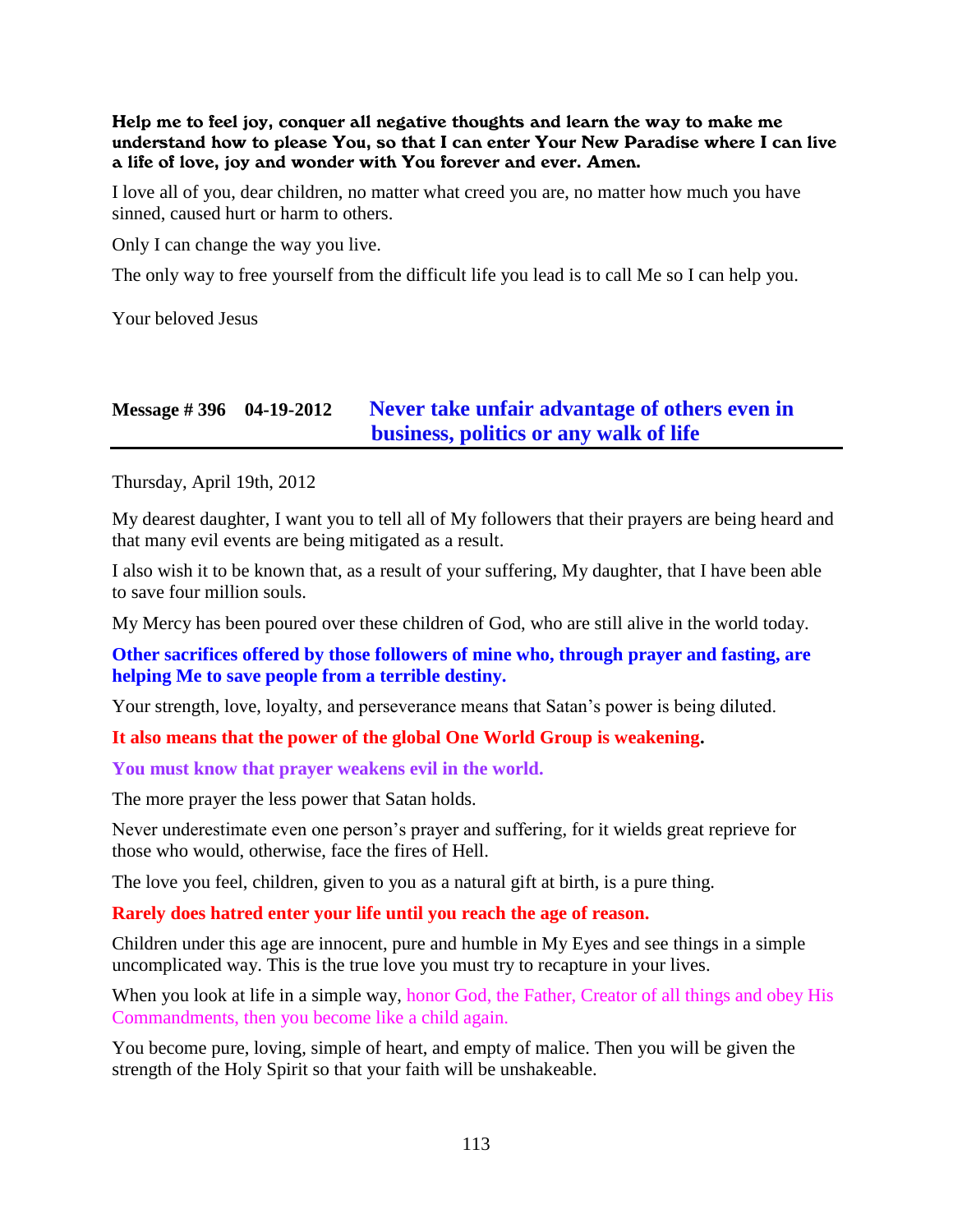## **You will become like a child but will be given the armor of a warrior, a true and honorable member of God's Army.**

In time, you will reign with Me, side by side, in the New Paradise.

### **Keep your love for others simple. Never offer love on condition it offers you something in return.**

Instead offer love with no strings attached. Offer love to others as a gift to God.

See everyone you meet in your life, through the eyes of God.

Each person was created by God. Each brought into the world through the love of God.

Even though certain souls are born with a severe cross to bear, they are presented into the world by God with love.

Love each other, despite the faults of each other, in honor of My Father.

**Search out each face and look upon it as if you are seeing this person in the eyes of God.**

Only then will you find it easier to refrain from judging others.

#### **Try to find the best and the good in everyone. Show love and kindness to each other.**

**Never take unfair advantage of others even in business, politics, or any walk of life.**

When you come across evil, present in others, pray hard for their soul, and offer a small token sacrifice to Me, your Jesus, in atonement for their sins.

Suffering a little, making small sacrifices for the souls of others, and prayer, **can mitigate the intensity of future prophesized persecution.**

When you do this, the Mercy of My Father can be poured out over the world in a deluge of graces.

Pray, pray, pray that your prayers will help prepare mankind, adequately, before The Warning takes place, so that few are lost before they are given the chance to see Me present to them My great Gift of love, mercy and reconciliation.

Your loving Jesus

Savior of Mankind

# **Message # 397 04-20-2012 [Even those who commit terrible sin are loved by](http://www.thewarningsecondcoming.com/even-those-who-commit-terrible-sin-are-loved-by-god-the-father/)  [God, the Father](http://www.thewarningsecondcoming.com/even-those-who-commit-terrible-sin-are-loved-by-god-the-father/)**

Friday, April 20th, 2012

My dearest beloved daughter, My children must be told of the intense love that I hold in My Sacred Heart for every child born on this earth.

#### **Even those who commit terrible sin are loved by God, the Father.**

Each one of you is a child of God.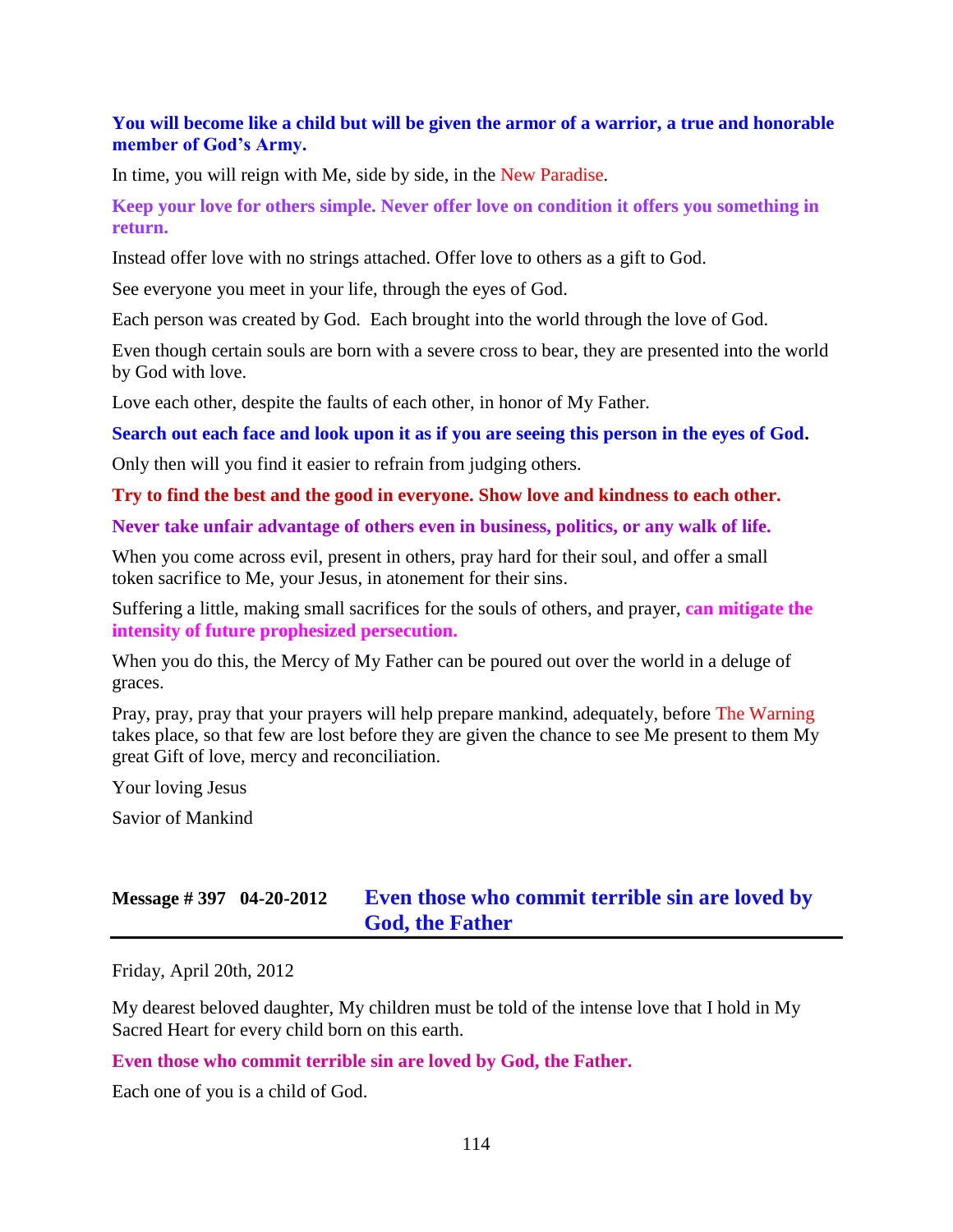#### **Because of this, you are abused, tormented, and hurt by Satan and his demons.**

To those hardened sinners, members of Satan's army, who know that God exists but who chose to idolize the Beast, know this.

**No matter how much homage you pay Satan, remember, he does not love you. He hates you and will destroy you.** His promises to offer you a paradise, both on earth and beyond, are empty lies.

**Very soon you will be given proof of My love for you.** There will be no doubt in your heart that I, your beloved Jesus, want to embrace you, forgive you, and bring you eternal peace, love, joy, and happiness in My New Kingdom, the New Paradise.

Never be afraid to turn your back on the life you lead where you idolize all the perceived gifts of wealth, sex, and other material comforts offered to you by Satan, whose reign on this earth comes to an end shortly.

Only I, your beloved Jesus, can save you.

My Mercy is so great that I will forgive you anything when you feel remorse. Hurry come to Me now.

Do not waste one second for your future happiness is at stake.

### **I promise you eternal life, peace, love, joy, and a beautiful Paradise where you will be loved, cherished, and where you will want for nothing.**

If you cannot accept My Hand of Mercy now, then when the time comes on the last day, you will be given one more chance to ask Me for Mercy.

When this day comes you will, many of you, realize the mistake you have made.

Yet, I will still embrace you like a long lost and much loved child of God, no matter how much you have suffered by the hand of evil.

All you have to do will be to call out to Me and ask for My Mercy.

If you are involved, at this time, in a web of deceit and evil from which you cannot escape then I ask you to call on me by reciting this

**Crusade Prayer (46) Free me from the chains of Satan**

O Jesus, I am lost. I am confused and feel like a prisoner caught in a web I cannot escape from. I trust You, Jesus, to come to my aid and free me from the chains of Satan and his demons.

Help me for I am lost.

I need Your Love to give me the strength to believe in You and trust in You, so that I can be saved from this evil and be shown the Light, so I can find peace, love, and happiness at last. Amen.

Your beloved Jesus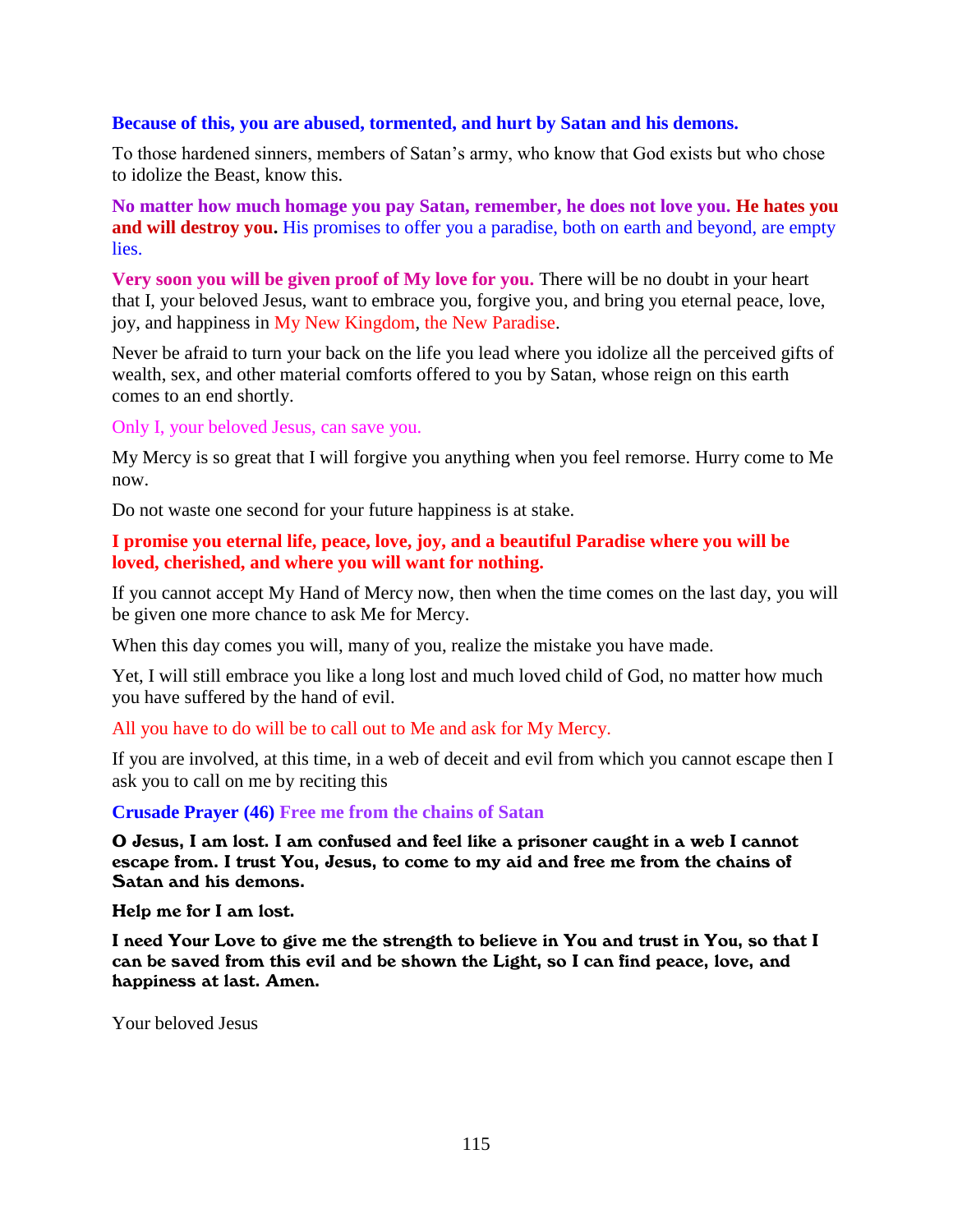## **Message # 398 04-21-2012 [Billions of souls, not millions, will convert](http://www.thewarningsecondcoming.com/billions-of-souls-not-millions-will-convert/)**

Saturday, April 21st, 2012

My dearly beloved daughter, I must bring comfort to all those who may fear these messages.

**Let Me calm you all, My dearly beloved followers, by assuring you of My Great Mercy for the whole of mankind.**

Because of the prayers of My cherished followers, all of which are heard and answered according to the divine timing of My Eternal Father, much conversion is beginning to flourish.

Never give up hope. You are the backbone of My Mission on earth to help Me save the whole of humanity. As such, you will suffer the pain of the sins of others.

**Never assume that the sins of others can blacken the light of God the Most High to such an extent that all is lost.**

Very soon all will witness the Glory of God through My Divine Mercy, which will be revealed during The Warning.

**Billions of souls, not millions, will convert. This will mean that Satan's power will dwindle when God's Army will rise in strength to defeat the Beast.**

**All of humanity will know the truth of their existence soon.** This will be the turning point for God's children, who will unite in preparation for the New Era of Peace where no sin will exist.

Prayer is important because God the Father gave each person on this earth, at the time of their birth, the gift of free will. Because of this, although He has the power to do anything He wishes, He wants His children to come to Him of their own free will.

#### **God the Father does not want to force His children to love Him.**

This must come naturally. But how can you love someone you don't know?

This is the problem in the world today. Very few know God the Father. Very few know Me, His beloved Son Jesus Christ.

You, My followers, must use prayer, so that My Father can bestow special gifts on those souls who are in darkness.

**Then they will be shown His Glorious Light and they will be saved.**

**Through your gift of prayer, God the Father will use divine intervention to bring those who do not know Him or who do not know He exists closer to His heart.**

**Many souls, however, who do know My Father, and who deliberately turn their back, will face terrible chastisements.**

**They will be given every opportunity, but will reject God.**

For these souls who conduct despicable acts, common in certain parts of the world, **the chastisements will come in the form of earthquakes.**

**For those global groups who will continue to destroy the countries over which they control, they will be stopped and punished harshly by the hand of My Father.**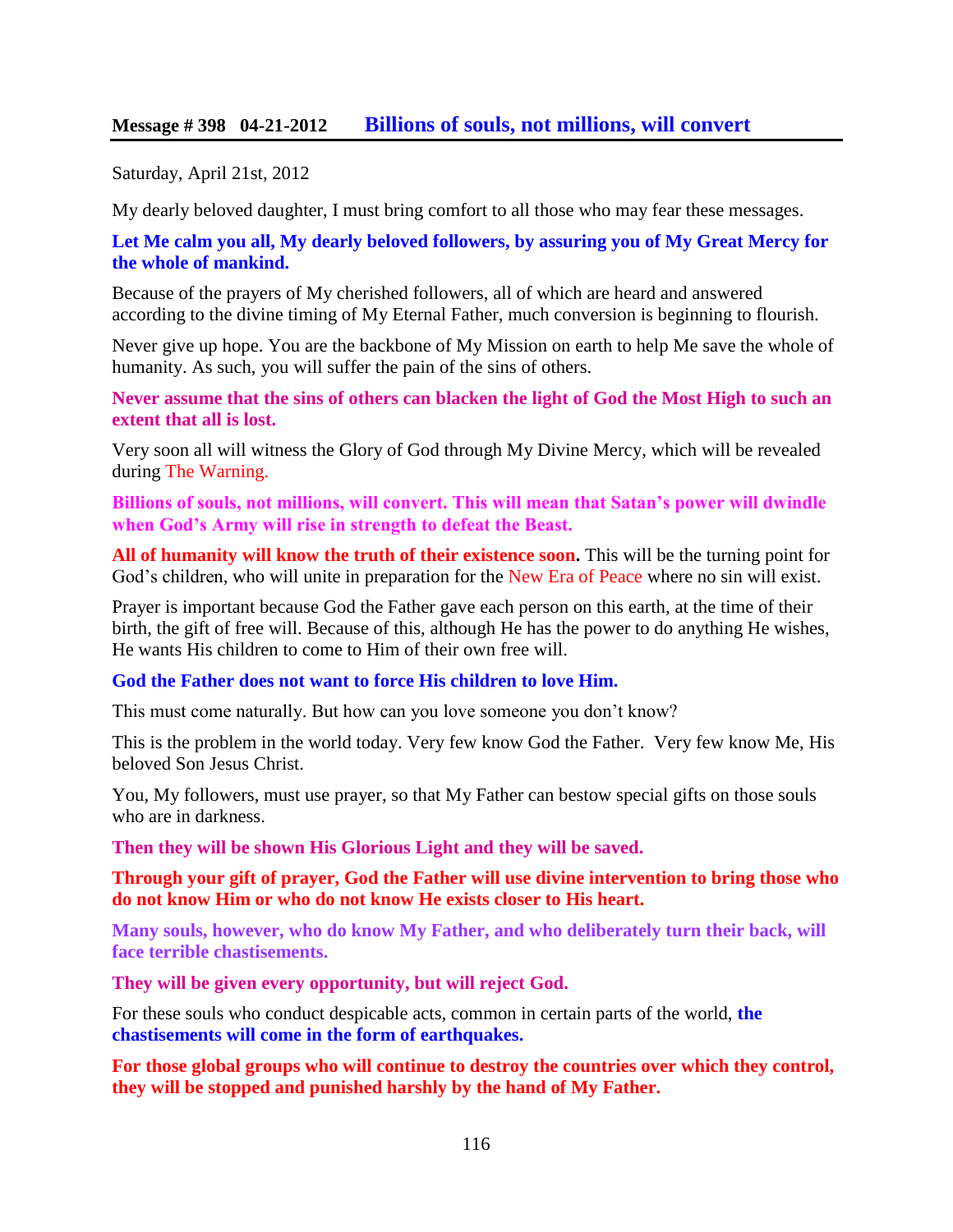#### **Again, your prayers are needed to mitigate such sin and subsequent chastisements.**

A little more time is needed in preparation for My Divine Mercy to allow for more souls to be prepared for this great Event.

It is important that most of humanity can be saved and that all souls, including hardened sinners, are given a chance to re-unite as one with God.

It is My greatest wish that I will reign over most of humanity in the New Paradise.

Your prayers will help Me fulfill My great desire, so that we can all become one family in love and unity for ever and ever.

Your beloved Jesus

# **Message # 399 04-22-2012 [Virgin Mary: When times seem difficult or painful,](http://www.thewarningsecondcoming.com/virgin-mary-when-times-seem-difficult-or-painful-children-always-call-on-me/) [children, always call on me](http://www.thewarningsecondcoming.com/virgin-mary-when-times-seem-difficult-or-painful-children-always-call-on-me/)**

Sunday, April 22nd, 2012

My child, My Son is so happy at the way in which His beloved Army obey His Holy wishes to recite **His Crusade Prayers.**

These prayers are for modern times to help all of God's children to seek the protection they need to deal with the difficult times which so many souls are facing.

When times seem difficult or painful, children, always call on me, your Beloved Mother, to intercede with My Precious Son on your behalf.

Always remember that your personal sacrifices, offered up to God, help to save so many souls on earth.

#### **Your prayers are always heard.**

#### **They are never ignored, but are dealt with according to the Will of my Father.**

**So you must be patient, children. Always place your full trust in my Son.**

Hand Him over all your fears and suffering then you must trust that all will be dealt with by Him.

For those of you, believers, who find it hard to pray or to keep your love for my son alive here is a special Crusade Prayer (47) to help re-kindle your love for Jesus.

**Crusade Prayer (47) Re-kindle your love for Jesus**

Oh blessed Mother, Mother of Salvation for the whole world, Pray that my love for Jesus can be re-kindled. Help me to feel the flame of His love so that it fills my soul.

Help me to love Jesus more.

Pray that my faith, love, and devotion for Him becomes stronger. Allay any doubts which torment me and help me to see clearly the Divine Light of the Truth which radiates from your beloved Son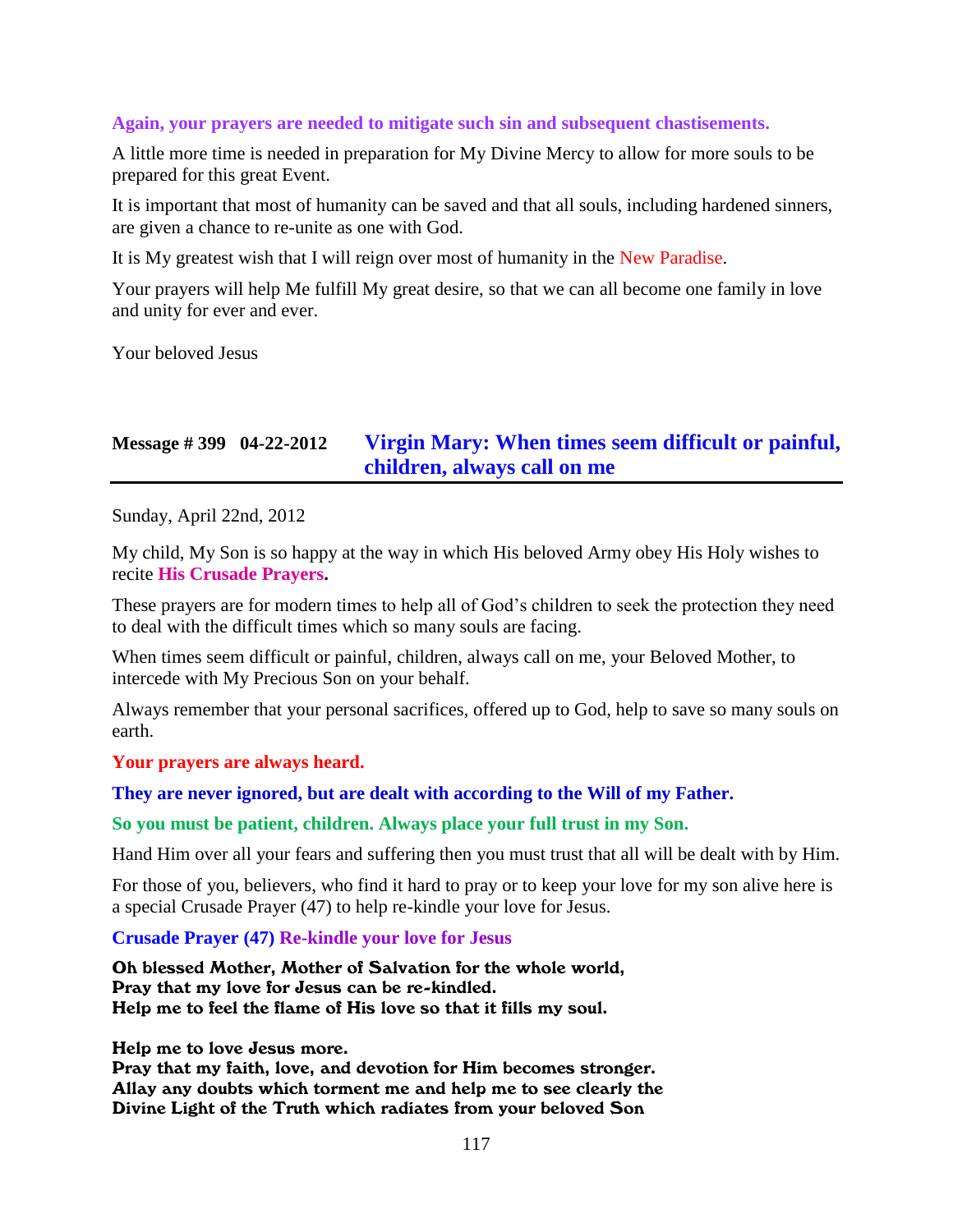#### The Savior of all humanity. Amen.

Go in peace, children. Remember when you ask me to pray for you from the heart, I, the Mother of Salvation, will present your request to my beloved Son.

### **I will never ignore one request once it is in line with the wishes of my Son and according to the Holy Will of the Father.**

Learn to trust more, children. When you trust my Precious Son, you demonstrate your love for Him. If your love is weak, then your trust in Him will also be weak.

Only those of you who humble themselves before my Son will be blessed with the graces given to strengthen your faith.

Never give up when you feel despair. Despair is created by the Evil One.

Just turn to me and I will pray for peace to return to your soul. When you do this you, will be able to reject temptation placed by the Evil One and you will become free.

Your Blessed Mother

Queen of the Angels Mother of Salvation

## **Message # 400 04-22-2012 [Help Me prepare the world for My Second Coming](http://www.thewarningsecondcoming.com/help-me-prepare-the-world-for-my-second-coming/)**

Sunday, April 22nd, 2012

My dearly beloved daughter, humanity must know that **the time for Me to present Myself to a disbelieving world is not far away.**

All of God's children who are devout believers must now, out of their loyalty to Me, their beloved Jesus, **help Me prepare the world for My Second Coming.**

**So much time has already been accorded to entice souls back into My Sacred Heart.**

**This was important for, without this time, very few souls would be able to enter My New Paradise.**

I urge all those, in My Holy Name, to allow Me to guide you to help you proclaim the Truth of My Teachings in every corner of the world.

Preach My simple teachings first.

Love of one's neighbor is expected of all those who say they are followers of Mine.

Speak only of My Second Coming.

Anyone who denounces you, remind them that **My Promise to come again in glory to judge the living and the dead is** to be fulfilled during the lifetime of this generation.

My Holy Spirit will flood the souls of those to whom you impart My Holy Word.